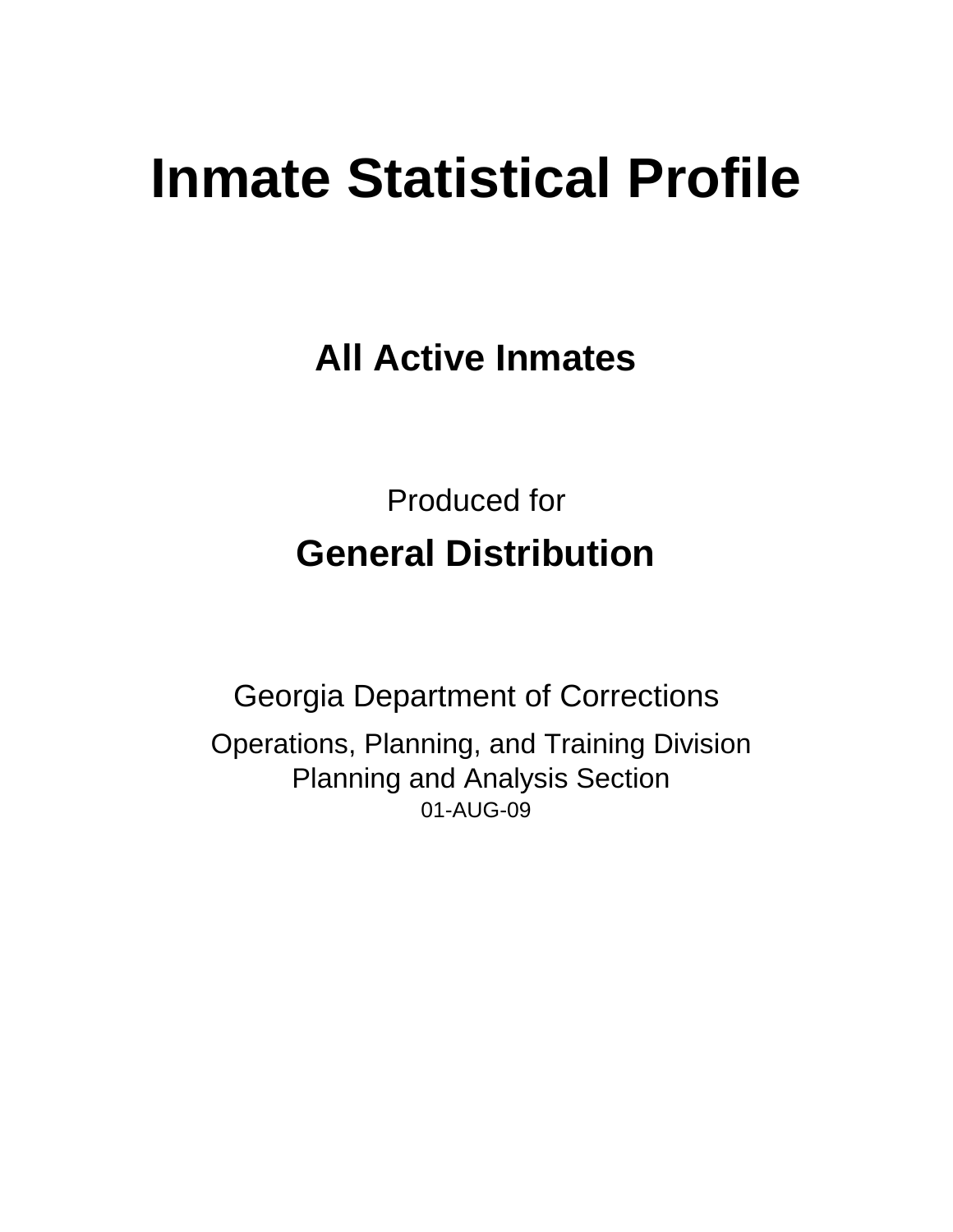**Contents** 

**All Active Inmates**

Produced for **General Distribution**

# Table of Contents

| <b>Demographic information</b>                                       |  |
|----------------------------------------------------------------------|--|
| 5 Current age, broken out in ten year age groups                     |  |
| 6 Race group                                                         |  |
| 7 Hispanic Origin                                                    |  |
| 8 Marital status, self-reported at entry to prison                   |  |
| 9 Number of children, self-reported at entry to prison               |  |
| 10 Religious affiliation, self-reported at entry to prison           |  |
| 11 Home county - self-reported at entry to prison                    |  |
| 16 Environment to age 16, self-reported at entry to prison           |  |
| 17 Guardian status to age 16, self-reported at entry to prison       |  |
| 18 Employment status before prison, self-reported at entry to prison |  |
| 19 Age at admission                                                  |  |
| 21 Age at release                                                    |  |
| 22 Height, measured at entry to prison                               |  |
| 24 Weight, measured at entry to prison                               |  |
| 26 Military service                                                  |  |
| <b>Correctional information</b>                                      |  |
| 27 Type of admission to prison                                       |  |
| 28 Current / last security status                                    |  |
| 29 Current / last institution type                                   |  |
| 30 Institution type - transitional centers                           |  |
| 31 Institution type - mental hospitals                               |  |
| 32 Institution type - county prisons                                 |  |
| 33 Institution type - state prisons                                  |  |
| 35 Institution type - private prisons                                |  |
| 36 Institution type - prison annexes                                 |  |
| 37 Institution type - pre-release centers                            |  |
| 38 Institution type - inmate boot camp                               |  |
| 39 Number of disciplinary reports                                    |  |
| 40 Number of transfers                                               |  |
| 41 Number of escapes                                                 |  |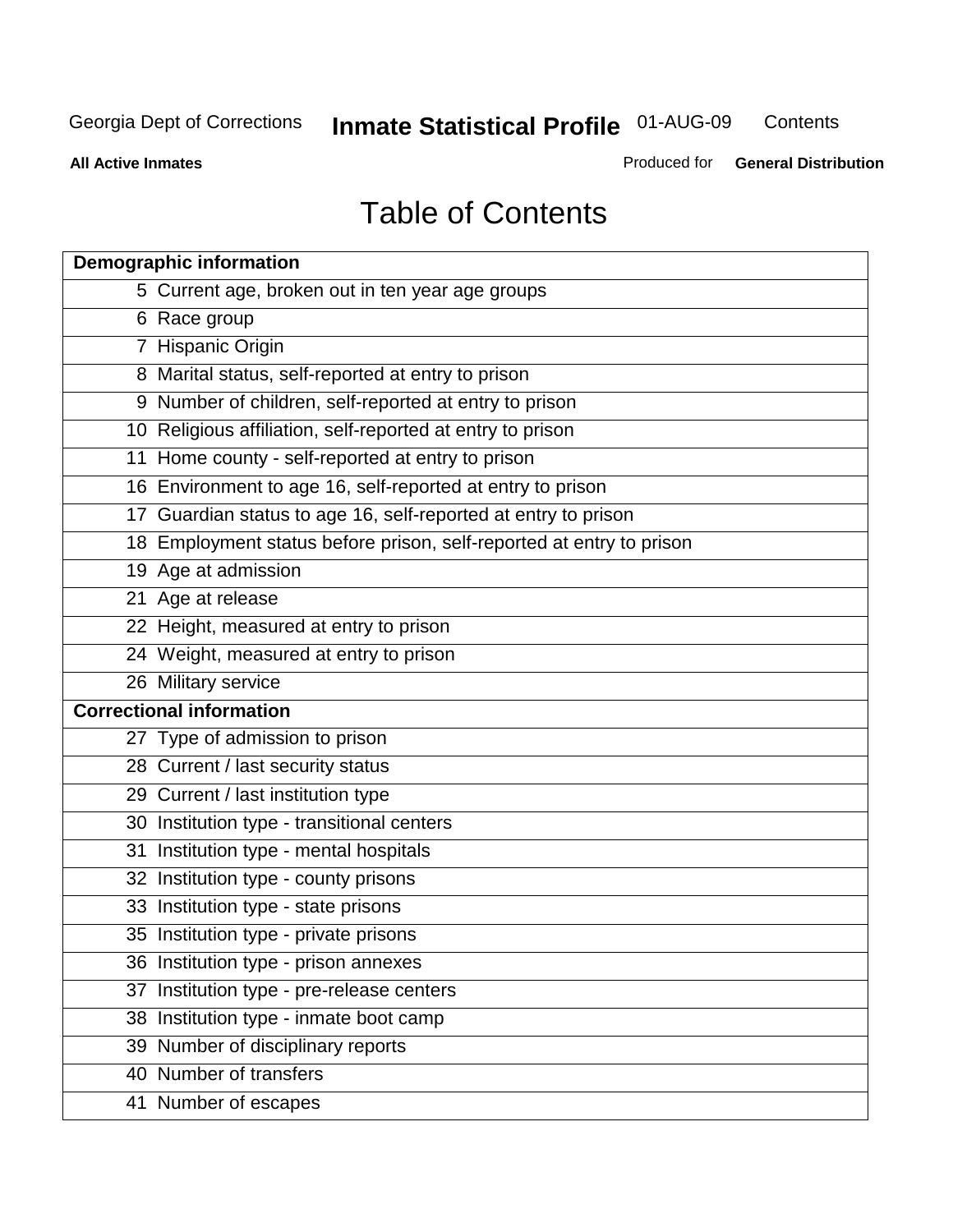**Contents** 

**All Active Inmates**

Produced for **General Distribution**

# Table of Contents

| <b>Correctional information</b>                                  |
|------------------------------------------------------------------|
| 42 Probable future release type of still active inmates          |
| 43 Actual release type                                           |
| 44 Time served in current (or last) institution                  |
| Educational, psychological and physical information              |
| 45 Highest grade level attained                                  |
| 46 Culture fair IQ scores                                        |
| 47 Wide Range Achievement Test (WRAT) reading score              |
| 48 Wide Range Achievement Test (WRAT) math score                 |
| 49 Wide Range Achievement Test (WRAT) spelling score             |
| 50 Scope of substance abuse - summary                            |
| 51 Scope of substance abuse - detail                             |
| 52 Current / last mental health treatment level                  |
| 53 PULHESDWIT medical scale - 'P' overall condition ('P'hysical) |
| 54 PULHESDWIT medical scale - 'U' upper body                     |
| 55 PULHESDWIT medical scale - 'L' lower body                     |
| 56 PULHESDWIT medical scale - 'H' hearing                        |
| 57 PULHESDWIT medical scale - 'E' vision                         |
| 58 PULHESDWIT medical scale -'S' psychiatric                     |
| 59 PULHESDWIT medical scale - 'D' dental                         |
| 60 PULHESDWIT medical scale - 'W' work ability                   |
| 61 PULHESDWIT medical scale - 'I' impairment                     |
| 62 PULHESDWIT medical scale - 'T' transportability               |
| 63 Criminality in family, self-reported                          |
| 64 Alcoholism in family, self-reported                           |
| 65 Drug abuse in family, self-reported                           |
| 66 Subjected to frequent beatings, self-reported                 |
| 67 Father absent during inmate's childhood                       |
| 68 Mother absent during inmate's childhood                       |
| <b>Crimes and criminal history information</b>                   |
| 69 Number of prior Georgia incarcerations                        |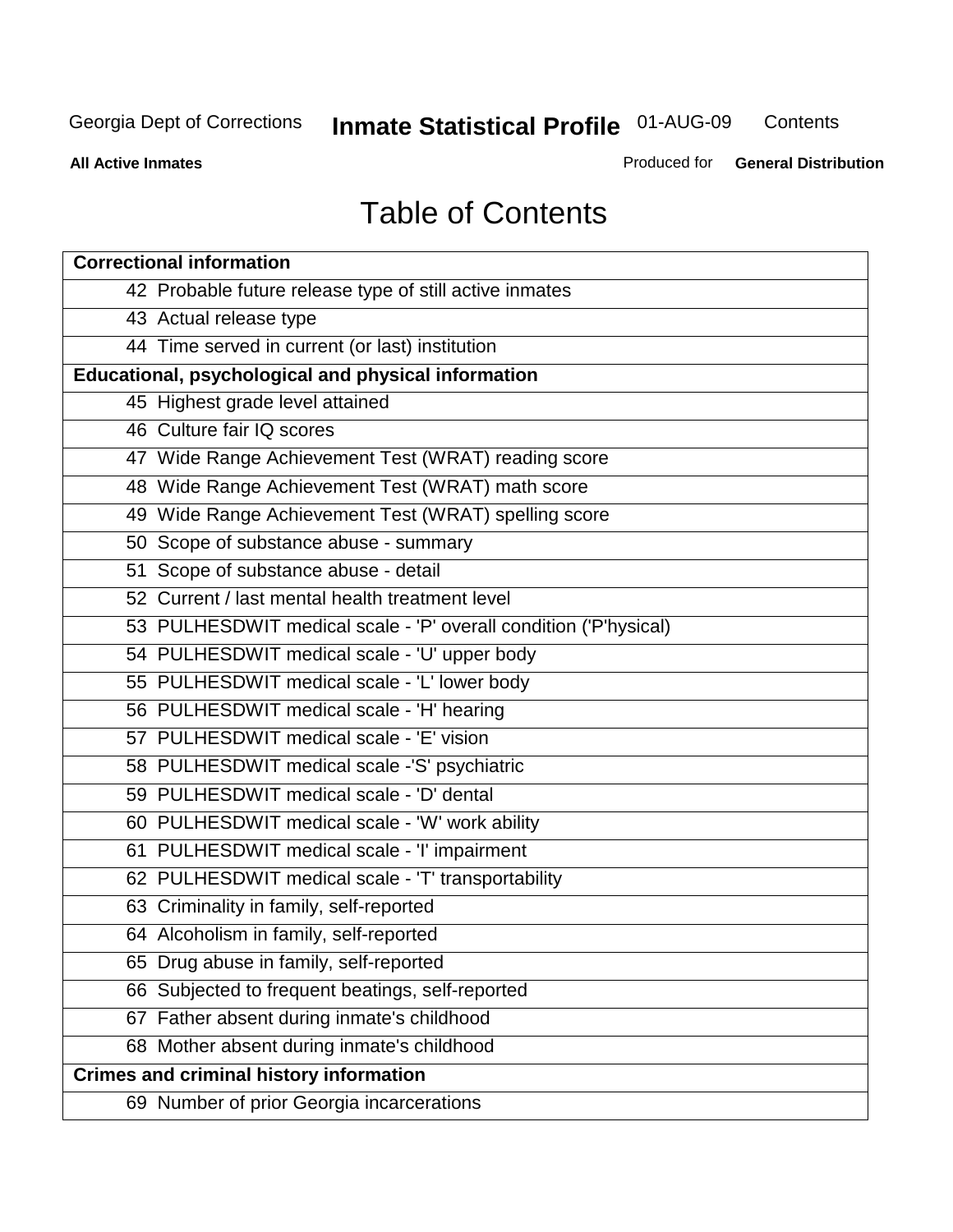**Contents** 

**All Active Inmates**

Produced for **General Distribution**

# Table of Contents

| <b>Crimes and criminal history information</b>                 |
|----------------------------------------------------------------|
| 70 Prison sentence in years                                    |
| 71 Primary offense, broken out into felonies vs misdemeanors   |
| 72 Primary offense, broken out into six broad crime categories |
| 73 Primary offense, detailed offense code                      |
| 81 County of conviction of primary offense                     |
| 86 Circuit of conviction of primary offense                    |
| 88 Years served (jail + prison) in this incarceration          |
| <b>Medical information</b>                                     |
| 89 Results of most recent HIV test                             |
| 90 Results of most recent tuberculosis test                    |
| 91 Results of most recent syphilis test                        |
| 92 Results of most recent Hepatitis-C test                     |
| 93 Results of most recent pregnancy test                       |
| 94 Results of most recent diabetes test                        |
| 95 Results of most recent hypertension test                    |
| 96 Results of most recent asthma test                          |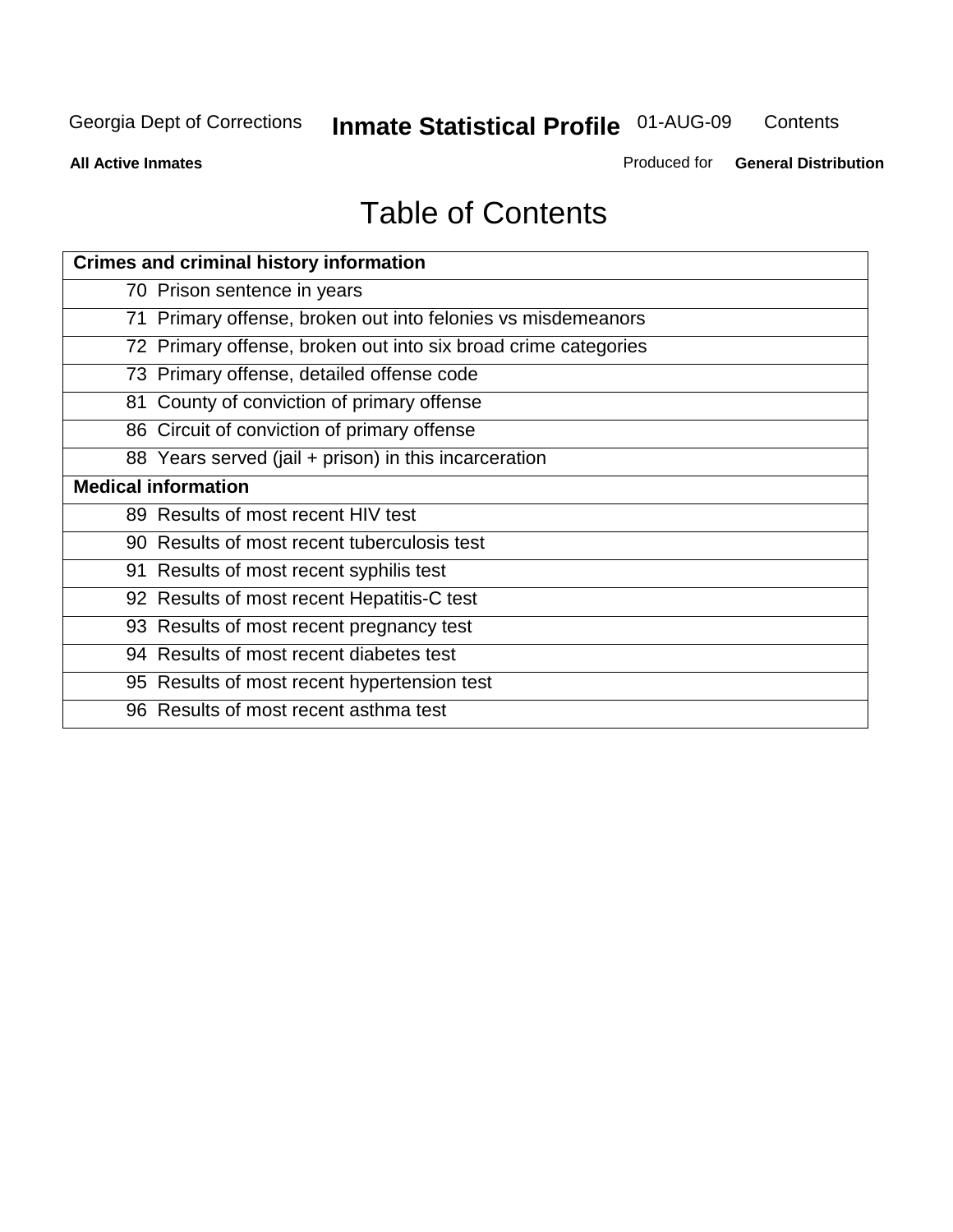### **All Active Inmates**

### Produced for **General Distribution**

### Current age, broken out in ten-year age groups

|                          |              | <b>Male</b> |        |              | <b>Female</b> |       |              | <b>Total</b>  |
|--------------------------|--------------|-------------|--------|--------------|---------------|-------|--------------|---------------|
| <b>Current Age</b>       | <b>Count</b> | Col %       | Row %  | <b>Count</b> | Col %         | Row % | <b>Total</b> | Col %         |
| <b>Teens (1-19)</b>      | 1,044        | 2.09%       | 96.22% | 41           | 1.10%         | 3.78% | 1,085        | 2.02%         |
| <b>Twenties (20-29)</b>  | 15,698       | 31.37%      | 93.69% | 1,057        | 28.36%        | 6.31% |              | 16,755 31.16% |
| <b>Thirties (30-39)</b>  | 14,705       | 29.39%      | 92.33% | 1,221        | 32.76%        | 7.67% |              | 15,926 29.62% |
| <b>Forties (40-49)</b>   | 11,679       | 23.34%      | 92.01% | 1,014        | 27.21%        | 7.99% | 12,693       | 23.61%        |
| <b>Fifties (50-59)</b>   | 5,413        | 10.82%      | 94.19% | 334          | 8.96%         | 5.81% | 5,747        | 10.69%        |
| <b>Sixties (60-69)</b>   | 1,270        | 2.54%       | 96.36% | 48           | 1.29%         | 3.64% | 1,318        | 2.45%         |
| Seventy + (70 and above) | 231          | $0.46\%$    | 95.06% | 12           | 0.32%         | 4.94% | 243          | 0.45%         |
| <b>Total Reported</b>    | 50,040       | 100%        | 93.07% | 3,727        | 100%          | 6.93% | 53,767       | 100%          |

| <b>Not Reported</b>   | 102    | 1 V   | . I J  |
|-----------------------|--------|-------|--------|
| $\tau$ otal<br>'Grand | 50,142 | 3,740 | 53,882 |

| <b>Mean</b><br>(average) | 36.36    | 36.49 | 36.37 |
|--------------------------|----------|-------|-------|
| <b>Median (middle)</b>   | つに<br>vu | 36    | 35    |
| Mode<br>(most frequent)  | 29       | 28    | 29    |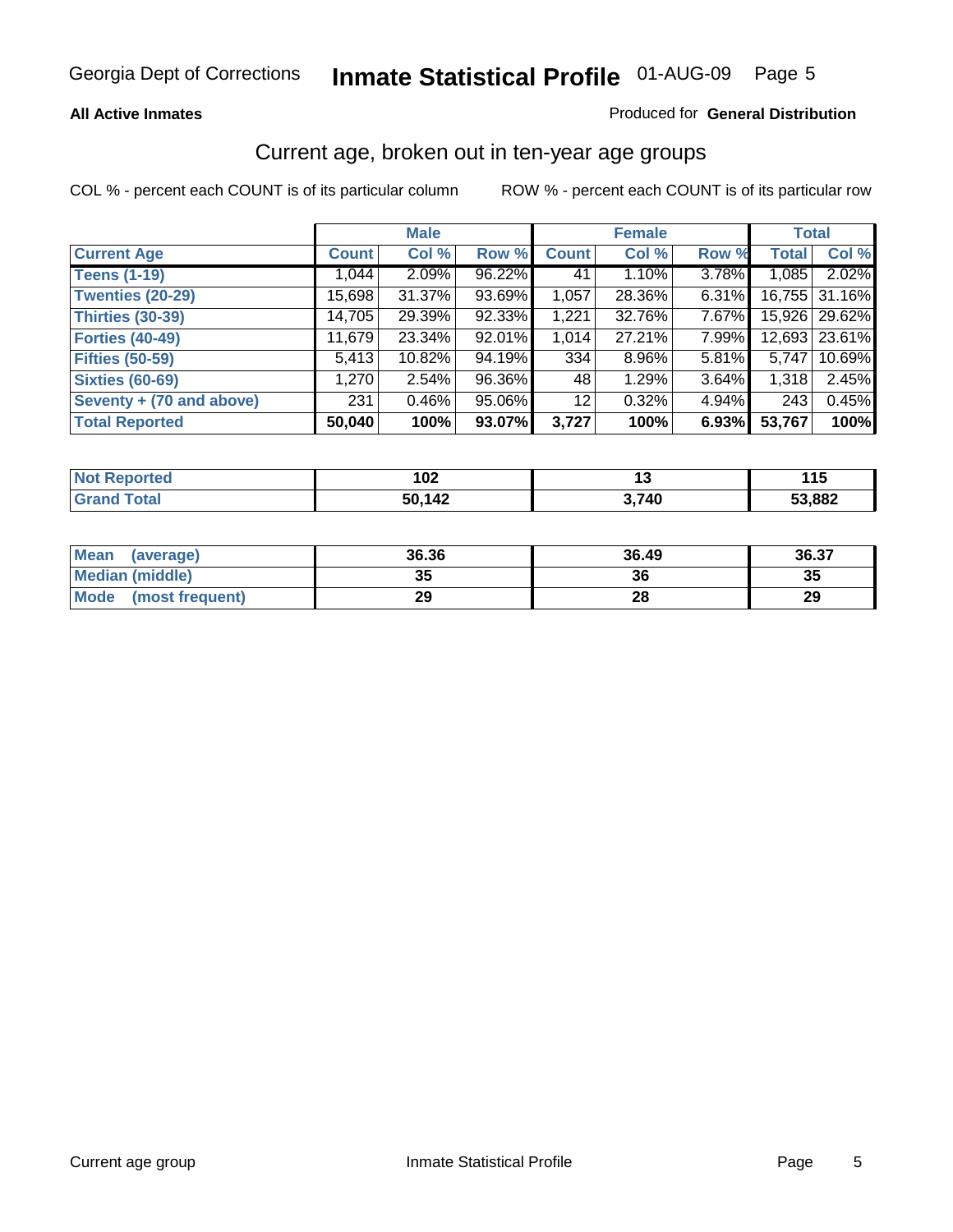**All Active Inmates**

### Produced for **General Distribution**

# Race group

|                       |              | <b>Male</b> |                    |          | <b>Female</b> |          |        | <b>Total</b> |
|-----------------------|--------------|-------------|--------------------|----------|---------------|----------|--------|--------------|
| <b>Race Group</b>     | <b>Count</b> | Col %       | <b>Row % Count</b> |          | Col %         | Row %    | Total  | Col %        |
| <b>White</b>          | 18,022       | 36.16%      | 90.21%             | ا 956. ا | $52.51\%$     | 9.79%    | 19,978 | 37.30%       |
| <b>Black</b>          | 31,689       | 63.58%      | 94.74%             | 1,758    | 47.19%        | $5.26\%$ | 33,447 | 62.44%       |
| <b>Indian</b><br>3    | 67           | .13%        | 95.71%             | 3        | .08%          | 4.29%    | 70     | .13%         |
| <b>Asian</b>          | 61           | $.12\%$     | 88.41%             | 8        | .21%          | 11.59%   | 69     | .13%         |
| <b>Total Reported</b> | 49,839       | 100%        | 93.05%             | 3,725    | 100%          | 6.95%    | 53,564 | 100%         |

|                 | 303                 | . .<br>יי | 24C<br>UIU |
|-----------------|---------------------|-----------|------------|
| $\sim$ 4 $\sim$ | 1 1 2<br>50<br>אד ו | .740      | 53,882     |

|  | $Mc$ | Black | White<br>$ -$ | 21904<br>DIACK |
|--|------|-------|---------------|----------------|
|--|------|-------|---------------|----------------|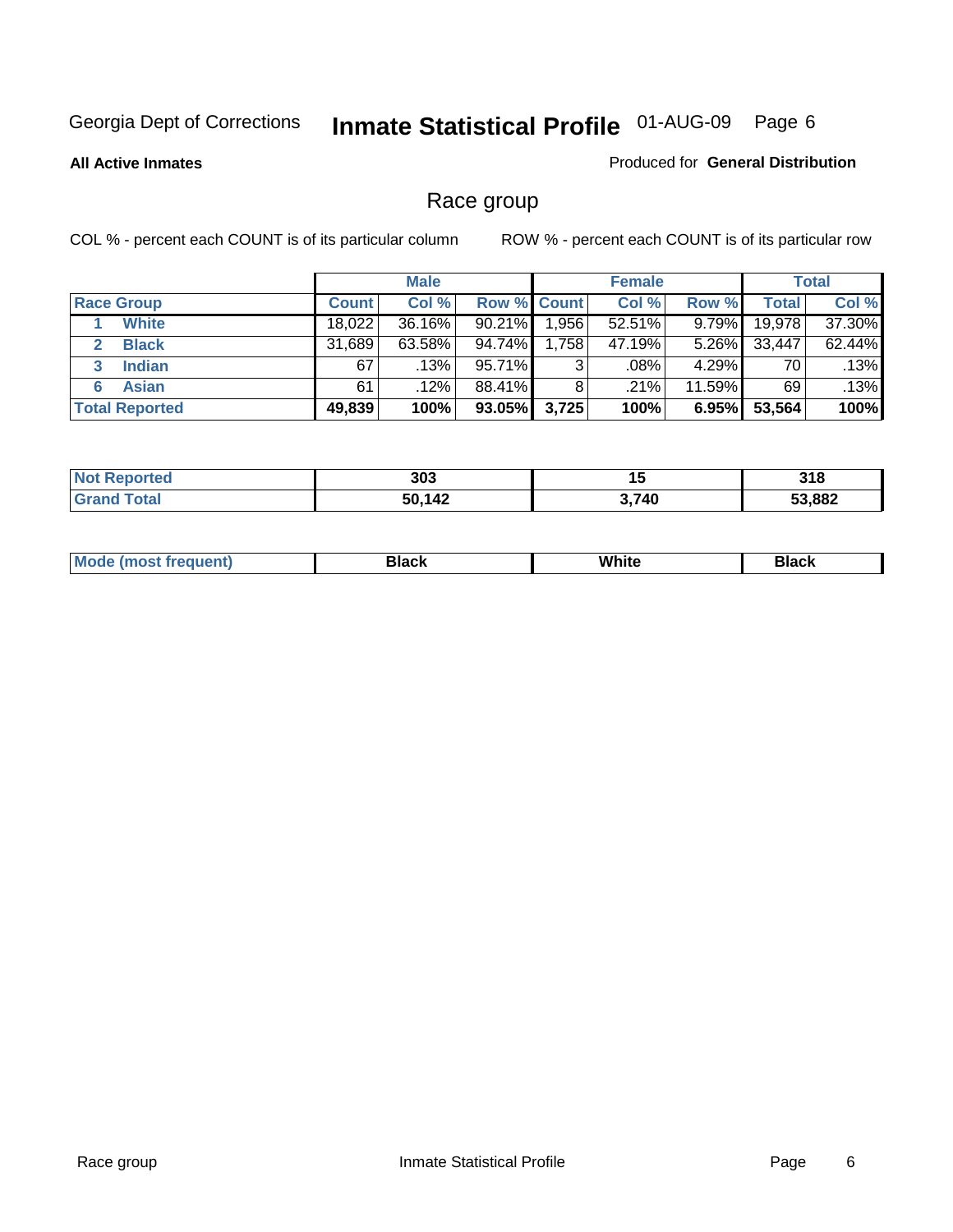**All Active Inmates**

Produced for **General Distribution**

### Hispanic Origin

COL % - percent each COUNT is of its particular column ROW % - percent each COUNT is of its particular row

|                        |              | <b>Male</b> |                    |     | <b>Female</b> |          |              | <b>Total</b> |
|------------------------|--------------|-------------|--------------------|-----|---------------|----------|--------------|--------------|
| <b>Hispanic Origin</b> | <b>Count</b> | Col %       | <b>Row % Count</b> |     | Col %         | Row %    | Total        | Col %        |
| <b>Non Hispanic</b>    | 47,590       | 94.91%      | $92.95\%$ 3,610    |     | $96.52\%$     |          | 7.05% 51,200 | $95.02\%$    |
| <b>Hispanic</b>        | 2.552        | $5.09\%$    | 95.15%             | 130 | 3.48%         | 4.85%    | 2,682        | 4.98%        |
| <b>Total Reported</b>  | 50,142       | 100%        | $93.06\%$ 3,740    |     | 100%          | $6.94\%$ | 53,882       | 100%         |

**An inmate is counted as Hispanic if** 

**(a) he self-reported as Hispanic during the diagnostic process, or** 

**(b) his primary language is Spanish, or** 

**(c) he claimed birth or citizenship in Spain or a Latin American country, or** 

**(d) he had a common Spanish surname such as Lopez or Garcia**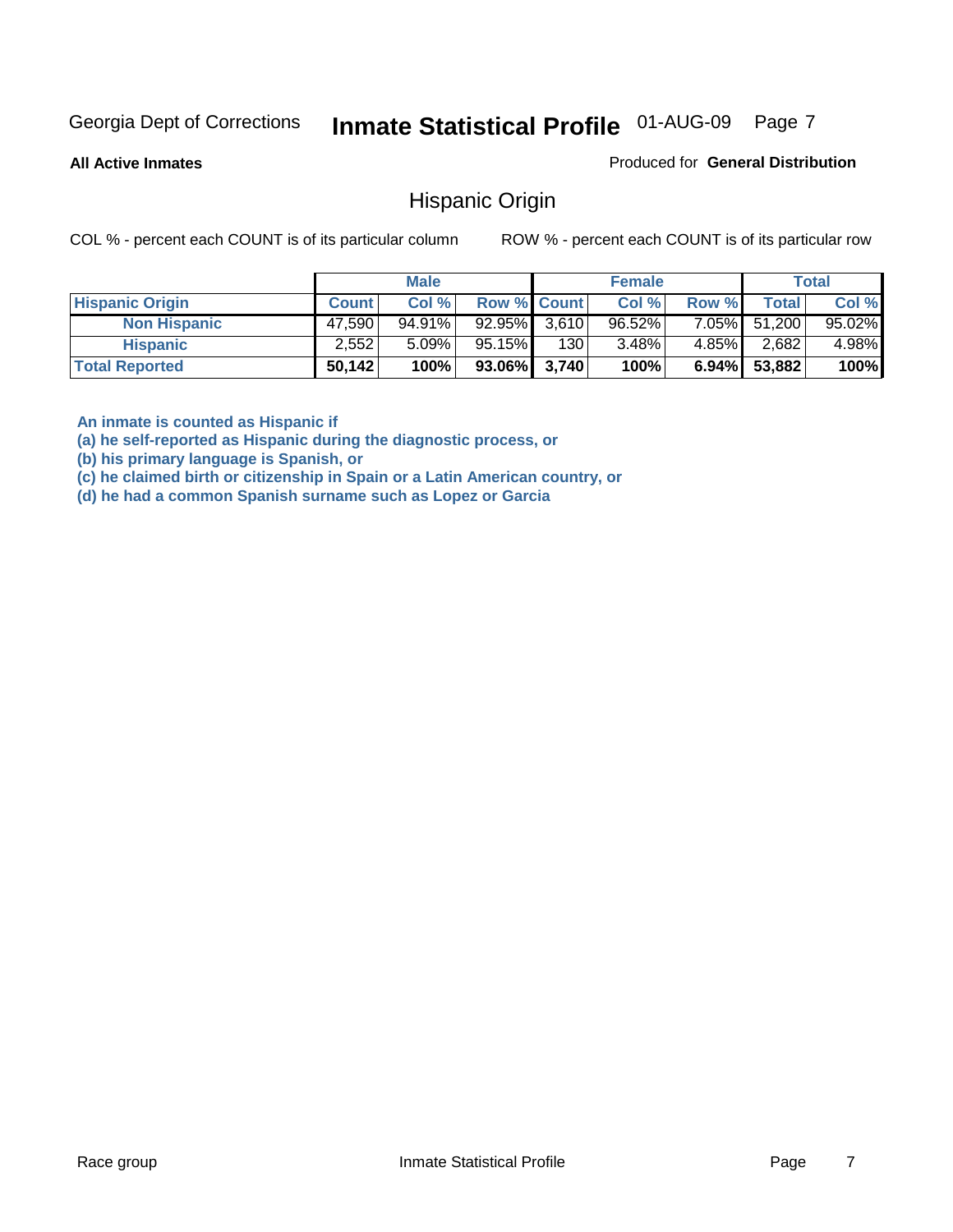### **All Active Inmates**

### Produced for **General Distribution**

# Marital status, self-reported at entry to prison

|                                | <b>Male</b>  |        |        | <b>Female</b> |        |        | <b>Total</b> |        |
|--------------------------------|--------------|--------|--------|---------------|--------|--------|--------------|--------|
| <b>Marital Status</b>          | <b>Count</b> | Col %  | Row %  | <b>Count</b>  | Col %  | Row %  | <b>Total</b> | Col %  |
| <b>Single</b>                  | 30,569       | 62.53% | 94.40% | 1,812         | 50.21% | 5.60%  | 32,381       | 61.68% |
| <b>Married</b><br>$\mathbf{2}$ | 6,086        | 12.45% | 92.03% | 527           | 14.60% | 7.97%  | 6,613        | 12.60% |
| <b>Separated</b><br>3          | 2,580        | 5.28%  | 86.37% | 407           | 11.28% | 13.63% | 2,987        | 5.69%  |
| <b>Divorced</b><br>4           | 5,922        | 12.11% | 90.52% | 620           | 17.18% | 9.48%  | 6,542        | 12.46% |
| <b>Widowed</b><br>5            | 599          | 1.23%  | 80.29% | 147           | 4.07%  | 19.71% | 746          | 1.42%  |
| <b>Common Law</b><br>6         | 3,134        | 6.41%  | 97.03% | 96            | 2.66%  | 2.97%  | 3,230        | 6.15%  |
| <b>Total Reported</b>          | 48,890       | 100%   | 93.13% | 3,609         | 100%   | 6.87%  | 52,499       | 100%   |

| ,252   | $\sim$<br>1 J I | ,383   |
|--------|-----------------|--------|
| 50,142 | 3,740<br>◡.     | 53,882 |

|  | Mode (most f<br>freauent) | `ınale |  | `inale |
|--|---------------------------|--------|--|--------|
|--|---------------------------|--------|--|--------|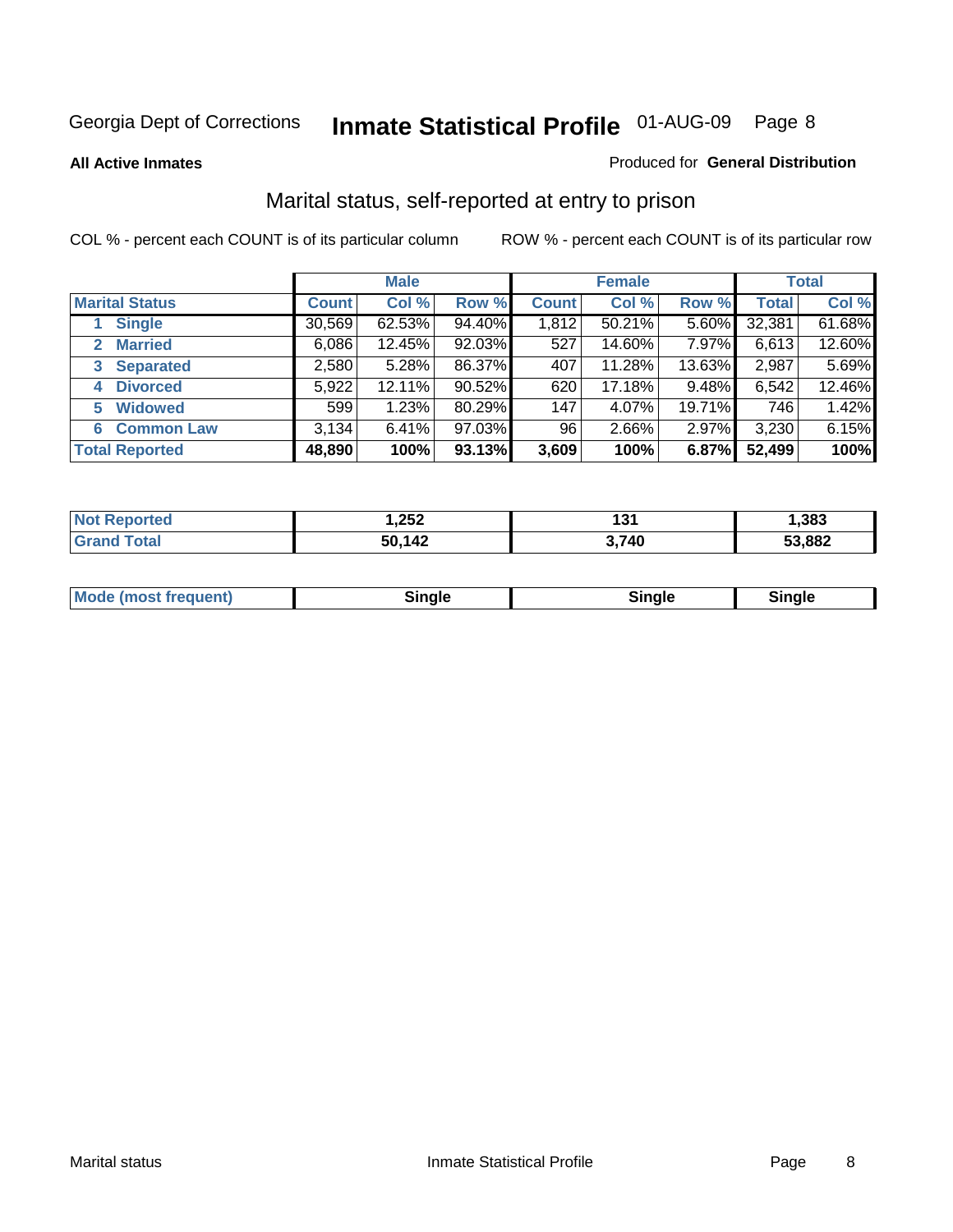### **All Active Inmates**

### Produced for **General Distribution**

# Number of children, self reported at entry to prison

|                           |              | <b>Male</b> |        |              | <b>Female</b> |        | <b>Total</b> |        |
|---------------------------|--------------|-------------|--------|--------------|---------------|--------|--------------|--------|
| <b>Number of Children</b> | <b>Count</b> | Col %       | Row %  | <b>Count</b> | Col %         | Row %  | <b>Total</b> | Col %  |
| $\bf{0}$                  | 20,337       | 40.98%      | 95.75% | 903          | 24.20%        | 4.25%  | 21,240       | 39.81% |
|                           | 11,068       | 22.30%      | 94.25% | 675          | 18.09%        | 5.75%  | 11,743       | 22.01% |
| $\overline{2}$            | 8,320        | 16.77%      | 90.40% | 884          | 23.69%        | 9.60%  | 9,204        | 17.25% |
| 3                         | 5,056        | 10.19%      | 88.39% | 664          | 17.80%        | 11.61% | 5,720        | 10.72% |
| 4                         | 2,574        | 5.19%       | 88.51% | 334          | 8.95%         | 11.49% | 2,908        | 5.45%  |
| 5                         | 1,169        | 2.36%       | 88.76% | 148          | 3.97%         | 11.24% | 1,317        | 2.47%  |
| $6\phantom{a}$            | 597          | 1.20%       | 88.58% | 77           | 2.06%         | 11.42% | 674          | 1.26%  |
| 7                         | 262          | 0.53%       | 91.93% | 23           | 0.62%         | 8.07%  | 285          | 0.53%  |
| 8                         | 107          | 0.22%       | 91.45% | 10           | 0.27%         | 8.55%  | 117          | 0.22%  |
| 9                         | 61           | 0.12%       | 89.71% | 7            | 0.19%         | 10.29% | 68           | 0.13%  |
| 10                        | 27           | 0.05%       | 87.10% | 4            | 0.11%         | 12.90% | 31           | 0.06%  |
| Over 10                   | 48           | 0.10%       | 96.00% | 2            | 0.05%         | 4.00%  | 50           | 0.09%  |
| <b>Total Reported</b>     | 49,626       | 100%        | 93.01% | 3,731        | 100%          | 6.99%  | 53,357       | 100%   |

| . . | -4<br>.     |                  | E00<br>ວ∠ວ<br>- - |
|-----|-------------|------------------|-------------------|
|     | 1 A N<br>יי | <b>710</b><br>T. | 53,880            |

| <b>Mean</b><br>(average) | .35 | 1.97 | .39 |
|--------------------------|-----|------|-----|
| <b>Median (middle)</b>   |     |      |     |
| Mode<br>(most frequent)  |     |      |     |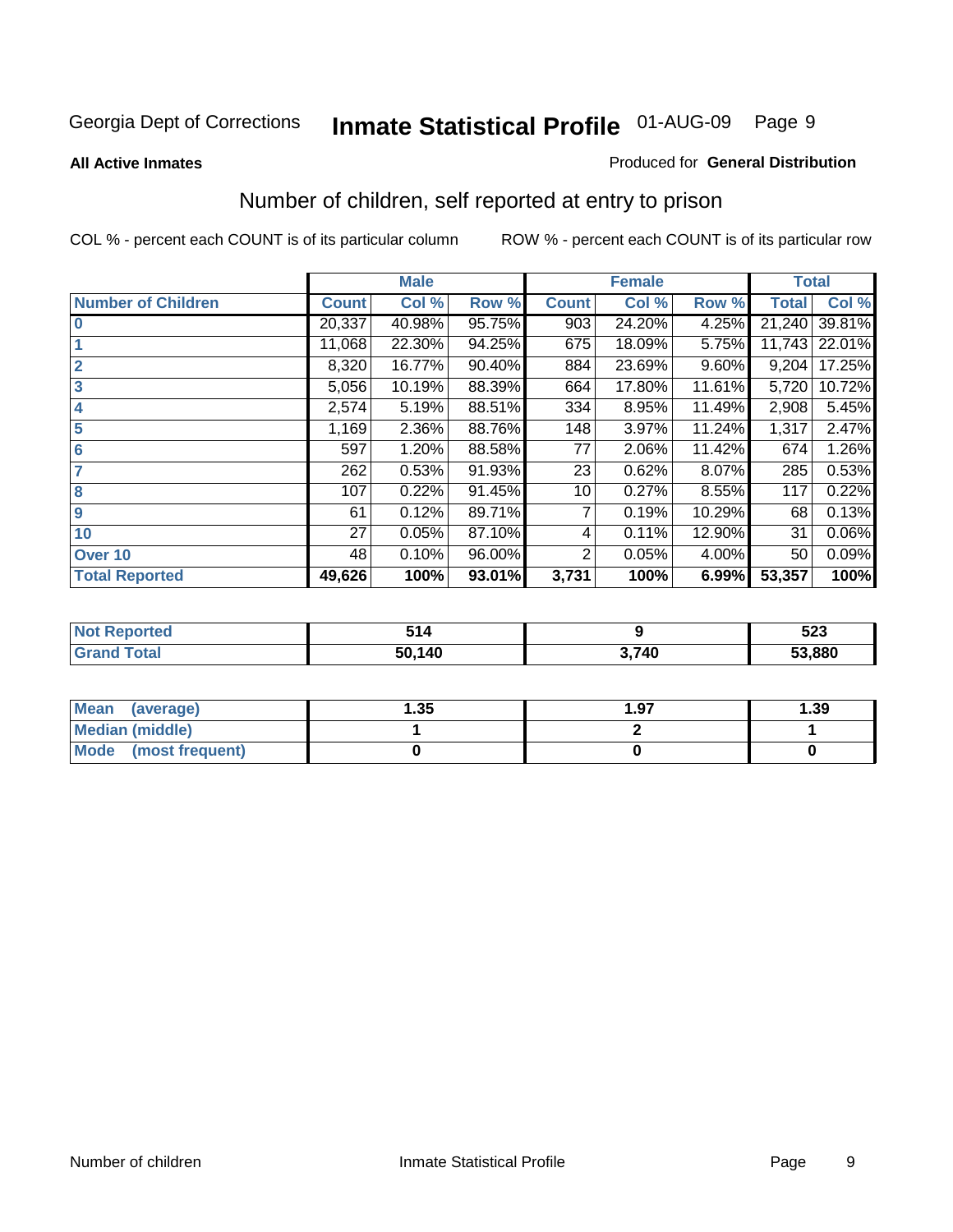### **All Active Inmates**

### Produced for **General Distribution**

# Religious affiliation, self-reported at entry to prison

|                  |                              | <b>Male</b>    |        |         |                 | <b>Female</b> |        | <b>Total</b>    |        |
|------------------|------------------------------|----------------|--------|---------|-----------------|---------------|--------|-----------------|--------|
|                  | <b>Religious Affiliation</b> | <b>Count</b>   | Col %  | Row %   | <b>Count</b>    | Col %         | Row %  | <b>Total</b>    | Col %  |
| 1                | <b>Islam</b>                 | 1,472          | 3.40%  | 98.20%  | $\overline{27}$ | .76%          | 1.80%  | 1,499           | 3.20%  |
| $\overline{2}$   | <b>Catholic</b>              | 2,294          | 5.30%  | 93.10%  | 170             | 4.82%         | 6.90%  | 2,464           | 5.26%  |
| 3                | <b>Baptist</b>               | 20,109         | 46.43% | 91.15%  | 1,952           | 55.30%        | 8.85%  | 22,061          | 47.10% |
| 4                | <b>Methodist</b>             | 838            | 1.93%  | 87.29%  | 122             | 3.46%         | 12.71% | 960             | 2.05%  |
| 5                | <b>EpiscopIn</b>             | 66             | .15%   | 94.29%  | 4               | .11%          | 5.71%  | 70              | .15%   |
| 6                | <b>Presbytrn</b>             | 104            | .24%   | 95.41%  | 5               | .14%          | 4.59%  | 109             | .23%   |
| 7                | <b>Chc Of God</b>            | 521            | 1.20%  | 90.61%  | 54              | 1.53%         | 9.39%  | 575             | 1.23%  |
| 8                | <b>Holiness</b>              | 1,497          | 3.46%  | 76.49%  | 460             | 13.03%        | 23.51% | 1,957           | 4.18%  |
| $\boldsymbol{9}$ | <b>Jewish</b>                | 53             | .12%   | 100.00% |                 |               |        | 53              | .11%   |
| 10               | <b>Anglican</b>              | 11             | .03%   | 91.67%  |                 | .03%          | 8.33%  | 12              | .03%   |
| 11               | <b>Grk Orthdx</b>            | 4              | .01%   | 66.67%  | $\overline{2}$  | .06%          | 33.33% | 6               | .01%   |
| 12               | <b>Hindu</b>                 | 12             | .03%   | 100.00% |                 |               |        | 12              | .03%   |
| 13               | <b>Buddhist</b>              | 50             | .12%   | 92.59%  | 4               | .11%          | 7.41%  | $\overline{54}$ | .12%   |
| 14               | <b>Taoist</b>                | $\overline{2}$ | .01%   | 100.00% |                 |               |        | $\overline{2}$  | .01%   |
| 15               | <b>Shintoist</b>             | 3              | .01%   | 100.00% |                 |               |        | 3               | .01%   |
| 16               | <b>Seven D Ad</b>            | 131            | .30%   | 94.24%  | 8               | .23%          | 5.76%  | 139             | .30%   |
| 17               | <b>Jehovah Wt</b>            | 465            | 1.07%  | 93.75%  | $\overline{31}$ | .88%          | 6.25%  | 496             | 1.06%  |
| 18               | <b>Latr Day S</b>            | 55             | .13%   | 94.83%  | $\overline{3}$  | .08%          | 5.17%  | 58              | .12%   |
| 20               | <b>Other Prot</b>            | 7,334          | 16.93% | 93.37%  | 521             | 14.76%        | 6.63%  | 7,855           | 16.77% |
| 96               | <b>None</b>                  | 8,291          | 19.14% | 98.04%  | 166             | 4.70%         | 1.96%  | 8,457           | 18.05% |
|                  | <b>Total Reported</b>        | 43,312         | 100%   | 92.46%  | 3,530           | 100%          | 7.54%  | 46,842          | 100%   |

| 000                      | 240<br>2 I V<br>__ | ,040   |
|--------------------------|--------------------|--------|
| 112<br>50<br><u>. TA</u> | 740.               | 53,882 |

| <b>Mode</b><br>frequent)<br>umost | 3aptist | 3aptist | <b>Baptist</b> |
|-----------------------------------|---------|---------|----------------|
|                                   |         |         |                |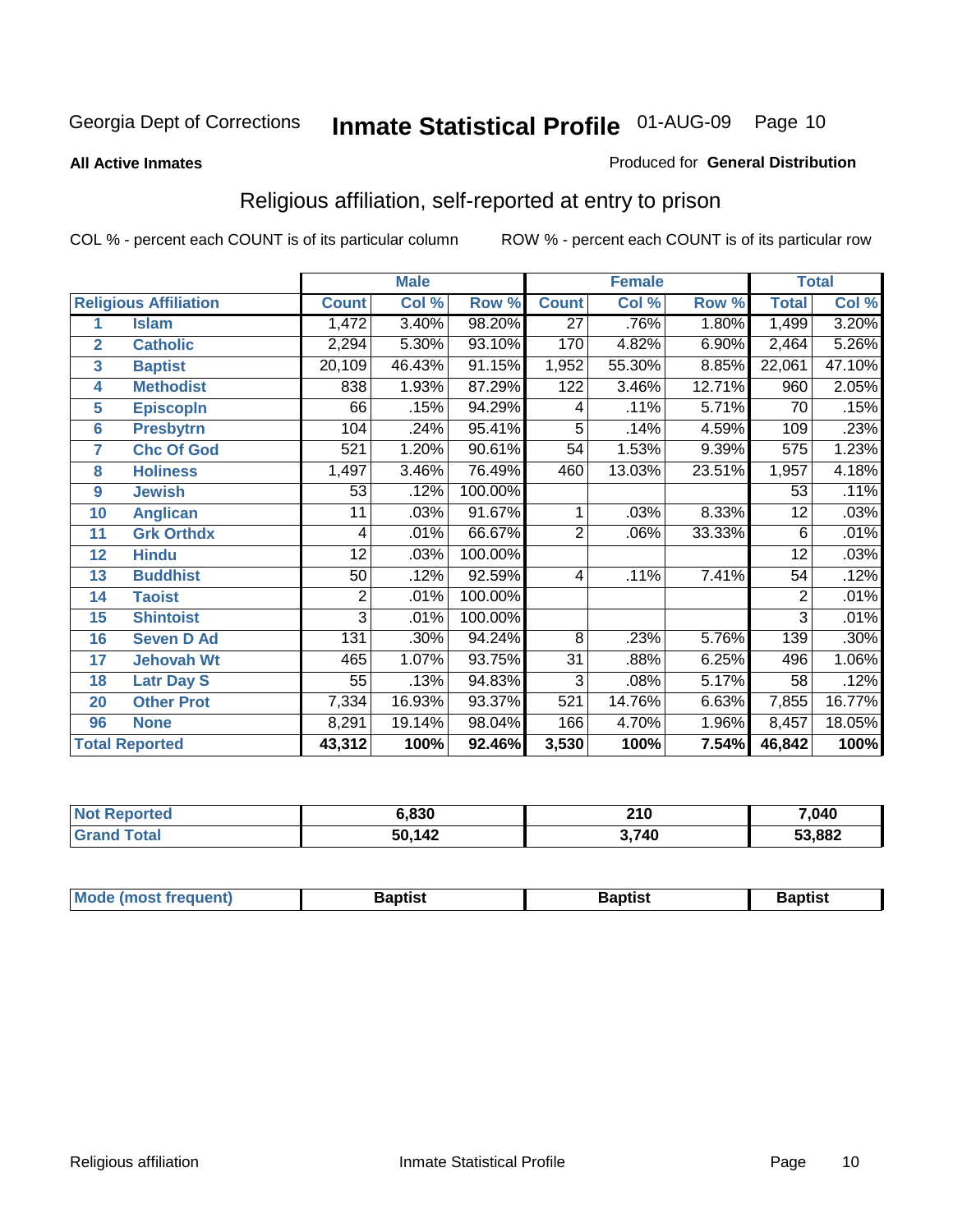### **All Active Inmates**

### Produced for **General Distribution**

# Home county, self-reported at entry to prison

|                 |                      |                  | <b>Male</b> |         |                 | <b>Female</b> |          | <b>Total</b>     |       |  |
|-----------------|----------------------|------------------|-------------|---------|-----------------|---------------|----------|------------------|-------|--|
|                 | <b>Home County</b>   | <b>Count</b>     | Col %       | Row %   | <b>Count</b>    | Col %         | Row %    | <b>Total</b>     | Col % |  |
| 1               | <b>Appling</b>       | 104              | .22%        | 96.30%  | 4               | .11%          | 3.70%    | 108              | .21%  |  |
| $\overline{2}$  | <b>Atkinson</b>      | $\overline{44}$  | .09%        | 100.00% |                 |               |          | $\overline{44}$  | .09%  |  |
| 3               | <b>Bacon</b>         | 63               | .13%        | 98.44%  | 1               | .03%          | 1.56%    | 64               | .12%  |  |
| 4               | <b>Baker</b>         | $\overline{15}$  | .03%        | 93.75%  | $\mathbf{1}$    | .03%          | 6.25%    | 16               | .03%  |  |
| 5               | <b>Baldwin</b>       | 289              | .60%        | 95.38%  | $\overline{14}$ | .39%          | 4.62%    | $\overline{303}$ | .59%  |  |
| $6\phantom{a}$  | <b>Banks</b>         | $\overline{47}$  | .10%        | 94.00%  | $\overline{3}$  | .08%          | 6.00%    | $\overline{50}$  | .10%  |  |
| $\overline{7}$  | <b>Barrow</b>        | 260              | .54%        | 91.23%  | $\overline{25}$ | .70%          | 8.77%    | 285              | .55%  |  |
| 8               | <b>Bartow</b>        | $\overline{537}$ | 1.12%       | 88.18%  | $\overline{72}$ | 2.01%         | 11.82%   | 609              | 1.18% |  |
| 9               | <b>Ben Hill</b>      | $\overline{220}$ | .46%        | 94.42%  | $\overline{13}$ | .36%          | 5.58%    | 233              | .45%  |  |
| 10              | <b>Berrien</b>       | $\overline{88}$  | .18%        | 95.65%  | 4               | .11%          | 4.35%    | $\overline{92}$  | .18%  |  |
| 11              | <b>Bibb</b>          | 1,200            | 2.50%       | 94.49%  | 70              | 1.95%         | 5.51%    | 1,270            | 2.46% |  |
| 12              | <b>Bleckley</b>      | $\overline{79}$  | .16%        | 90.80%  | $\overline{8}$  | .22%          | 9.20%    | $\overline{87}$  | .17%  |  |
| $\overline{13}$ | <b>Brantley</b>      | $\overline{53}$  | .11%        | 94.64%  | $\overline{3}$  | .08%          | 5.36%    | 56               | .11%  |  |
| $\overline{14}$ | <b>Brooks</b>        | 64               | .13%        | 95.52%  | $\overline{3}$  | .08%          | 4.48%    | $\overline{67}$  | .13%  |  |
| 15              | <b>Bryan</b>         | 89               | .19%        | 95.70%  | $\overline{4}$  | .11%          | 4.30%    | $\overline{93}$  | .18%  |  |
| 16              | <b>Bulloch</b>       | 364              | .76%        | 93.09%  | $\overline{27}$ | .75%          | 6.91%    | 391              | .76%  |  |
| $\overline{17}$ | <b>Burke</b>         | $\overline{200}$ | .42%        | 96.62%  | $\overline{7}$  | .19%          | 3.38%    | $\overline{207}$ | .40%  |  |
| 18              | <b>Butts</b>         | 151              | .31%        | 92.07%  | $\overline{13}$ | .36%          | 7.93%    | 164              | .32%  |  |
| 19              | <b>Calhoun</b>       | $\overline{36}$  | .07%        | 97.30%  | $\mathbf{1}$    | .03%          | 2.70%    | $\overline{37}$  | .07%  |  |
| 20              | <b>Camden</b>        | $\overline{112}$ | .23%        | 93.33%  | $\overline{8}$  | .22%          | 6.67%    | 120              | .23%  |  |
| 21              | <b>Candler</b>       | $\overline{91}$  | .19%        | 91.00%  | $\overline{9}$  | .25%          | 9.00%    | 100              | .19%  |  |
| $\overline{22}$ | <b>Carroll</b>       | 566              | 1.18%       | 90.13%  | 62              | 1.73%         | 9.87%    | 628              | 1.22% |  |
| 23              | <b>Catoosa</b>       | 240              | .50%        | 89.22%  | 29              | .81%          | 10.78%   | 269              | .52%  |  |
| 24              | <b>Charlton</b>      | $\overline{44}$  | .09%        | 97.78%  | $\mathbf{1}$    | .03%          | 2.22%    | $\overline{45}$  | .09%  |  |
| 25              | <b>Chatham</b>       | 2,279            | 4.74%       | 95.92%  | $\overline{97}$ | 2.70%         | 4.08%    | 2,376            | 4.60% |  |
| 26              | <b>Chattahoochee</b> | $\overline{28}$  | .06%        | 90.32%  | 3               | .08%          | 9.68%    | $\overline{31}$  | .06%  |  |
| 27              | <b>Chattooga</b>     | 230              | .48%        | 92.37%  | $\overline{19}$ | .53%          | 7.63%    | 249              | .48%  |  |
| 28              | <b>Cherokee</b>      | 357              | .74%        | 87.71%  | $\overline{50}$ | 1.39%         | 12.29%   | 407              | .79%  |  |
| 29              | <b>Clarke</b>        | $\overline{428}$ | .89%        | 93.65%  | $\overline{29}$ | .81%          | 6.35%    | 457              | .88%  |  |
| 30              | <b>Clay</b>          | $\overline{22}$  | .05%        | 91.67%  | $\overline{2}$  | .06%          | 8.33%    | $\overline{24}$  | .05%  |  |
| $\overline{31}$ | <b>Clayton</b>       | 1,394            | 2.90%       | 92.87%  | 107             | 2.98%         | 7.13%    | 1,501            | 2.91% |  |
| 32              | <b>Clinch</b>        | 49               | .10%        | 96.08%  | 2               | .06%          | $3.92\%$ | 51               | .10%  |  |
| 33              | <b>Cobb</b>          | 2,252            | 4.68%       | 91.88%  | 199             | 5.54%         | 8.12%    | 2,451            | 4.74% |  |
| 34              | <b>Coffee</b>        | 226              | .47%        | 91.50%  | $\overline{21}$ | .58%          | 8.50%    | $\overline{247}$ | .48%  |  |
| 35              | <b>Colquitt</b>      | $\overline{277}$ | .58%        | 94.22%  | $\overline{17}$ | .47%          | 5.78%    | $\overline{294}$ | .57%  |  |
| 36              | <b>Columbia</b>      | 168              | .35%        | 91.30%  | 16              | .45%          | 8.70%    | 184              | .36%  |  |
| 37              | <b>Cook</b>          | 108              | .22%        | 93.10%  | $\overline{8}$  | .22%          | 6.90%    | 116              | .22%  |  |
| 38              | <b>Coweta</b>        | 425              | .88%        | 91.01%  | $\overline{42}$ | 1.17%         | 8.99%    | 467              | .90%  |  |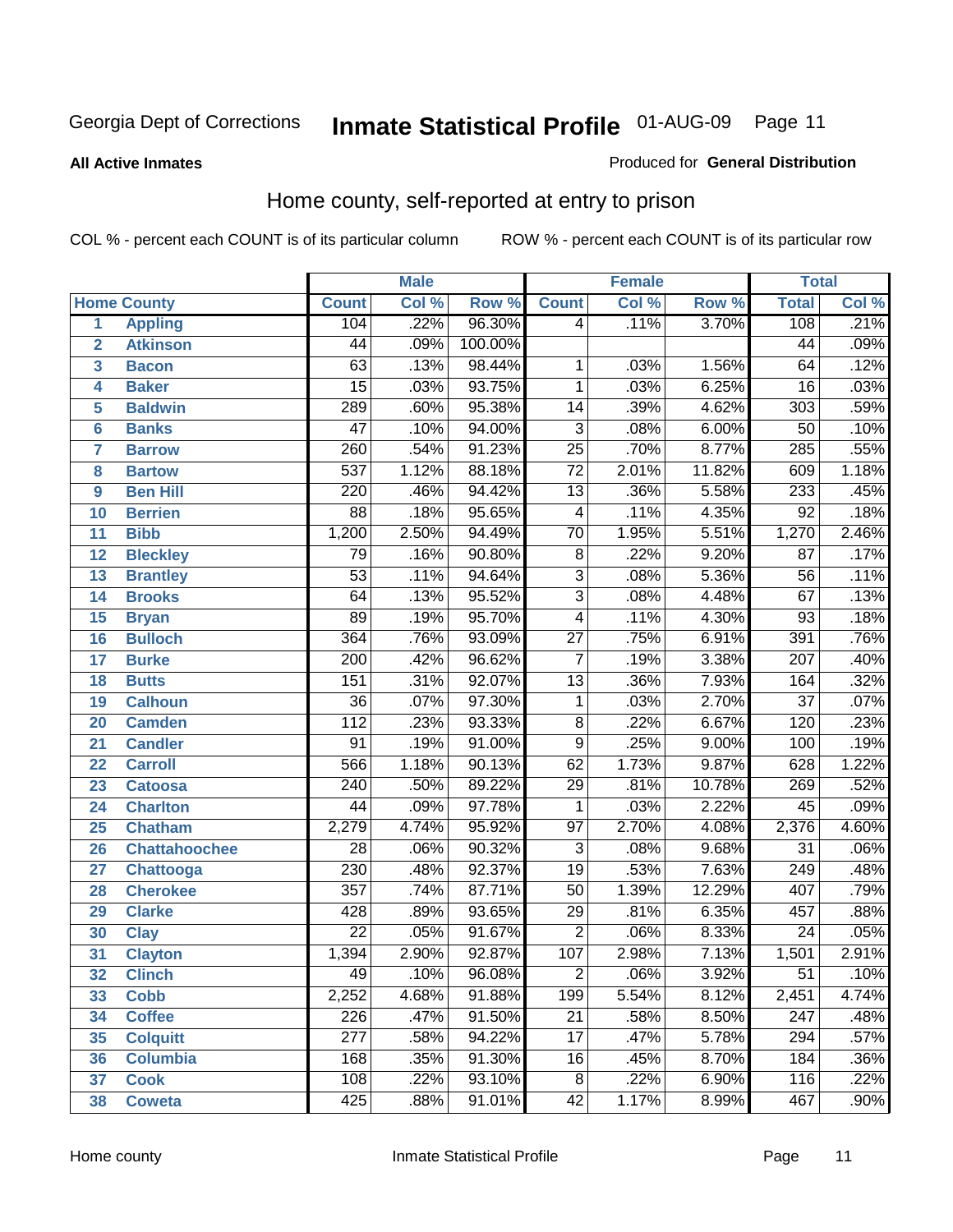### **All Active Inmates**

### Produced for **General Distribution**

# Home county, self-reported at entry to prison

|                 |                    |                  | <b>Male</b> |                  |                  | <b>Female</b> |        | <b>Total</b>     |                            |  |
|-----------------|--------------------|------------------|-------------|------------------|------------------|---------------|--------|------------------|----------------------------|--|
|                 | <b>Home County</b> | <b>Count</b>     | Col %       | Row <sup>%</sup> | <b>Count</b>     | Col %         | Row %  | <b>Total</b>     | $\overline{\text{Col }^9}$ |  |
| 39              | <b>Crawford</b>    | $\overline{23}$  | .05%        | 88.46%           | $\overline{3}$   | .08%          | 11.54% | 26               | .05%                       |  |
| 40              | <b>Crisp</b>       | 236              | .49%        | 93.65%           | $\overline{16}$  | .45%          | 6.35%  | 252              | .49%                       |  |
| 41              | <b>Dade</b>        | 72               | .15%        | 93.51%           | 5                | .14%          | 6.49%  | 77               | .15%                       |  |
| 42              | <b>Dawson</b>      | 95               | .20%        | 94.06%           | $\overline{6}$   | .17%          | 5.94%  | 101              | .20%                       |  |
| 43              | <b>Decatur</b>     | 298              | .62%        | 93.42%           | $\overline{21}$  | .58%          | 6.58%  | 319              | .62%                       |  |
| 44              | <b>Dekalb</b>      | 2,552            | 5.31%       | 94.52%           | $\overline{148}$ | 4.12%         | 5.48%  | 2,700            | 5.23%                      |  |
| 45              | <b>Dodge</b>       | 129              | .27%        | 90.85%           | $\overline{13}$  | .36%          | 9.15%  | 142              | .27%                       |  |
| 46              | <b>Dooly</b>       | $\overline{81}$  | .17%        | 94.19%           | $\overline{5}$   | .14%          | 5.81%  | $\overline{86}$  | .17%                       |  |
| 47              | <b>Dougherty</b>   | $\overline{926}$ | 1.93%       | 93.54%           | 64               | 1.78%         | 6.46%  | 990              | 1.92%                      |  |
| 48              | <b>Douglas</b>     | 638              | 1.33%       | 92.46%           | $\overline{52}$  | 1.45%         | 7.54%  | 690              | 1.34%                      |  |
| 49              | <b>Early</b>       | $\overline{70}$  | .15%        | 95.89%           | $\overline{3}$   | .08%          | 4.11%  | $\overline{73}$  | .14%                       |  |
| 50              | <b>Echols</b>      | 7                | .01%        | 87.50%           | $\mathbf 1$      | .03%          | 12.50% | 8                | .02%                       |  |
| $\overline{51}$ | <b>Effingham</b>   | 151              | .31%        | 94.97%           | $\overline{8}$   | .22%          | 5.03%  | 159              | .31%                       |  |
| 52              | <b>Elbert</b>      | $\overline{147}$ | .31%        | 94.84%           | $\overline{8}$   | .22%          | 5.16%  | 155              | .30%                       |  |
| 53              | <b>Emanuel</b>     | 155              | .32%        | 94.51%           | $\overline{9}$   | .25%          | 5.49%  | 164              | .32%                       |  |
| 54              | <b>Evans</b>       | $\overline{88}$  | .18%        | 96.70%           | $\overline{3}$   | .08%          | 3.30%  | 91               | .18%                       |  |
| 55              | <b>Fannin</b>      | 93               | .19%        | 92.08%           | $\overline{8}$   | .22%          | 7.92%  | 101              | .20%                       |  |
| 56              | <b>Fayette</b>     | 154              | .32%        | 89.53%           | $\overline{18}$  | .50%          | 10.47% | 172              | .33%                       |  |
| 57              | <b>Floyd</b>       | 753              | 1.57%       | 89.54%           | $\overline{88}$  | 2.45%         | 10.46% | 841              | 1.63%                      |  |
| 58              | <b>Forsyth</b>     | 177              | .37%        | 83.10%           | $\overline{36}$  | 1.00%         | 16.90% | $\overline{213}$ | .41%                       |  |
| 59              | <b>Franklin</b>    | 135              | .28%        | 92.47%           | $\overline{11}$  | .31%          | 7.53%  | 146              | .28%                       |  |
| 60              | <b>Fulton</b>      | 5,755            | 11.97%      | 95.08%           | 298              | 8.30%         | 4.92%  | 6,053            | 11.71%                     |  |
| 61              | Gilmer             | 105              | .22%        | 96.33%           | 4                | .11%          | 3.67%  | 109              | .21%                       |  |
| 62              | <b>Glascock</b>    | $\overline{10}$  | .02%        | 90.91%           | 1                | .03%          | 9.09%  | $\overline{11}$  | .02%                       |  |
| 63              | <b>Glynn</b>       | 354              | .74%        | 92.91%           | $\overline{27}$  | .75%          | 7.09%  | 381              | .74%                       |  |
| 64              | <b>Gordon</b>      | 268              | .56%        | 90.54%           | $\overline{28}$  | .78%          | 9.46%  | 296              | .57%                       |  |
| 65              | <b>Grady</b>       | 199              | .41%        | 95.22%           | $\overline{10}$  | .28%          | 4.78%  | 209              | .40%                       |  |
| 66              | <b>Greene</b>      | 105              | .22%        | 93.75%           | $\overline{7}$   | .19%          | 6.25%  | $\overline{112}$ | .22%                       |  |
| 67              | <b>Gwinnett</b>    | 1,721            | 3.58%       | 93.43%           | $\overline{121}$ | 3.37%         | 6.57%  | 1,842            | 3.57%                      |  |
| 68              | <b>Habersham</b>   | 105              | .22%        | 94.59%           | 6                | .17%          | 5.41%  | 111              | .21%                       |  |
| 69              | <b>Hall</b>        | 684              | 1.42%       | 91.44%           | 64               | 1.78%         | 8.56%  | 748              | 1.45%                      |  |
| 70              | <b>Hancock</b>     | 56               | .12%        | 94.92%           | 3                | .08%          | 5.08%  | 59               | .11%                       |  |
| 71              | <b>Haralson</b>    | 120              | .25%        | 91.60%           | $\overline{11}$  | .31%          | 8.40%  | 131              | .25%                       |  |
| 72              | <b>Harris</b>      | 93               | .19%        | 93.94%           | 6                | .17%          | 6.06%  | $\overline{99}$  | .19%                       |  |
| 73              | <b>Hart</b>        | 107              | .22%        | 92.24%           | $\overline{9}$   | .25%          | 7.76%  | 116              | .22%                       |  |
| 74              | <b>Heard</b>       | $\overline{53}$  | .11%        | 88.33%           | $\overline{7}$   | .19%          | 11.67% | 60               | .12%                       |  |
| 75              | <b>Henry</b>       | 485              | 1.01%       | 91.17%           | 47               | 1.31%         | 8.83%  | 532              | 1.03%                      |  |
| 76              | <b>Houston</b>     | 551              | 1.15%       | 92.61%           | 44               | 1.23%         | 7.39%  | 595              | 1.15%                      |  |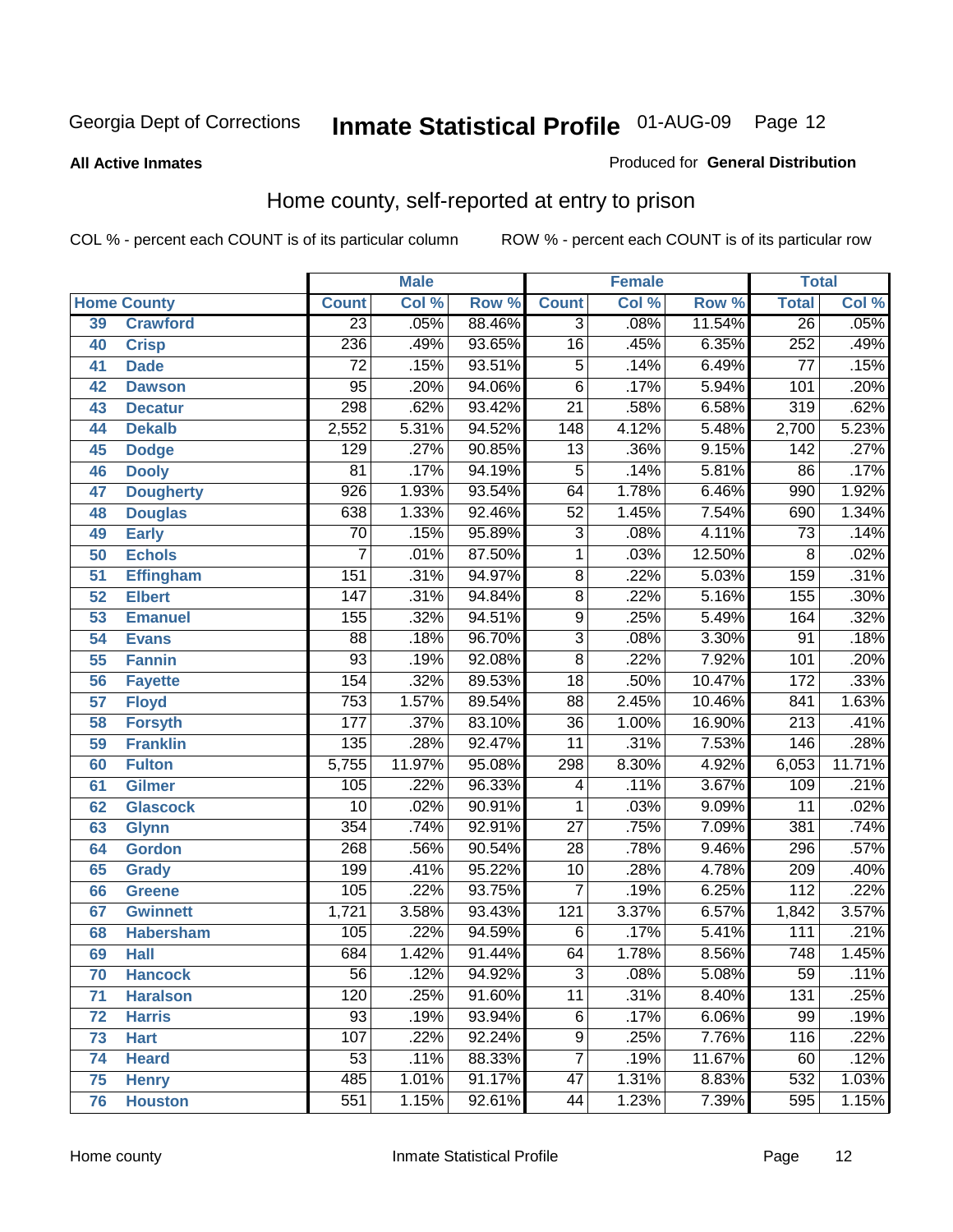### **All Active Inmates**

### Produced for **General Distribution**

# Home county, self-reported at entry to prison

|     |                    |                  | <b>Male</b> |        |                  | <b>Female</b> |        | <b>Total</b>     |       |
|-----|--------------------|------------------|-------------|--------|------------------|---------------|--------|------------------|-------|
|     | <b>Home County</b> | <b>Count</b>     | Col %       | Row %  | <b>Count</b>     | Col %         | Row %  | <b>Total</b>     | Col % |
| 77  | <b>Irwin</b>       | 68               | .14%        | 95.77% | 3                | .08%          | 4.23%  | $\overline{71}$  | .14%  |
| 78  | <b>Jackson</b>     | $\overline{201}$ | .42%        | 92.63% | $\overline{16}$  | .45%          | 7.37%  | $\overline{217}$ | .42%  |
| 79  | <b>Jasper</b>      | 63               | .13%        | 96.92% | $\overline{2}$   | .06%          | 3.08%  | 65               | .13%  |
| 80  | <b>Jeff Davis</b>  | $\overline{75}$  | .16%        | 94.94% | 4                | .11%          | 5.06%  | 79               | .15%  |
| 81  | <b>Jefferson</b>   | $\overline{125}$ | .26%        | 95.42% | $\overline{6}$   | .17%          | 4.58%  | 131              | .25%  |
| 82  | <b>Jenkins</b>     | $\overline{78}$  | .16%        | 93.98% | $\overline{5}$   | .14%          | 6.02%  | $\overline{83}$  | .16%  |
| 83  | <b>Johnson</b>     | $\overline{46}$  | .10%        | 93.88% | $\overline{3}$   | .08%          | 6.12%  | 49               | .09%  |
| 84  | <b>Jones</b>       | 61               | .13%        | 93.85% | 4                | .11%          | 6.15%  | 65               | .13%  |
| 85  | <b>Lamar</b>       | 69               | .14%        | 95.83% | $\overline{3}$   | .08%          | 4.17%  | $\overline{72}$  | .14%  |
| 86  | <b>Lanier</b>      | $\overline{31}$  | .06%        | 93.94% | $\overline{2}$   | .06%          | 6.06%  | $\overline{33}$  | .06%  |
| 87  | <b>Laurens</b>     | $\overline{322}$ | .67%        | 93.60% | $\overline{22}$  | .61%          | 6.40%  | 344              | .67%  |
| 88  | Lee                | 67               | .14%        | 91.78% | $\overline{6}$   | .17%          | 8.22%  | $\overline{73}$  | .14%  |
| 89  | <b>Liberty</b>     | $\overline{279}$ | .58%        | 93.62% | $\overline{19}$  | .53%          | 6.38%  | 298              | .58%  |
| 90  | <b>Lincoln</b>     | $\overline{36}$  | .07%        | 97.30% | 1                | .03%          | 2.70%  | $\overline{37}$  | .07%  |
| 91  | Long               | $\overline{38}$  | .08%        | 88.37% | $\overline{5}$   | .14%          | 11.63% | $\overline{43}$  | .08%  |
| 92  | <b>Lowndes</b>     | 463              | .96%        | 93.16% | $\overline{34}$  | .95%          | 6.84%  | 497              | .96%  |
| 93  | <b>Lumpkin</b>     | $\overline{91}$  | .19%        | 90.10% | $\overline{10}$  | .28%          | 9.90%  | 101              | .20%  |
| 94  | <b>Macon</b>       | $\overline{84}$  | .17%        | 93.33% | 6                | .17%          | 6.67%  | $\overline{90}$  | .17%  |
| 95  | <b>Madison</b>     | $\overline{96}$  | .20%        | 90.57% | $\overline{10}$  | .28%          | 9.43%  | 106              | .21%  |
| 96  | <b>Marion</b>      | 44               | .09%        | 93.62% | $\overline{3}$   | .08%          | 6.38%  | 47               | .09%  |
| 97  | <b>Mcduffie</b>    | 161              | .33%        | 95.83% | $\overline{7}$   | .19%          | 4.17%  | 168              | .33%  |
| 98  | <b>Mcintosh</b>    | 62               | .13%        | 95.38% | $\overline{3}$   | .08%          | 4.62%  | 65               | .13%  |
| 99  | <b>Meriwether</b>  | 189              | .39%        | 91.75% | $\overline{17}$  | .47%          | 8.25%  | $\overline{206}$ | .40%  |
| 100 | <b>Miller</b>      | $\overline{35}$  | .07%        | 85.37% | $\overline{6}$   | .17%          | 14.63% | 41               | .08%  |
| 101 | <b>Mitchell</b>    | 179              | .37%        | 92.75% | $\overline{14}$  | .39%          | 7.25%  | 193              | .37%  |
| 102 | <b>Monroe</b>      | 100              | .21%        | 92.59% | $\overline{8}$   | .22%          | 7.41%  | 108              | .21%  |
| 103 | <b>Montgomery</b>  | $\overline{48}$  | .10%        | 90.57% | $\overline{5}$   | .14%          | 9.43%  | $\overline{53}$  | .10%  |
| 104 | <b>Morgan</b>      | $\overline{96}$  | .20%        | 91.43% | $\overline{9}$   | .25%          | 8.57%  | 105              | .20%  |
| 105 | <b>Murray</b>      | 188              | .39%        | 87.85% | $\overline{26}$  | .72%          | 12.15% | $\overline{214}$ | .41%  |
| 106 | <b>Muscogee</b>    | 1,597            | 3.32%       | 93.50% | $\overline{111}$ | 3.09%         | 6.50%  | 1,708            | 3.31% |
| 107 | <b>Newton</b>      | 568              | 1.18%       | 90.30% | 61               | 1.70%         | 9.70%  | 629              | 1.22% |
| 108 | <b>Oconee</b>      | 41               | .09%        | 91.11% | 4                | .11%          | 8.89%  | 45               | .09%  |
| 109 | <b>Oglethorpe</b>  | 46               | .10%        | 93.88% | $\overline{3}$   | .08%          | 6.12%  | 49               | .09%  |
| 110 | <b>Paulding</b>    | 251              | .52%        | 90.29% | $\overline{27}$  | .75%          | 9.71%  | 278              | .54%  |
| 111 | <b>Peach</b>       | 117              | .24%        | 95.90% | $\overline{5}$   | .14%          | 4.10%  | 122              | .24%  |
| 112 | <b>Pickens</b>     | 100              | .21%        | 89.29% | $\overline{12}$  | .33%          | 10.71% | 112              | .22%  |
| 113 | <b>Pierce</b>      | 64               | .13%        | 92.75% | 5                | .14%          | 7.25%  | 69               | .13%  |
| 114 | <b>Pike</b>        | $\overline{59}$  | .12%        | 88.06% | $\overline{8}$   | $.22\%$       | 11.94% | 67               | .13%  |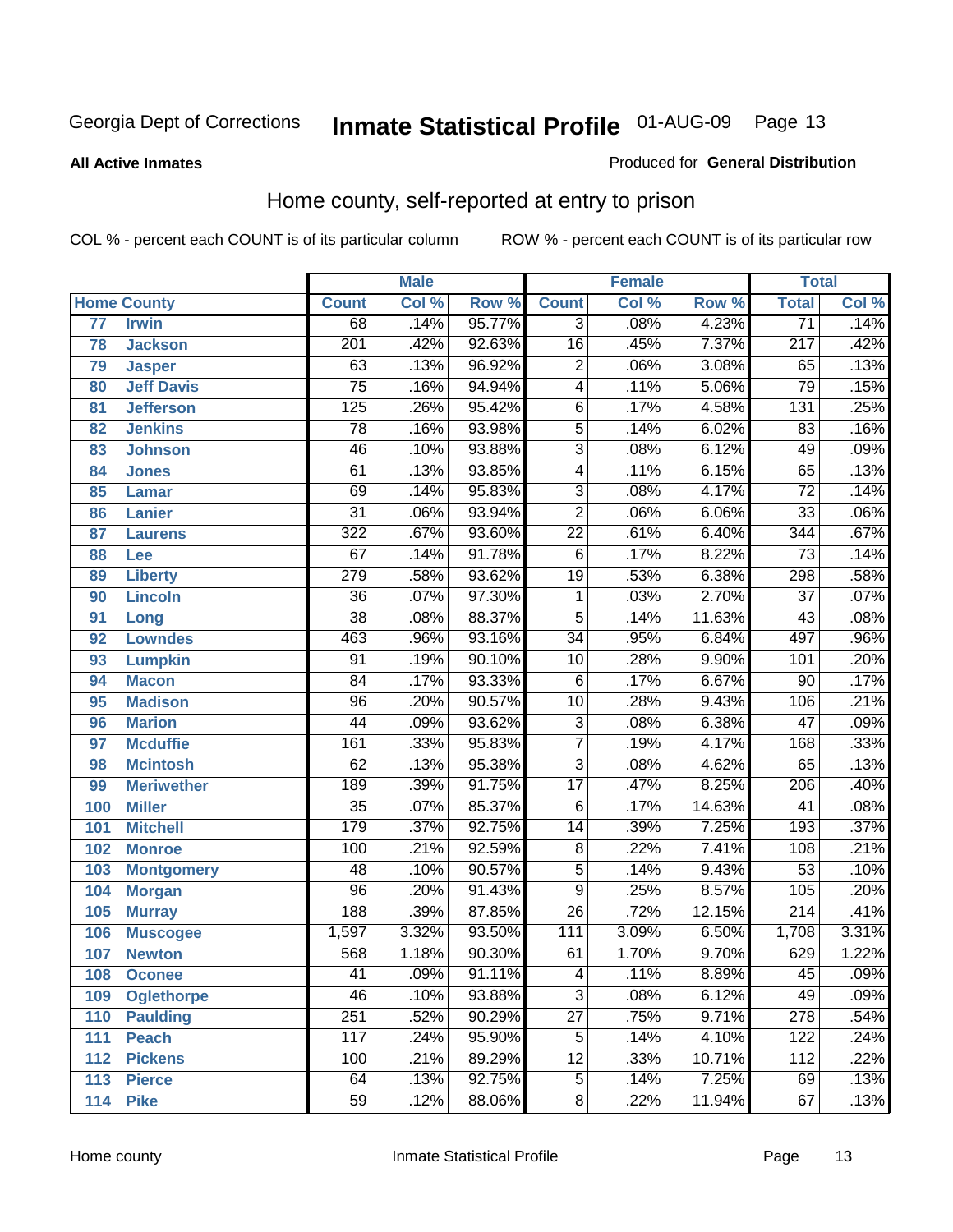### **All Active Inmates**

### Produced for **General Distribution**

# Home county, self-reported at entry to prison

|     |                    |                  | <b>Male</b> |         |                 | <b>Female</b> |        | <b>Total</b>     |       |
|-----|--------------------|------------------|-------------|---------|-----------------|---------------|--------|------------------|-------|
|     | <b>Home County</b> | <b>Count</b>     | Col %       | Row %   | <b>Count</b>    | Col %         | Row %  | <b>Total</b>     | Col % |
| 115 | <b>Polk</b>        | 201              | .42%        | 90.54%  | $\overline{21}$ | .58%          | 9.46%  | 222              | .43%  |
| 116 | <b>Pulaski</b>     | $\overline{83}$  | .17%        | 87.37%  | $\overline{12}$ | .33%          | 12.63% | $\overline{95}$  | .18%  |
| 117 | <b>Putnam</b>      | $\overline{132}$ | .27%        | 94.29%  | 8               | .22%          | 5.71%  | 140              | .27%  |
| 118 | Quitman            | $\overline{14}$  | .03%        | 93.33%  | 1               | .03%          | 6.67%  | $\overline{15}$  | .03%  |
| 119 | <b>Rabun</b>       | $\overline{54}$  | .11%        | 88.52%  | $\overline{7}$  | .19%          | 11.48% | 61               | .12%  |
| 120 | <b>Randolph</b>    | $\overline{47}$  | .10%        | 94.00%  | $\overline{3}$  | .08%          | 6.00%  | $\overline{50}$  | .10%  |
| 121 | <b>Richmond</b>    | 1,715            | 3.57%       | 94.44%  | 101             | 2.81%         | 5.56%  | 1,816            | 3.51% |
| 122 | <b>Rockdale</b>    | 320              | .67%        | 90.40%  | $\overline{34}$ | .95%          | 9.60%  | 354              | .69%  |
| 123 | <b>Schley</b>      | $\overline{24}$  | .05%        | 96.00%  | 1               | .03%          | 4.00%  | $\overline{25}$  | .05%  |
| 124 | <b>Screven</b>     | $\overline{96}$  | .20%        | 90.57%  | $\overline{10}$ | .28%          | 9.43%  | 106              | .21%  |
| 125 | <b>Seminole</b>    | $\overline{57}$  | .12%        | 86.36%  | 9               | .25%          | 13.64% | 66               | .13%  |
| 126 | <b>Spalding</b>    | 524              | 1.09%       | 92.09%  | 45              | 1.25%         | 7.91%  | 569              | 1.10% |
| 127 | <b>Stephens</b>    | 159              | .33%        | 90.86%  | $\overline{16}$ | .45%          | 9.14%  | 175              | .34%  |
| 128 | <b>Stewart</b>     | $\overline{31}$  | .06%        | 96.88%  | 1               | .03%          | 3.13%  | $\overline{32}$  | .06%  |
| 129 | <b>Sumter</b>      | $\overline{237}$ | .49%        | 95.56%  | $\overline{11}$ | .31%          | 4.44%  | $\overline{248}$ | .48%  |
| 130 | <b>Talbot</b>      | 68               | .14%        | 97.14%  | $\overline{2}$  | .06%          | 2.86%  | 70               | .14%  |
| 131 | <b>Taliaferro</b>  | $\overline{11}$  | .02%        | 100.00% |                 |               |        | $\overline{11}$  | .02%  |
| 132 | <b>Tattnall</b>    | $\overline{149}$ | .31%        | 90.85%  | $\overline{15}$ | .42%          | 9.15%  | 164              | .32%  |
| 133 | <b>Taylor</b>      | $\overline{75}$  | .16%        | 91.46%  | $\overline{7}$  | .19%          | 8.54%  | $\overline{82}$  | .16%  |
| 134 | <b>Telfair</b>     | 115              | .24%        | 89.84%  | $\overline{13}$ | .36%          | 10.16% | 128              | .25%  |
| 135 | <b>Terrell</b>     | $\overline{71}$  | .15%        | 93.42%  | $\overline{5}$  | .14%          | 6.58%  | 76               | .15%  |
| 136 | <b>Thomas</b>      | 284              | .59%        | 92.21%  | $\overline{24}$ | .67%          | 7.79%  | 308              | .60%  |
| 137 | <b>Tift</b>        | 283              | .59%        | 95.61%  | $\overline{13}$ | .36%          | 4.39%  | 296              | .57%  |
| 138 | <b>Toombs</b>      | 288              | .60%        | 91.43%  | $\overline{27}$ | .75%          | 8.57%  | 315              | .61%  |
| 139 | <b>Towns</b>       | $\overline{30}$  | .06%        | 96.77%  | 1               | .03%          | 3.23%  | 31               | .06%  |
| 140 | <b>Treutlen</b>    | $\overline{75}$  | .16%        | 97.40%  | $\overline{2}$  | .06%          | 2.60%  | $\overline{77}$  | .15%  |
| 141 | <b>Troup</b>       | $\overline{574}$ | 1.19%       | 91.26%  | $\overline{55}$ | 1.53%         | 8.74%  | 629              | 1.22% |
| 142 | <b>Turner</b>      | $\overline{71}$  | .15%        | 100.00% |                 |               |        | $\overline{71}$  | .14%  |
| 143 | <b>Twiggs</b>      | $\overline{50}$  | .10%        | 89.29%  | 6               | .17%          | 10.71% | $\overline{56}$  | .11%  |
| 144 | <b>Union</b>       | 67               | .14%        | 83.75%  | $\overline{13}$ | .36%          | 16.25% | 80               | .15%  |
| 145 | <b>Upson</b>       | $\overline{207}$ | .43%        | 91.59%  | $\overline{19}$ | .53%          | 8.41%  | 226              | .44%  |
| 146 | <b>Walker</b>      | $\overline{310}$ | .64%        | 91.72%  | $\overline{28}$ | .78%          | 8.28%  | 338              | .65%  |
| 147 | <b>Walton</b>      | 344              | .72%        | 93.22%  | $\overline{25}$ | .70%          | 6.78%  | 369              | .71%  |
| 148 | <b>Ware</b>        | 286              | .59%        | 95.65%  | $\overline{13}$ | .36%          | 4.35%  | 299              | .58%  |
| 149 | <b>Warren</b>      | 46               | .10%        | 92.00%  | 4               | .11%          | 8.00%  | 50               | .10%  |
| 150 | <b>Washington</b>  | 141              | .29%        | 92.76%  | 11              | .31%          | 7.24%  | 152              | .29%  |
| 151 | <b>Wayne</b>       | 182              | .38%        | 94.30%  | $\overline{11}$ | .31%          | 5.70%  | 193              | .37%  |
| 152 | <b>Webster</b>     | $\overline{6}$   | .01%        | 85.71%  | 1               | .03%          | 14.29% | $\overline{7}$   | .01%  |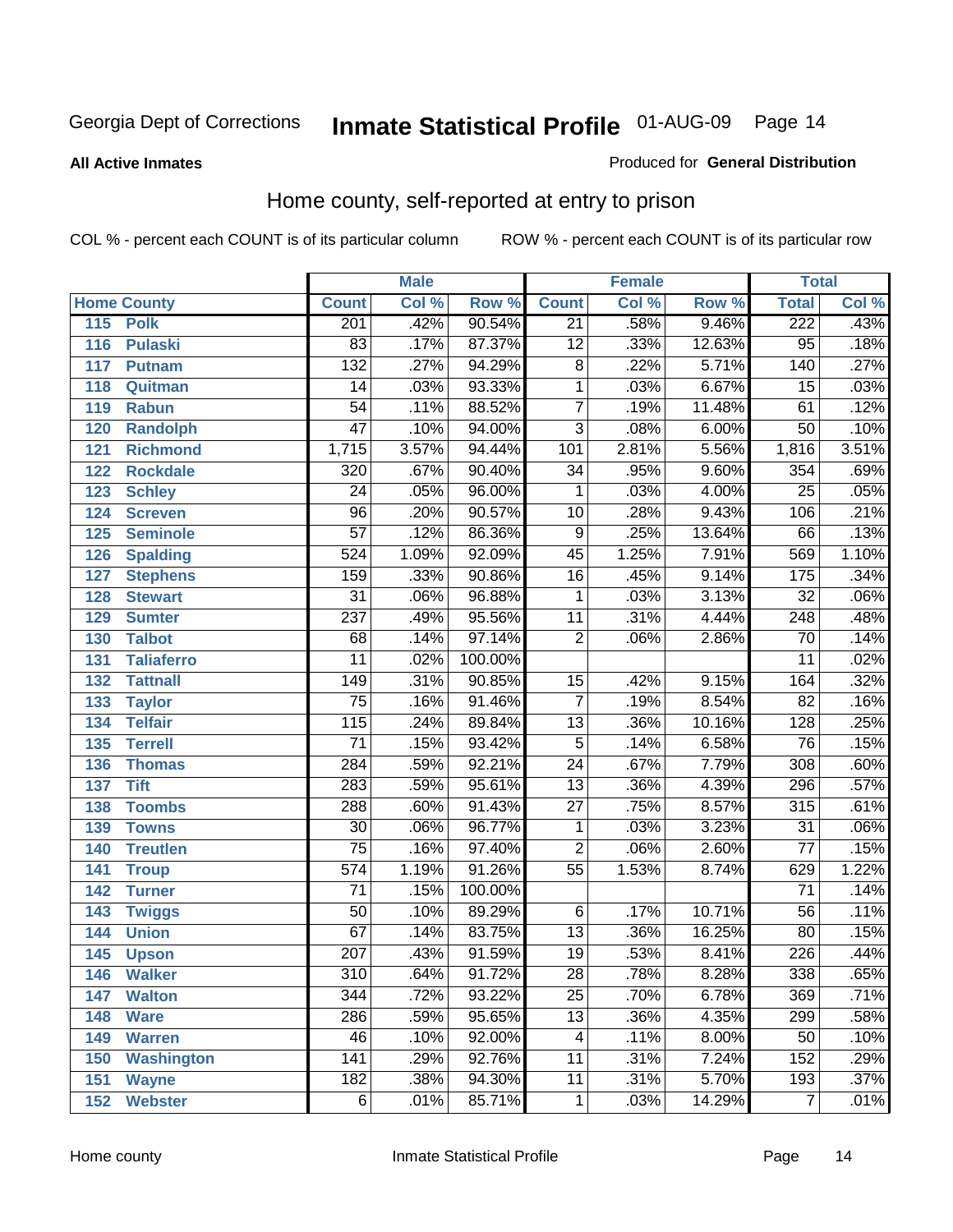### **All Active Inmates**

### Produced for **General Distribution**

# Home county, self-reported at entry to prison

|                      |                  |              | <b>Male</b> |        |              | <b>Female</b> | <b>Total</b> |        |       |
|----------------------|------------------|--------------|-------------|--------|--------------|---------------|--------------|--------|-------|
| <b>Home County</b>   |                  | <b>Count</b> | Col %       | Row %  | <b>Count</b> | Col %         | Row %        | Total  | Col % |
| 153                  | <b>Wheeler</b>   | 23           | .05%        | 85.19% | 4            | .11%          | 14.81%       | 27     | .05%  |
| 154                  | <b>White</b>     | 83           | .17%        | 88.30% | 11           | .31%          | 11.70%       | 94     | .18%  |
| 155                  | <b>Whitfield</b> | 595          | 1.24%       | 89.74% | 68           | 1.89%         | 10.26%       | 663    | 1.28% |
| 156                  | <b>Wilcox</b>    | 60           | .12%        | 92.31% | 5            | .14%          | 7.69%        | 65     | .13%  |
| 157                  | <b>Wilkes</b>    | 61           | .13%        | 93.85% | 4            | .11%          | 6.15%        | 65     | .13%  |
| 158                  | <b>Wilkinson</b> | 69           | .14%        | 90.79% | 7            | .19%          | 9.21%        | 76     | .15%  |
| 159                  | <b>Worth</b>     | 103          | .21%        | 94.50% | 6            | .17%          | $5.50\%$     | 109    | .21%  |
| 160                  | <b>Unknown</b>   | 2,470        | 5.14%       | 92.44% | 202          | 5.63%         | 7.56%        | 2,672  | 5.17% |
| <b>Total Rported</b> |                  | 48,079       | 100%        | 93.05% | 3,590        | 100%          | 6.95%        | 51,669 | 100%  |

| <b>rted</b><br>NO1 | 2,063  | 150   | <b>2212</b><br>د ۱ ∠.∠ |
|--------------------|--------|-------|------------------------|
| <b>c</b> otal      | 50,142 | 3,740 | 53,882                 |

| <b>Mode</b> | ---<br>.tor | <b>ulton</b> | . |
|-------------|-------------|--------------|---|
|             |             |              |   |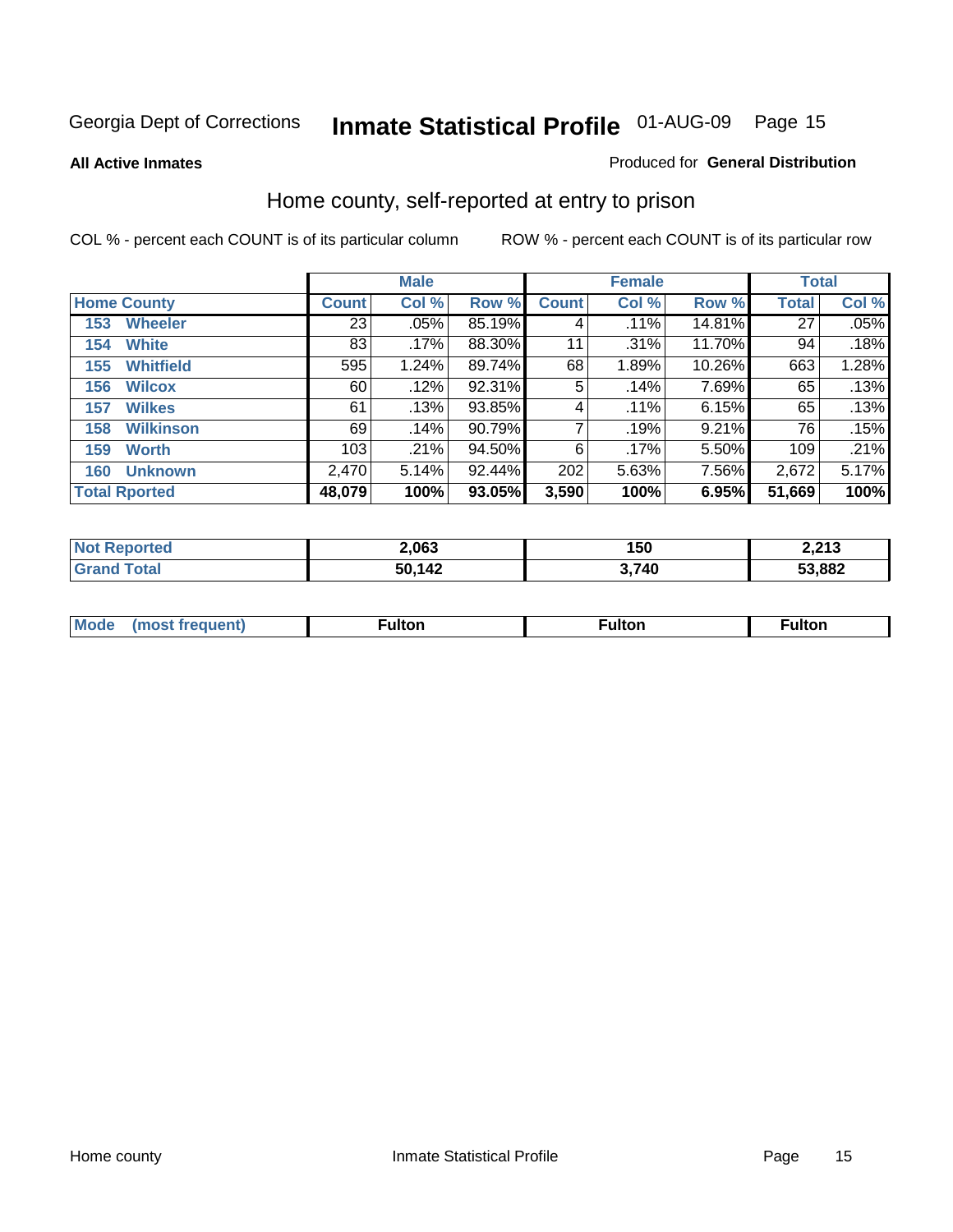### **All Active Inmates**

### Produced for **General Distribution**

# Environment to age 16, self-reported at entry to prison

|                              | <b>Male</b>  |        |        | <b>Female</b> |          |          | <b>Total</b> |        |
|------------------------------|--------------|--------|--------|---------------|----------|----------|--------------|--------|
| <b>Environment to age 16</b> | <b>Count</b> | Col %  | Row %  | <b>Count</b>  | Col %    | Row %    | <b>Total</b> | Col %  |
| <b>Rural/Farm</b>            | 1,797        | 3.72%  | 94.38% | 107           | $3.01\%$ | 5.62%    | 1,904        | 3.67%  |
| <b>Rural/Nfarm</b>           | 2,720        | 5.64%  | 86.90% | 410           | 11.52%   | 13.10%   | 3,130        | 6.04%  |
| <b>S.M.S.A</b><br>3          | 16,107       | 33.37% | 95.68% | 727           | 20.42%   | $4.32\%$ | 16,834       | 32.48% |
| <b>Urban</b><br>4            | 10,604       | 21.97% | 90.18% | 1,155         | 32.44%   | $9.82\%$ | 11,759       | 22.69% |
| <b>Small Town</b><br>5.      | 17,040       | 35.30% | 93.62% | 1,161         | 32.61%   | $6.38\%$ | 18,201       | 35.12% |
| <b>Total Reported</b>        | 48,268       | 100%   | 93.13% | 3,560         | 100%     | 6.87%    | 51,828       | 100%   |

| <b>Not Reported</b> | 1,874  | 180   | 2,054  |
|---------------------|--------|-------|--------|
| <b>Grand Total</b>  | 50,142 | 3,740 | 53,882 |

| Mο<br>went | .owr | owr<br>Smal. | owr |
|------------|------|--------------|-----|
|            |      |              |     |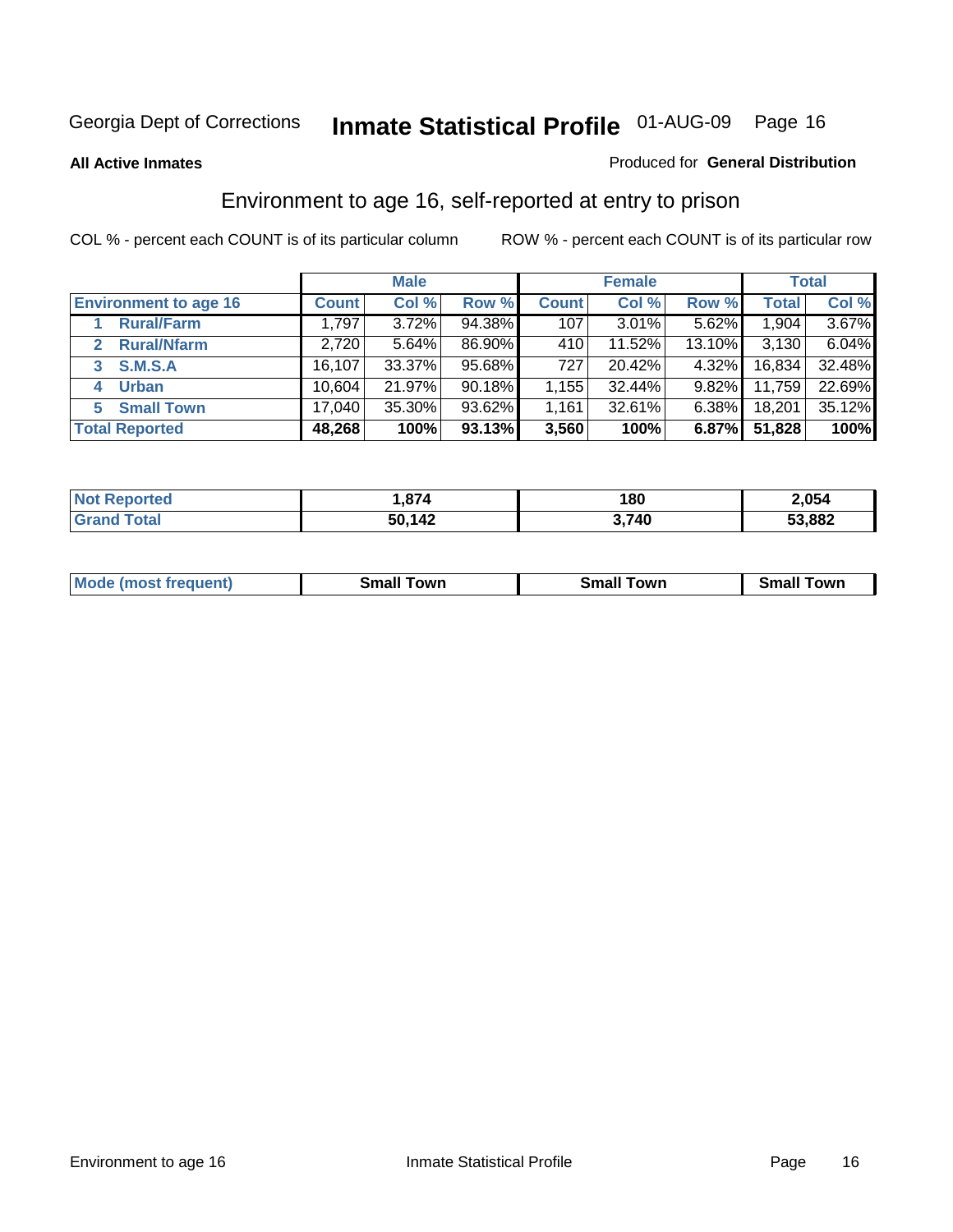### **All Active Inmates**

### Produced for **General Distribution**

# Guardian status to age 16, self-reported at entry to prison

|                                  |                    | <b>Male</b> |         |                 | <b>Female</b> |          |              | <b>Total</b> |
|----------------------------------|--------------------|-------------|---------|-----------------|---------------|----------|--------------|--------------|
| <b>Guardian Status To Age 16</b> | Count <sup>1</sup> | Col %       | Row %   | <b>Count</b>    | Col %         | Row %    | <b>Total</b> | Col %        |
| 1 Orphanage                      | 31                 | .12%        | 96.88%  |                 | .14%          | 3.13%    | 32           | .12%         |
| 2 Father Only                    | 774                | $3.00\%$    | 97.73%  | 18              | 2.45%         | 2.27%    | 792          | 2.98%        |
| <b>3 Both Parents</b>            | 10,304             | 39.90%      | 97.03%  | 315             | 42.86%        | 2.97%    | 10,619       | 39.98%       |
| <b>4 Mother Only</b>             | 11,205             | 43.39%      | 97.99%  | 230             | 31.29%        | 2.01%    | 11,435       | 43.06%       |
| <b>6 Oth Female</b>              | 642                | 2.49%       | 95.82%  | 28              | 3.81%         | 4.18%    | 670          | 2.52%        |
| <b>7 Oth Male</b>                | 104                | .40%        | 95.41%  | 5               | .68%          | 4.59%    | 109          | .41%         |
| 8 Step-Parents                   | 248                | .96%        | 100.00% |                 |               |          | 248          | .93%         |
| 9 Foster Home                    | 386                | 1.49%       | 96.98%  | 12 <sup>°</sup> | 1.63%         | $3.02\%$ | 398          | 1.50%        |
| <b>10 Grand Parents</b>          | 2,130              | 8.25%       | 94.41%  | 126             | 17.14%        | 5.59%    | 2,256        | 8.49%        |
| <b>Total Reported</b>            | 25,824             | 100%        | 97.23%  | 735             | 100%          | 2.77%    | 26,559       | 100%         |

| <b>orted</b><br>NO | - 240<br>24,318 | 3,005 | 27,323 |
|--------------------|-----------------|-------|--------|
| . Gr               | 50 142          | 3,740 | 53,882 |

| Mode | Onlv<br>Mot | <b>Roth</b><br>Parents | <b>IMot</b><br>Onlv<br>∵hei |
|------|-------------|------------------------|-----------------------------|
|      |             |                        |                             |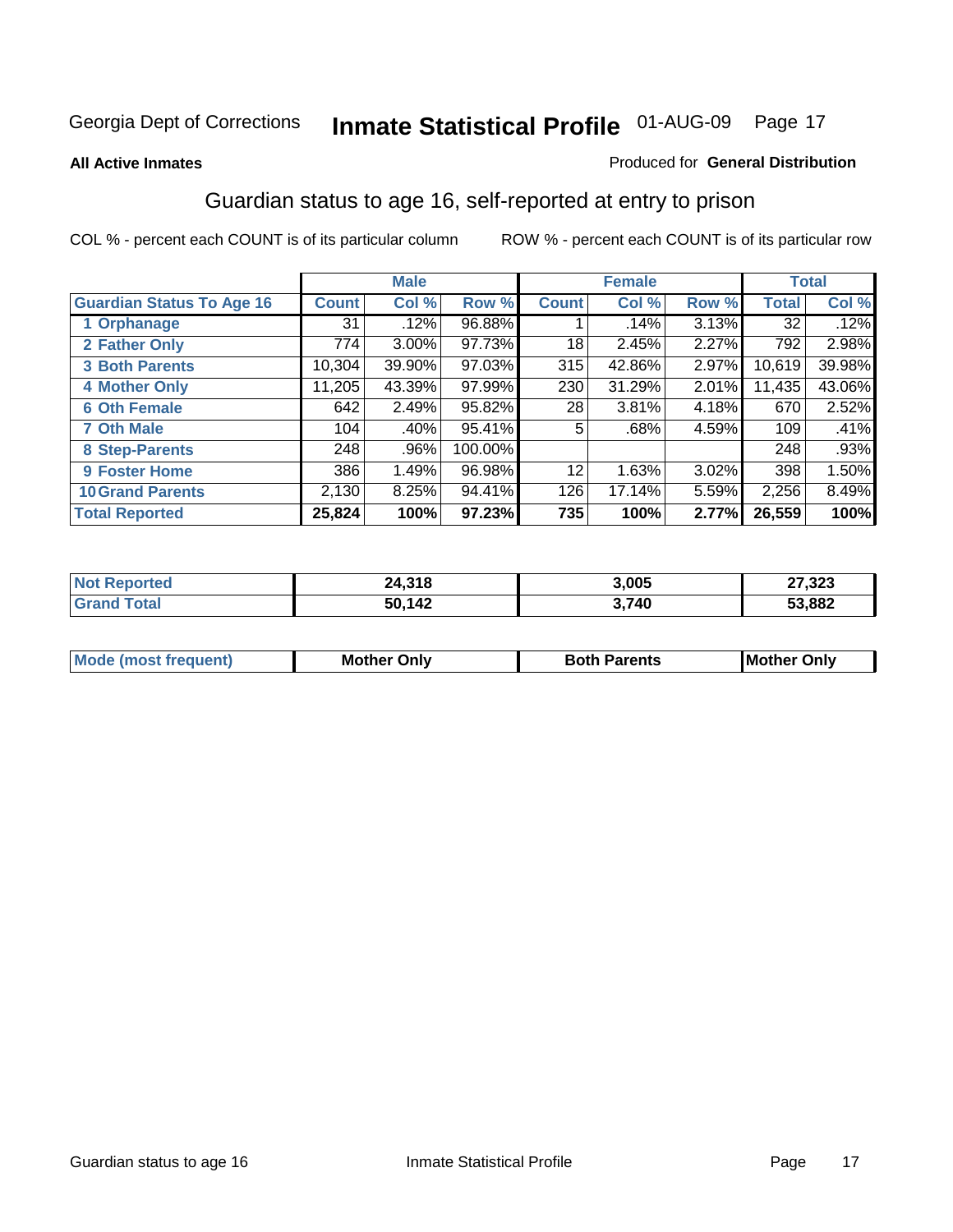### **All Active Inmates**

### Produced for **General Distribution**

# Employment status before prison, self-reported at entry to prison

|                                  |                    | <b>Male</b>  |        |        | <b>Female</b> |          |        | <b>Total</b> |        |
|----------------------------------|--------------------|--------------|--------|--------|---------------|----------|--------|--------------|--------|
| <b>Employment Status</b>         |                    | <b>Count</b> | Col %  | Row %  | <b>Count</b>  | Col %    | Row %  | Total        | Col %  |
| <b>Full Time</b>                 |                    | 23,177       | 52.18% | 95.80% | 1,015         | 51.01%   | 4.20%  | 24,192       | 52.13% |
| <b>Part Time</b><br>$\mathbf{2}$ |                    | 3,293        | 7.41%  | 97.48% | 85            | 4.27%    | 2.52%  | 3,378        | 7.28%  |
| $\mathbf{3}$                     | Unempl $<$ 6m      | 4,622        | 10.41% | 97.43% | 122           | 6.13%    | 2.57%  | 4,744        | 10.22% |
| 4                                | Unempl > 6m        | 8,074        | 18.18% | 95.88% | 347           | 17.44%   | 4.12%  | 8,421        | 18.14% |
| 5                                | <b>Never Workd</b> | 3,371        | 7.59%  | 96.34% | 128           | 6.43%    | 3.66%  | 3,499        | 7.54%  |
| <b>Student</b><br>6              |                    | 389          | .88%   | 85.31% | 67            | $3.37\%$ | 14.69% | 456          | .98%   |
| 7<br><b>Incapable</b>            |                    | 1,494        | 3.36%  | 86.86% | 226           | 11.36%   | 13.14% | 1,720        | 3.71%  |
| <b>Total Reported</b>            |                    | 44,420       | 100%   | 95.71% | 1,990         | 100%     | 4.29%  | 46,410       | 100%   |

| . ממ<br>$-$      | ,750  | 170<br>. |
|------------------|-------|----------|
| 112<br>гΛ.<br>эı | 3,740 | 53,882   |

| Mode (most f<br>freauent) | ∴ull∶<br>`ime<br>the contract of the contract of the contract of the contract of the contract of the contract of the contract of | ίuΙ<br>⊺ime |
|---------------------------|----------------------------------------------------------------------------------------------------------------------------------|-------------|
|                           |                                                                                                                                  |             |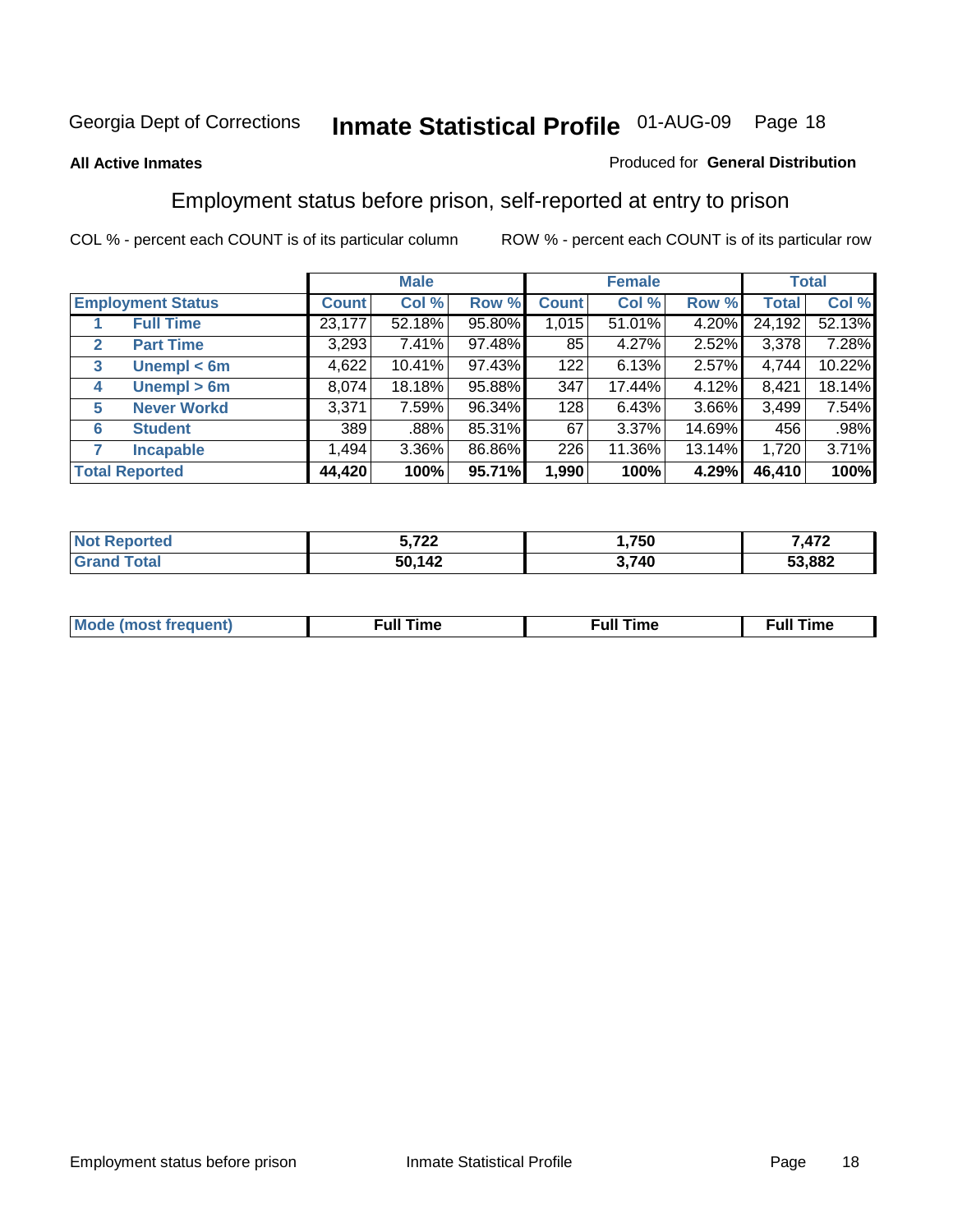### **All Active Inmates**

Produced for **General Distribution**

# Age at admission

|                         |              | <b>Male</b> |         |                  | <b>Female</b> |          |                 | <b>Total</b> |
|-------------------------|--------------|-------------|---------|------------------|---------------|----------|-----------------|--------------|
| <b>Age At Admission</b> | <b>Count</b> | Col %       | Row %   | <b>Count</b>     | Col %         | Row %    | <b>Total</b>    | Col %        |
| 13                      | 1            | 0.01%       | 100.00% |                  |               |          | 1               | 0.01%        |
| 14                      | 14           | 0.03%       | 93.33%  | 1                | 0.03%         | 6.67%    | 15              | 0.03%        |
| $\overline{15}$         | 58           | 0.12%       | 98.31%  | 1                | 0.03%         | 1.69%    | $\overline{59}$ | 0.11%        |
| 16                      | 182          | 0.36%       | 95.29%  | 9                | 0.24%         | 4.71%    | 191             | 0.36%        |
| $\overline{17}$         | 776          | 1.55%       | 96.76%  | $\overline{26}$  | 0.70%         | 3.24%    | 802             | 1.49%        |
| 18                      | 1,611        | 3.22%       | 97.11%  | 48               | 1.29%         | 2.89%    | 1,659           | 3.09%        |
| 19                      | 2,132        | 4.26%       | 96.78%  | $\overline{71}$  | 1.91%         | 3.22%    | 2,203           | 4.10%        |
| 20                      | 2,188        | 4.37%       | 94.72%  | 122              | 3.27%         | 5.28%    | 2,310           | 4.30%        |
| 21                      | 2,139        | 4.27%       | 94.86%  | 116              | 3.11%         | 5.14%    | 2,255           | 4.19%        |
| 22                      | 2,148        | 4.29%       | 95.34%  | 105              | 2.82%         | 4.66%    | 2,253           | 4.19%        |
| 23                      | 2,043        | 4.08%       | 93.93%  | 132              | 3.54%         | 6.07%    | 2,175           | 4.05%        |
| 24                      | 2,025        | 4.05%       | 93.84%  | $\overline{133}$ | 3.57%         | 6.16%    | 2,158           | 4.01%        |
| $\overline{25}$         | 1,980        | 3.96%       | 93.66%  | 134              | 3.60%         | 6.34%    | 2,114           | 3.93%        |
| 26                      | 1,819        | 3.64%       | 93.19%  | $\overline{133}$ | 3.57%         | 6.81%    | 1,952           | 3.63%        |
| 27                      | 1,897        | 3.79%       | 93.68%  | 128              | 3.43%         | 6.32%    | 2,025           | 3.77%        |
| 28                      | 1,860        | 3.72%       | 93.42%  | 131              | 3.51%         | 6.58%    | 1,991           | 3.70%        |
| 29                      | 1,696        | 3.39%       | 91.87%  | 150              | 4.02%         | 8.13%    | 1,846           | 3.43%        |
| 30                      | 1,629        | 3.26%       | 92.82%  | 126              | 3.38%         | 7.18%    | 1,755           | 3.26%        |
| 31                      | 1,506        | 3.01%       | 92.91%  | 115              | 3.09%         | 7.09%    | 1,621           | 3.01%        |
| 32                      | 1,390        | 2.78%       | 93.16%  | 102              | 2.74%         | 6.84%    | 1,492           | 2.77%        |
| 33                      | 1,304        | 2.61%       | 92.88%  | 100              | 2.68%         | 7.12%    | 1,404           | 2.61%        |
| 34                      | 1,352        | 2.70%       | 92.35%  | 112              | 3.01%         | 7.65%    | 1,464           | 2.72%        |
| 35                      | 1,293        | 2.58%       | 92.03%  | 112              | 3.01%         | 7.97%    | 1,405           | 2.61%        |
| 36                      | 1,292        | 2.58%       | 91.24%  | 124              | 3.33%         | 8.76%    | 1,416           | 2.63%        |
| 37                      | 1,237        | 2.47%       | 91.16%  | 120              | 3.22%         | 8.84%    | 1,357           | 2.52%        |
| 38                      | 1,146        | 2.29%       | 90.74%  | 117              | 3.14%         | 9.26%    | 1,263           | 2.35%        |
| 39                      | 1,130        | 2.26%       | 90.18%  | 123              | 3.30%         | 9.82%    | 1,253           | 2.33%        |
| 40                      | 1,089        | 2.18%       | 91.67%  | 99               | 2.66%         | 8.33%    | 1,188           | 2.21%        |
| 41                      | 1,066        | 2.13%       | 90.03%  | 118              | 3.17%         | 9.97%    | 1,184           | 2.20%        |
| 42                      | 1,017        | 2.03%       | 90.00%  | 113              | 3.03%         | 10.00%   | 1,130           | 2.10%        |
| 43                      | 986          | 1.97%       | 91.47%  | $\overline{92}$  | 2.47%         | 8.53%    | 1,078           | 2.00%        |
| 44                      | 948          | 1.89%       | 92.13%  | 81               | 2.17%         | $7.87\%$ | 1,029           | 1.91%        |
| 45                      | 876          | 1.75%       | 89.39%  | 104              | 2.79%         | 10.61%   | 980             | 1.82%        |
| 46                      | 821          | 1.64%       | 90.22%  | 89               | 2.39%         | 9.78%    | 910             | 1.69%        |
| 47                      | 734          | 1.47%       | 91.07%  | $\overline{72}$  | 1.93%         | 8.93%    | 806             | 1.50%        |
| 48                      | 661          | 1.32%       | 89.08%  | 81               | 2.17%         | 10.92%   | 742             | 1.38%        |
| 49                      | 616          | 1.23%       | 92.77%  | 48               | 1.29%         | 7.23%    | 664             | 1.23%        |
| 50                      | 511          | 1.02%       | 90.60%  | 53               | 1.42%         | 9.40%    | 564             | 1.05%        |
| 51                      | 451          | 0.90%       | 93.96%  | $\overline{29}$  | 0.78%         | 6.04%    | 480             | 0.89%        |
| 52                      | 409          | 0.82%       | 93.81%  | 27               | 0.72%         | 6.19%    | 436             | 0.81%        |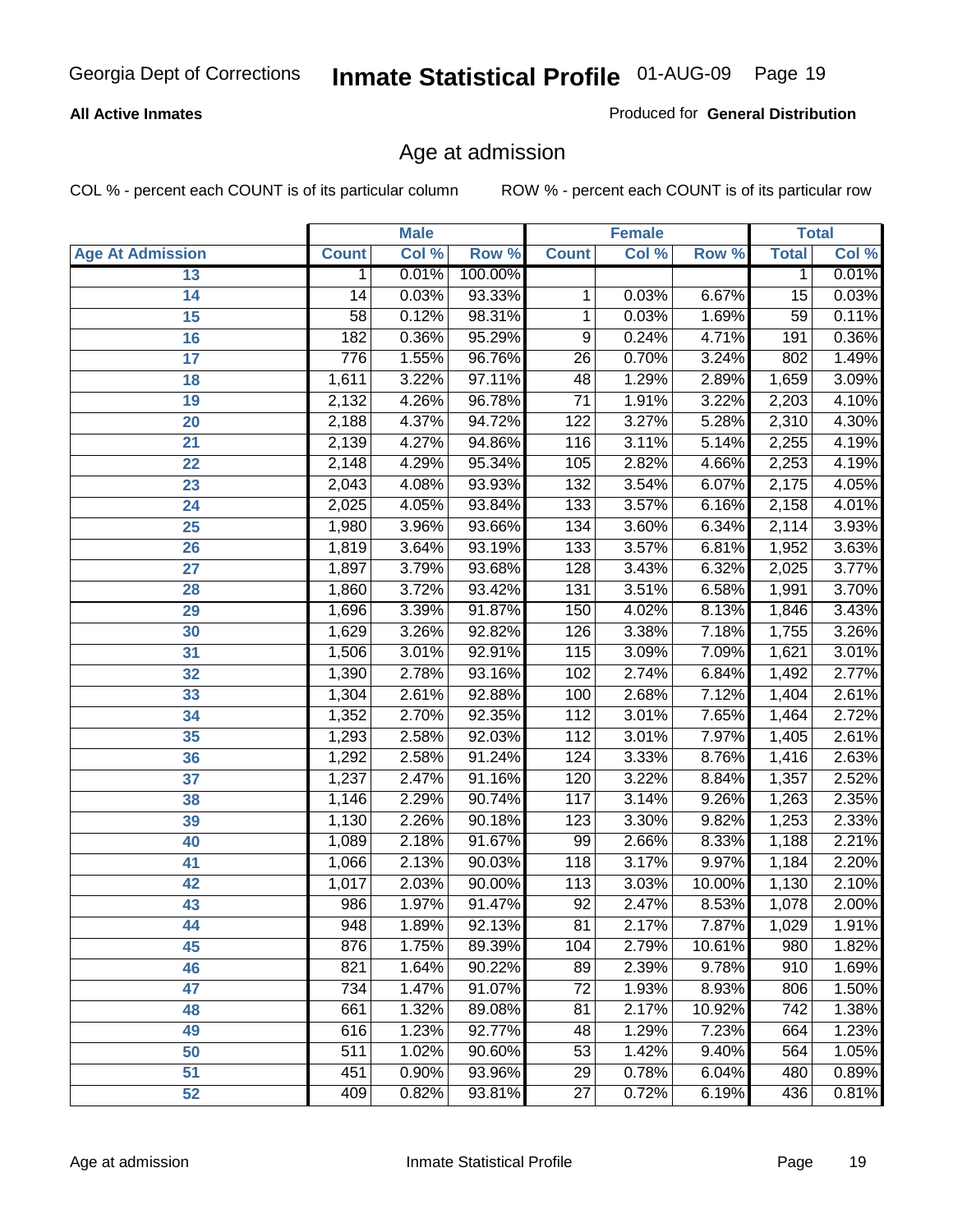### **All Active Inmates**

Produced for **General Distribution**

# Age at admission

|                         | <b>Male</b>      |       | <b>Female</b> |                 |       | <b>Total</b> |                  |       |
|-------------------------|------------------|-------|---------------|-----------------|-------|--------------|------------------|-------|
| <b>Age At Admission</b> | <b>Count</b>     | Col % | Row %         | <b>Count</b>    | Col % | Row %        | <b>Total</b>     | Col % |
| 53                      | 325              | 0.65% | 89.29%        | $\overline{39}$ | 1.05% | 10.71%       | 364              | 0.68% |
| $\overline{54}$         | 253              | 0.51% | 93.36%        | $\overline{18}$ | 0.48% | 6.64%        | $\overline{271}$ | 0.50% |
| $\overline{55}$         | $\overline{272}$ | 0.54% | 96.11%        | $\overline{11}$ | 0.30% | 3.89%        | 283              | 0.53% |
| 56                      | 194              | 0.39% | 92.82%        | $\overline{15}$ | 0.40% | 7.18%        | $\overline{209}$ | 0.39% |
| $\overline{57}$         | 165              | 0.33% | 94.83%        | $\overline{9}$  | 0.24% | 5.17%        | 174              | 0.32% |
| 58                      | 135              | 0.27% | 95.74%        | $\overline{6}$  | 0.16% | 4.26%        | 141              | 0.26% |
| 59                      | $\overline{143}$ | 0.29% | 94.08%        | $\overline{9}$  | 0.24% | 5.92%        | 152              | 0.28% |
| 60                      | $\overline{89}$  | 0.18% | 94.68%        | $\overline{5}$  | 0.13% | 5.32%        | $\overline{94}$  | 0.17% |
| 61                      | 64               | 0.13% | 94.12%        | 4               | 0.11% | 5.88%        | 68               | 0.13% |
| 62                      | $\overline{59}$  | 0.12% | 96.72%        | $\overline{2}$  | 0.05% | 3.28%        | $\overline{61}$  | 0.11% |
| 63                      | $\overline{54}$  | 0.11% | 96.43%        | $\overline{2}$  | 0.05% | 3.57%        | $\overline{56}$  | 0.10% |
| 64                      | $\overline{42}$  | 0.08% | 97.67%        | $\overline{1}$  | 0.03% | 2.33%        | $\overline{43}$  | 0.08% |
| 65                      | $\overline{33}$  | 0.07% | 97.06%        | 1               | 0.03% | 2.94%        | $\overline{34}$  | 0.06% |
| 66                      | $\overline{29}$  | 0.06% | 96.67%        | 1               | 0.03% | 3.33%        | $\overline{30}$  | 0.06% |
| 67                      | $\overline{28}$  | 0.06% | 93.33%        | $\overline{2}$  | 0.05% | 6.67%        | $\overline{30}$  | 0.06% |
| 68                      | $\overline{27}$  | 0.05% | 96.43%        | 1               | 0.03% | 3.57%        | $\overline{28}$  | 0.05% |
| 69                      | $\overline{25}$  | 0.05% | 100.00%       |                 |       |              | $\overline{25}$  | 0.05% |
| 70                      | $\overline{11}$  | 0.02% | 84.62%        | $\overline{2}$  | 0.05% | 15.38%       | $\overline{13}$  | 0.02% |
| $\overline{71}$         | $\overline{8}$   | 0.02% | 100.00%       |                 |       |              | $\overline{8}$   | 0.01% |
| $\overline{72}$         | $\overline{8}$   | 0.02% | 100.00%       |                 |       |              | $\overline{8}$   | 0.01% |
| $\overline{73}$         | $\overline{9}$   | 0.02% | 100.00%       |                 |       |              | $\overline{9}$   | 0.02% |
| 74                      | $\overline{7}$   | 0.01% | 100.00%       |                 |       |              | 7                | 0.01% |
| $\overline{75}$         | $\overline{8}$   | 0.02% | 100.00%       |                 |       |              | $\overline{8}$   | 0.01% |
| 76                      | $\overline{6}$   | 0.01% | 100.00%       |                 |       |              | $\overline{6}$   | 0.01% |
| 77                      | $\overline{2}$   | 0.01% | 66.67%        | 1               | 0.03% | 33.33%       | $\overline{3}$   | 0.01% |
| 78                      | $\overline{2}$   | 0.01% | 100.00%       |                 |       |              | $\overline{2}$   | 0.01% |
| 79                      | $\overline{5}$   | 0.01% | 83.33%        | 1               | 0.03% | 16.67%       | $\overline{6}$   | 0.01% |
| 80                      | $\overline{2}$   | 0.01% | 100.00%       |                 |       |              | $\overline{2}$   | 0.01% |
| $\overline{81}$         | $\mathbf{1}$     | 0.01% | 100.00%       |                 |       |              | 1                | 0.01% |
| 84                      | 1                | 0.01% | 100.00%       |                 |       |              | 1                | 0.01% |
| <b>Total Reported</b>   | 50,040           | 100%  | 93.07%        | 3,727           | 100%  |              | 6.93% 53,767     | 100%  |

| <b>Not</b>   | י ה    | יי    | 11F    |
|--------------|--------|-------|--------|
| Reported     | I VZ   |       | ΙJ     |
| ⊺otal<br>Gr: | 50,142 | 3,740 | 53,882 |

| <b>Mean</b><br>(average)       | 31.88 | 33.99   | 32.03 |
|--------------------------------|-------|---------|-------|
| <b>Median (middle)</b>         | 30    | ົ<br>vu | 30    |
| <b>Mode</b><br>(most frequent) |       | 29      | 20    |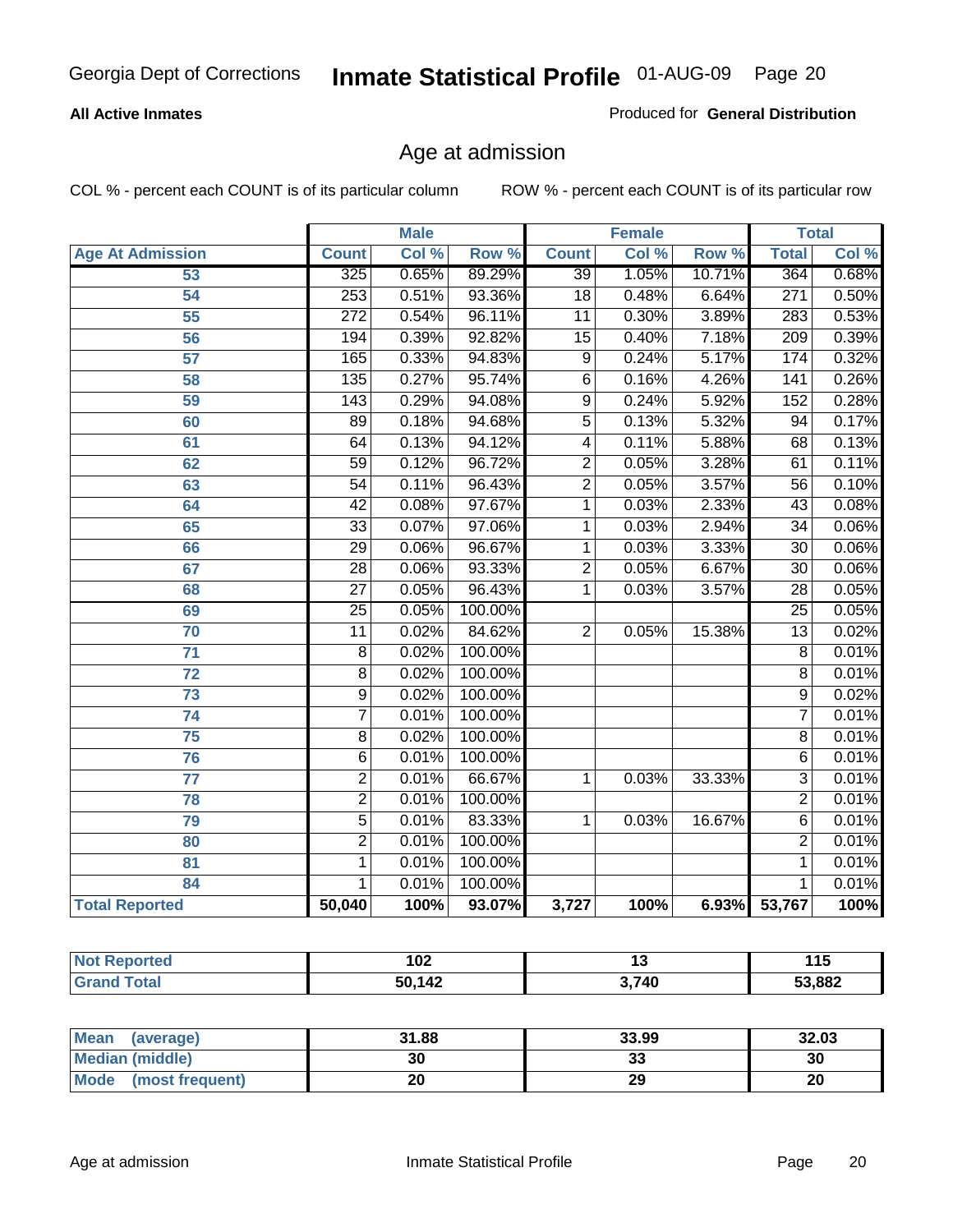### **All Active Inmates**

Produced for **General Distribution**

# Age at release

|                       |              | <b>Male</b> |       |              | <b>Female</b> |       |              | <b>Total</b> |
|-----------------------|--------------|-------------|-------|--------------|---------------|-------|--------------|--------------|
| <b>Age At Release</b> | <b>Count</b> | Col%        | Row % | <b>Count</b> | Col %         | Row % | <b>Total</b> | $CoI \%$     |
| <b>Total Reported</b> |              |             |       |              |               |       |              |              |

| <b>Still Active</b> | 50,142 | 3,740 | 53,882 |
|---------------------|--------|-------|--------|
| <b>Not Reported</b> |        |       |        |
| <b>Grand Total</b>  | 50,142 | 3.740 | 53,882 |

| Mean (average)       | N/A | N/A | N/A |
|----------------------|-----|-----|-----|
| Median (middle)      | N/A | N/A | N/A |
| Mode (most frequent) | N/A | N/A | N/A |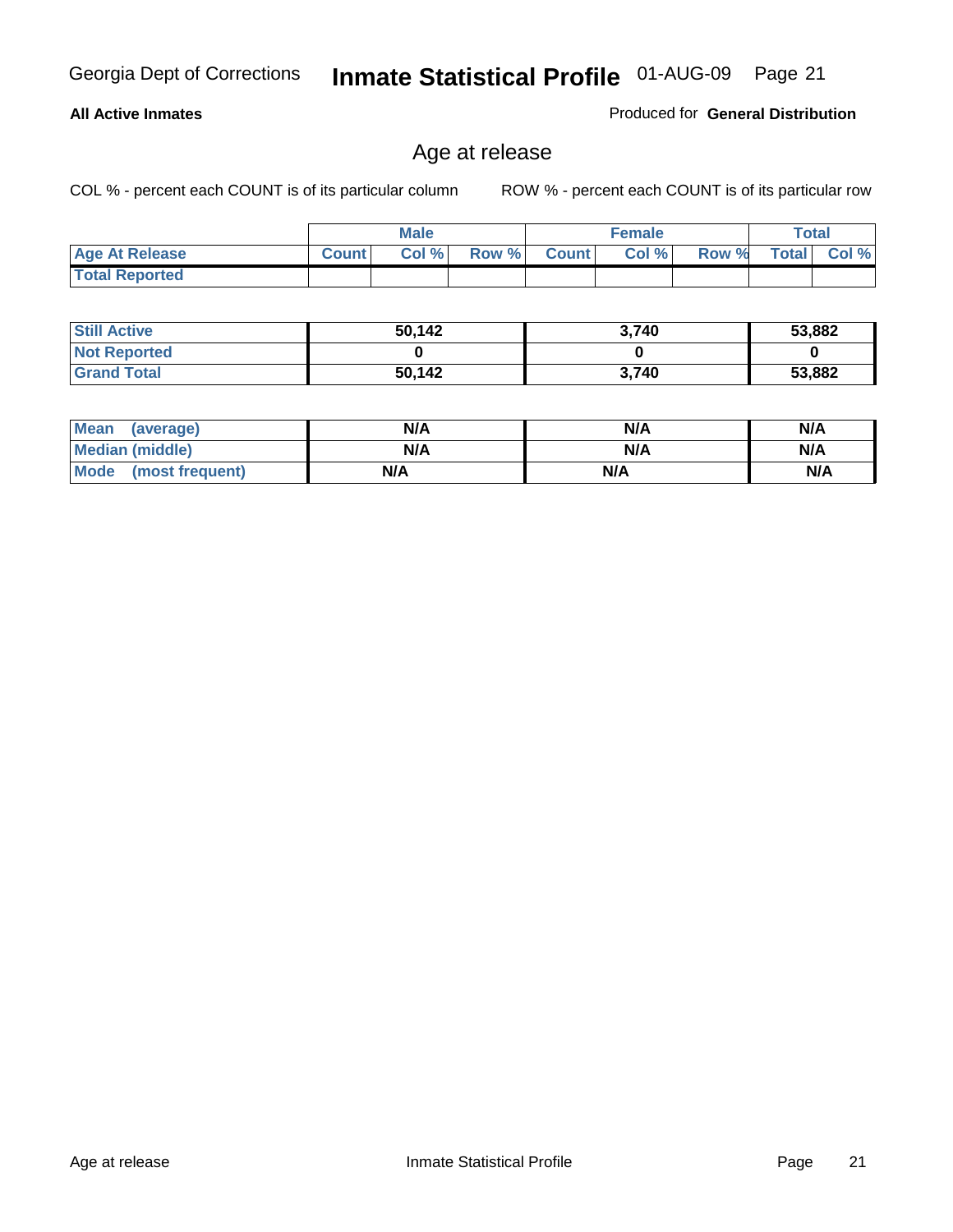### **All Active Inmates**

Produced for **General Distribution**

# Height, measured at entry to prison

|                        |                 | <b>Male</b>         |         |                 | <b>Female</b> |         | <b>Total</b>    |        |
|------------------------|-----------------|---------------------|---------|-----------------|---------------|---------|-----------------|--------|
| <b>Height</b>          | <b>Count</b>    | Col %               | Row %   | <b>Count</b>    | Col %         | Row %   | <b>Total</b>    | Col %  |
| <b>Under four feet</b> | $\overline{1}$  | 0.01%               | 50.00%  | $\mathbf{1}$    | 0.03%         | 50.00%  | $\overline{2}$  | 0.01%  |
| 4'01''                 |                 |                     |         | $\overline{3}$  | 0.08%         | 100.00% | $\overline{3}$  | 0.01%  |
| 4'02"                  | 1               | 0.01%               | 100.00% |                 |               |         | 1               | 0.01%  |
| 4'03"                  | $\mathbf{1}$    | 0.01%               | 100.00% |                 |               |         | 1               | 0.01%  |
| 4'05''                 | $\mathbf{1}$    | 0.01%               | 100.00% |                 |               |         | 1               | 0.01%  |
| 4'06"                  |                 |                     |         | $\overline{2}$  | 0.06%         | 100.00% | 2               | 0.01%  |
| 4'07"                  |                 |                     |         | 1               | 0.03%         | 100.00% | 1               | 0.01%  |
| 4'08"                  | $\overline{3}$  | 0.01%               | 33.33%  | 6               | 0.17%         | 66.67%  | 9               | 0.02%  |
| 4'09"                  |                 |                     |         | $\overline{9}$  | 0.25%         | 100.00% | 9               | 0.02%  |
| 4'10"                  | $\mathbf{1}$    | 0.01%               | 11.11%  | $\overline{8}$  | 0.23%         | 88.89%  | $\overline{9}$  | 0.02%  |
| 4'11''                 | 9               | 0.02%               | 11.39%  | $\overline{70}$ | 1.97%         | 88.61%  | 79              | 0.15%  |
| 5'00''                 | 90              | 0.18%               | 39.47%  | 138             | 3.89%         | 60.53%  | 228             | 0.43%  |
| 5'01''                 | 90              | 0.18%               | 32.14%  | 190             | 5.35%         | 67.86%  | 280             | 0.53%  |
| 5'02"                  | 221             | 0.45%               | 36.77%  | 380             | 10.70%        | 63.23%  | 601             | 1.14%  |
| 5'03''                 | 394             | 0.80%               | 50.19%  | 391             | 11.01%        | 49.81%  | 785             | 1.49%  |
| 5'04"                  | 902             | 1.84%               | 63.17%  | 526             | 14.81%        | 36.83%  | 1,428           | 2.71%  |
| 5'05''                 | 1,630           | 3.32%               | 78.74%  | 440             | 12.39%        | 21.26%  | 2,070           | 3.93%  |
| 5'06''                 | 3,204           | 6.52%               | 87.33%  | 465             | 13.09%        | 12.67%  | 3,669           | 6.96%  |
| 5'07''                 | 4,192           | 8.53%               | 91.07%  | 411             | 11.57%        | 8.93%   | 4,603           | 8.73%  |
| 5'08''                 | 5,027           | 10.23%              | 96.49%  | 183             | 5.15%         | 3.51%   | 5,210           | 9.89%  |
| 5'09''                 | 5,981           | 12.17%              | 97.52%  | 152             | 4.28%         | 2.48%   | 6,133           | 11.64% |
| 5'10''                 | 5,793           | 11.79%              | 98.82%  | 69              | 1.94%         | 1.18%   | 5,862           | 11.12% |
| 5'11''                 | 6,031           | 12.27%              | 99.03%  | $\overline{59}$ | 1.66%         | 0.97%   | 6,090           | 11.56% |
| 6'00''                 | 5,699           | 11.60%              | 99.67%  | $\overline{19}$ | 0.54%         | 0.33%   | 5,718           | 10.85% |
| 6'01''                 | 3,945           | 8.03%               | 99.65%  | 14              | 0.39%         | 0.35%   | 3,959           | 7.51%  |
| 6'02''                 | 2,845           | 5.79%               | 99.61%  | 11              | 0.31%         | 0.39%   | 2,856           | 5.42%  |
| 6'03''                 | 1,555           | 3.16%               | 99.87%  | $\overline{2}$  | 0.06%         | 0.13%   | 1,557           | 2.95%  |
| 6'04''                 | 864             | 1.76%               | 99.88%  | $\mathbf{1}$    | 0.03%         | 0.12%   | 865             | 1.64%  |
| 6'05''                 | 352             | $\overline{0.72\%}$ | 100.00% |                 |               |         | 352             | 0.67%  |
| 6'06''                 | 162             | 0.33%               | 100.00% |                 |               |         | 162             | 0.31%  |
| 6'07''                 | $\overline{57}$ | 0.12%               | 100.00% |                 |               |         | $\overline{57}$ | 0.11%  |
| 6'08''                 | $\overline{21}$ | 0.04%               | 100.00% |                 |               |         | $\overline{21}$ | 0.04%  |
| 6'09''                 | $\overline{21}$ | 0.04%               | 100.00% |                 |               |         | $\overline{21}$ | 0.04%  |
| 6'10''                 | 11              | 0.02%               | 100.00% |                 |               |         | 11              | 0.02%  |
| 6'11''                 | 22              | 0.04%               | 100.00% |                 |               |         | 22              | 0.04%  |
| Seven feet +           | $\overline{22}$ | 0.04%               | 100.00% |                 |               |         | $\overline{22}$ | 0.04%  |
| <b>Total Reported</b>  | 49,148          | 100%                | 93.26%  | 3,551           | 100%          | 6.74%   | 52,699          | 100%   |

| <b>Not</b><br><b>Reported</b> | 994    | 189   | ,183   |
|-------------------------------|--------|-------|--------|
| Total                         | 50,142 | 3,740 | 53,882 |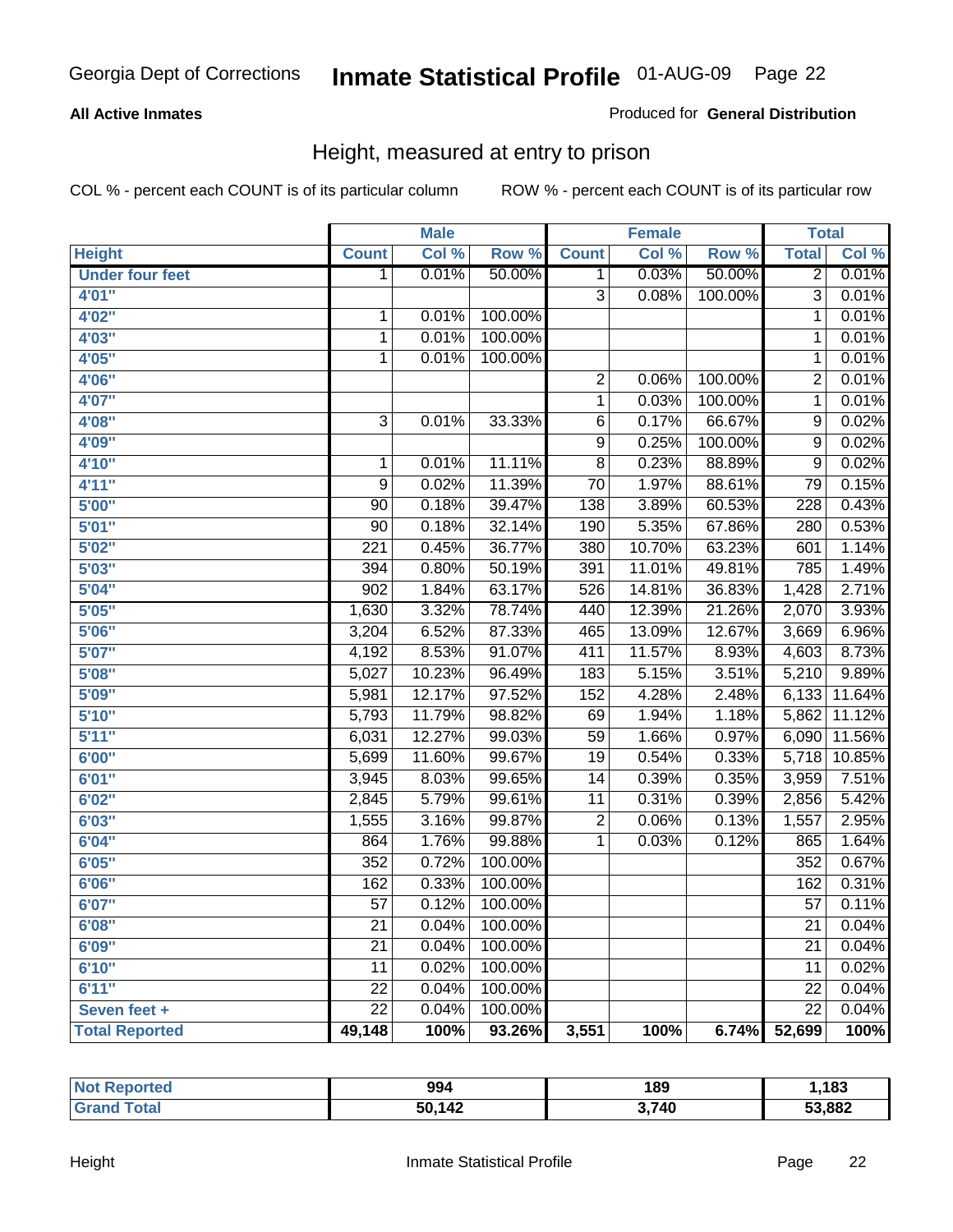### **All Active Inmates**

### Produced for **General Distribution**

# Height, measured at entry to prison

|                      | <b>Male</b> | <b>Female</b> | <b>Total</b> |
|----------------------|-------------|---------------|--------------|
| Mean (average)       | 5'10"       | 5'05"         | 5'10''       |
| Median (middle)      | 5'10"       | 5'05"         | 5'10"        |
| Mode (most frequent) | 5'11"       | 5'04"         | 5'09"        |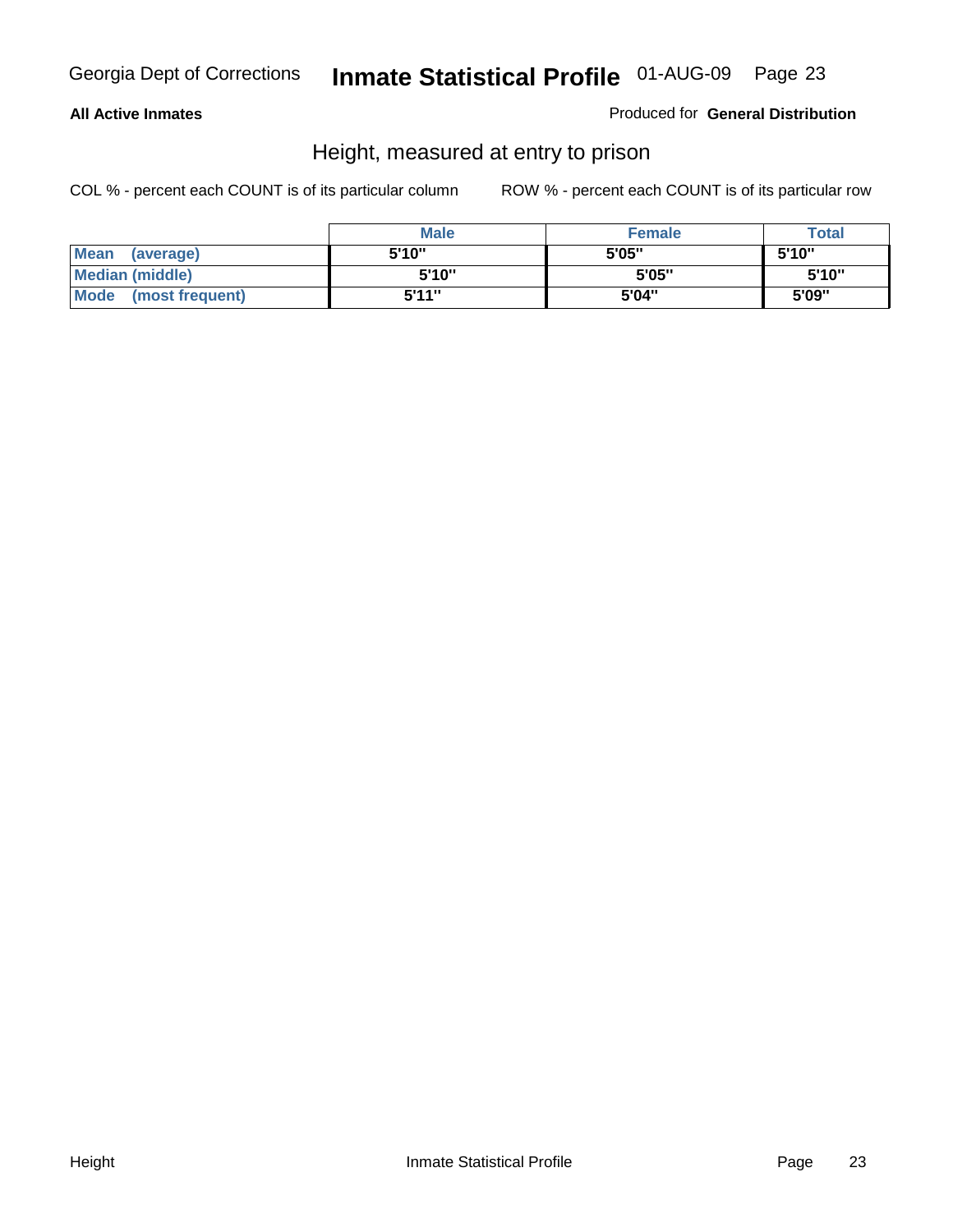### **All Active Inmates**

### Produced for **General Distribution**

# Weight, measured at entry to prison

|                        |                  | <b>Male</b> |         |                  | <b>Female</b> |        | <b>Total</b>     |        |
|------------------------|------------------|-------------|---------|------------------|---------------|--------|------------------|--------|
| <b>Weight</b>          | <b>Count</b>     | Col %       | Row %   | <b>Count</b>     | Col %         | Row %  | <b>Total</b>     | Col %  |
| <b>Under 80 pounds</b> | $\overline{10}$  | 0.02%       | 83.33%  | $\overline{2}$   | 0.06%         | 16.67% | $\overline{12}$  | 0.02%  |
| 80 - 89 pounds         | $\overline{2}$   | 0.01%       | 66.67%  | $\overline{1}$   | 0.03%         | 33.33% | $\overline{3}$   | 0.01%  |
| 90 - 99 pounds         | $\overline{3}$   | 0.01%       | 30.00%  | $\overline{7}$   | 0.20%         | 70.00% | $\overline{10}$  | 0.02%  |
| 100 - 109 pounds       | $\overline{18}$  | 0.04%       | 26.09%  | $\overline{51}$  | 1.44%         | 73.91% | $\overline{69}$  | 0.13%  |
| 110 - 119 pounds       | 109              | 0.22%       | 48.88%  | 114              | 3.21%         | 51.12% | 223              | 0.42%  |
| 120 - 129 pounds       | 463              | 0.94%       | 61.24%  | 293              | 8.25%         | 38.76% | 756              | 1.43%  |
| 130 - 139 pounds       | 1,451            | 2.95%       | 78.69%  | 393              | 11.07%        | 21.31% | 1,844            | 3.50%  |
| 140 - 149 pounds       | 3,328            | 6.77%       | 89.51%  | $\overline{390}$ | 10.98%        | 10.49% | 3,718            | 7.06%  |
| 150 - 159 pounds       | 4,778            | 9.72%       | 92.13%  | 408              | 11.49%        | 7.87%  | 5,186            | 9.84%  |
| 160 - 169 pounds       | 6,697            | 13.63%      | 94.62%  | 381              | 10.73%        | 5.38%  | 7,078            | 13.43% |
| 170 - 179 pounds       | 6,209            | 12.63%      | 95.70%  | 279              | 7.86%         | 4.30%  | 6,488            | 12.31% |
| 180 - 189 pounds       | 6,709            | 13.65%      | 96.20%  | $\overline{265}$ | 7.46%         | 3.80%  | 6,974            | 13.23% |
| 190 - 199 pounds       | 4,540            | 9.24%       | 95.84%  | 197              | 5.55%         | 4.16%  | 4,737            | 8.99%  |
| 200 - 209 pounds       | 4,055            | 8.25%       | 95.14%  | $\overline{207}$ | 5.83%         | 4.86%  | 4,262            | 8.09%  |
| 210 - 219 pounds       | 2,926            | 5.95%       | 96.28%  | $\overline{113}$ | 3.18%         | 3.72%  | 3,039            | 5.77%  |
| 220 - 229 pounds       | 2,463            | 5.01%       | 95.72%  | 110              | 3.10%         | 4.28%  | 2,573            | 4.88%  |
| 230 - 239 pounds       | 1,544            | 3.14%       | 94.67%  | $\overline{87}$  | 2.45%         | 5.33%  | 1,631            | 3.09%  |
| 240 - 249 pounds       | 1,244            | 2.53%       | 95.84%  | $\overline{54}$  | 1.52%         | 4.16%  | 1,298            | 2.46%  |
| 250 - 259 pounds       | 833              | 1.69%       | 94.12%  | $\overline{52}$  | 1.46%         | 5.88%  | 885              | 1.68%  |
| 260 - 269 pounds       | 602              | 1.22%       | 93.19%  | 44               | 1.24%         | 6.81%  | 646              | 1.23%  |
| 270 - 279 pounds       | 349              | 0.71%       | 94.58%  | $\overline{20}$  | 0.56%         | 5.42%  | 369              | 0.70%  |
| 280 - 289 pounds       | 295              | 0.60%       | 92.77%  | $\overline{23}$  | 0.65%         | 7.23%  | $\overline{318}$ | 0.60%  |
| 290 - 299 pounds       | 134              | 0.27%       | 91.78%  | $\overline{12}$  | 0.34%         | 8.22%  | $\overline{146}$ | 0.28%  |
| 300 - 309 pounds       | $\overline{125}$ | 0.25%       | 86.21%  | $\overline{20}$  | 0.56%         | 13.79% | $\overline{145}$ | 0.28%  |
| 310 - 319 pounds       | 68               | 0.14%       | 87.18%  | 10               | 0.28%         | 12.82% | 78               | 0.15%  |
| 320 - 329 pounds       | 64               | 0.13%       | 90.14%  | $\overline{7}$   | 0.20%         | 9.86%  | $\overline{71}$  | 0.13%  |
| 330 - 339 pounds       | $\overline{28}$  | 0.06%       | 100.00% |                  |               |        | $\overline{28}$  | 0.05%  |
| 340 - 349 pounds       | $\overline{22}$  | 0.04%       | 88.00%  | 3                | 0.08%         | 12.00% | $\overline{25}$  | 0.05%  |
| 350 - 359 pounds       | $\overline{29}$  | 0.06%       | 82.86%  | $\overline{6}$   | 0.17%         | 17.14% | $\overline{35}$  | 0.07%  |
| 360 - 369 pounds       | $\overline{21}$  | 0.04%       | 95.45%  | $\mathbf{1}$     | 0.03%         | 4.55%  | $\overline{22}$  | 0.04%  |
| 370 - 379 pounds       | 8                | 0.02%       | 100.00% |                  |               |        | 8                | 0.02%  |
| 380 - 389 pounds       | $\overline{3}$   | 0.01%       | 75.00%  | 1                | 0.03%         | 25.00% | $\overline{4}$   | 0.01%  |
| 390 - 399 pounds       | $\overline{3}$   | 0.01%       | 100.00% |                  |               |        | $\overline{3}$   | 0.01%  |
| 400 pounds and over    | $\overline{16}$  | 0.03%       | 100.00% |                  |               |        | $\overline{16}$  | 0.03%  |
| <b>Total Reported</b>  | 49,149           | 100%        | 93.26%  | 3,551            | 100%          | 6.74%  | 52,700           | 100.0% |

| Reported<br>' N∩t | 993    | 189   | 182    |
|-------------------|--------|-------|--------|
| 'otal<br>' Gra    | 50,142 | 3,740 | 53,882 |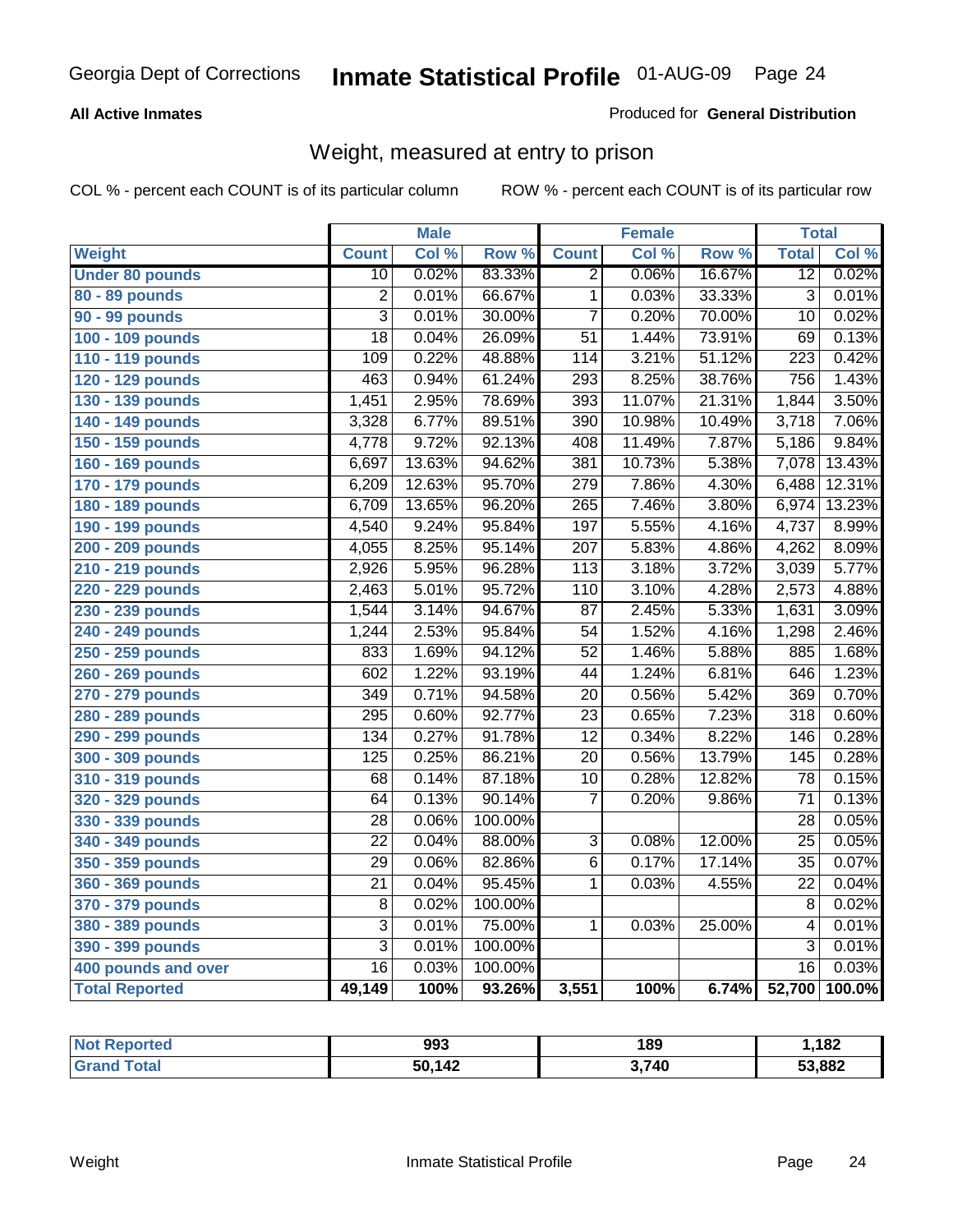### **All Active Inmates**

### Produced for **General Distribution**

# Weight, measured at entry to prison

|                          | <b>Male</b> | <b>Female</b> | Total |
|--------------------------|-------------|---------------|-------|
| <b>Mean</b><br>(average) | 185         | 170           | 184   |
| <b>Median (middle)</b>   | 180         | 160           | 180   |
| Mode<br>(most frequent)  | 180         | 130           | 180   |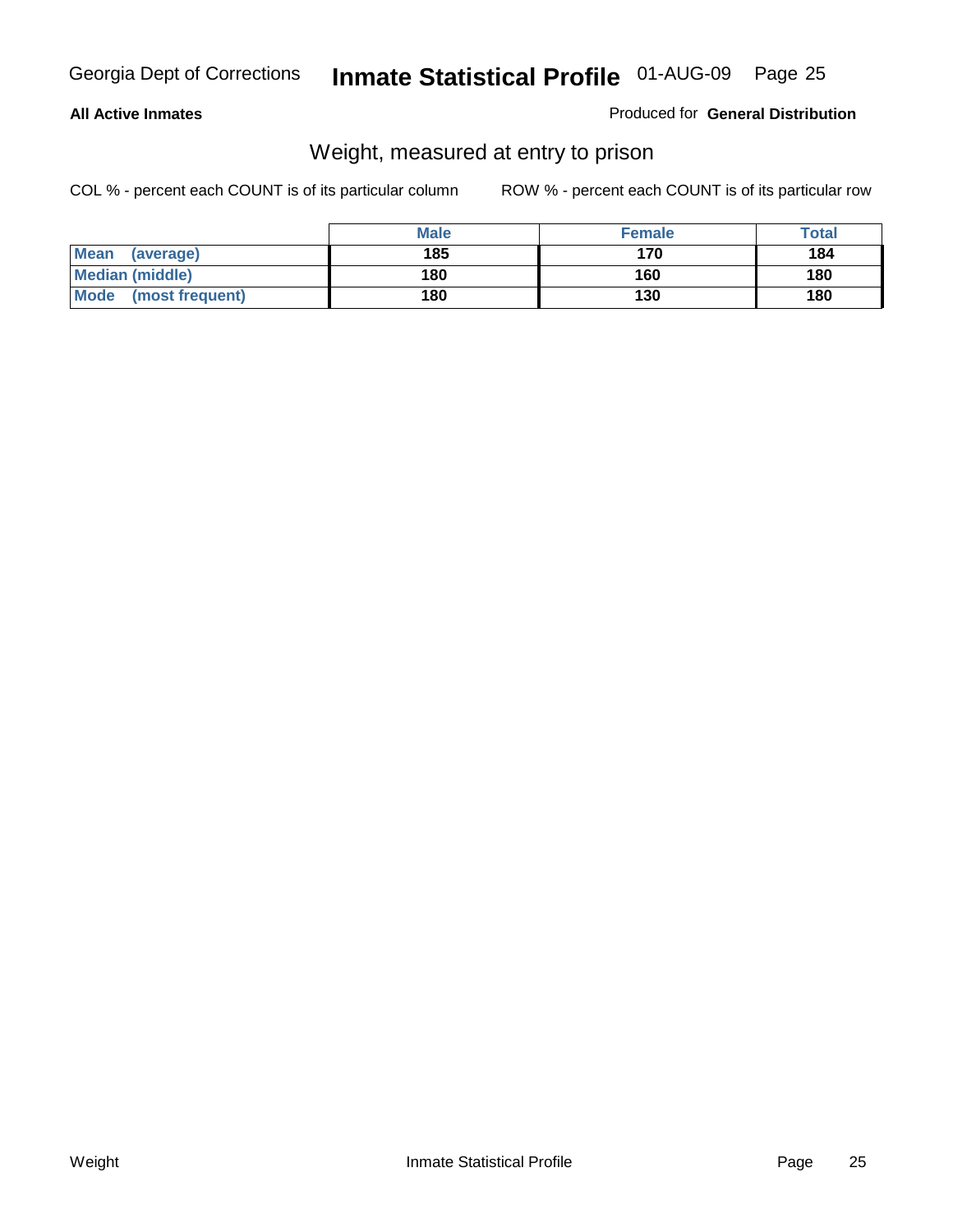**All Active Inmates**

### Produced for **General Distribution**

# Military service

|                             |              | <b>Male</b> |                    |       | <b>Female</b> |       |              | <b>Total</b> |
|-----------------------------|--------------|-------------|--------------------|-------|---------------|-------|--------------|--------------|
| <b>Military service</b>     | <b>Count</b> | Col %       | <b>Row % Count</b> |       | Col %         | Row % | <b>Total</b> | Col %        |
| <b>Air Force</b>            | 279          | .68%        | 97.21%             | 8     | .23%          | 2.79% | 287          | .64%         |
| $\mathbf{2}$<br><b>Army</b> | 2,063        | 4.99%       | 98.61%             | 29    | .83%          | 1.39% | 2,092        | 4.67%        |
| <b>Navy</b><br>3            | 619          | 1.50%       | 98.41%             | 10    | .29%          | 1.59% | 629          | 1.40%        |
| <b>Marines</b><br>4         | 449          | 1.09%       | 99.78%             |       | $.03\%$       | .22%  | 450          | 1.00%        |
| <b>Coast Guard</b><br>5     | 24           | $.06\%$     | 100.00%            |       |               |       | 24           | .05%         |
| <b>None</b><br>96           | 37,873       | 91.69%      | 91.66%             | 3,446 | 98.63%        | 8.34% | 41,319       | 92.23%       |
| <b>Total Reported</b>       | 41,307       | 100%        | 92.20%             | 3,494 | 100%          | 7.80% | 44,801       | 100%         |

| orted<br>NO  | 8.835  | 246<br>$\sim$ | 9.081  |
|--------------|--------|---------------|--------|
| <b>Total</b> | 50,142 | 3,740         | 53,882 |

|  | <b>Mou</b> | Army | Army | Army |
|--|------------|------|------|------|
|--|------------|------|------|------|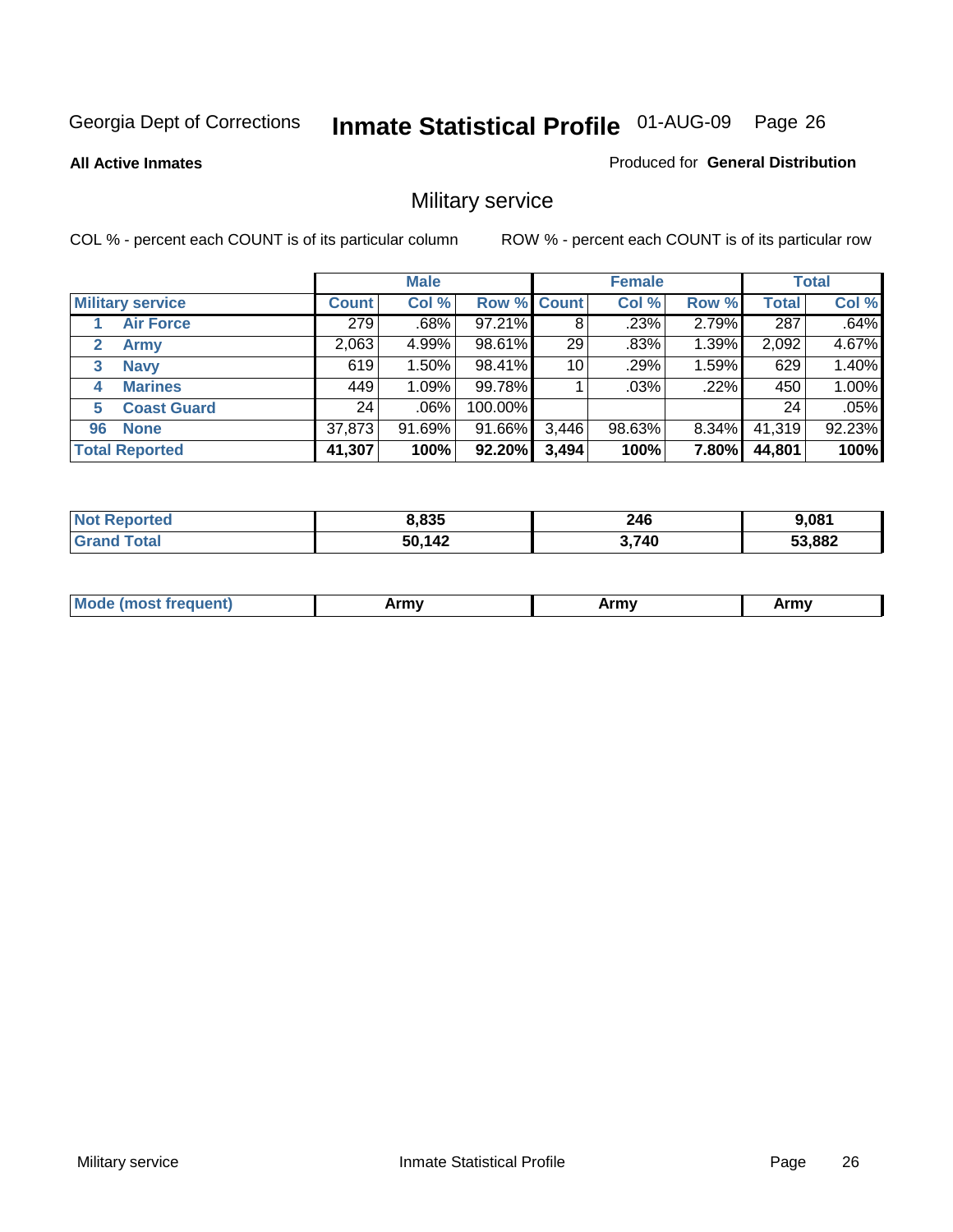### **All Active Inmates**

### Produced for **General Distribution**

# Type of admission to prison

|                |                             |              | <b>Male</b> |                    |     | <b>Female</b> |        |              | <b>Total</b> |
|----------------|-----------------------------|--------------|-------------|--------------------|-----|---------------|--------|--------------|--------------|
|                | <b>Type of Admission</b>    | <b>Count</b> | Col %       | <b>Row % Count</b> |     | Col %         | Row %  | <b>Total</b> | Col %        |
| 1              | <b>Committed From Court</b> | 35,265       | 70.93%      | 93.30% 2,534       |     | 68.77%        | 6.70%  | 37,799       | 70.78%       |
| $\overline{2}$ | <b>Return Appeal/Bond</b>   | 10           | $.02\%$     | 100.00%            |     |               |        | 10           | .02%         |
| 3              | <b>Parole Rev/New Sent</b>  | 4,005        | 8.05%       | 95.56%             | 186 | 5.05%         | 4.44%  | 4,191        | 7.85%        |
| 4              | <b>Par Rev/No New Sent</b>  | 1,493        | 3.00%       | 94.20%             | 92  | 2.50%         | 5.80%  | 1,585        | 2.97%        |
| 5              | <b>Prob Viol/Total Rev</b>  |              | .01%        | 100.00%            |     |               |        |              | .01%         |
| 6              | <b>Prob Viol/Partial</b>    | 3,566        | 7.17%       | 89.42%             | 422 | 11.45%        | 10.58% | 3,988        | 7.47%        |
| 7              | <b>Admit Fm Other Cust</b>  | 33           | $.07\%$     | 100.00%            |     |               |        | 33           | .06%         |
| 9              | <b>Prob Rev/Remainder</b>   | 4,428        | 8.91%       | 91.32%             | 421 | 11.42%        | 8.68%  | 4,849        | 9.08%        |
| 10             | <b>New Sent/Par Rev Pnd</b> | 40           | .08%        | 95.24%             | 2   | .05%          | 4.76%  | 42           | .08%         |
| 11             | <b>Life W/O Parole</b>      | 330          | .66%        | 98.51%             | 5   | .14%          | 1.49%  | 335          | .63%         |
| 30             | <b>Par Rev/Rsn Unknown</b>  | 249          | .50%        | 95.04%             | 13  | .35%          | 4.96%  | 262          | .49%         |
| 32             | <b>Pb Parole Rescinded</b>  | 17           | .03%        | 94.44%             |     | .03%          | 5.56%  | 18           | .03%         |
| 33             | <b>Prob Revoc/Spec Cond</b> | 126          | .25%        | 93.33%             | 9   | .24%          | 6.67%  | 135          | .25%         |
| 40             | <b>Par Rev/Revoc Center</b> | 139          | .28%        | 100.00%            |     |               |        | 139          | .26%         |
| 44             | <b>Whitworth Detention</b>  | 14           | .03%        | 100.00%            |     |               |        | 14           | .03%         |
| 50             | <b>Dcys At Risk</b>         | 5            | .01%        | 100.00%            |     |               |        | 5            | .01%         |
|                | <b>Total Reported</b>       | 49,721       | 100%        | 93.1% 3,685        |     | 100%          | 6.9%   | 53,406       | 100%         |

| <b>NOT</b><br>keporteal | 44                | --<br>ວະ | $\sim$<br>--<br>-7 |
|-------------------------|-------------------|----------|--------------------|
| .                       | 5014 <sup>c</sup> | ,740     | 53.882             |

| Mou.<br>uent)<br>most trea | Court Cmmt | Cmmt<br>COULLET. | Cmm<br>∶ourt |
|----------------------------|------------|------------------|--------------|
|                            |            |                  |              |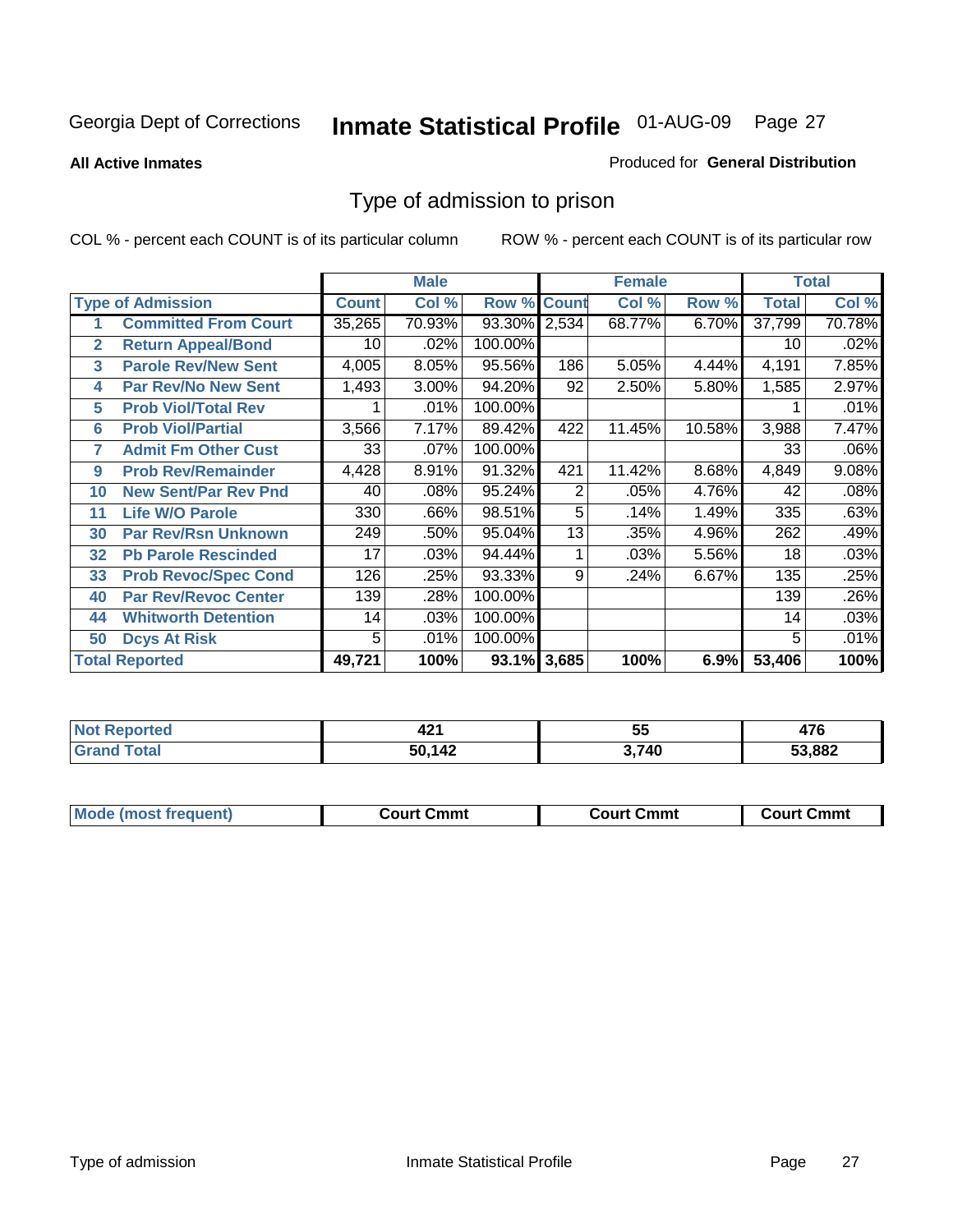**All Active Inmates**

### Produced for **General Distribution**

# Current / last security status

|                        |         | <b>Male</b> |             |       | <b>Female</b> |          |              | <b>Total</b> |
|------------------------|---------|-------------|-------------|-------|---------------|----------|--------------|--------------|
| <b>Security Status</b> | Count l | Col %       | Row % Count |       | Col %         | Row %    | <b>Total</b> | Col %        |
| 0 Diag Incom           |         |             |             |       | .03%          | 100.00%  |              | .01%         |
| 1 Wrk Releas           | 11      | $.02\%$     | 84.62%      | 2     | .06%          | 15.38%   | 13           | .02%         |
| 2 Trusty               | 124     | .25%        | 95.38%      | 6     | .17%          | $4.62\%$ | 130          | .25%         |
| 3 Minimum              | 14,259  | 29.11%      | 86.53%      | 2,219 | 62.38%        | 13.47%   | 16,478       | 31.36%       |
| 4 Medium               | 27,815  | 56.78%      | 96.13%      | 1,120 | 31.49%        | $3.87\%$ | 28,935       | 55.07%       |
| 5 Close                | 6,675   | 13.63%      | 96.98%      | 208   | 5.85%         | $3.02\%$ | 6,883        | 13.10%       |
| <b>6 Maximum</b>       | 103     | $.21\%$     | 99.04%      |       | .03%          | .96%     | 104          | .20%         |
| <b>Total Reported</b>  | 48,987  | 100%        | 93.23%      | 3,557 | 100%          | 6.77%    | 52,544       | 100%         |

| <b>Still being diagnosed</b> | .054   | 170   | 1,224  |
|------------------------------|--------|-------|--------|
| <b>Not Reported</b>          | 101    |       | 114    |
| <b>Grand Total</b>           | 50,142 | 3.740 | 53,882 |

| $M_{\Omega}$<br>יחב | M۵<br>dium | <b>BAL.</b><br>num | Mer<br>dium |
|---------------------|------------|--------------------|-------------|
|                     |            |                    |             |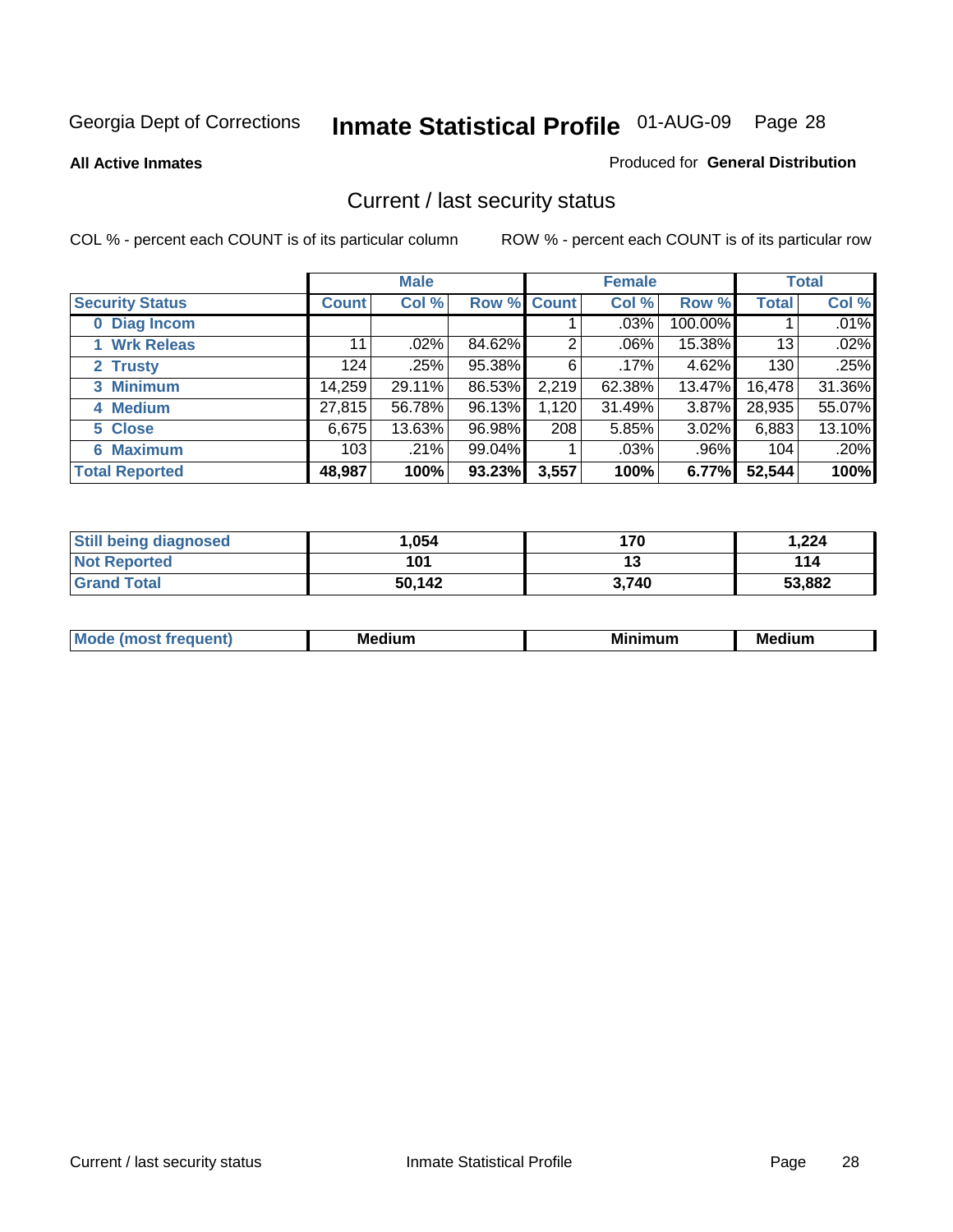**All Active Inmates**

### Produced for **General Distribution**

# Current / last type of institution

|                            |              | <b>Male</b> |             |       | <b>Female</b> |          |              | <b>Total</b> |
|----------------------------|--------------|-------------|-------------|-------|---------------|----------|--------------|--------------|
| <b>Type of Institution</b> | <b>Count</b> | Col %       | Row % Count |       | Col %         | Row %    | <b>Total</b> | Col %        |
| <b>County Jail</b>         | 24           | .05%        | 88.89%      | 3     | $.08\%$       | 11.11%   | 27           | .05%         |
| <b>Transitional Center</b> | 2,559        | 5.10%       | 88.27%      | 340   | $9.09\%$      | 11.73%   | 2,899        | 5.38%        |
| <b>County Camp</b>         | 4,954        | 9.88%       | 100.00%     |       |               |          | 4,954        | 9.19%        |
| <b>State Prison</b>        | 36,192       | 72.18%      | 91.84%      | 3,215 | 85.96%        | $8.16\%$ | 39,407       | 73.14%       |
| <b>Private Prison</b>      | 5,313        | 10.60%      | 99.98%      |       | $.03\%$       | .02%     | 5,314        | 9.86%        |
| <b>Prison Annex</b>        |              | $.01\%$     | 100.00%     |       |               |          |              | .01%         |
| <b>Pre Release Center</b>  | 978          | 1.95%       | 84.38%      | 181   | 4.84%         | 15.62%   | 1,159        | 2.15%        |
| <b>Inmate Boot Camp</b>    | 121          | $.24\%$     | 100.00%     |       |               |          | 121          | .22%         |
| <b>Total Reported</b>      | 50,142       | 100%        | 93.06%      | 3,740 | 100%          | $6.94\%$ | 53,882       | 100%         |

| Reported<br>l Not         |        |       |        |
|---------------------------|--------|-------|--------|
| Гоtal<br>Gra <sup>r</sup> | 50,142 | 3,740 | 53,882 |

| <b>Mode (most frequent)</b> | <b>State Prison</b> | <b>State Prison</b> | <b>State Prison I</b> |
|-----------------------------|---------------------|---------------------|-----------------------|
|                             |                     |                     |                       |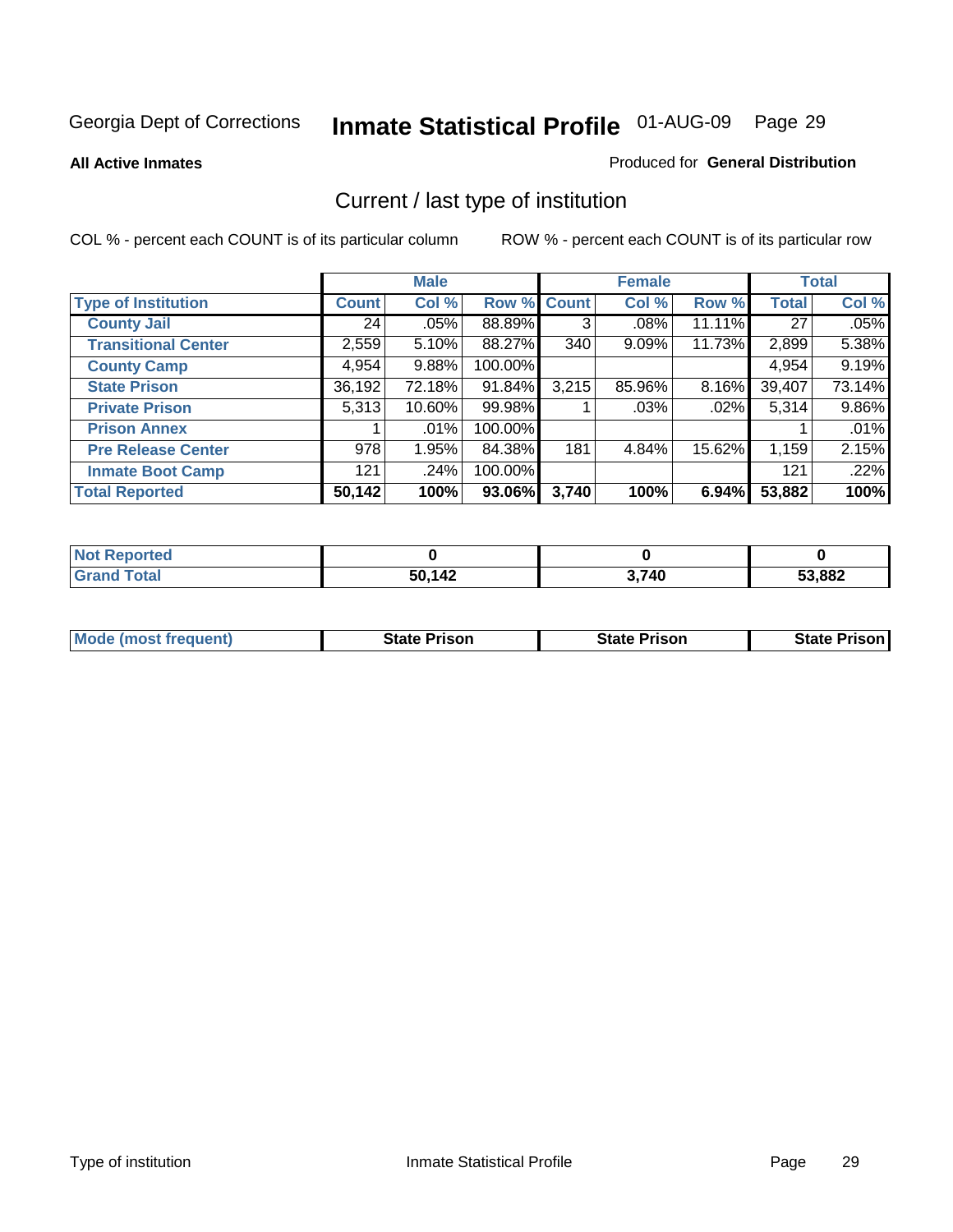### **All Active Inmates**

### Produced for **General Distribution**

# Institution type - transitional centers

|     |                                          |              | <b>Male</b> |         |              | <b>Female</b> |         |              | <b>Total</b> |
|-----|------------------------------------------|--------------|-------------|---------|--------------|---------------|---------|--------------|--------------|
|     | <b>Institution Type - Trans. Centers</b> | <b>Count</b> | Col %       | Row %   | <b>Count</b> | Col %         | Row %   | <b>Total</b> | Col %        |
| 220 | <b>Albany Trans-Ctr</b>                  | 153          | 5.98%       | 100.00% |              |               |         | 153          | 5.28%        |
| 227 | <b>Arrendale Trans-Ctr</b>               |              |             |         | 112          | 32.94%        | 100.00% | 112          | 3.86%        |
| 223 | <b>Atlanta Male Trans-Ctr</b>            | 253          | 9.89%       | 100.00% |              |               |         | 253          | 8.73%        |
| 246 | <b>Augusta Trans-Ctr</b>                 | 197          | 7.70%       | 100.00% |              |               |         | 197          | 6.80%        |
| 249 | <b>Clayton Transitional Ctr</b>          | 334          | 13.05%      | 100.00% |              |               |         | 334          | 11.52%       |
| 247 | <b>Coastal Transitional Ctr</b>          | 260          | 10.16%      | 100.00% |              |               |         | 260          | 8.97%        |
| 225 | <b>Columbus Trans-Ctr</b>                | 184          | 7.19%       | 100.00% |              |               |         | 184          | 6.35%        |
| 252 | <b>Emanuel-Swainsboro Tc</b>             | 203          | 7.93%       | 100.00% |              |               |         | 203          | 7.00%        |
| 250 | <b>Helms Trans-Ctr</b>                   | 98           | 3.83%       | 100.00% |              |               |         | 98           | 3.38%        |
| 248 | <b>Lagrange Trans Ctr</b>                | 146          | 5.71%       | 100.00% |              |               |         | 146          | 5.04%        |
| 231 | <b>Macon Male Trans-Ctr</b>              | 144          | 5.63%       | 100.00% |              |               |         | 144          | 4.97%        |
| 235 | <b>Metro Womens Trans-Ctr</b>            |              |             |         | 228          | 67.06%        | 100.00% | 228          | 7.86%        |
| 233 | <b>Phillips Trans-Ctr</b>                | 291          | 11.37%      | 100.00% |              |               |         | 291          | 10.04%       |
| 253 | <b>Smith Trans-Ctr</b>                   | 196          | 7.66%       | 100.00% |              |               |         | 196          | 6.76%        |
| 230 | <b>Valdosta Trans-Ctr</b>                | 100          | 3.91%       | 100.00% |              |               |         | 100          | 3.45%        |
|     | <b>Total Reported</b>                    | 2,559        | 100%        | 88.27%  | 340          | 100%          | 11.73%  | 2,899        | 100%         |

| 'ted<br>. |       |              |      |
|-----------|-------|--------------|------|
|           | 2,559 | . А Г<br>JTU | .899 |

| <b>Mode (most frequent)</b> | 249 Clayton Transitional Ctrl 235 Metro Womens Trans- | Ctr | 249 Clayton<br><b>Transitional Ctr</b> |
|-----------------------------|-------------------------------------------------------|-----|----------------------------------------|
|                             |                                                       |     |                                        |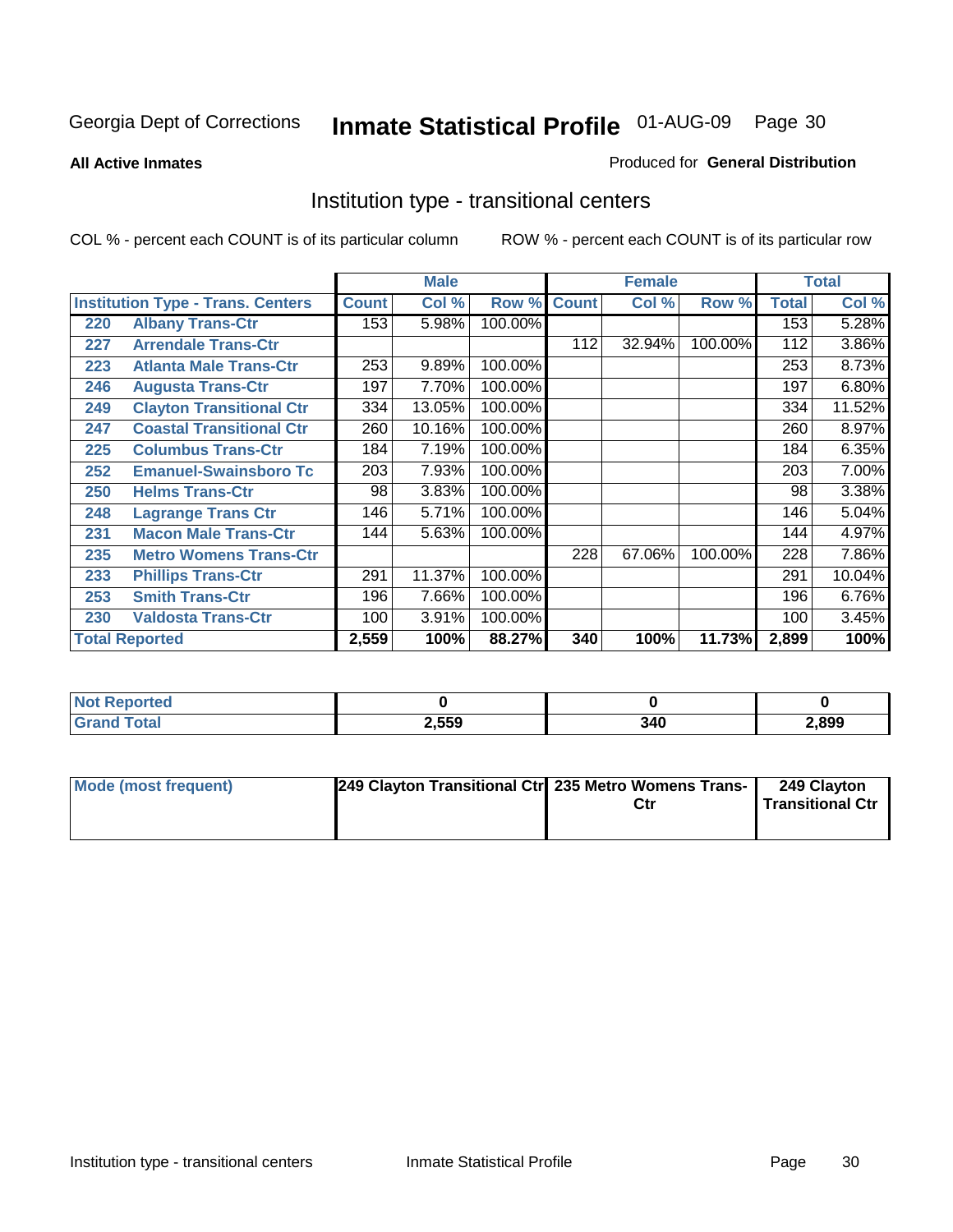**All Active Inmates**

### Produced for **General Distribution**

# Institution type - mental hospitals

|                                                  | Male |                    | <b>Female</b> |                   | Total |
|--------------------------------------------------|------|--------------------|---------------|-------------------|-------|
| <b>Institution Type - Mental Hospitals Count</b> | Col% | <b>Row % Count</b> |               | Col % Row % Total | Col % |
| <b>Total Reported</b>                            |      |                    |               |                   |       |

| <b>Not Reported</b> |  |  |
|---------------------|--|--|
| <b>Fotal</b><br>Cro |  |  |

| Mode (most frequent) | <b>Null</b> | <b>Null</b> | <b>Null</b> |
|----------------------|-------------|-------------|-------------|
|                      |             |             |             |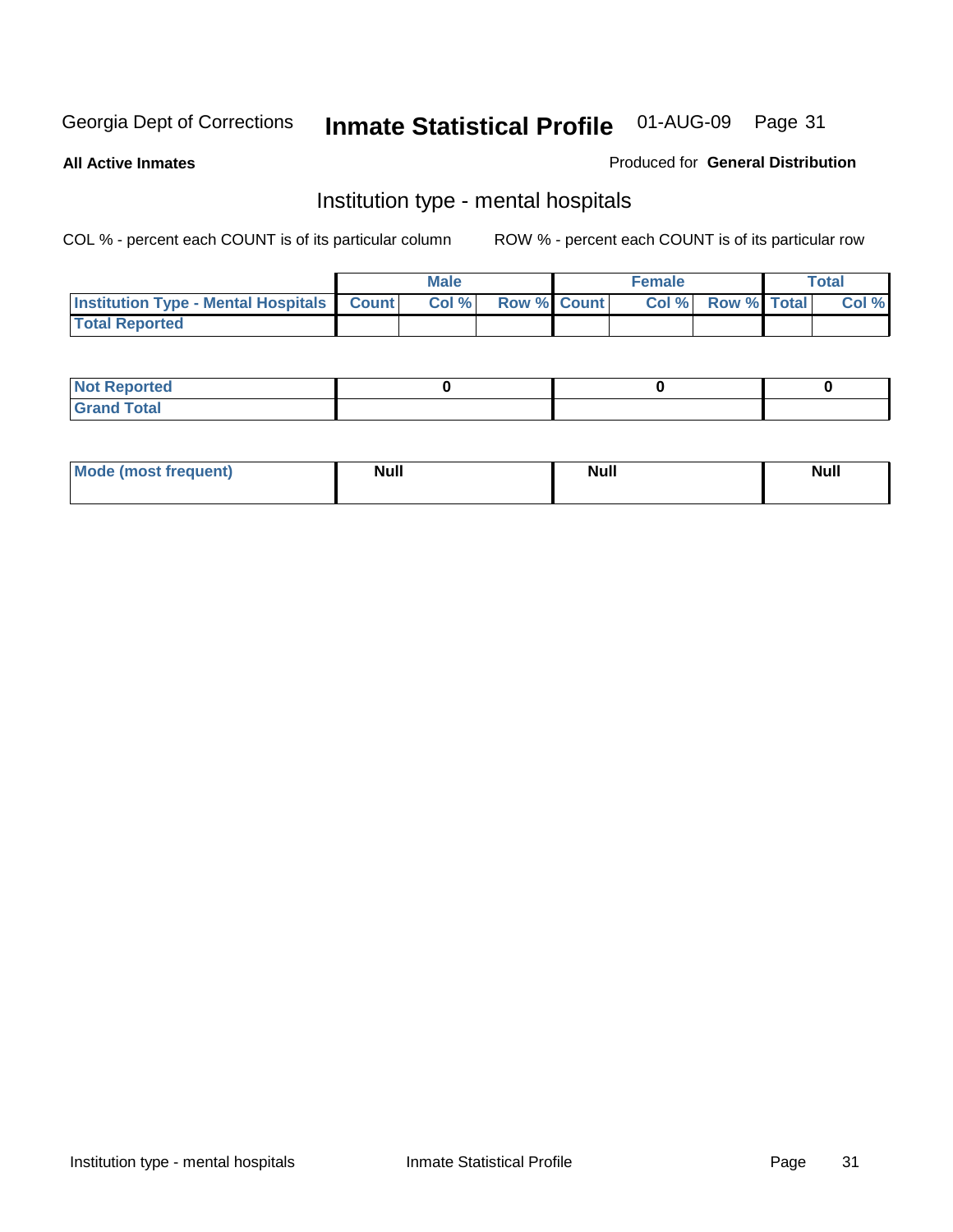### **All Active Inmates**

### Produced for **General Distribution**

# Institution type - county prisons

|                                          |                  | <b>Male</b> |         |              | <b>Female</b> |                          |                  | <b>Total</b> |
|------------------------------------------|------------------|-------------|---------|--------------|---------------|--------------------------|------------------|--------------|
| <b>Institution Type - County Prisons</b> | <b>Count</b>     | Col %       | Row %   | <b>Count</b> | Col %         | Row %                    | <b>Total</b>     | Col %        |
| <b>Bulloch County Ci</b><br>402          | 145              | 2.93%       | 100.00% |              |               |                          | 145              | 2.93%        |
| <b>Carroll County Ci</b><br>404          | 211              | 4.26%       | 100.00% |              |               |                          | 211              | 4.26%        |
| <b>Clarke County Ci</b><br>406           | 109              | 2.20%       | 100.00% |              |               |                          | 109              | 2.20%        |
| <b>Clayton County Ci</b><br>456          | 225              | 4.54%       | 100.00% |              |               |                          | 225              | 4.54%        |
| <b>Colquitt County Ci</b><br>407         | 188              | 3.79%       | 100.00% |              |               |                          | 188              | 3.79%        |
| <b>Coweta County Ci</b><br>409           | 201              | 4.06%       | 100.00% |              |               |                          | 201              | 4.06%        |
| <b>Decatur County Ci</b><br>411          | 215              | 4.34%       | 100.00% |              |               |                          | 215              | 4.34%        |
| <b>Effingham County Ci</b><br>413        | $\overline{252}$ | 5.09%       | 100.00% |              |               |                          | 252              | 5.09%        |
| <b>Floyd County Ci</b><br>415            | 344              | 6.94%       | 100.00% |              |               |                          | 344              | 6.94%        |
| <b>Gwinnett County Ci</b><br>419         | 117              | 2.36%       | 100.00% |              |               |                          | 117              | 2.36%        |
| <b>Hall County Ci</b><br>420             | 154              | 3.11%       | 100.00% |              |               |                          | 154              | 3.11%        |
| <b>Harris County Ci</b><br>422           | 108              | 2.18%       | 100.00% |              |               |                          | 108              | 2.18%        |
| <b>Jackson County Ci</b><br>426          | 169              | 3.41%       | 100.00% |              |               |                          | 169              | 3.41%        |
| <b>Jefferson County Ci</b><br>428        | 189              | 3.82%       | 100.00% |              |               |                          | 189              | 3.82%        |
| <b>Mitchell County Ci</b><br>433         | 132              | 2.66%       | 100.00% |              |               |                          | 132              | 2.66%        |
| <b>Muscogee County Ci</b><br>435         | 521              | 10.52%      | 100.00% |              |               |                          | 521              | 10.52%       |
| <b>Richmond County Ci</b><br>439         | $\overline{216}$ | 4.36%       | 100.00% |              |               |                          | $\overline{216}$ | 4.36%        |
| <b>Screven County Prison</b><br>440      | 146              | 2.95%       | 100.00% |              |               |                          | 146              | 2.95%        |
| <b>Spalding County Ci</b><br>441         | 380              | 7.67%       | 100.00% |              |               |                          | 380              | 7.67%        |
| <b>Sumter County Ci</b><br>443           | 351              | 7.09%       | 100.00% |              |               |                          | 351              | 7.09%        |
| <b>Terrell County Ci</b><br>444          | 138              | 2.79%       | 100.00% |              |               |                          | 138              | 2.79%        |
| <b>Thomas County Ci</b><br>445           | 163              | 3.29%       | 100.00% |              |               |                          | 163              | 3.29%        |
| <b>Troup County Ci</b><br>447            | 280              | 5.65%       | 100.00% |              |               |                          | 280              | 5.65%        |
| <b>Total Reported</b>                    | 4,954            | 100%        | 100%    |              |               | $\overline{\frac{9}{6}}$ | 4,954            | 100%         |

| <b>Not Reported</b>    |      |       |
|------------------------|------|-------|
| <b>Total</b><br>'Grand | .954 | l.954 |

| <b>Mode (most frequent)</b><br>435 Muscogee County Ci | Null | 435 Muscogee<br><b>County Ci</b> |
|-------------------------------------------------------|------|----------------------------------|
|-------------------------------------------------------|------|----------------------------------|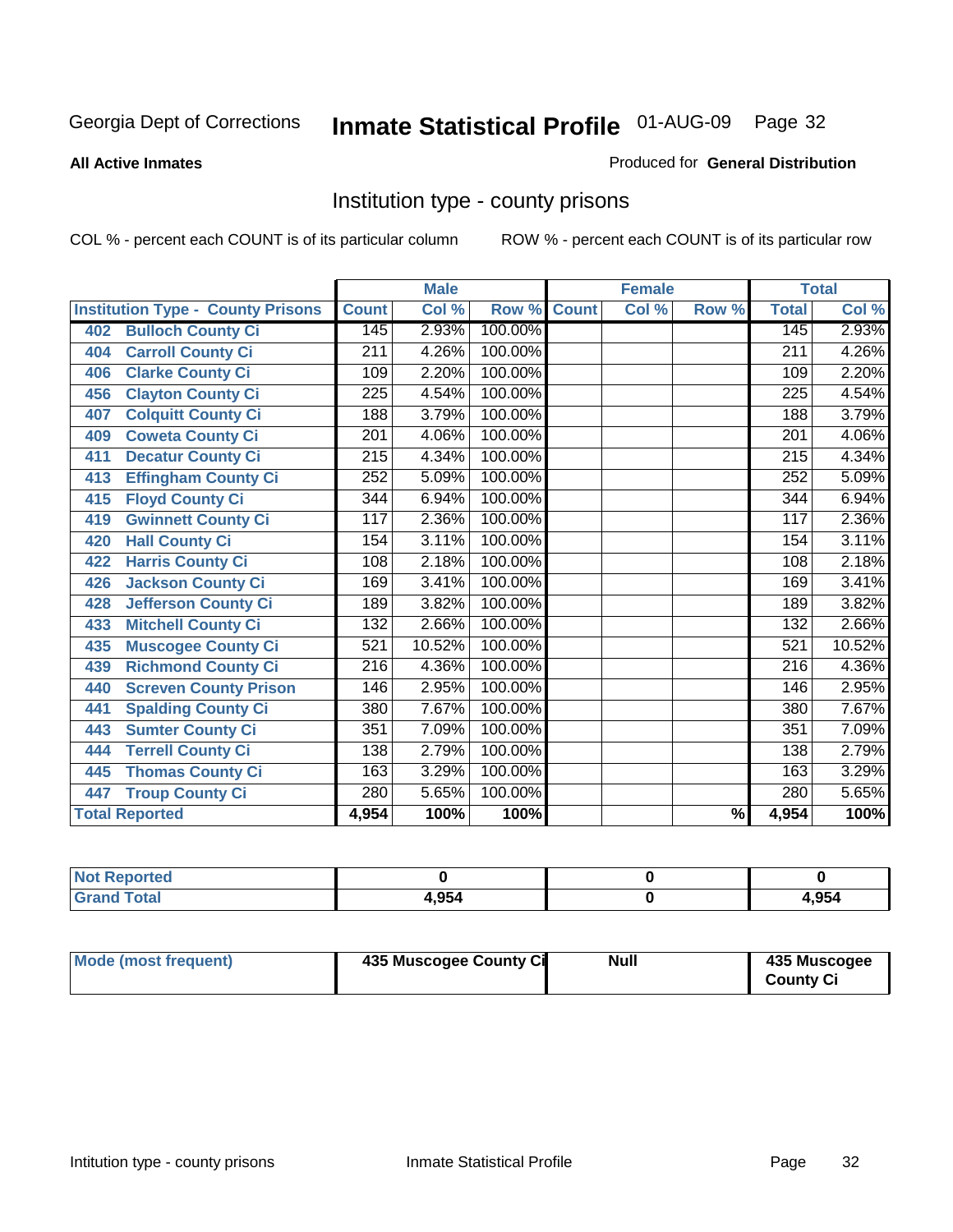**All Active Inmates**

### Produced for **General Distribution**

# Institution type - state prisons

|     |                                            |                | <b>Male</b> |         |              | <b>Female</b> |         | <b>Total</b> |       |
|-----|--------------------------------------------|----------------|-------------|---------|--------------|---------------|---------|--------------|-------|
|     | <b>Institution Type - State Prisons</b>    | <b>Count</b>   | Col %       | Row %   | <b>Count</b> | Col %         | Row %   | <b>Total</b> | Col % |
| 508 | <b>Arrendale State Prison</b>              |                |             |         | 1,245        | 38.72%        | 100.00% | 1,245        | 3.16% |
| 532 | <b>Augusta State Med.</b><br><b>Prison</b> | 1,087          | 3.00%       | 99.91%  | 1            | .03%          | .09%    | 1,088        | 2.76% |
| 543 | <b>Autry State Prison</b>                  | 1,563          | 4.32%       | 100.00% |              |               |         | 1,563        | 3.97% |
| 553 | <b>Baldwin State Prison</b>                | 886            | 2.45%       | 100.00% |              |               |         | 886          | 2.25% |
| 536 | <b>Bostick State Prison</b>                | 683            | 1.89%       | 100.00% |              |               |         | 683          | 1.73% |
| 534 | <b>Burrus Corr Trn Cntr</b>                | 536            | 1.48%       | 100.00% |              |               |         | 536          | 1.36% |
| 547 | <b>Calhoun State Prison</b>                | 1,645          | 4.55%       | 100.00% |              |               |         | 1,645        | 4.17% |
| 531 | <b>Central State Prison</b>                | 820            | 2.27%       | 100.00% |              |               |         | 820          | 2.08% |
| 523 | <b>Coastal State Prison</b>                | 1,527          | 4.22%       | 100.00% |              |               |         | 1,527        | 3.87% |
| 535 | <b>Colony Farm State Prison</b>            | 1              | .01%        | 100.00% |              |               |         | 1            | .01%  |
| 503 | <b>Dodge State Prison</b>                  | 1,211          | 3.35%       | 100.00% |              |               |         | 1,211        | 3.07% |
| 548 | <b>Dooly State Prison</b>                  | 1,688          | 4.66%       | 100.00% |              |               |         | 1,688        | 4.28% |
| 521 | <b>Ga Diag &amp; Class Pris</b>            | 1,731          | 4.78%       | 100.00% |              |               |         | 1,731        | 4.39% |
| 522 | <b>Ga Diag &amp; Class Pris-</b>           | 237            | .65%        | 100.00% |              |               |         | 237          | .60%  |
|     | <b>Perm</b>                                |                |             |         |              |               |         |              |       |
| 517 | <b>Ga State Prison</b>                     | 1,478          | 4.08%       | 100.00% |              |               |         | 1,478        | 3.75% |
| 541 | <b>Hancock State Prison</b>                | 1,286          | 3.55%       | 100.00% |              |               |         | 1,286        | 3.26% |
| 540 | <b>Hays State Prison</b>                   | 1,525          | 4.21%       | 100.00% |              |               |         | 1,525        | 3.87% |
| 545 | <b>Johnson State Prison</b>                | 1,585          | 4.38%       | 100.00% |              |               |         | 1,585        | 4.02% |
| 510 | <b>Lee State Prison</b>                    | 739            | 2.04%       | 100.00% |              |               |         | 739          | 1.88% |
| 564 | <b>Long State Prison</b>                   | 194            | .54%        | 100.00% |              |               |         | 194          | .49%  |
| 549 | <b>Macon State Prison</b>                  | 1,750          | 4.84%       | 100.00% |              |               |         | 1,750        | 4.44% |
| 519 | <b>Men'S State Prison</b>                  | 664            | 1.83%       | 100.00% |              |               |         | 664          | 1.68% |
| 554 | <b>Metro State Prison (W)</b>              | $\overline{3}$ | .01%        | .38%    | 797          | 24.79%        | 99.63%  | 800          | 2.03% |
| 561 | <b>Milan State Prison</b>                  | 1              | .01%        | 100.00% |              |               |         | 1            | .01%  |
| 509 | <b>Montgomery State Prison</b>             | 421            | 1.16%       | 100.00% |              |               |         | 421          | 1.07% |
| 505 | <b>Phillips State Prison</b>               | 791            | 2.19%       | 100.00% |              |               |         | 791          | 2.01% |
| 557 | <b>Pulaski State Prison (W)</b>            |                |             |         | 1,172        | 36.45%        | 100.00% | 1,172        | 2.97% |
| 533 | <b>Rogers State Prison</b>                 | 1,340          | 3.70%       | 100.00% |              |               |         | 1,340        | 3.40% |
| 530 | <b>Rutledge State Prison</b>               | 604            | 1.67%       | 100.00% |              |               |         | 604          | 1.53% |
| 525 | <b>Scott State Prison</b>                  | 1,072          | 2.96%       | 100.00% |              |               |         | 1,072        | 2.72% |
| 550 | <b>Smith State Prison</b>                  | 1,395          | 3.85%       | 100.00% |              |               |         | 1,395        | 3.54% |
| 542 | <b>Telfair State Prison</b>                | 1,145          | 3.16%       | 100.00% |              |               |         | 1,145        | 2.91% |
| 537 | <b>Valdosta State Prison</b>               | 1,355          | 3.74%       | 100.00% |              |               |         | 1,355        | 3.44% |
| 506 | <b>Walker State Prison</b>                 | 423            | 1.17%       | 100.00% |              |               |         | 423          | 1.07% |
| 501 | <b>Ware State Prison</b>                   | 1,460          | 4.03%       | 100.00% |              |               |         | 1,460        | 3.70% |
| 552 | <b>Washington Sp</b>                       | 1,494          | 4.13%       | 100.00% |              |               |         | 1,494        | 3.79% |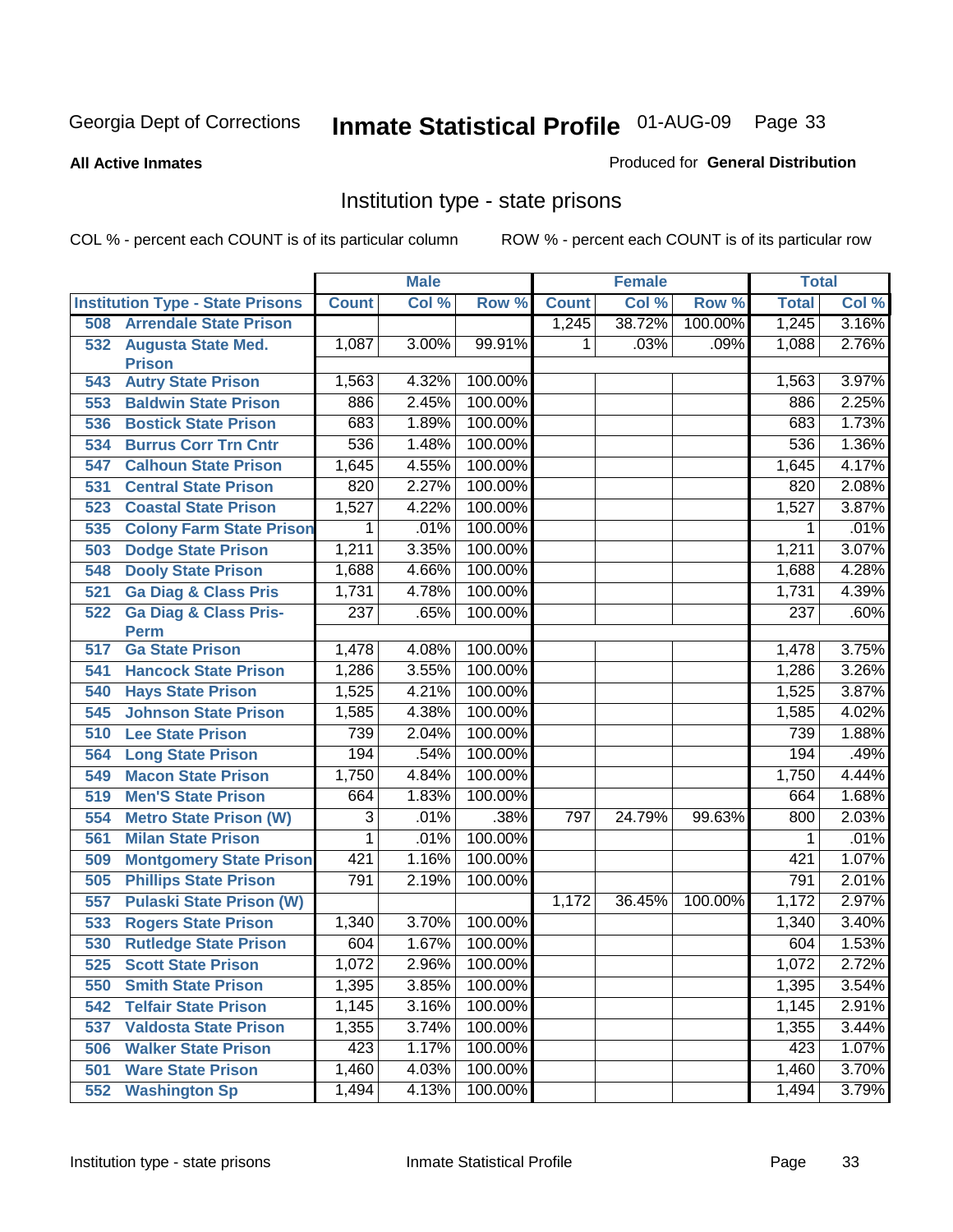**All Active Inmates**

### Produced for **General Distribution**

# Institution type - state prisons

|                                         |              | <b>Male</b> |         |             | <b>Female</b> |          |              | <b>Total</b> |
|-----------------------------------------|--------------|-------------|---------|-------------|---------------|----------|--------------|--------------|
| <b>Institution Type - State Prisons</b> | <b>Count</b> | Col %       |         | Row % Count | Col %         | Row %    | <b>Total</b> | Col %        |
| 546<br><b>Wilcox State Prison</b>       | .852         | 5.12%       | 100.00% |             |               |          | .852         | 4.70%        |
| <b>Total Reported</b>                   | 36,192       | 100%        | 91.84%  | 3.215       | 100%          | $8.16\%$ | 39,407       | 100%         |

| <b>Not</b><br>Not Reported |        |                       |        |
|----------------------------|--------|-----------------------|--------|
| <b>Total</b>               | 36,192 | 2.24F<br><b>J.ZIJ</b> | 39,407 |

| Mode (most frequent) | 546 Wilcox State Prison | <b>508 Arrendale State Prison</b> | 546 Wilcox State<br>Prison |
|----------------------|-------------------------|-----------------------------------|----------------------------|
|----------------------|-------------------------|-----------------------------------|----------------------------|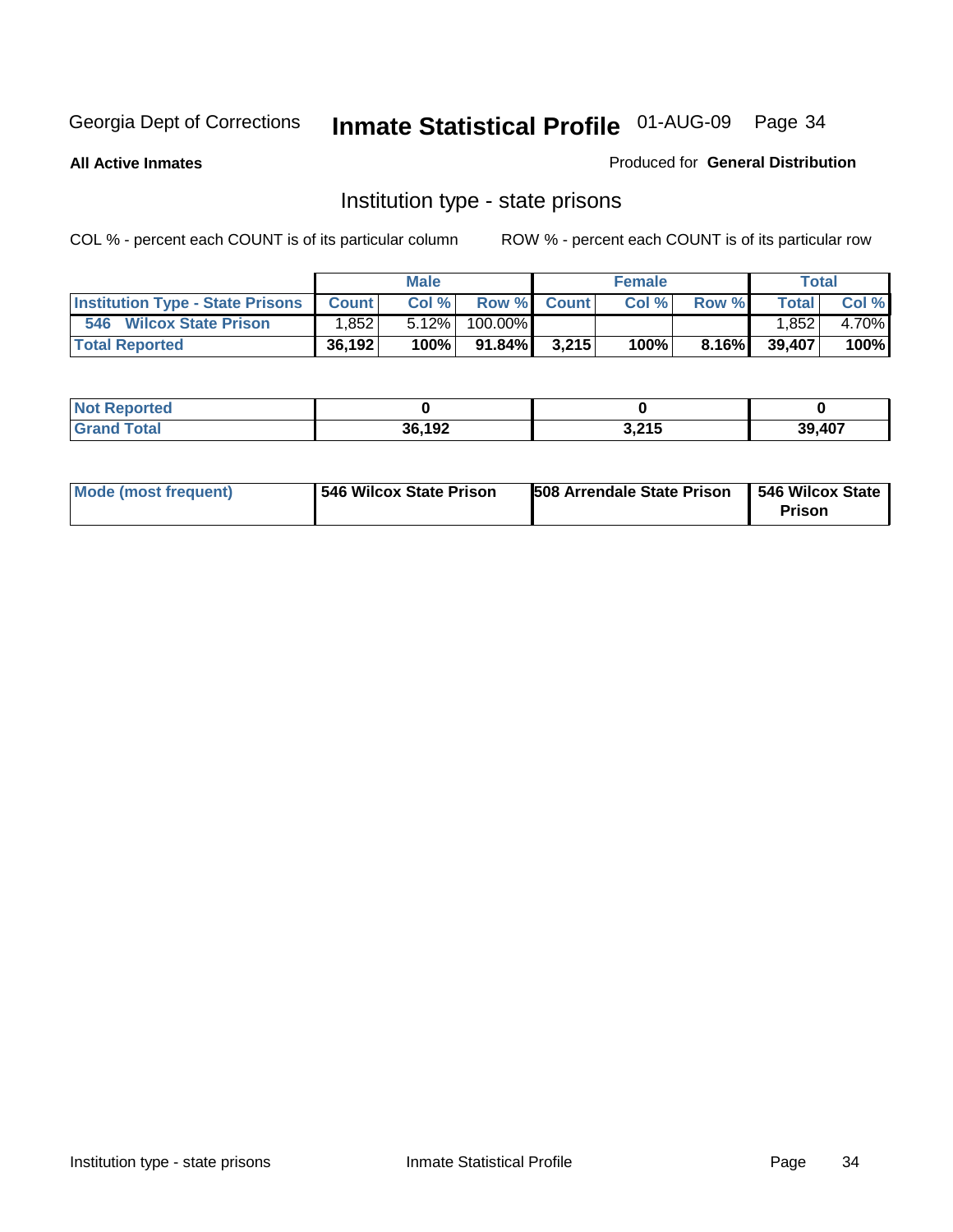### **All Active Inmates**

### Produced for **General Distribution**

# Institution type - private prisons

|                                           | <b>Male</b>  |           | <b>Female</b> |  |            | <b>Total</b> |              |        |
|-------------------------------------------|--------------|-----------|---------------|--|------------|--------------|--------------|--------|
| <b>Institution Type - Private Prisons</b> | <b>Count</b> | Col %     | Row % Count   |  | Col %      | Row %        | <b>Total</b> | Col %  |
| <b>Coffee Corr Facility</b><br>569        | 1.777        | $33.45\%$ | $99.94\%$     |  | $100.00\%$ | $.06\%$      | 1,778        | 33.46% |
| D Ray James Corr Fac<br>567               | 1.807        | $34.01\%$ | $100.00\%$    |  |            |              | 1,807        | 34.00% |
| <b>Wheeler Corr Facility</b><br>571       | 1.729        | $32.54\%$ | 100.00%       |  |            |              | 1.729        | 32.54% |
| <b>Total Reported</b>                     | 5,313        | 100%      | 99.98%        |  | 100%       | .02%         | 5,314        | 100%   |

| <b>Not</b><br><b>Reported</b>               |              |                 |
|---------------------------------------------|--------------|-----------------|
| <b>Total</b><br>$\mathbf{v}$ . $\mathbf{u}$ | 5 212<br>ე.ა | E 24I<br>J.J 14 |

| <b>Mode (most frequent)</b> | 567 D Ray James Corr Fac 569 Coffee Corr Facility |  | 567 D Ray James<br><b>Corr Fac</b> |
|-----------------------------|---------------------------------------------------|--|------------------------------------|
|-----------------------------|---------------------------------------------------|--|------------------------------------|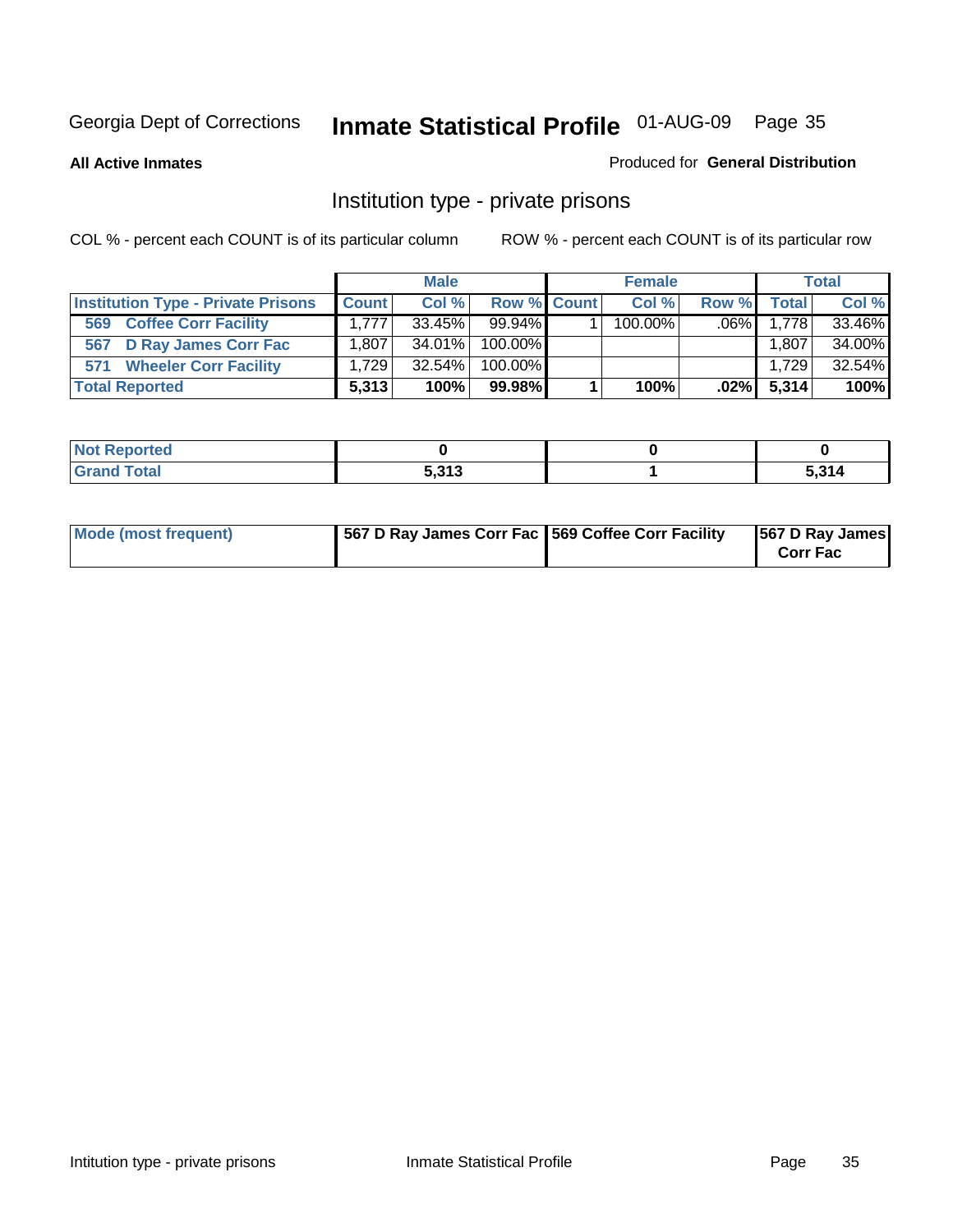**All Active Inmates**

Produced for **General Distribution**

# Institution type - prison annexes

|                                                | <b>Male</b> |            |         | <b>Female</b> |       |       | Total        |         |
|------------------------------------------------|-------------|------------|---------|---------------|-------|-------|--------------|---------|
| <b>Institution Type - Prison Annexes Count</b> |             | Col %      | Row %   | <b>Count</b>  | Col % | Row % | <b>Total</b> | Col %   |
| 7541 Hancock Annex                             |             | $100.00\%$ | 100.00% |               |       |       |              | 100.00% |
| <b>Total Reported</b>                          |             | 100%       | 100%    |               |       | %     |              | 100%    |

| <b>Not Reported</b> |  |  |
|---------------------|--|--|
| <b>Grand Total</b>  |  |  |

| <b>Mode (most frequent)</b> | <b>7541 Hancock Annex</b> | <b>Null</b> | 7541 Hancock |
|-----------------------------|---------------------------|-------------|--------------|
|                             |                           |             | Annex        |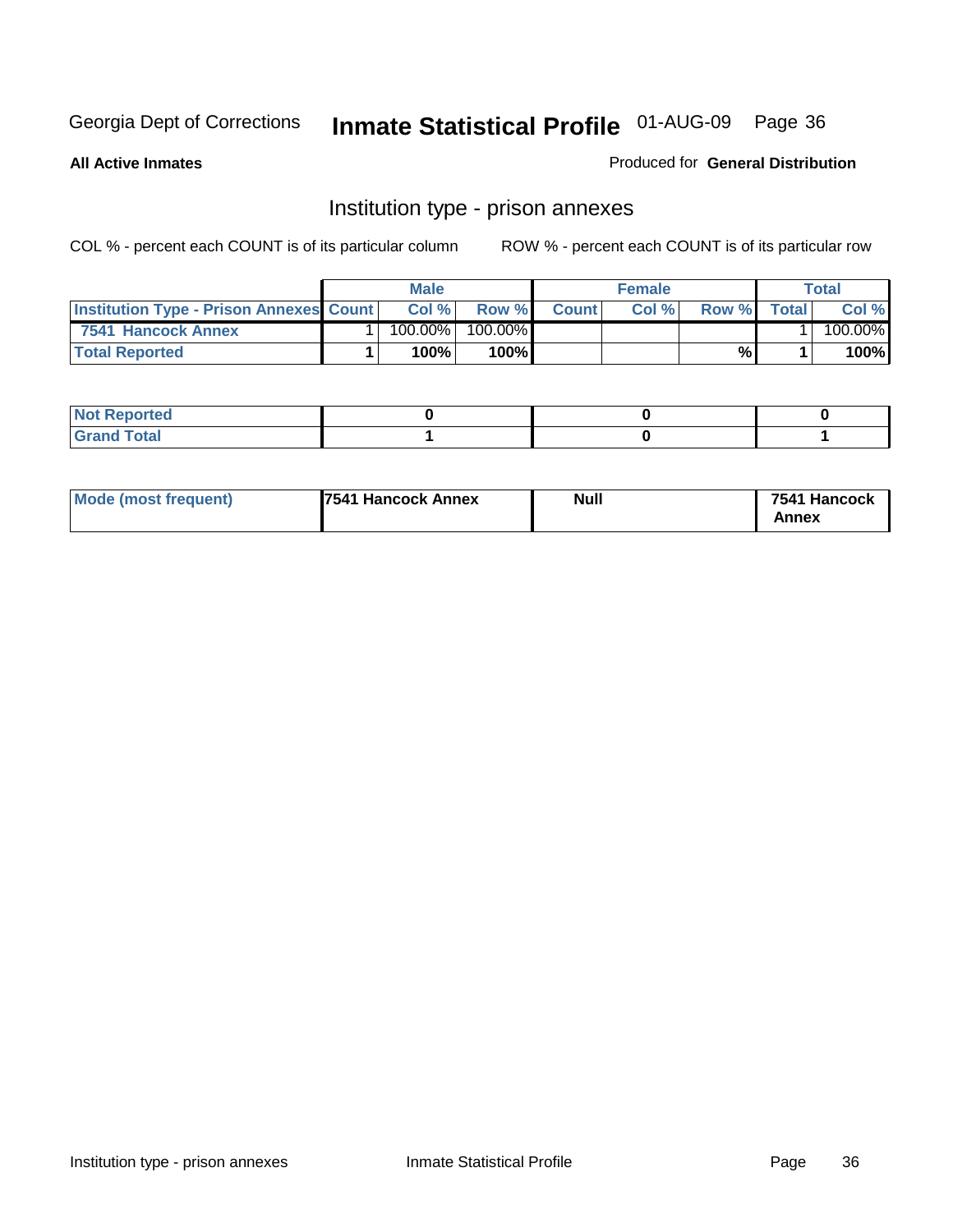#### **All Active Inmates**

#### Produced for **General Distribution**

### Institution type - pre-release centers

|                                                |     | <b>Male</b> |         |              | <b>Female</b> |         |              | <b>Total</b> |
|------------------------------------------------|-----|-------------|---------|--------------|---------------|---------|--------------|--------------|
| <b>Institution Type - Prison Annexes Count</b> |     | Col %       | Row %   | <b>Count</b> | Col %         | Row %   | <b>Total</b> | Col %        |
| 7507 Appling Pre-Release Ctr                   | 196 | 20.04%      | 100.00% |              |               |         | 196          | 16.91%       |
| 7521 Lamar Pre-Release Center                  | 198 | 20.25%      | 100.00% |              |               |         | 198          | 17.08%       |
| 7543 Pelham Pre-Release                        |     | .10%        | 100.00% |              |               |         |              | .09%         |
| <b>Center</b>                                  |     |             |         |              |               |         |              |              |
| 7546 Turner Pre-Release Center                 | 193 | 19.73%      | 100.00% |              |               |         | 193          | 16.65%       |
| 7538 W Central Pre-Release Ctr                 |     |             |         | 181          | 100.00%       | 100.00% | 181          | 15.62%       |
| 556 Western Pre-Release Cntr                   | 195 | 19.94%      | 100.00% |              |               |         | 195          | 16.82%       |
| <b>7572 Wilkes Pre-Release Center</b>          | 195 | 19.94%      | 100.00% |              |               |         | 195          | 16.82%       |
| <b>Total Reported</b>                          | 978 | 100%        | 84.38%  | 181          | 100%          | 15.62%  | 1,159        | 100%         |

| Reported<br>NOT        |     |              |       |
|------------------------|-----|--------------|-------|
| <b>Total</b><br>'Grand | 978 | 4.94<br>10 I | 1,159 |

| Mode (most frequent) | 7521 Lamar Pre-Release | 7538 W Central Pre-Release   7521 Lamar Pre- |                |
|----------------------|------------------------|----------------------------------------------|----------------|
|                      | Center                 | Ctı                                          | Release Center |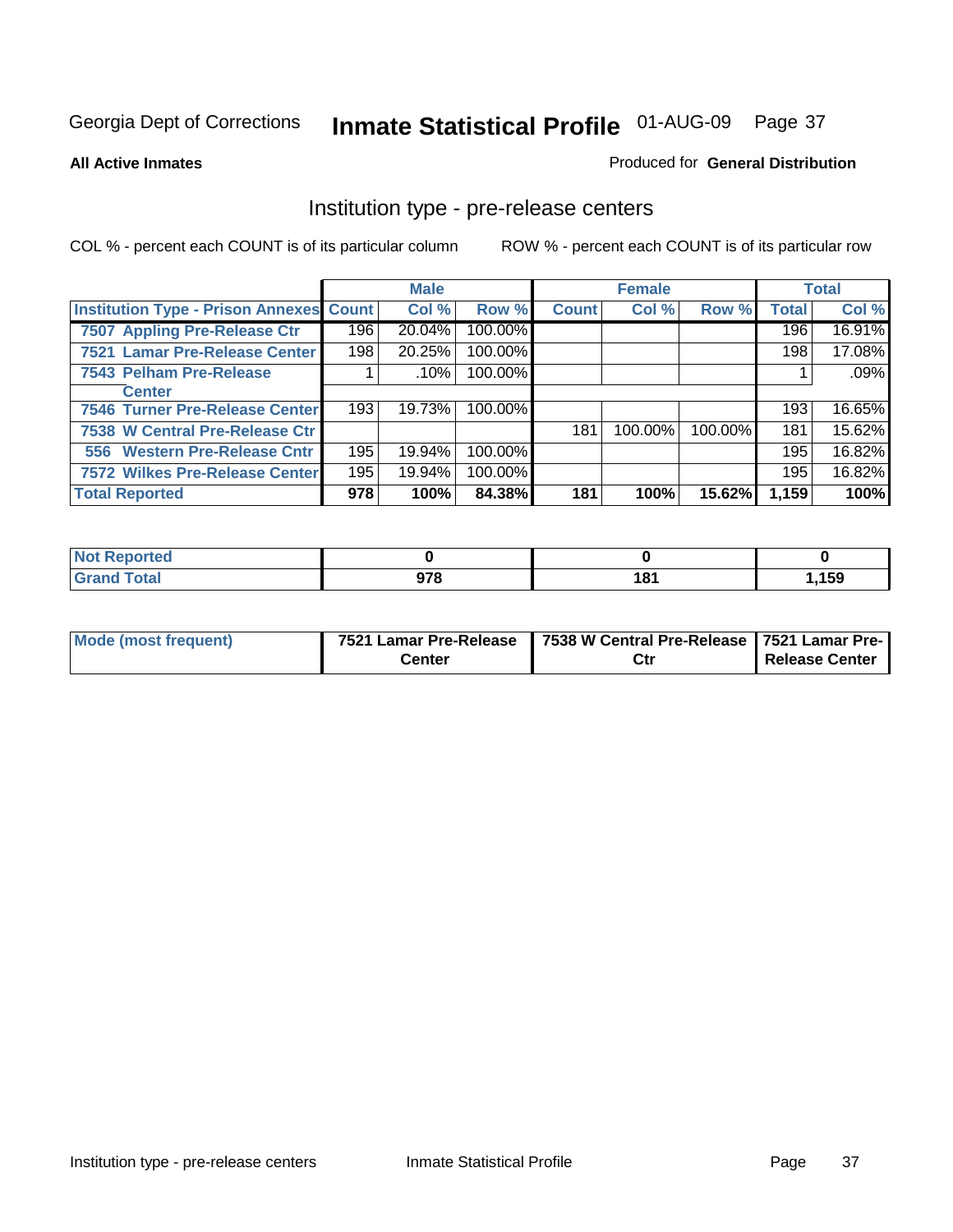**All Active Inmates**

### Produced for **General Distribution**

## Institution type - inmate boot camp

|                                      |              | <b>Male</b> |         |              | <b>Female</b> |       |                  | Total   |
|--------------------------------------|--------------|-------------|---------|--------------|---------------|-------|------------------|---------|
| <b>Institution Type - Boot Camps</b> | <b>Count</b> | Col %       | Row %   | <b>Count</b> | Col %         | Row % | Total            | Col %   |
| 9534 Burruss Inm Boot Camp           | 121          | 100.00%     | 100.00% |              |               |       | 121 <sub>1</sub> | 100.00% |
| <b>Total Rported</b>                 | 121          | 100%        | 100%    |              |               | %⊾    | 121              | 100%    |

| <b>Reported</b><br>$\sim$ |      |     |
|---------------------------|------|-----|
| $int^{\infty}$            | 4.04 | 12' |
| ι νιαι                    |      |     |

| Mode (most frequent) | 9534 Burruss Inm Boot | <b>Null</b> | 9534 Burruss Inm |
|----------------------|-----------------------|-------------|------------------|
|                      | Camp                  |             | <b>Boot Camp</b> |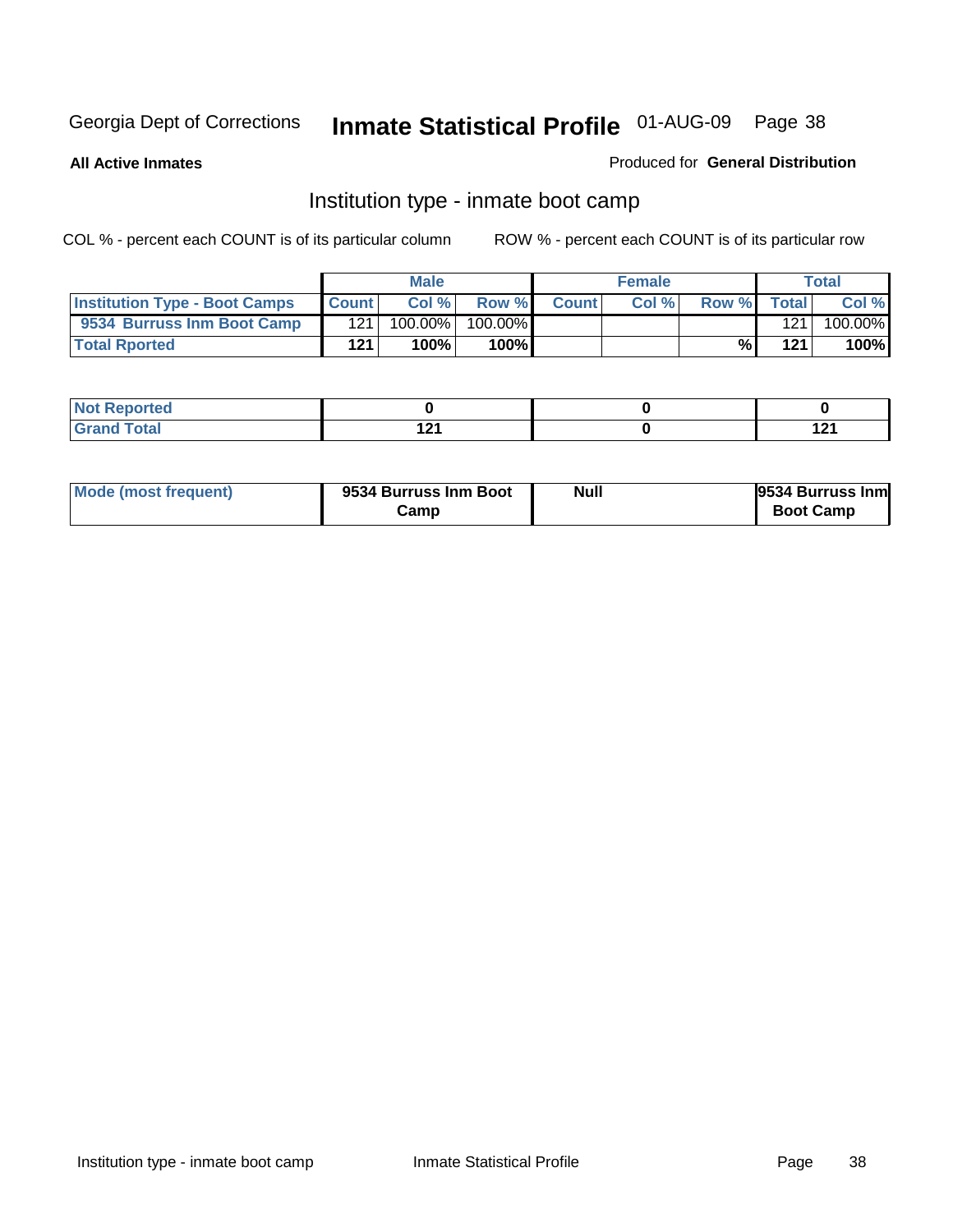**All Active Inmates**

#### Produced for **General Distribution**

# Number of disciplinary reports

|                                       |              | <b>Male</b> |        |              | <b>Female</b> |          |              | <b>Total</b> |
|---------------------------------------|--------------|-------------|--------|--------------|---------------|----------|--------------|--------------|
| <b>Number of Disciplinary Reports</b> | <b>Count</b> | Col %       | Row %  | <b>Count</b> | Col %         | Row %    | <b>Total</b> | Col %        |
|                                       | 21,668       | 43.21%      | 90.60% | 2,248        | 60.11%        | 9.40%    | 23,916       | 44.39%       |
|                                       | 7,156        | 14.27%      | 92.31% | 596          | 15.94%        | 7.69%    | 7,752        | 14.39%       |
| 2                                     | 4,028        | 8.03%       | 94.62% | 229          | 6.12%         | 5.38%    | 4,257        | 7.90%        |
| 3                                     | 2,670        | 5.32%       | 94.88% | 144          | 3.85%         | 5.12%    | 2,814        | 5.22%        |
|                                       | 2,000        | 3.99%       | 95.65% | 91           | 2.43%         | 4.35%    | 2,091        | 3.88%        |
| 5                                     | .534         | $3.06\%$    | 96.42% | 57           | 1.52%         | 3.58%    | 1,591        | 2.95%        |
| <b>More Than 5</b>                    | 11,086       | 22.11%      | 96.73% | 375          | 10.03%        | $3.27\%$ | 11,461       | 21.27%       |
| <b>Total Reported</b>                 | 50,142       | 100%        | 93.06% | 3,740        | 100%          | 6.94%    | 53,882       | 100%         |

| rtec<br>N    |        |       |        |
|--------------|--------|-------|--------|
| <b>Total</b> | 50 142 | 3,740 | 53,882 |

| Mean (average)       | 4.96 | 2.24 | 4.7 |
|----------------------|------|------|-----|
| Median (middle)      |      |      |     |
| Mode (most frequent) |      |      |     |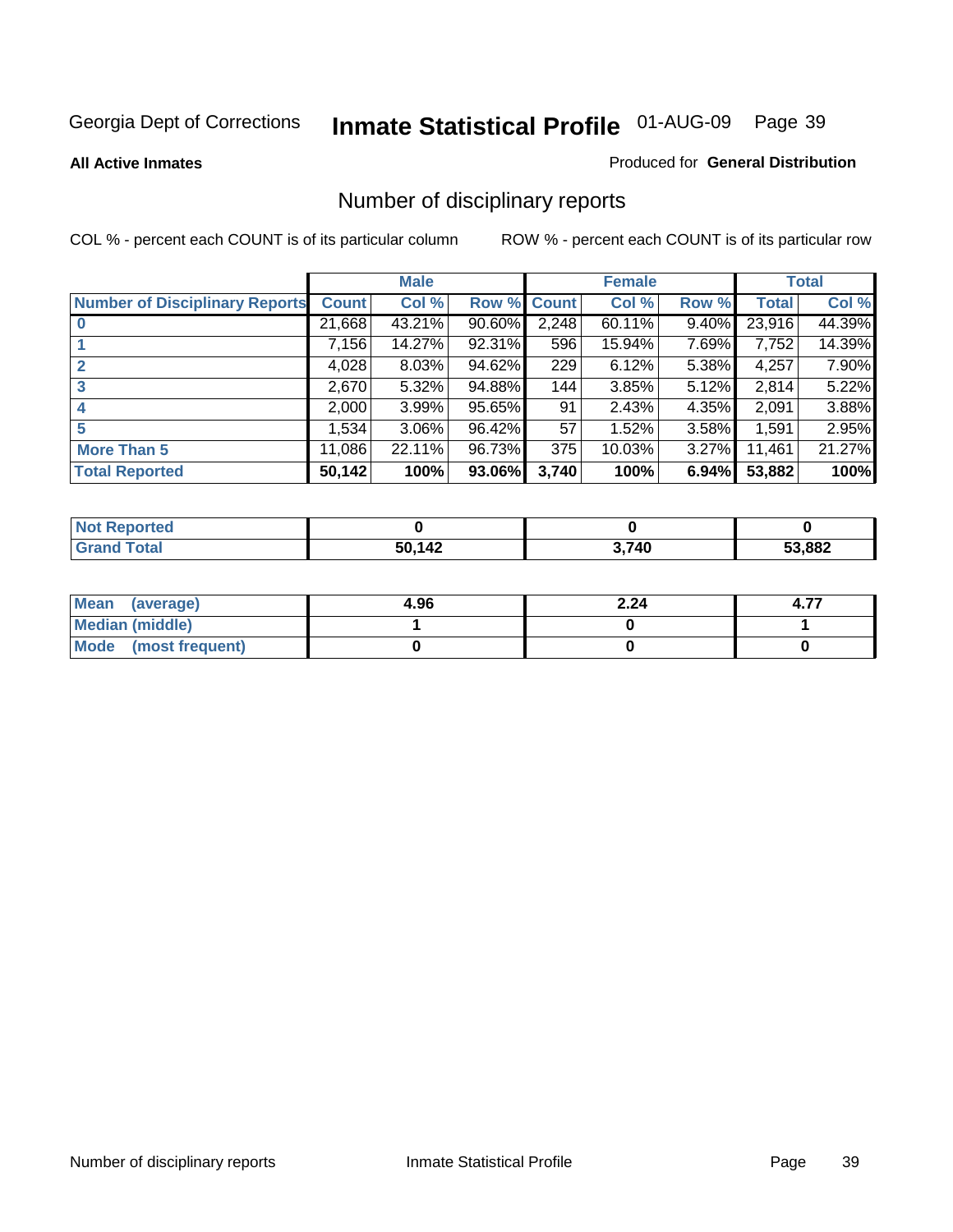#### **All Active Inmates**

### Produced for **General Distribution**

### Number of transfers

|                            |         | <b>Male</b> |        |              | <b>Female</b> |          |              | <b>Total</b> |
|----------------------------|---------|-------------|--------|--------------|---------------|----------|--------------|--------------|
| <b>Number of Transfers</b> | Count l | Col %       | Row %  | <b>Count</b> | Col %         | Row %    | <b>Total</b> | Col %        |
|                            | 2,748   | 5.48%       | 84.22% | 515          | 13.77%        | 15.78%   | 3,263        | 6.06%        |
|                            | 18,856  | 37.61%      | 90.05% | 2,084        | 55.72%        | $9.95\%$ | 20,940       | 38.86%       |
| 2                          | 10,305  | 20.55%      | 94.09% | 647          | 17.30%        | 5.91%    | 10,952       | 20.33%       |
| 3                          | 6,400   | 12.76%      | 95.45% | 305          | 8.16%         | 4.55%    | 6,705        | 12.44%       |
|                            | 3,986   | 7.95%       | 97.72% | 93           | 2.49%         | $2.28\%$ | 4,079        | 7.57%        |
| 5                          | 2,544   | $5.07\%$    | 98.38% | 42           | 1.12%         | 1.62%    | 2,586        | 4.80%        |
| <b>More Than 5</b>         | 5,303   | 10.58%      | 98.99% | 54           | 1.44%         | $1.01\%$ | 5,357        | 9.94%        |
| <b>Total Reported</b>      | 50,142  | 100%        | 93.06% | 3,740        | 100%          | 6.94%    | 53,882       | 100%         |

| N                |              |      |        |
|------------------|--------------|------|--------|
| $\sim$<br>______ | .<br>51<br>л | ,740 | 53,882 |

| Mean (average)       | 2.65 | . 41 | 2.57 |
|----------------------|------|------|------|
| Median (middle)      |      |      |      |
| Mode (most frequent) |      |      |      |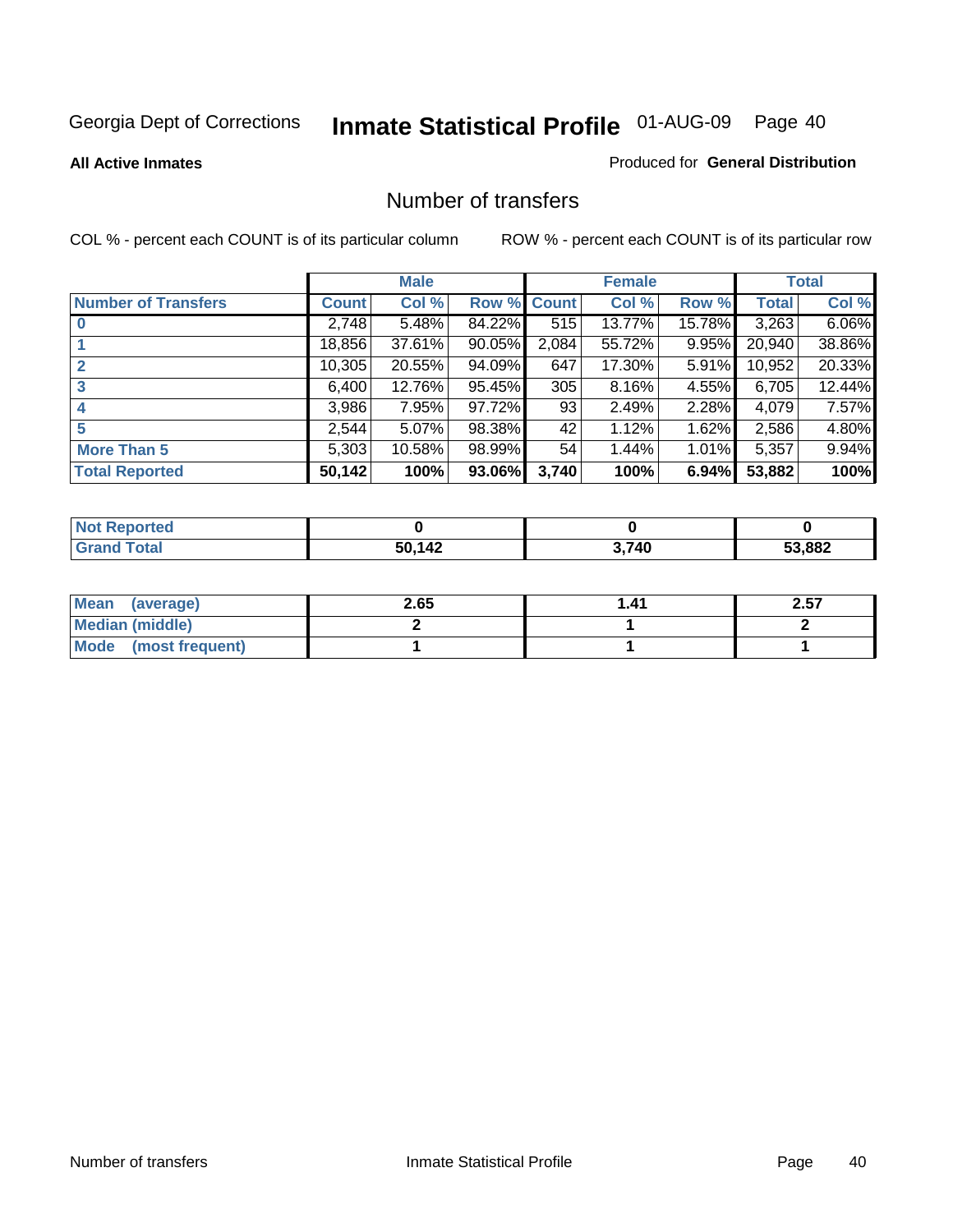**All Active Inmates**

### Produced for **General Distribution**

# Number of escapes

|                          |              | <b>Male</b> |                    |       | <b>Female</b> |          |              | <b>Total</b> |
|--------------------------|--------------|-------------|--------------------|-------|---------------|----------|--------------|--------------|
| <b>Number of Escapes</b> | <b>Count</b> | Col %       | <b>Row % Count</b> |       | Col %         | Row %    | <b>Total</b> | Col %        |
|                          | 49,830       | 99.38%      | 93.03%             | 3,732 | 99.79%        | 6.97%    | 53,562       | 99.41%       |
|                          | 295          | 0.59%       | 97.36%I            | 8     | 0.21%         | 2.64%    | 303          | 0.56%        |
|                          | 11           | 0.02%       | 100.00%            |       |               |          | 11           | 0.02%        |
|                          | 5            | 0.01%       | 100.00%            |       |               |          |              | 0.01%        |
|                          |              | 0.01%       | $100.00\%$         |       |               |          |              | 0.01%        |
| <b>Total Reported</b>    | 50,142       | 100%        | 93.06%             | 3,740 | 100%          | $6.94\%$ | 53,882       | 100.0%       |

| neo |                         |              |        |
|-----|-------------------------|--------------|--------|
|     | 50 1 <i>1</i> 2<br>. TA | <b>1,740</b> | 53,882 |

| Mean (average)         |  | .01 |
|------------------------|--|-----|
| <b>Median (middle)</b> |  |     |
| Mode (most frequent)   |  |     |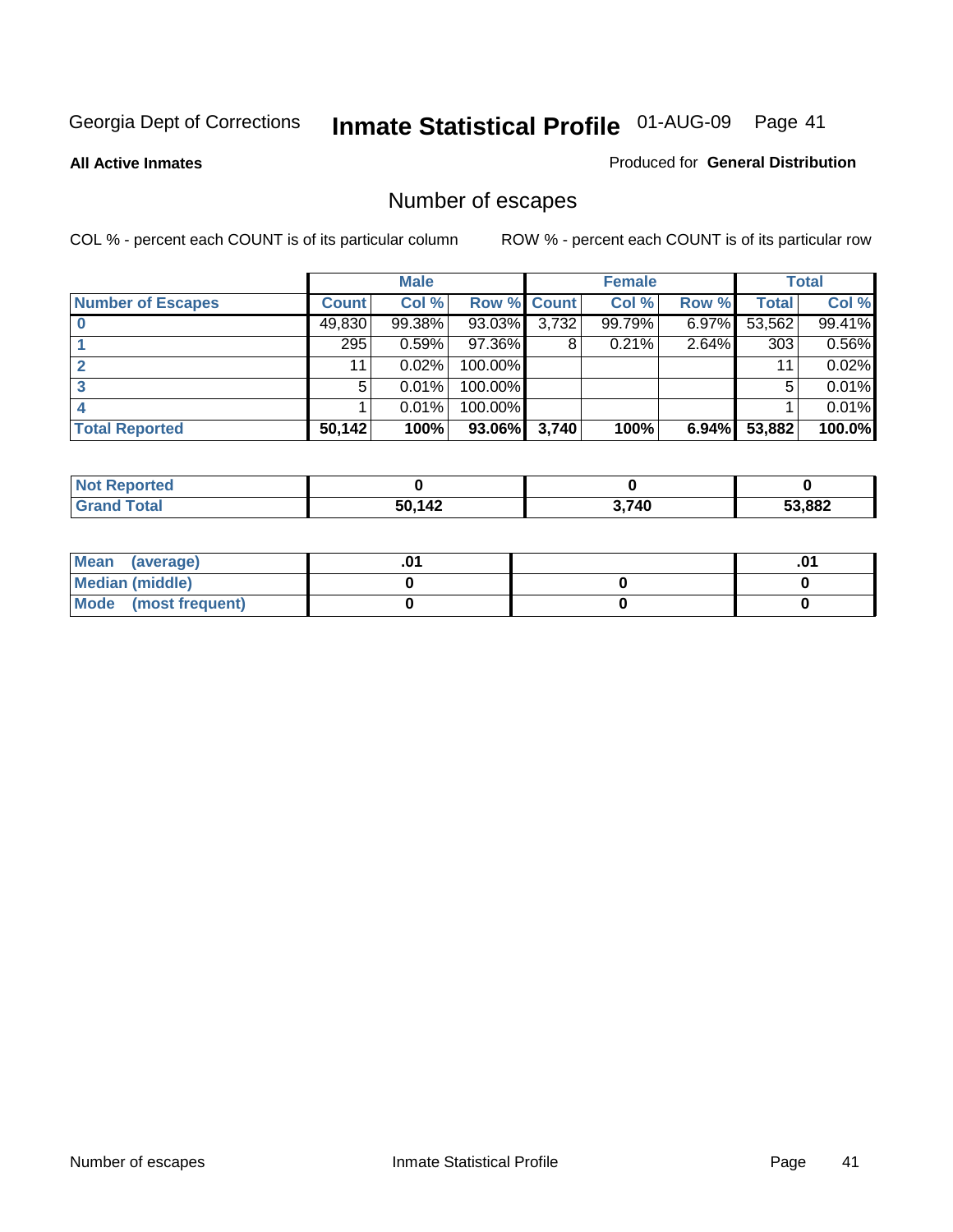#### **All Active Inmates**

### Produced for **General Distribution**

# Probable future release type of still active inmates

|                                         |              | <b>Male</b> |                    |     | <b>Female</b> |          | <b>Total</b> |        |
|-----------------------------------------|--------------|-------------|--------------------|-----|---------------|----------|--------------|--------|
| <b>Probable Future Release Type</b>     | <b>Count</b> | Col %       | <b>Row % Count</b> |     | Col %         | Row %    | <b>Total</b> | Col %  |
| <b>Paroled with probation to follow</b> | 7,188        | 14.38%      | 92.93%             | 547 | 14.71%        | 7.07%    | 7,735        | 14.40% |
| Paroled w/o probation to follow         | 6,512        | 13.02%      | 93.20%             | 475 | 12.78%        | $6.80\%$ | 6,987        | 13.01% |
| <b>Maxout with probation to follow</b>  | 14,510       | 29.02%      | 92.91% 1.107       |     | 29.77%        | 7.09%    | 15,617       | 29.07% |
| <b>Maxout w/o probation to follow</b>   | 14,673       | 29.35%      | 91.98% 1.280       |     | 34.43%        | 8.02%    | 15,953       | 29.70% |
| Life, LWOP or death sentence            | 7,115        | 14.23%      | 95.84%             | 309 | 8.31%         | $4.16\%$ | 7,424        | 13.82% |
| <b>Total Reported</b>                   | 49,998       | 100%        | $93.08\%$ 3,718    |     | 100%          | 6.92%    | 53,716       | 100%   |

| <b>Ised</b>  |        |                         |                |
|--------------|--------|-------------------------|----------------|
| Гоtal<br>Gra | 49,998 | <b>740</b><br>10.<br>v. | 53,716<br>ບບ.ເ |

| Mode (most frequent) | <b>Maxout w/o PROB follow</b> | Maxout w/o PROB follow   Maxout w/o PROB |        |
|----------------------|-------------------------------|------------------------------------------|--------|
|                      |                               |                                          | follow |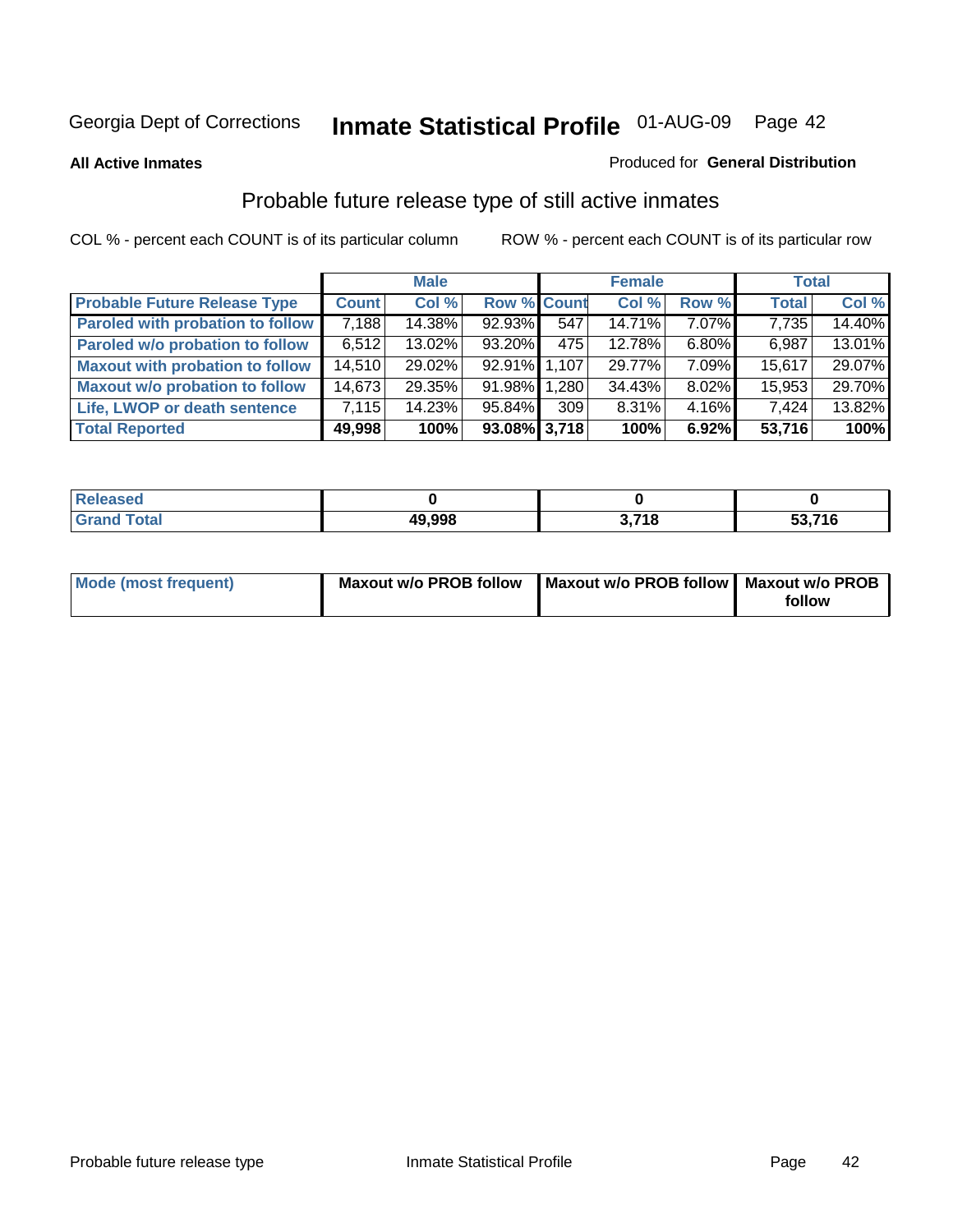**All Active Inmates**

### Produced for **General Distribution**

## Actual release type

|                            |              | <b>Male</b> |                    | <b>Female</b> |       |              | $\tau$ otal |
|----------------------------|--------------|-------------|--------------------|---------------|-------|--------------|-------------|
| <b>Actual Release Type</b> | <b>Count</b> | Col %       | <b>Row % Count</b> | Col %         | Row % | <b>Total</b> | Col %       |
| <b>Total Reported</b>      |              | %           | %                  | %             | %     |              | %           |

| <b>Still Active</b> | 50,142 | 3,740 | 53,882 |
|---------------------|--------|-------|--------|
| <b>Not Reported</b> |        |       |        |
| <b>Grand Total</b>  | 50,142 | 3.740 | 53,882 |

| M<br>____<br>_____ | NI | Null | $\cdots$ |
|--------------------|----|------|----------|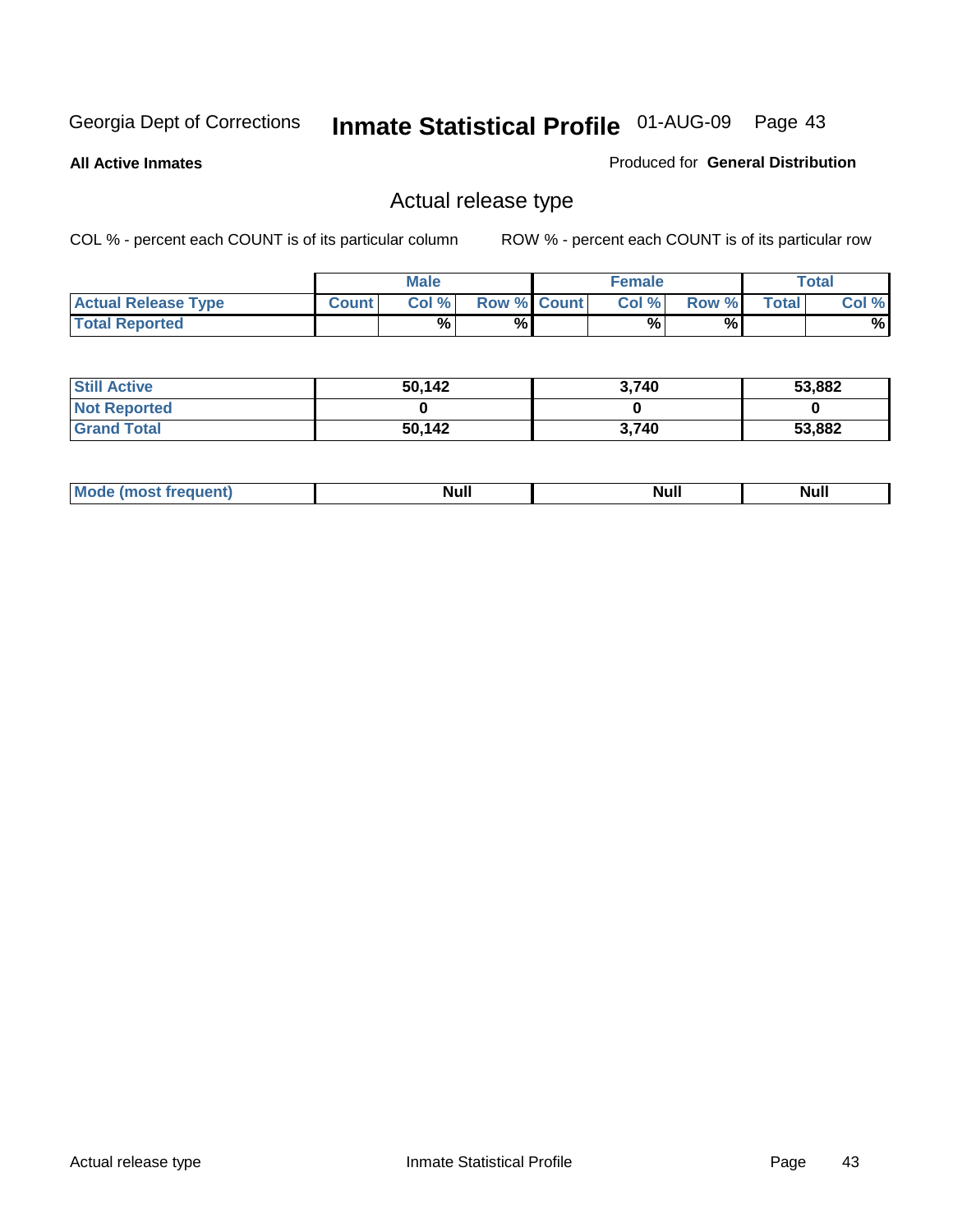### **All Active Inmates**

### Produced for **General Distribution**

### Time served in current (or last) institution

|                              |              | <b>Male</b> |        |              | <b>Female</b> |        |              | <b>Total</b> |
|------------------------------|--------------|-------------|--------|--------------|---------------|--------|--------------|--------------|
| <b>Time In Institution</b>   | <b>Count</b> | Col %       | Row %  | <b>Count</b> | Col %         | Row %  | <b>Total</b> | Col %        |
| 0 to 3 months                | 12,388       | 24.71%      | 92.56% | 996          | 26.63%        | 7.44%  | 13,384       | 24.84%       |
| <b>3.01 to 6 months</b>      | 8,704        | 17.36%      | 93.63% | 592          | 15.83%        | 6.37%  | 9,296        | 17.25%       |
| 6.01 to 9 months             | 5,842        | 11.65%      | 92.26% | 490          | 13.10%        | 7.74%  | 6,332        | 11.75%       |
| 9.01 to 12 months            | 5,296        | 10.56%      | 93.52% | 367          | 9.81%         | 6.48%  | 5,663        | 10.51%       |
| <b>12.01 to 18 months</b>    | 5,595        | 11.16%      | 91.41% | 526          | 14.06%        | 8.59%  | 6,121        | 11.36%       |
| <b>18.01 to 24 months</b>    | 2,852        | 5.69%       | 93.72% | 191          | 5.11%         | 6.28%  | 3,043        | 5.65%        |
| 2.01 to 3 years              | 3,293        | 6.57%       | 94.82% | 180          | 4.81%         | 5.18%  | 3,473        | 6.45%        |
| 3.01 to 4 years              | 1,870        | 3.73%       | 93.83% | 123          | 3.29%         | 6.17%  | 1,993        | 3.70%        |
| $\overline{4.01}$ to 5 years | 1,128        | 2.25%       | 88.33% | 149          | 3.98%         | 11.67% | 1,277        | 2.37%        |
| 5.01 to 6 years              | 820          | 1.64%       | 97.39% | 22           | 0.59%         | 2.61%  | 842          | 1.56%        |
| 6.01 to 7 years              | 560          | 1.12%       | 96.72% | 19           | 0.51%         | 3.28%  | 579          | 1.07%        |
| 7.01 to 8 years              | 473          | 0.94%       | 95.75% | 21           | 0.56%         | 4.25%  | 494          | 0.92%        |
| 8.01 to 9 years              | 318          | 0.63%       | 95.50% | 15           | 0.40%         | 4.50%  | 333          | 0.62%        |
| 9.01 to 10 years             | 247          | 0.49%       | 94.64% | 14           | 0.37%         | 5.36%  | 261          | 0.48%        |
| Over 10 years                | 756          | 1.51%       | 95.58% | 35           | 0.94%         | 4.42%  | 791          | 1.47%        |
| <b>Total Reported</b>        | 50,142       | 100%        | 93.06% | 3,740        | 100%          | 6.94%  | 53,882       | 100%         |

| <b>Not Reported</b> |        |       |        |
|---------------------|--------|-------|--------|
| <b>Total</b>        | 50,142 | 3,740 | 53,882 |

| <b>Mean</b><br>(average)       | 17 months | 14 months | 17 months |
|--------------------------------|-----------|-----------|-----------|
| Median (middle)                | 8 months  | 8 months  | 8 months  |
| <b>Mode</b><br>(most frequent) | 2 months  | months    | months    |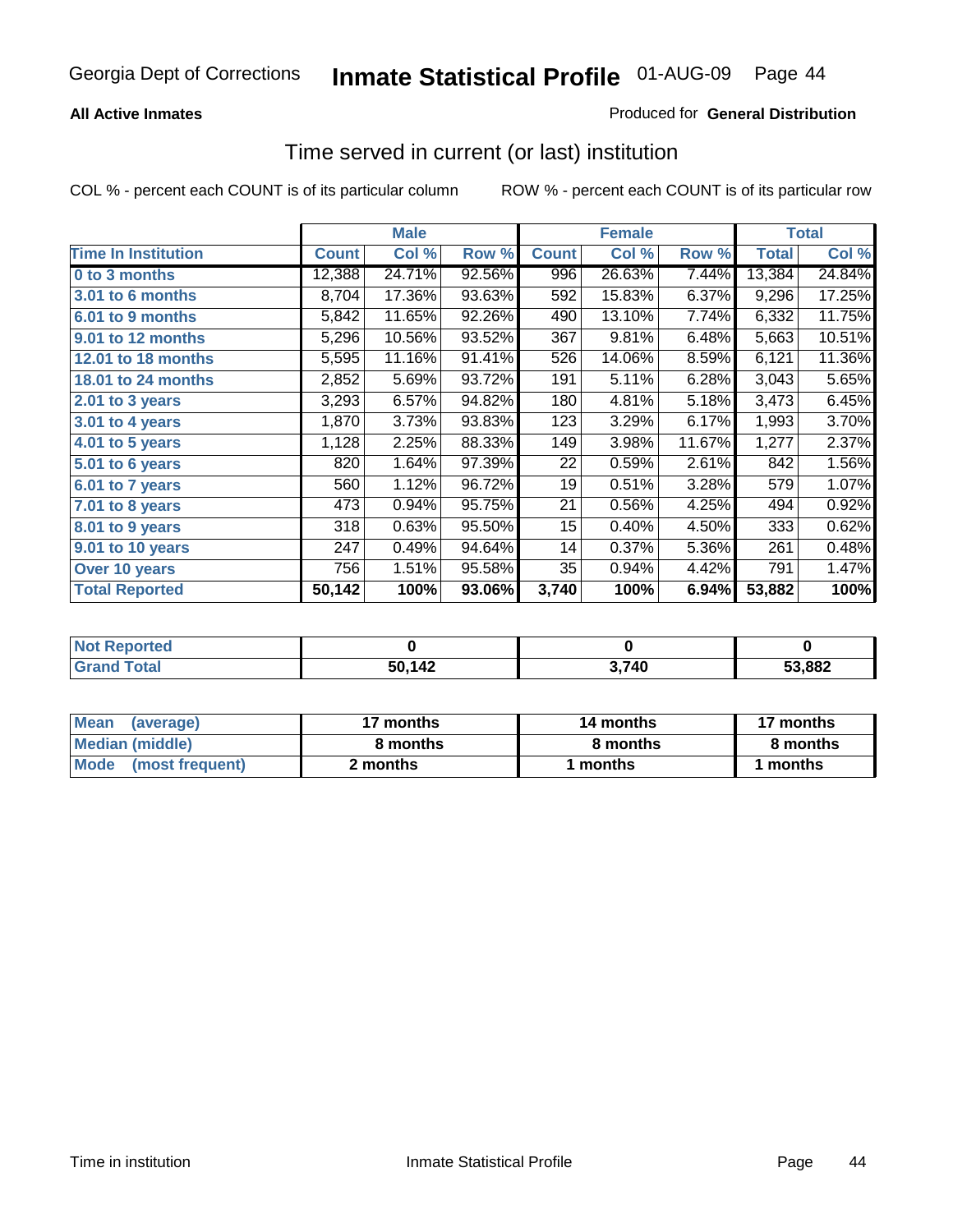**All Active Inmates**

### Produced for **General Distribution**

## Highest grade level attained

|                              |                  | <b>Male</b> |         |                  | <b>Female</b> |          |                 | <b>Total</b> |
|------------------------------|------------------|-------------|---------|------------------|---------------|----------|-----------------|--------------|
| <b>Grade Level</b>           | <b>Count</b>     | Col %       | Row %   | <b>Count</b>     | Col %         | Row %    | <b>Total</b>    | Col %        |
| No school at all             | 50               | 0.10%       | 94.34%  | $\overline{3}$   | 0.08%         | 5.66%    | $\overline{53}$ | 0.10%        |
| <b>Grade 1</b>               | 41               | 0.08%       | 97.62%  | 1                | 0.03%         | 2.38%    | $\overline{42}$ | 0.08%        |
| <b>Grade 2</b>               | 62               | 0.13%       | 93.94%  | 4                | 0.11%         | $6.06\%$ | 66              | 0.13%        |
| <b>Grade 3</b>               | 132              | 0.27%       | 94.96%  | $\overline{7}$   | 0.20%         | 5.04%    | 139             | 0.26%        |
| <b>Grade 4</b>               | $\overline{143}$ | 0.29%       | 95.33%  | $\overline{7}$   | 0.20%         | 4.67%    | 150             | 0.29%        |
| Grade 5                      | $\overline{226}$ | 0.46%       | 96.17%  | $\overline{9}$   | 0.25%         | 3.83%    | 235             | 0.45%        |
| Grade 6                      | 834              | 1.71%       | 95.64%  | $\overline{38}$  | 1.07%         | 4.36%    | 872             | 1.66%        |
| <b>Grade 7</b>               | 1,225            | 2.50%       | 94.01%  | $\overline{78}$  | 2.20%         | 5.99%    | 1,303           | 2.48%        |
| <b>Grade 8</b>               | 4,674            | 9.56%       | 93.41%  | 330              | 9.31%         | 6.59%    | 5,004           | 9.54%        |
| Grade 9                      | 7,712            | 15.77%      | 94.31%  | 465              | 13.12%        | 5.69%    | 8,177           | 15.59%       |
| Grade 10                     | 10,340           | 21.14%      | 94.95%  | 550              | 15.52%        | 5.05%    | 10,890          | 20.76%       |
| Grade 11                     | 9,051            | 18.50%      | 94.69%  | 508              | 14.34%        | 5.31%    | 9,559           | 18.22%       |
| <b>Grade 12 or GED</b>       | 8,478            | 17.33%      | 93.49%  | 590              | 16.65%        | 6.51%    | 9,068           | 17.29%       |
| <b>Some tech school</b>      | 750              | 1.53%       | 82.51%  | 159              | 4.49%         | 17.49%   | 909             | 1.73%        |
| <b>Completed tech school</b> | 1,157            | 2.37%       | 84.76%  | 208              | 5.87%         | 15.24%   | 1,365           | 2.60%        |
| College, 1 year              | 1,227            | 2.51%       | 89.37%  | 146              | 4.12%         | 10.63%   | 1,373           | 2.62%        |
| College, 2 year              | 1,645            | 3.36%       | 87.04%  | $\overline{245}$ | 6.92%         | 12.96%   | 1,890           | 3.60%        |
| College, 3 year              | 448              | 0.92%       | 85.99%  | $\overline{73}$  | 2.06%         | 14.01%   | 521             | 0.99%        |
| <b>Bachelor's degree</b>     | 566              | 1.16%       | 85.24%  | $\overline{98}$  | 2.77%         | 14.76%   | 664             | 1.27%        |
| <b>Master's degree</b>       | 98               | 0.20%       | 85.22%  | 17               | 0.48%         | 14.78%   | 115             | 0.22%        |
| Ph.D. degree                 | $\overline{25}$  | 0.05%       | 86.21%  | 4                | 0.11%         | 13.79%   | 29              | 0.06%        |
| Law degree                   | $\overline{15}$  | 0.03%       | 83.33%  | $\overline{3}$   | 0.08%         | 16.67%   | $\overline{18}$ | 0.03%        |
| <b>Some medical school</b>   | $\overline{2}$   | 0.01%       | 100.00% |                  |               |          | $\overline{2}$  | 0.01%        |
| <b>Medical degree</b>        | $\overline{11}$  | 0.02%       | 100.00% |                  |               |          | 11              | 0.02%        |
| <b>Total Reported</b>        | 48,912           | 100%        | 93.25%  | 3,543            | 100%          | 6.75%    | 52,455          | 100%         |

| ,230 | 197   | A27<br>- - |
|------|-------|------------|
| 112  | 3 71N | 53.882     |

| <b>Mean</b><br>(average)       | 10.44    | 11.09           | 10.49    |
|--------------------------------|----------|-----------------|----------|
| Median (middle)                | Grade 10 | Grade 11        | Grade 10 |
| <b>Mode</b><br>(most frequent) | Grade 10 | Grade 12 or GED | Grade 10 |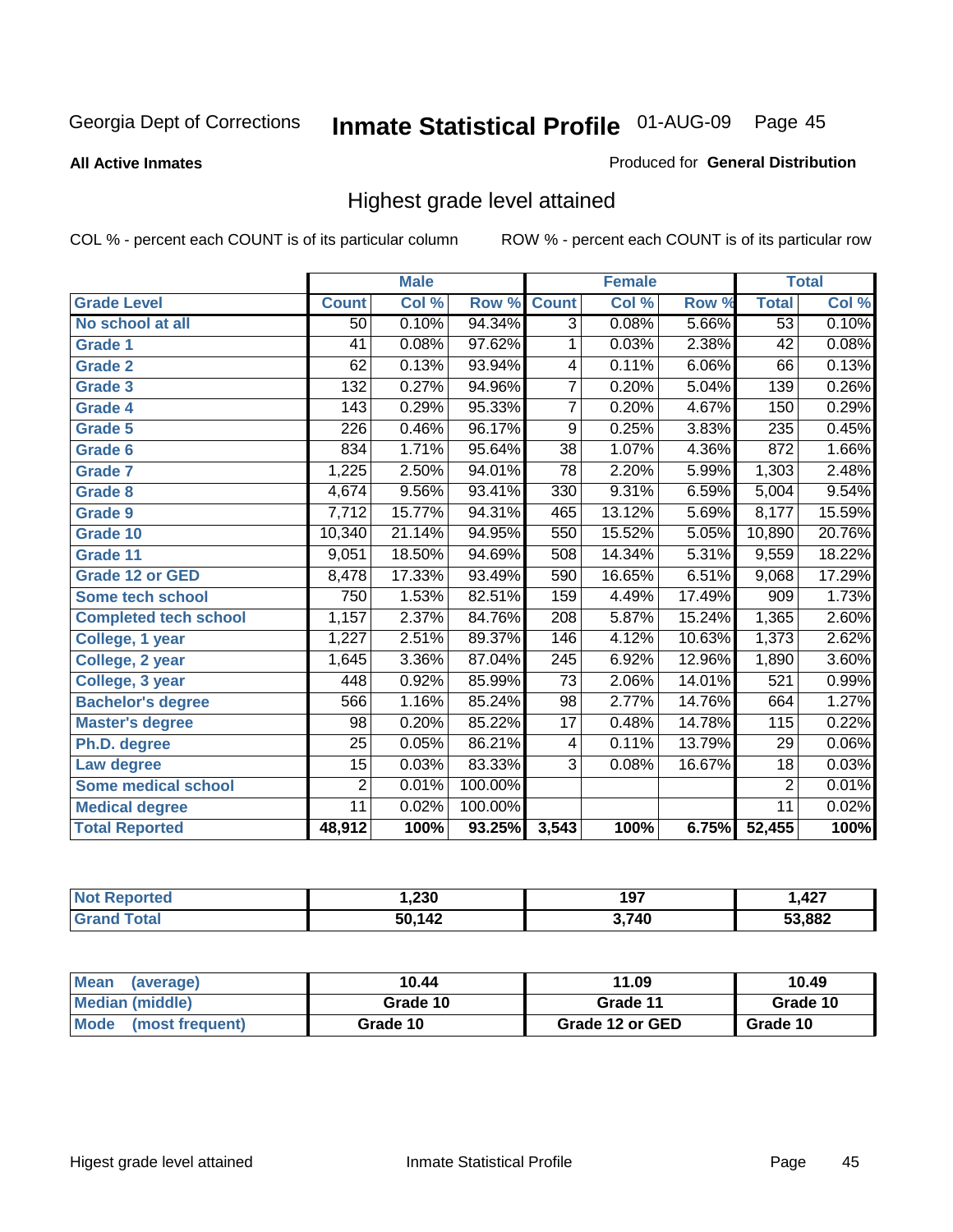**All Active Inmates**

#### Produced for **General Distribution**

### Culture fair IQ scores

|                       |              | <b>Male</b> |        |              | <b>Female</b> |        |              | <b>Total</b> |
|-----------------------|--------------|-------------|--------|--------------|---------------|--------|--------------|--------------|
| <b>IQ Scores</b>      | <b>Count</b> | Col %       | Row %  | <b>Count</b> | Col %         | Row %  | <b>Total</b> | Col %        |
| $60 - 69$             | 1,485        | 3.14%       | 95.50% | 70           | 2.42%         | 4.50%  | 1,555        | 3.10%        |
| $70 - 79$             | 3,812        | 8.07%       | 94.01% | 243          | 8.39%         | 5.99%  | 4,055        | 8.09%        |
| $80 - 89$             | 7,310        | 15.47%      | 90.99% | 724          | 24.99%        | 9.01%  | 8,034        | 16.02%       |
| $90 - 99$             | 12,354       | 26.15%      | 92.62% | 985          | 34.00%        | 7.38%  | 13,339       | 26.60%       |
| $100 - 109$           | 12,560       | 26.58%      | 96.65% | 435          | 15.02%        | 3.35%  | 12,995       | 25.91%       |
| $110 - 119$           | 7,957        | 16.84%      | 97.29% | 222          | 7.66%         | 2.71%  | 8,179        | 16.31%       |
| $120 - 129$           | 1,686        | 3.57%       | 93.20% | 123          | 4.25%         | 6.80%  | 1,809        | 3.61%        |
| $130 - 139$           | 65           | 0.14%       | 49.62% | 66           | 2.28%         | 50.38% | 131          | 0.26%        |
| 140 & Up              | 21           | 0.04%       | 42.00% | 29           | 1.00%         | 58.00% | 50           | 0.10%        |
| <b>Total Reported</b> | 47,250       | 100%        | 94.22% | 2,897        | 100.0%        | 5.78%  | 50,147       | 100%         |

| <b>Not Reported</b>  | 2,293  | 628   | 2,921  |
|----------------------|--------|-------|--------|
| Not Valid (under 60) | 599    | 215   | 814    |
| <b>Grand Total</b>   | 50,142 | 3.740 | 53,882 |

| <b>Mean</b><br>(average) | 98  | 96 | 98 |
|--------------------------|-----|----|----|
| Median (middle)          | 99  | 94 | 99 |
| Mode (most frequent)     | 103 | 99 | 99 |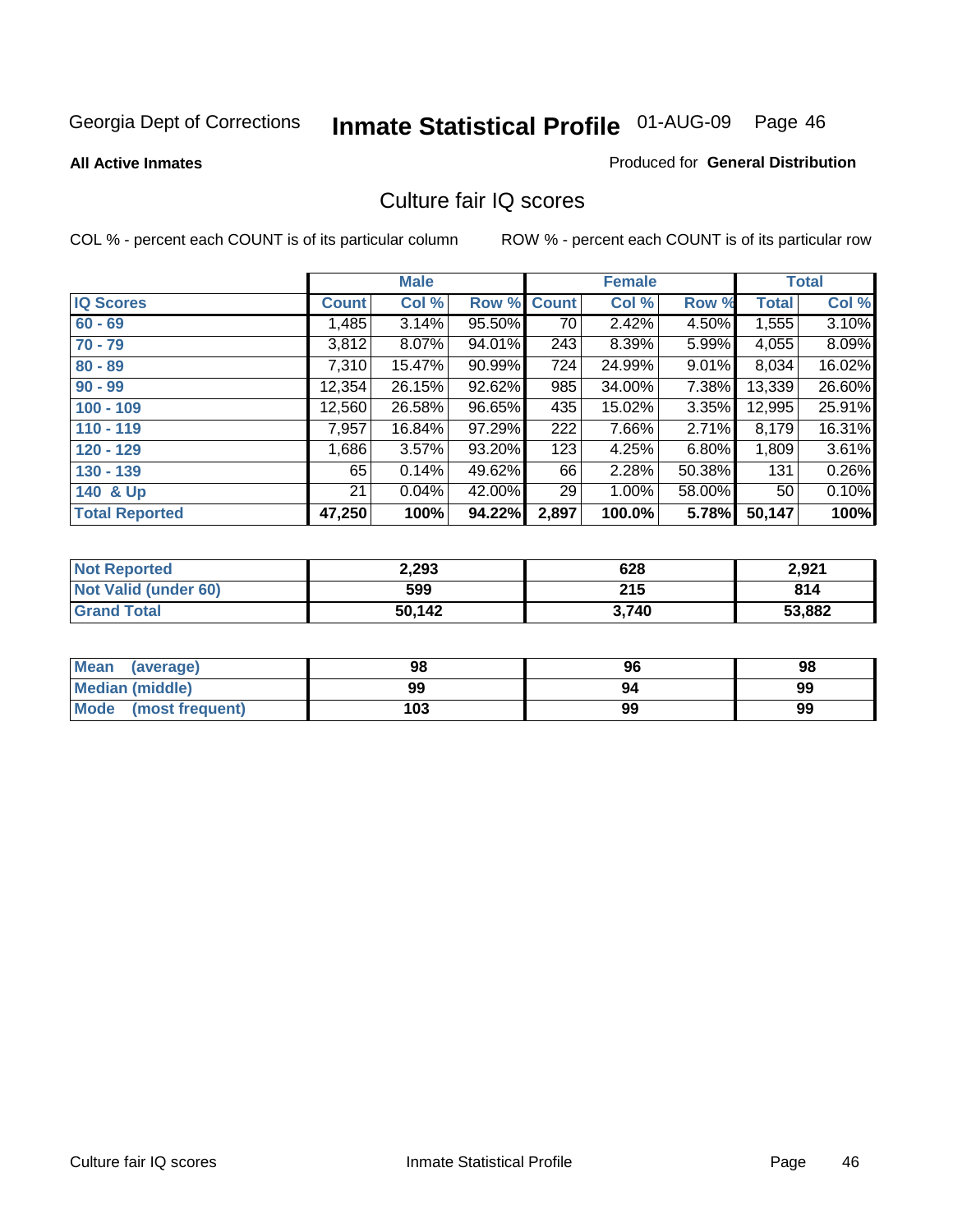#### **All Active Inmates**

### Produced for **General Distribution**

# Wide Range Achievement Test (WRAT) reading score

|                           |              | <b>Male</b> |        |              | <b>Female</b> |        |              | <b>Total</b> |
|---------------------------|--------------|-------------|--------|--------------|---------------|--------|--------------|--------------|
| <b>WRAT Reading Score</b> | <b>Count</b> | Col %       | Row %  | <b>Count</b> | Col %         | Row %  | <b>Total</b> | Col %        |
| $0.1$ to $0.9$            | 925          | 1.93%       | 98.20% | 17           | 0.54%         | 1.80%  | 942          | 1.85%        |
| 1.0 to 1.9                | 1,226        | 2.56%       | 97.38% | 33           | 1.06%         | 2.62%  | 1,259        | 2.47%        |
| 2.0 to 2.9                | 2,292        | 4.79%       | 96.83% | 75           | 2.40%         | 3.17%  | 2,367        | 4.64%        |
| 3.0 to 3.9                | 3,844        | 8.03%       | 95.91% | 164          | 5.25%         | 4.09%  | 4,008        | 7.86%        |
| 4.0 to 4.9                | 4,527        | 9.46%       | 95.47% | 215          | 6.88%         | 4.53%  | 4,742        | $9.30\%$     |
| 5.0 to 5.9                | 4,005        | 8.37%       | 95.27% | 199          | 6.37%         | 4.73%  | 4,204        | 8.24%        |
| 6.0 to 6.9                | 4,274        | 8.93%       | 94.27% | 260          | 8.32%         | 5.73%  | 4,534        | 8.89%        |
| 7.0 to 7.9                | 1,978        | 4.13%       | 93.79% | 131          | 4.19%         | 6.21%  | 2,109        | 4.14%        |
| 8.0 to 8.9                | 4,075        | 8.51%       | 94.33% | 245          | 7.84%         | 5.67%  | 4,320        | 8.47%        |
| 9.0 to 9.9                | 3,234        | 6.76%       | 95.79% | 142          | 4.54%         | 4.21%  | 3,376        | 6.62%        |
| 10.0 to 10.9              | 2,620        | 5.47%       | 93.04% | 196          | 6.27%         | 6.96%  | 2,816        | 5.52%        |
| 11.0 to 11.9              | 3,090        | 6.46%       | 90.72% | 316          | 10.11%        | 9.28%  | 3,406        | 6.68%        |
| 12.0 to 12.9              | 9,328        | 19.49%      | 91.71% | 843          | 26.98%        | 8.29%  | 10,171       | 19.95%       |
| 13                        | 2,448        | 5.11%       | 89.44% | 289          | 9.25%         | 10.56% | 2,737        | 5.37%        |
| <b>Total Reported</b>     | 47,866       | 100%        | 93.87% | 3,125        | 100%          | 6.13%  | 50,991       | 100%         |
|                           |              |             |        |              |               |        |              |              |

| <b>Not Reported</b> | 2,276  | 615   | 2,891  |
|---------------------|--------|-------|--------|
| <b>Grand Total</b>  | 50,142 | 3,740 | 53,882 |

| <b>Mean</b><br>(average)       | 8.01       | 9.32 | 8.09       |
|--------------------------------|------------|------|------------|
| <b>Median (middle)</b>         | ה ה<br>o.z | 10.5 | . c<br>o.z |
| <b>Mode</b><br>(most frequent) | 12.8       | 12.9 | 12.8       |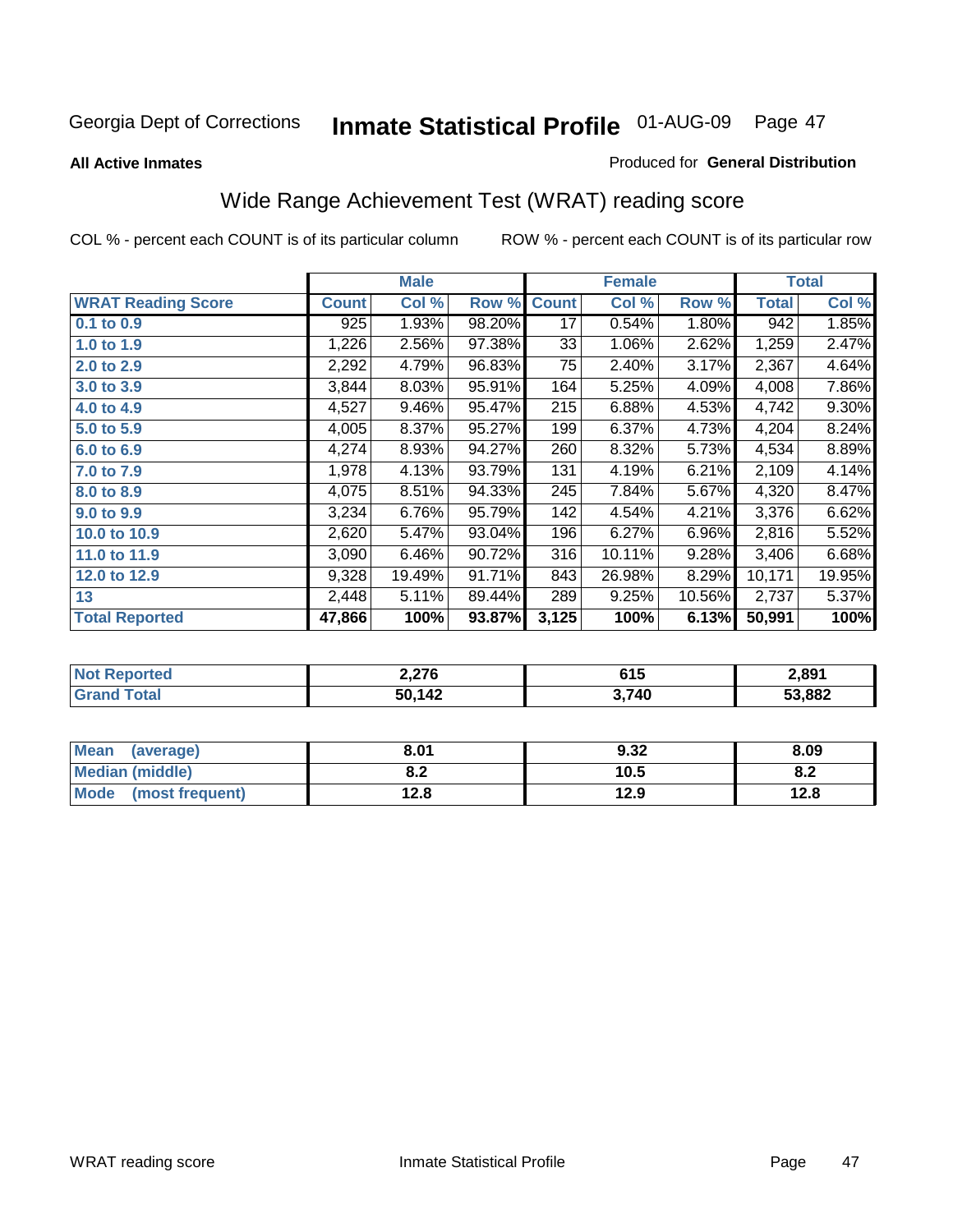**All Active Inmates**

#### Produced for **General Distribution**

# Wide Range Achievement Test (WRAT) math score

| Col %<br>0.25%<br>0.61%<br>2.56%<br>6.02%<br>11.46%<br>14.36% | Row %<br>98.36%<br>94.46%<br>95.55%<br>96.29%<br>95.76%<br>94.79% | <b>Count</b><br>2<br>17<br>57<br>111<br>243 | Col %<br>0.06%<br>0.54%<br>1.83%<br>3.55%<br>7.78% | Row %<br>1.64%<br>5.54%<br>4.45%<br>3.71%<br>4.24% | <b>Total</b><br>122<br>307<br>1,282<br>2,994 | Col %<br>0.24%<br>0.60%<br>2.51%<br>5.87% |
|---------------------------------------------------------------|-------------------------------------------------------------------|---------------------------------------------|----------------------------------------------------|----------------------------------------------------|----------------------------------------------|-------------------------------------------|
|                                                               |                                                                   |                                             |                                                    |                                                    |                                              |                                           |
|                                                               |                                                                   |                                             |                                                    |                                                    |                                              |                                           |
|                                                               |                                                                   |                                             |                                                    |                                                    |                                              |                                           |
|                                                               |                                                                   |                                             |                                                    |                                                    |                                              |                                           |
|                                                               |                                                                   |                                             |                                                    |                                                    |                                              |                                           |
|                                                               |                                                                   |                                             |                                                    |                                                    | 5,731                                        | 11.24%                                    |
|                                                               |                                                                   | 378                                         | 12.10%                                             | 5.21%                                              | 7,252                                        | 14.22%                                    |
| 22.41%                                                        | 94.69%                                                            | 602                                         | 19.28%                                             | 5.31%                                              | 11,334                                       | 22.22%                                    |
| 11.92%                                                        | 94.96%                                                            | 303                                         | 9.70%                                              |                                                    | 6,010                                        | 11.78%                                    |
| 8.30%                                                         | 91.27%                                                            | 380                                         | 12.17%                                             | 8.73%                                              | 4,353                                        | 8.53%                                     |
| 7.13%                                                         | 93.15%                                                            | 251                                         | 8.04%                                              | 6.85%                                              | 3,665                                        | 7.19%                                     |
| 3.49%                                                         | 96.31%                                                            | 64                                          | 2.05%                                              | 3.69%                                              | 1,733                                        | 3.40%                                     |
| 3.66%                                                         | 91.58%                                                            | 161                                         | 5.16%                                              | 8.42%                                              | 1,913                                        | 3.75%                                     |
| 7.24%                                                         | 87.11%                                                            | 513                                         | 16.43%                                             | 12.89%                                             | 3,980                                        | 7.80%                                     |
| $0.60\%$                                                      | 87.42%                                                            | 41                                          | 1.31%                                              | 12.58%                                             | 326                                          | 0.64%                                     |
| 100%                                                          | 93.88%                                                            | 3,123                                       | 100%                                               |                                                    | 51,002                                       | 100%                                      |
|                                                               |                                                                   |                                             |                                                    |                                                    |                                              | 5.04%<br>6.12%                            |

| <b>Not Reported</b> | 2,263  | CAT<br>ווס | 2,880  |
|---------------------|--------|------------|--------|
| <b>Grand Total</b>  | 50,142 | 3,740      | 53,882 |

| Mean (average)         | 7.11 | 8.03 | 7.17 |
|------------------------|------|------|------|
| <b>Median (middle)</b> | 6.8  |      | 6.9  |
| Mode (most frequent)   | დ.g  | 12.9 | 6.5  |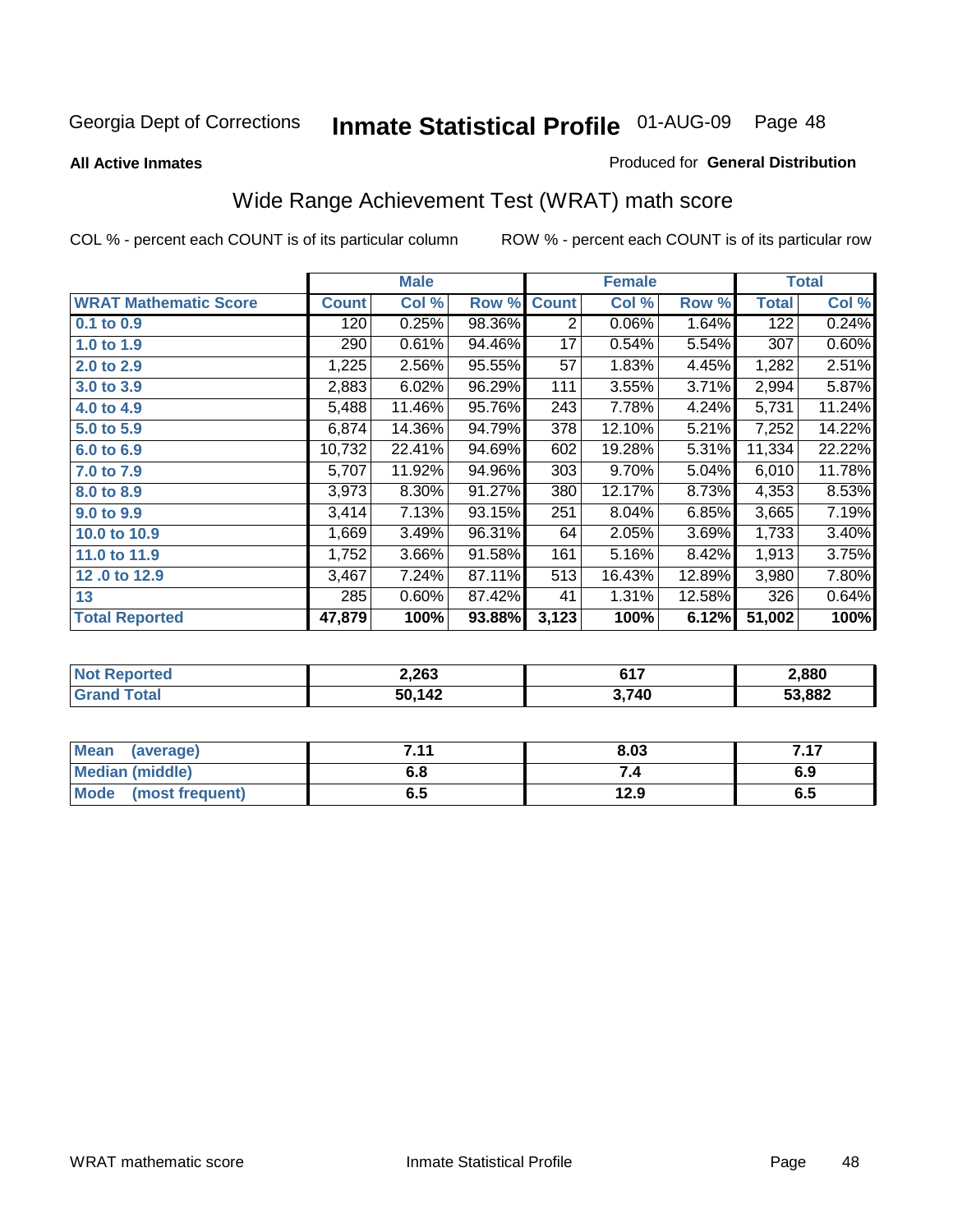**All Active Inmates**

#### Produced for **General Distribution**

## Wide Range Achievement Test (WRAT) spelling score

|                            |              | <b>Male</b> |        |                 | <b>Female</b> |        |              | <b>Total</b> |
|----------------------------|--------------|-------------|--------|-----------------|---------------|--------|--------------|--------------|
| <b>WRAT Spelling Score</b> | <b>Count</b> | Col %       | Row %  | <b>Count</b>    | Col %         | Row %  | <b>Total</b> | Col %        |
| 0.1 to 0.9                 | 1,049        | 2.19%       | 97.95% | $\overline{22}$ | 0.70%         | 2.05%  | 1,071        | 2.10%        |
| 1.0 to 1.9                 | 1,998        | 4.17%       | 98.42% | 32              | 1.02%         | 1.58%  | 2,030        | 3.98%        |
| 2.0 to 2.9                 | 3,383        | 7.07%       | 98.31% | 58              | 1.86%         | 1.69%  | 3,441        | 6.75%        |
| 3.0 to 3.9                 | 3,829        | 8.00%       | 97.55% | 96              | 3.07%         | 2.45%  | 3,925        | 7.70%        |
| 4.0 to 4.9                 | 4,139        | 8.65%       | 96.95% | 130             | 4.16%         | 3.05%  | 4,269        | 8.37%        |
| 5.0 to 5.9                 | 5,502        | 11.49%      | 95.09% | 284             | 9.09%         | 4.91%  | 5,786        | 11.34%       |
| 6.0 to 6.9                 | 5,286        | 11.04%      | 94.87% | 286             | 9.15%         | 5.13%  | 5,572        | 10.93%       |
| 7.0 to 7.9                 | 3,974        | 8.30%       | 93.46% | 278             | 8.89%         | 6.54%  | 4,252        | 8.34%        |
| 8.0 to 8.9                 | 3,796        | 7.93%       | 92.74% | 297             | 9.50%         | 7.26%  | 4,093        | 8.03%        |
| 9.0 to 9.9                 | 2,956        | 6.17%       | 93.96% | 190             | 6.08%         | 6.04%  | 3,146        | 6.17%        |
| 10.0 to 10.9               | 2,762        | 5.77%       | 93.18% | 202             | 6.46%         | 6.82%  | 2,964        | 5.81%        |
| 11.0 to 11.9               | 2,422        | 5.06%       | 91.22% | 233             | 7.45%         | 8.78%  | 2,655        | 5.21%        |
| 12.0 to 12.9               | 5,635        | 11.77%      | 86.93% | 847             | 27.10%        | 13.07% | 6,482        | 12.71%       |
| 13                         | 1,144        | 2.39%       | 87.00% | 171             | 5.47%         | 13.00% | 1,315        | 2.58%        |
| <b>Total Reported</b>      | 47,875       | 100%        | 93.87% | 3,126           | 100%          | 6.13%  | 51,001       | 100.0%       |

| <b>Not Reported</b> | 2,267  | CА<br>0 I 4 | 2,881  |
|---------------------|--------|-------------|--------|
| Total<br>' Grand    | 50,142 | 3,740       | 53,882 |

| <b>Mean</b><br>(average)       | 712<br>. | 9.19 | 7.25 |
|--------------------------------|----------|------|------|
| <b>Median (middle)</b>         | o.4      | ৬.১  | י.ט  |
| <b>Mode</b><br>(most frequent) | 12.9     | 12.9 | 12.9 |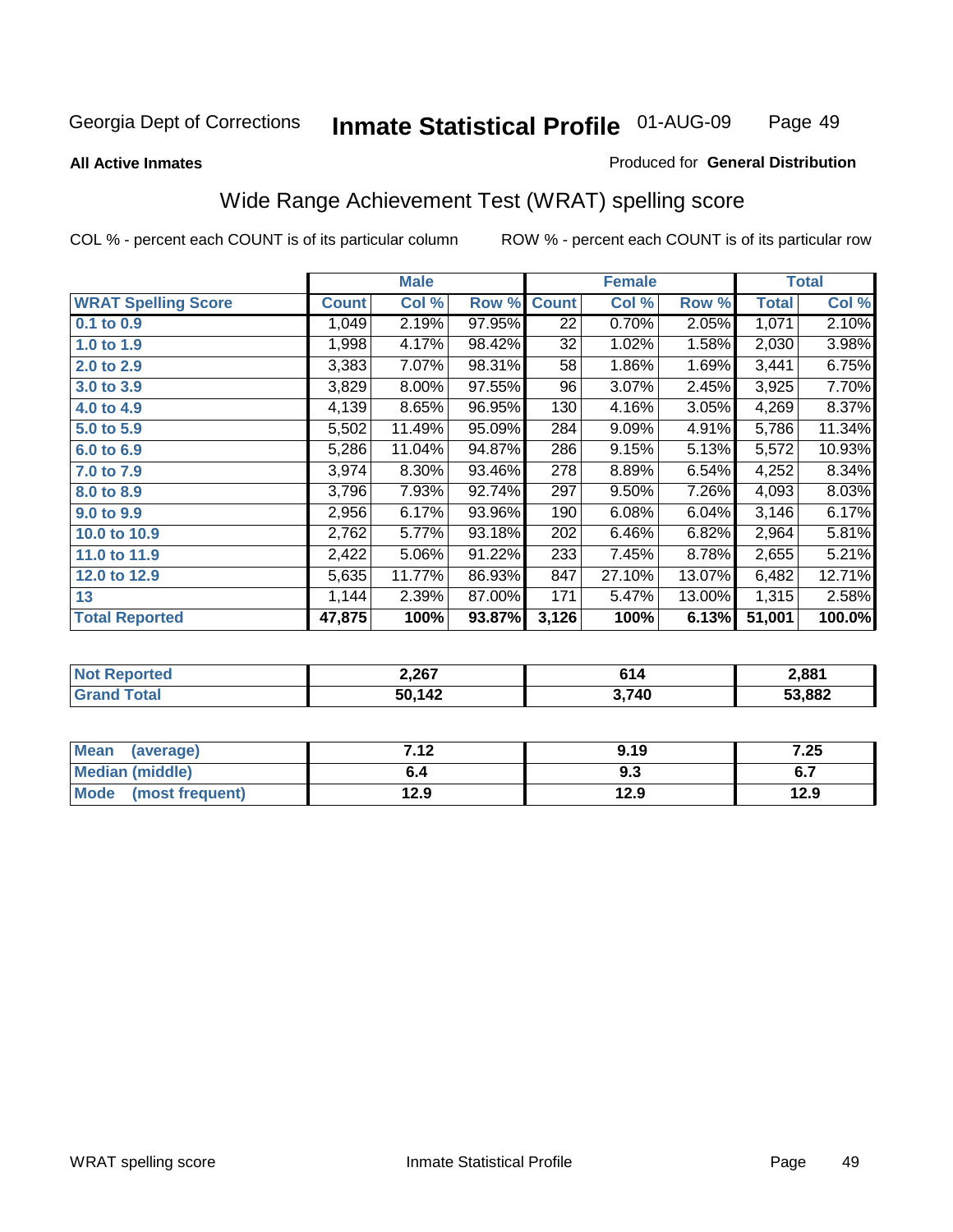### **All Active Inmates**

### Produced for **General Distribution**

### Scope of substance abuse - summary

|                        |              | <b>Male</b> |        |              | <b>Female</b> |           |              | <b>Total</b> |
|------------------------|--------------|-------------|--------|--------------|---------------|-----------|--------------|--------------|
| <b>Substance Abuse</b> | <b>Count</b> | Col %       | Row %  | <b>Count</b> | Col %         | Row %     | <b>Total</b> | Col %        |
| <b>None</b>            | 17,831       | 35.56%      | 93.92% | 1,154        | 30.86%        | $6.08\%$  | 18,985       | 35.23%       |
| <b>Drugs only</b>      | 17.984       | 35.87%      | 89.29% | 2,157        | 57.67%        | $10.71\%$ | 20,141       | 37.38%       |
| <b>Alcohol only</b>    | 3.379        | $6.74\%$    | 97.69% | 80           | $2.14\%$      | $2.31\%$  | 3,459        | 6.42%        |
| Drugs and alcohol      | 10.948       | 21.83%      | 96.91% | 349          | 9.33%         | $3.09\%$  | 11,297       | 20.97%       |
| <b>Total Reported</b>  | 50,142       | 100%        | 93.06% | 3,740        | 100%          | 6.94%     | 53,882       | 100%         |

| <b>Not</b><br><b>Reported</b> |               |       |        |
|-------------------------------|---------------|-------|--------|
| <b>otal</b><br><b>'Grand</b>  | 50 142<br>- - | 3,740 | 53,882 |

|  | Mode<br>(most frequent) | Drugs only | Drugs only | Drugs only |
|--|-------------------------|------------|------------|------------|
|--|-------------------------|------------|------------|------------|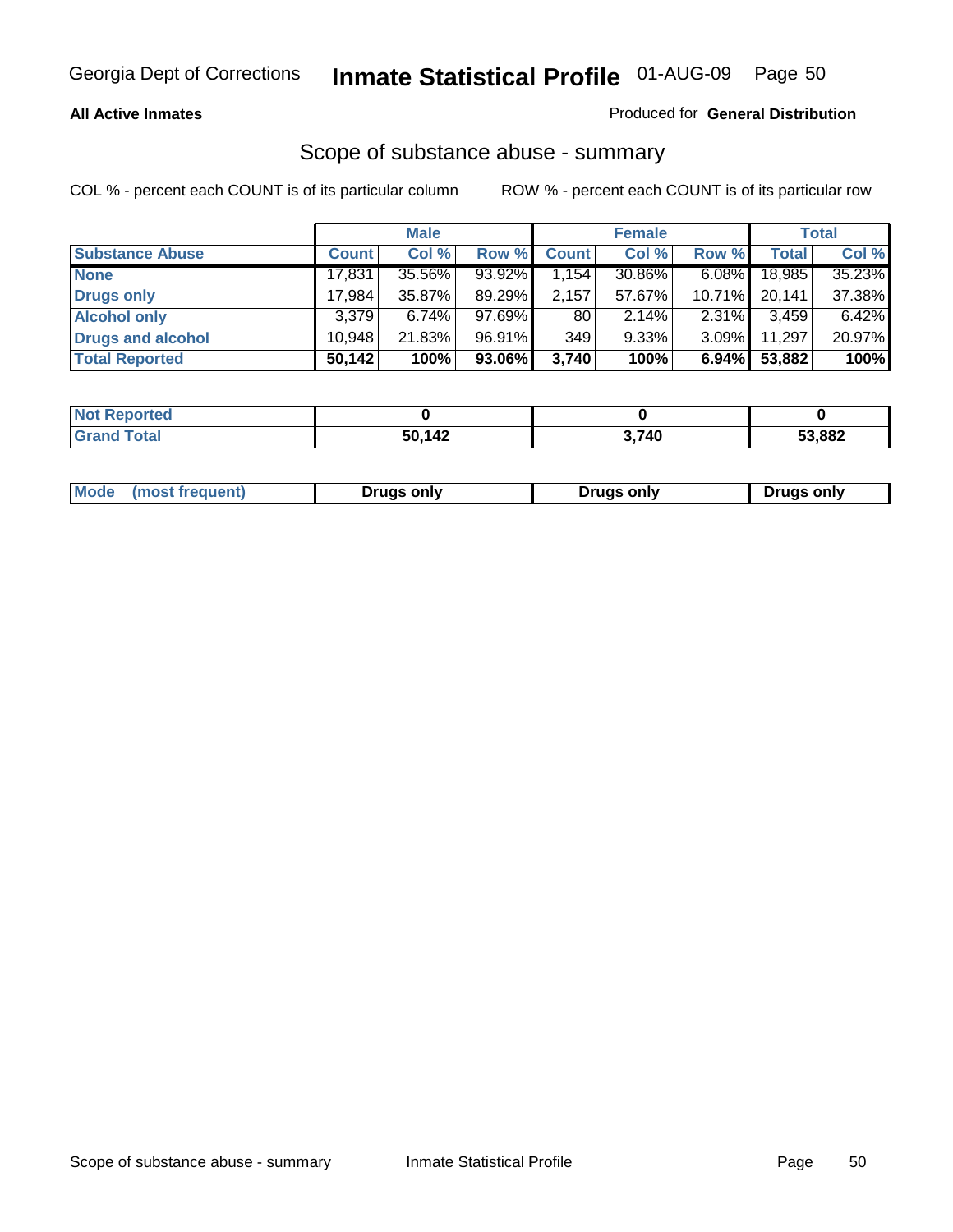### **All Active Inmates**

### Produced for **General Distribution**

### Scope of substance abuse - detail

|                                      |              | <b>Male</b> |        |              | <b>Female</b> |        |              | Total  |
|--------------------------------------|--------------|-------------|--------|--------------|---------------|--------|--------------|--------|
| <b>Substance Abuse</b>               | <b>Count</b> | Col %       | Row %  | <b>Count</b> | Col %         | Row %  | <b>Total</b> | Col %  |
| No drug or alcohol problems          | 17,831       | 35.56%      | 93.92% | 1,154        | 30.86%        | 6.08%  | 18,985       | 35.23% |
| Drug addiction but no alcohol        | 271          | 0.54%       | 76.34% | 84           | 2.25%         | 23.66% | 355          | 0.66%  |
| <b>Drug addiction and alcohol</b>    | 129          | 0.26%       | 97.73% | 3            | 0.08%         | 2.27%  | 132          | 0.24%  |
| <b>labuse</b>                        |              |             |        |              |               |        |              |        |
| <b>Drug addiction and alcoholism</b> | 65           | 0.13%       | 92.86% | 5            | 0.13%         | 7.14%  | 70           | 0.13%  |
| No drug problem but alcohol          | 2,758        | 5.50%       | 98.68% | 37           | 0.99%         | 1.32%  | 2,795        | 5.19%  |
| <b>labuse</b>                        |              |             |        |              |               |        |              |        |
| No drug problem but alcoholism       | 621          | 1.24%       | 93.52% | 43           | 1.15%         | 6.48%  | 664          | 1.23%  |
| Drug experiment but no alcohol       | 8,152        | 16.26%      | 95.07% | 423          | 11.31%        | 4.93%  | 8,575        | 15.91% |
| <b>Drug experiment &amp; alcohol</b> | 1,518        | 3.03%       | 98.51% | 23           | 0.61%         | 1.49%  | 1,541        | 2.86%  |
| <b>labuse</b>                        |              |             |        |              |               |        |              |        |
| Drug experiment & alcoholism         | 585          | 1.17%       | 94.51% | 34           | 0.91%         | 5.49%  | 619          | 1.15%  |
| Drug abuse but no alcohol            | 9,561        | 19.07%      | 85.28% | 1,650        | 44.12%        | 14.72% | 11,211       | 20.81% |
| Drug abuse and alcohol abuse         | 7,331        | 14.62%      | 98.35% | 123          | 3.29%         | 1.65%  | 7,454        | 13.83% |
| Drug abuse and alcoholism            | 1,320        | 2.63%       | 89.13% | 161          | 4.30%         | 10.87% | 1,481        | 2.75%  |
| <b>Total Reported</b>                | 50,142       | 100%        | 93.06% | 3,740        | 100%          | 6.94%  | 53,882       | 100%   |

| <b>Not Reported</b> |        |       |        |
|---------------------|--------|-------|--------|
| <b><i>fotal</i></b> | 50,142 | 3,740 | 53,882 |

| Mode (most frequent) | No drug or alcohol problems Drug abuse but no alcohol No drug or alcohol |          |
|----------------------|--------------------------------------------------------------------------|----------|
|                      |                                                                          | problems |
|                      |                                                                          |          |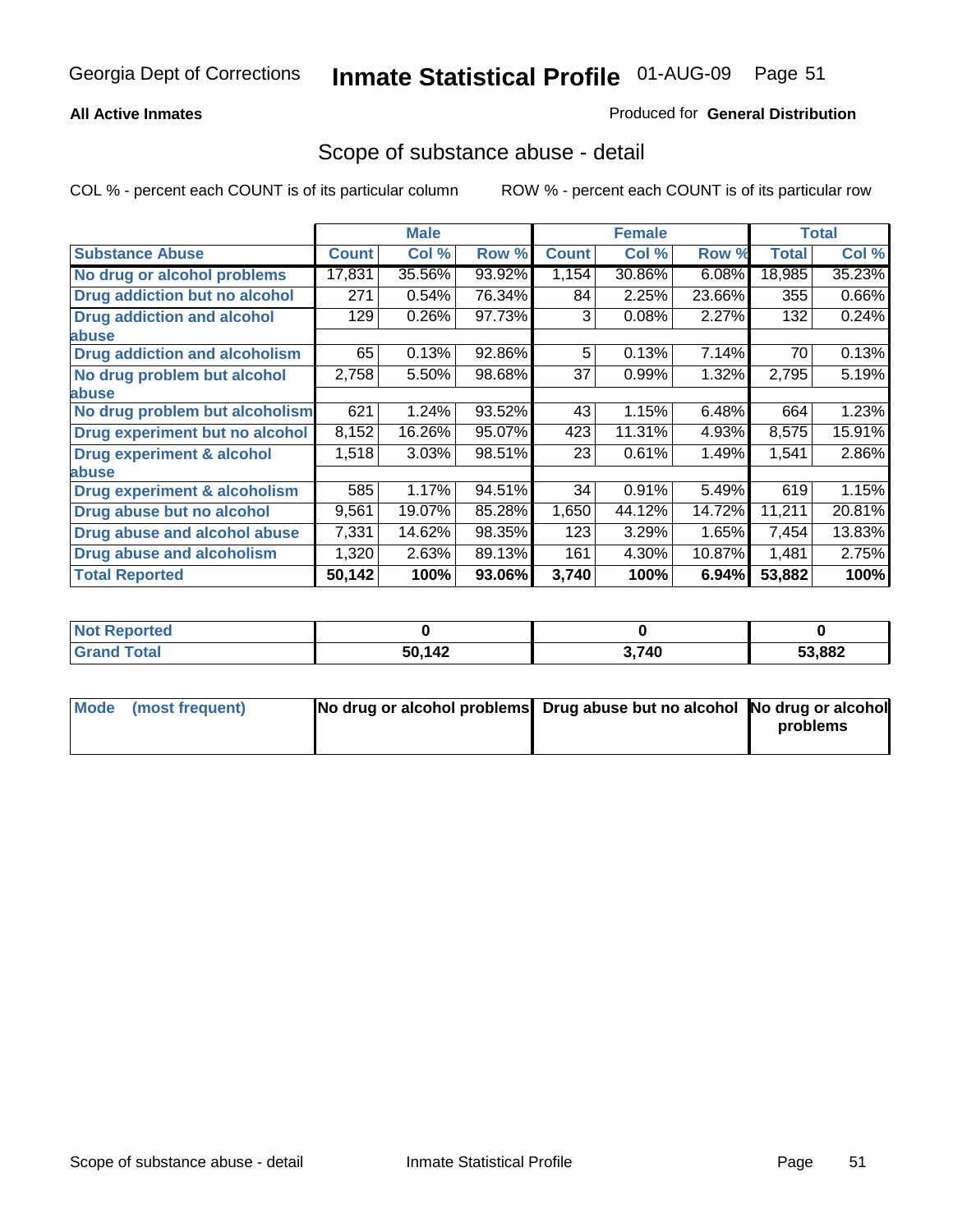#### **All Active Inmates**

#### Produced for **General Distribution**

### Current / last mental health treatment level

|                                    |              | <b>Male</b> |         |              | <b>Female</b> |        |              | <b>Total</b> |
|------------------------------------|--------------|-------------|---------|--------------|---------------|--------|--------------|--------------|
| <b>Mental Health Treatment Lev</b> | <b>Count</b> | Col %       | Row %   | <b>Count</b> | Col %         | Row %  | <b>Total</b> | Col %        |
| 1 No problem at current time       | 2,960        | 23.61%      | 96.26%  | 115          | 5.01%         | 3.74%  | 3,075        | 20.73%       |
| 2 Receiving outpatient             | 7,603        | 60.63%      | 78.20%  | 2,119        | 92.37%        | 21.80% | 9,722        | 65.54%       |
| treatment                          |              |             |         |              |               |        |              |              |
| 3 Inpatient, moderate              | 1,568        | 12.50%      | 97.51%  | 40           | 1.74%         | 2.49%  | 1,608        | 10.84%       |
| treatment                          |              |             |         |              |               |        |              |              |
| 4 Inpatient, intensive             | 379          | 3.02%       | 94.99%  | 20           | 0.87%         | 5.01%  | 399          | 2.69%        |
| treatment                          |              |             |         |              |               |        |              |              |
| <b>5 Undergoing crisis</b>         | 21           | 0.17%       | 100.00% |              |               |        | 21           | 0.14%        |
| stabilization                      |              |             |         |              |               |        |              |              |
| <b>6 Hospital for criminally</b>   | 8            | 0.06%       | 100.00% |              |               |        | 8            | 0.05%        |
| insane                             |              |             |         |              |               |        |              |              |
| <b>Total Evaluated</b>             | 12,539       | 100%        | 84.53%  | 2,294        | 100%          | 15.47% | 14,833       | 100%         |

| Never had MH evaluation | 37,603 | ,446  | 39,049 |
|-------------------------|--------|-------|--------|
| <b>Grand Total</b>      | 50,142 | 3.740 | 53,882 |

| Median (middle)         | <b>Receiving outpatient</b><br>treatment | <b>Receiving outpatient</b><br>treatment | <b>Receiving</b><br>outpatient<br>treatment |  |
|-------------------------|------------------------------------------|------------------------------------------|---------------------------------------------|--|
| Mode<br>(most frequent) | <b>Receiving outpatient</b><br>treatment | <b>Receiving outpatient</b><br>treatment | Receiving<br>outpatient<br>treatment        |  |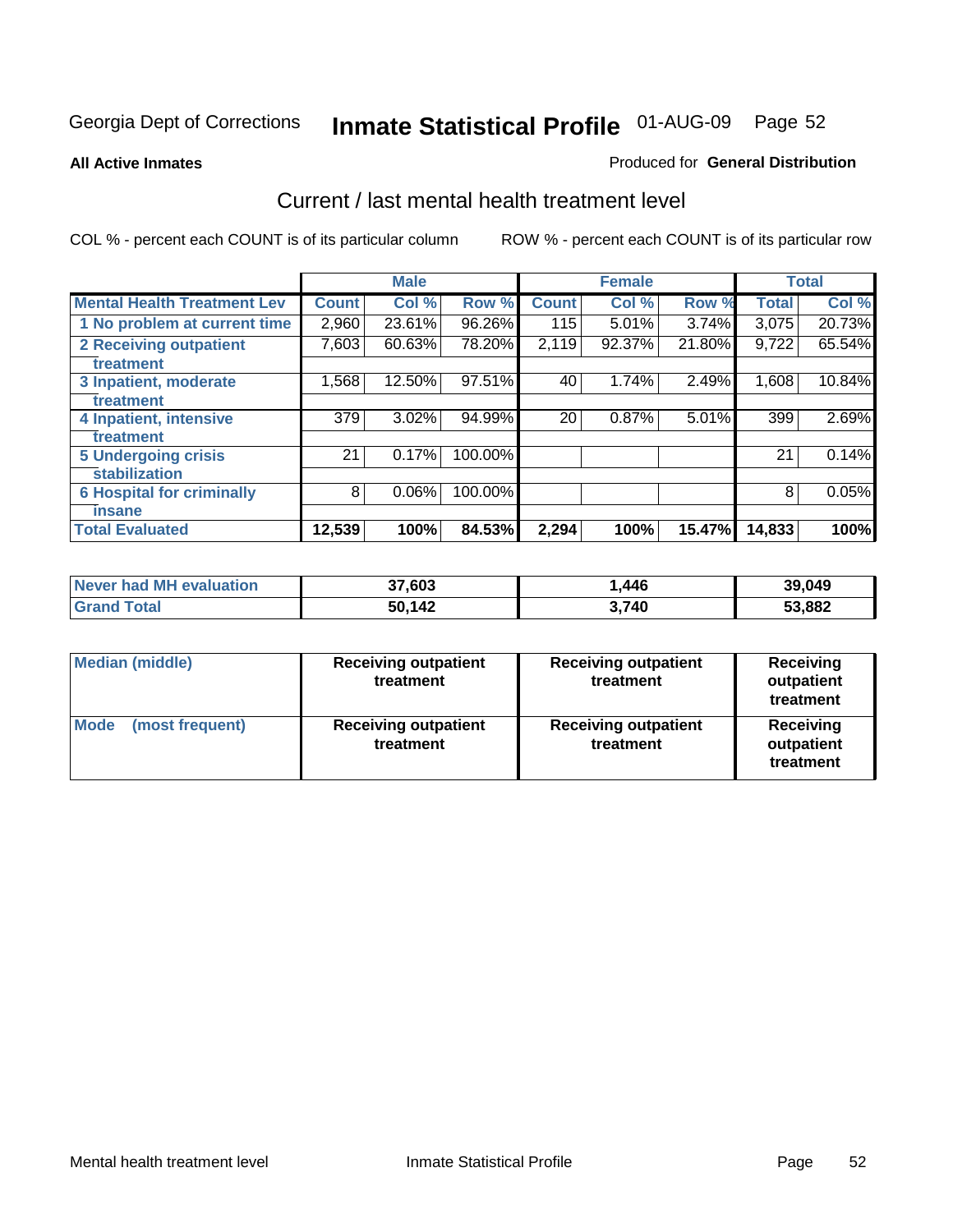### **All Active Inmates**

### Produced for **General Distribution**

# PULHESDWIT medical scale - 'P' overall condition ('P'hysical)

|                                   |              | <b>Male</b> |        |              | <b>Female</b> |        |              | <b>Total</b> |
|-----------------------------------|--------------|-------------|--------|--------------|---------------|--------|--------------|--------------|
| 'P' Overall Condition             | <b>Count</b> | Col %       | Row %  | <b>Count</b> | Col %         | Row %  | <b>Total</b> | Col%         |
| 1 No medical illness              | 36,937       | 74.66%      | 94.90% | 1,983        | 55.01%        | 5.10%  | 38,920       | 73.32%       |
| 2 Well-controlled chronic illness | 10,569       | 21.36%      | 88.24% | 1,408        | 39.06%        | 11.76% | 11,977       | 22.56%       |
| 3 Poorly-controlled chronic       | 1,793        | 3.62%       | 92.47% | 146          | 4.05%         | 7.53%  | 1,939        | 3.65%        |
| <b>illness</b>                    |              |             |        |              |               |        |              |              |
| 4 Significant problems requiring  | 171          | 0.35%       | 84.24% | 32           | 0.89%         | 15.76% | 203          | 0.38%        |
| special housing                   |              |             |        |              |               |        |              |              |
| 5 Terminal illness, $<$ 6 months  | 5            | 0.01%       | 83.33% |              | 0.03%         | 16.67% | 6            | 0.01%        |
| to live                           |              |             |        |              |               |        |              |              |
| Inmate is pregnant<br>6           |              | 0.01%       | 2.78%  | 35           | 0.97%         | 97.22% | 36           | 0.07%        |
| <b>Total Reported</b>             | 49,476       | 100%        | 93.21% | 3,605        | 100%          | 6.79%  | 53,081       | 100%         |

| <b>Not Reported</b> | 666    | 135  | 801    |
|---------------------|--------|------|--------|
| <b>Grand Total</b>  | 50,142 | ,740 | 53,882 |

| Mode (most frequent) | 1 No medical illness | 1 No medical illness | 1 No medical |
|----------------------|----------------------|----------------------|--------------|
|                      |                      |                      | illness      |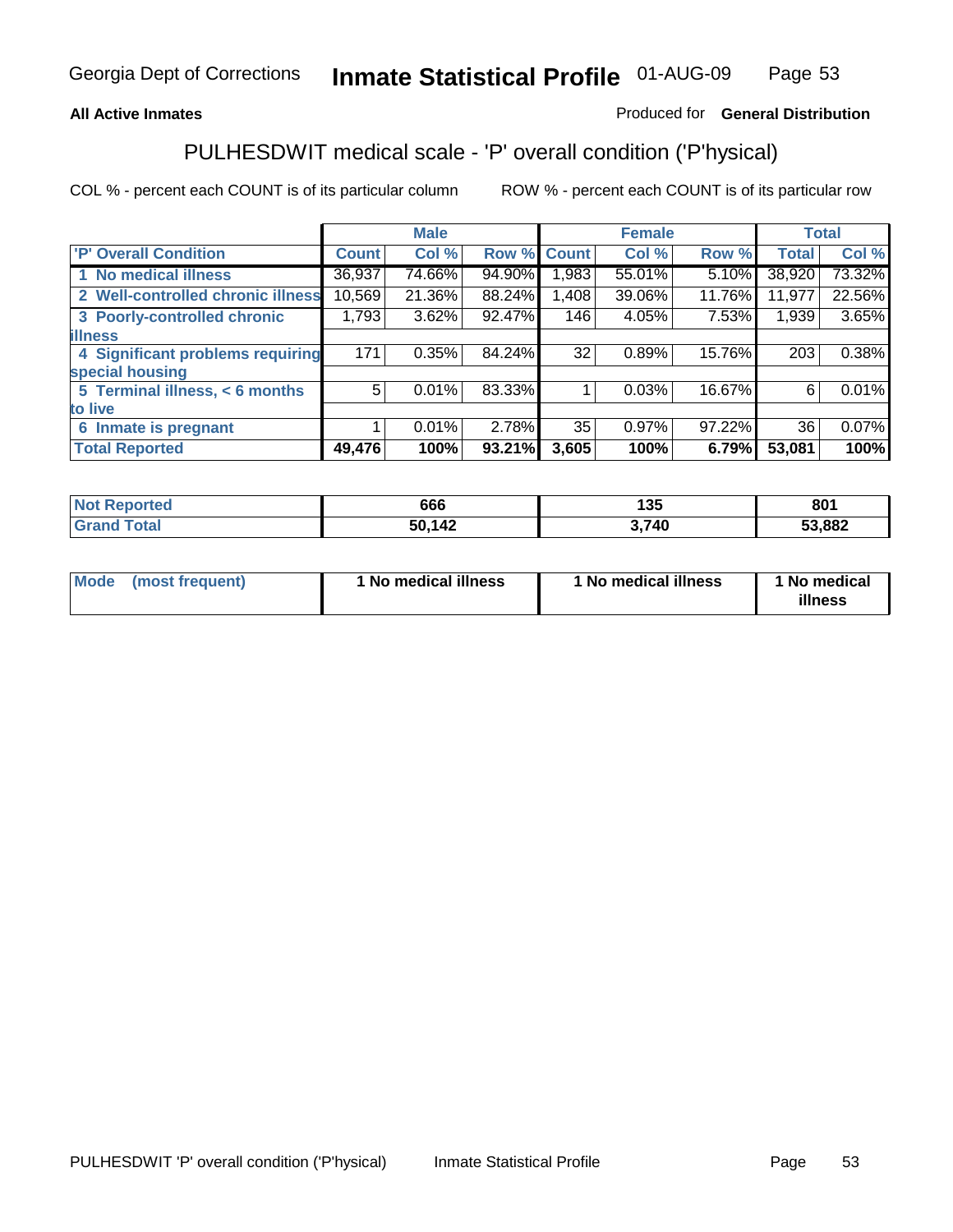### **All Active Inmates**

### Produced for **General Distribution**

### PULHESDWIT medical scale - 'U' upper body

|                              |              | <b>Male</b> |        |              | <b>Female</b> |        |              | <b>Total</b> |
|------------------------------|--------------|-------------|--------|--------------|---------------|--------|--------------|--------------|
| <b>U' Upper Body</b>         | <b>Count</b> | Col %       | Row %  | <b>Count</b> | Col %         | Row %  | <b>Total</b> | Col %        |
| 1 Upper bones, joints,       | 47,542       | 96.09%      | 93.55% | 3,278        | 90.93%        | 6.45%  | 50,820       | 95.74%       |
| muscles all OK               |              |             |        |              |               |        |              |              |
| 2 One or both arms minimally | 1,654        | 3.34%       | 84.34% | 307          | 8.52%         | 15.66% | 1,961        | 3.69%        |
| limited                      |              |             |        |              |               |        |              |              |
| 3 One or both arms           | 225          | 0.45%       | 93.75% | 15           | 0.42%         | 6.25%  | 240          | 0.45%        |
| moderately limited           |              |             |        |              |               |        |              |              |
| 4 One arm disabled,          | 53           | 0.11%       | 92.98% | 4            | 0.11%         | 7.02%  | 57           | 0.11%        |
| paralyzed, or amputated      |              |             |        |              |               |        |              |              |
| 5 Both arms disabled,        | 2            | 0.01%       | 66.67% |              | 0.03%         | 33.33% | 3            | 0.01%        |
| paralyzed, or amputated      |              |             |        |              |               |        |              |              |
| <b>Total Reported</b>        | 49,476       | 100%        | 93.21% | 3,605        | 100%          | 6.79%  | 53,081       | 100%         |

| <b>Not Reported</b>  | 666    | 135   | 801    |
|----------------------|--------|-------|--------|
| $\tau$ otal<br>Grang | 50,142 | 3.740 | 53,882 |

| <b>Mode</b> | (most frequent) | 1 Upper bones, joints,<br>muscles all OK | 1 Upper bones, joints,<br>muscles all OK | 1 Upper bones,<br>joints, muscles all<br>ΟK |
|-------------|-----------------|------------------------------------------|------------------------------------------|---------------------------------------------|
|-------------|-----------------|------------------------------------------|------------------------------------------|---------------------------------------------|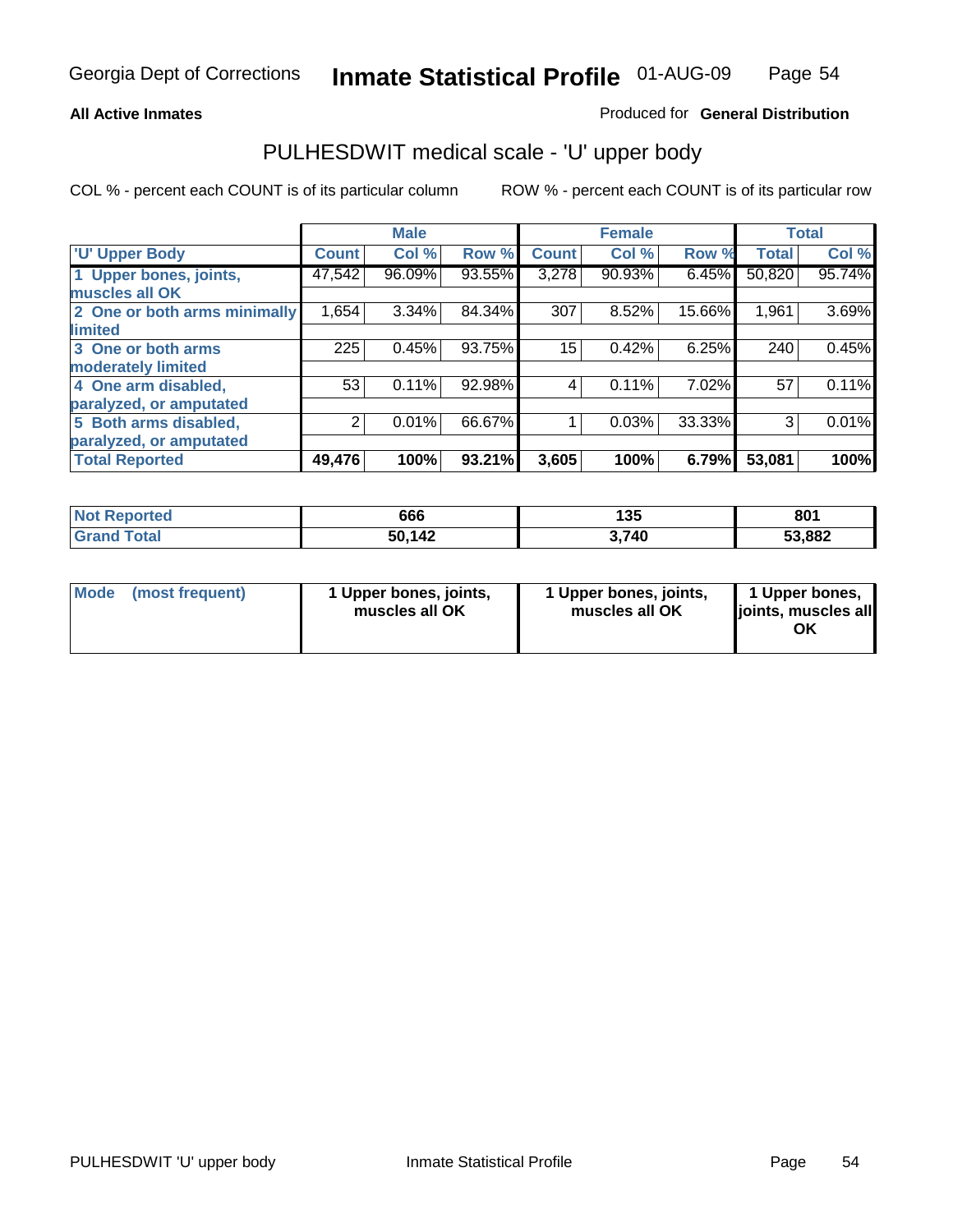### **All Active Inmates**

### Produced for **General Distribution**

### PULHESDWIT medical scale - 'L' lower body

|                                |              | <b>Male</b> |        |              | <b>Female</b> |        |              | <b>Total</b> |
|--------------------------------|--------------|-------------|--------|--------------|---------------|--------|--------------|--------------|
| 'L' Lower Body                 | <b>Count</b> | Col %       | Row %  | <b>Count</b> | Col %         | Row %  | <b>Total</b> | Col %        |
| 1 Lower bones, joints,         | 44,185       | 89.31%      | 94.51% | 2,566        | 71.18%        | 5.49%  | 46,751       | 88.07%       |
| muscles all OK                 |              |             |        |              |               |        |              |              |
| 2 One or both legs minimally   | 4,487        | 9.07%       | 82.09% | 979          | 27.16%        | 17.91% | 5,466        | 10.30%       |
| limited                        |              |             |        |              |               |        |              |              |
| 3 One or both legs             | 658          | 1.33%       | 93.47% | 46           | 1.28%         | 6.53%  | 704          | 1.33%        |
| moderately limited             |              |             |        |              |               |        |              |              |
| 4 One leg disabled, paralyzed, | 136          | 0.27%       | 91.28% | 13           | 0.36%         | 8.72%  | 149          | 0.28%        |
| or amputated                   |              |             |        |              |               |        |              |              |
| 5 Both legs disabled,          | 10           | 0.02%       | 90.91% |              | 0.03%         | 9.09%  | 11           | 0.02%        |
| paralyzed, or amputated        |              |             |        |              |               |        |              |              |
| <b>Total Reported</b>          | 49,476       | 100%        | 93.21% | 3,605        | 100%          | 6.79%  | 53,081       | 100%         |

| <b>Not</b><br>Reported | 666    | 135   | 801    |
|------------------------|--------|-------|--------|
| īota.<br>'Grano        | 50,142 | 3,740 | 53,882 |

|  | Mode (most frequent) | 1 Lower bones, joints,<br>muscles all OK | 1 Lower bones, joints,<br>muscles all OK | 1 Lower bones,<br>joints, muscles all<br>ОK |
|--|----------------------|------------------------------------------|------------------------------------------|---------------------------------------------|
|--|----------------------|------------------------------------------|------------------------------------------|---------------------------------------------|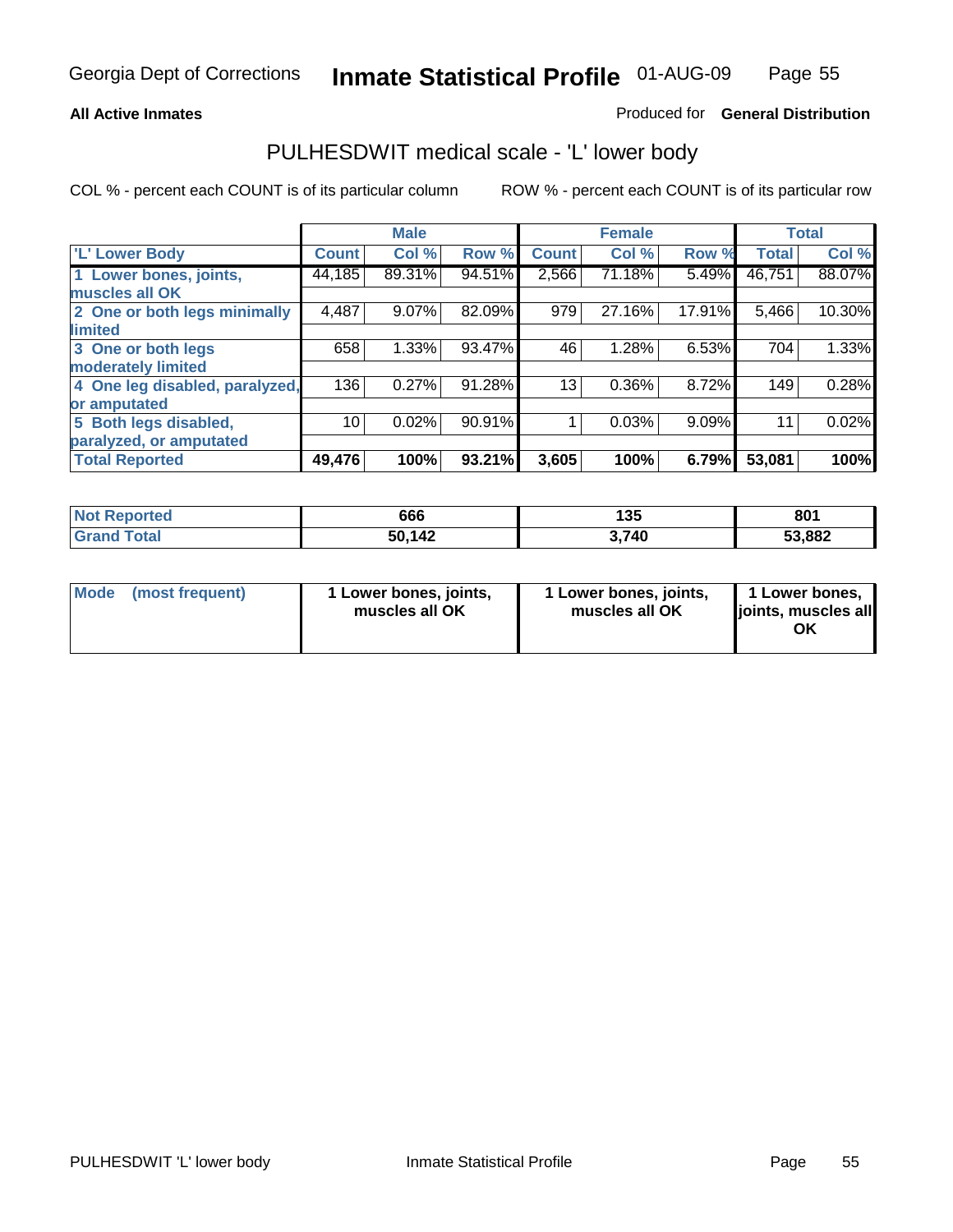### **All Active Inmates**

### Produced for **General Distribution**

### PULHESDWIT medical scale - 'H' hearing

|                                |         | <b>Male</b> |             |       | <b>Female</b> |        | <b>Total</b> |          |
|--------------------------------|---------|-------------|-------------|-------|---------------|--------|--------------|----------|
| <b>H'</b> Hearing              | Count l | Col %       | Row % Count |       | Col %         | Row %  | <b>Total</b> | Col %    |
| 1 Normal hearing both ears     | 48,974  | 98.99%      | 93.24%      | 3,549 | 98.45%        | 6.76%  | 52,523       | 98.95%   |
| 2 Some loss in one ear with    | 384     | 0.78%       | 88.89%      | 48    | 1.33%         | 11.11% | 432          | 0.81%    |
| other OK, or mild loss in both |         |             |             |       |               |        |              |          |
| 3 Total loss in one ear with   | 75      | 0.15%       | 94.94%      | 4     | 0.11%         | 5.06%  | 79           | 0.15%    |
| mild loss in other             |         |             |             |       |               |        |              |          |
| 4 Severe loss in both ears     | 24      | 0.05%       | 96.00%      |       | 0.03%         | 4.00%  | 25           | 0.05%    |
| 5 Total loss in both ears,     | 19      | 0.04%       | 86.36%      | 3     | 0.08%         | 13.64% | 22           | $0.04\%$ |
| requiring special housing      |         |             |             |       |               |        |              |          |
| <b>Total Reported</b>          | 49,476  | 100%        | 93.21%      | 3,605 | 100%          | 6.79%  | 53,081       | 100%     |

| <b>ported</b><br>'N G | 666    | 10E<br>כט ו | 801    |
|-----------------------|--------|-------------|--------|
| 'ota                  | 50 142 | 3,740       | 53,882 |

| Mode (most frequent) | 1 Normal hearing both ears 11 Normal hearing both ears 1 Normal hearing |           |
|----------------------|-------------------------------------------------------------------------|-----------|
|                      |                                                                         | both ears |
|                      |                                                                         |           |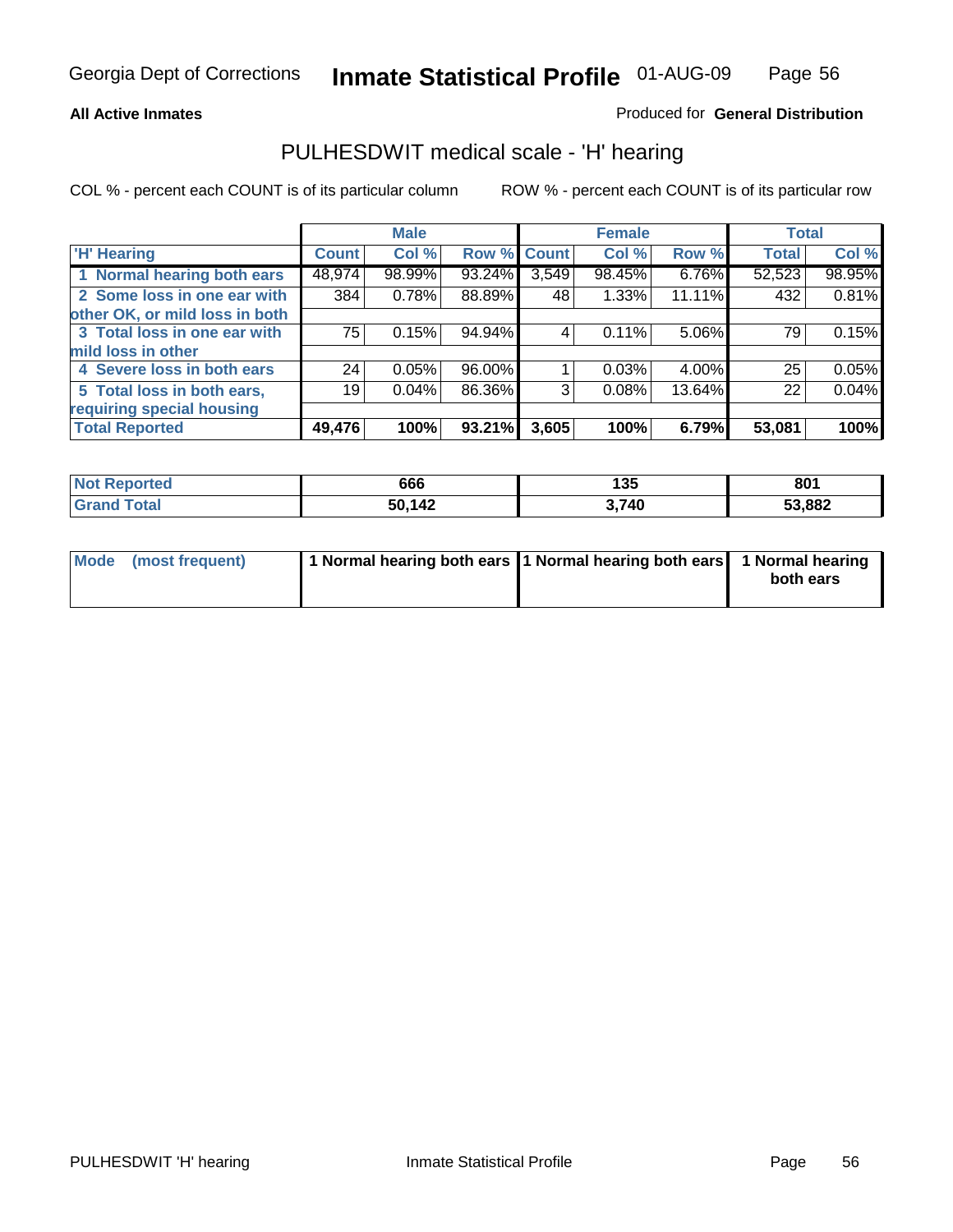### **All Active Inmates**

### Produced for **General Distribution**

### PULHESDWIT medical scale - 'E' vision

|                                 |              | <b>Male</b> |             |       | <b>Female</b> |        |              | <b>Total</b> |
|---------------------------------|--------------|-------------|-------------|-------|---------------|--------|--------------|--------------|
| 'E' Vision                      | <b>Count</b> | Col %       | Row % Count |       | Col %         | Row %  | <b>Total</b> | Col %        |
| 1 Correctable to 20/40 in both  | 43,193       | 87.30%      | 94.74%      | 2,397 | 66.49%        | 5.26%  | 45,590       | 85.89%       |
| eyes                            |              |             |             |       |               |        |              |              |
| 2 Correctable to 20/70 in one   | 5,614        | 11.35%      | 83.75%      | 1,089 | 30.21%        | 16.25% | 6,703        | 12.63%       |
| eye, may be blind in other      |              |             |             |       |               |        |              |              |
| 3 Correctable to 20/200 in one  | 567          | 1.15%       | 82.77%      | 118   | 3.27%         | 17.23% | 685          | 1.29%        |
| eye, may be blind in other      |              |             |             |       |               |        |              |              |
| 4 One eye not correctable to    | 90           | 0.18%       | 98.90%      |       | 0.03%         | 1.10%  | 91           | 0.17%        |
| 20/200, other may be blind      |              |             |             |       |               |        |              |              |
| 5 Blind in both eyes, requiring | 12           | 0.02%       | 100.00%     |       |               |        | 12           | 0.02%        |
| special housing                 |              |             |             |       |               |        |              |              |
| <b>Total Reported</b>           | 49,476       | 100%        | 93.21%      | 3,605 | 100%          | 6.79%  | 53,081       | 100%         |

| <b>Not Reported</b> | 666    | 135   | 801    |
|---------------------|--------|-------|--------|
| <b>Tota</b><br>Grs  | 50,142 | 3,740 | 53,882 |

| <b>Mode</b>     | 1 Correctable to 20/40 in | 1 Correctable to 20/40 in   1 Correctable to | 20/40 in both eyes |
|-----------------|---------------------------|----------------------------------------------|--------------------|
| (most frequent) | both eyes                 | both eves                                    |                    |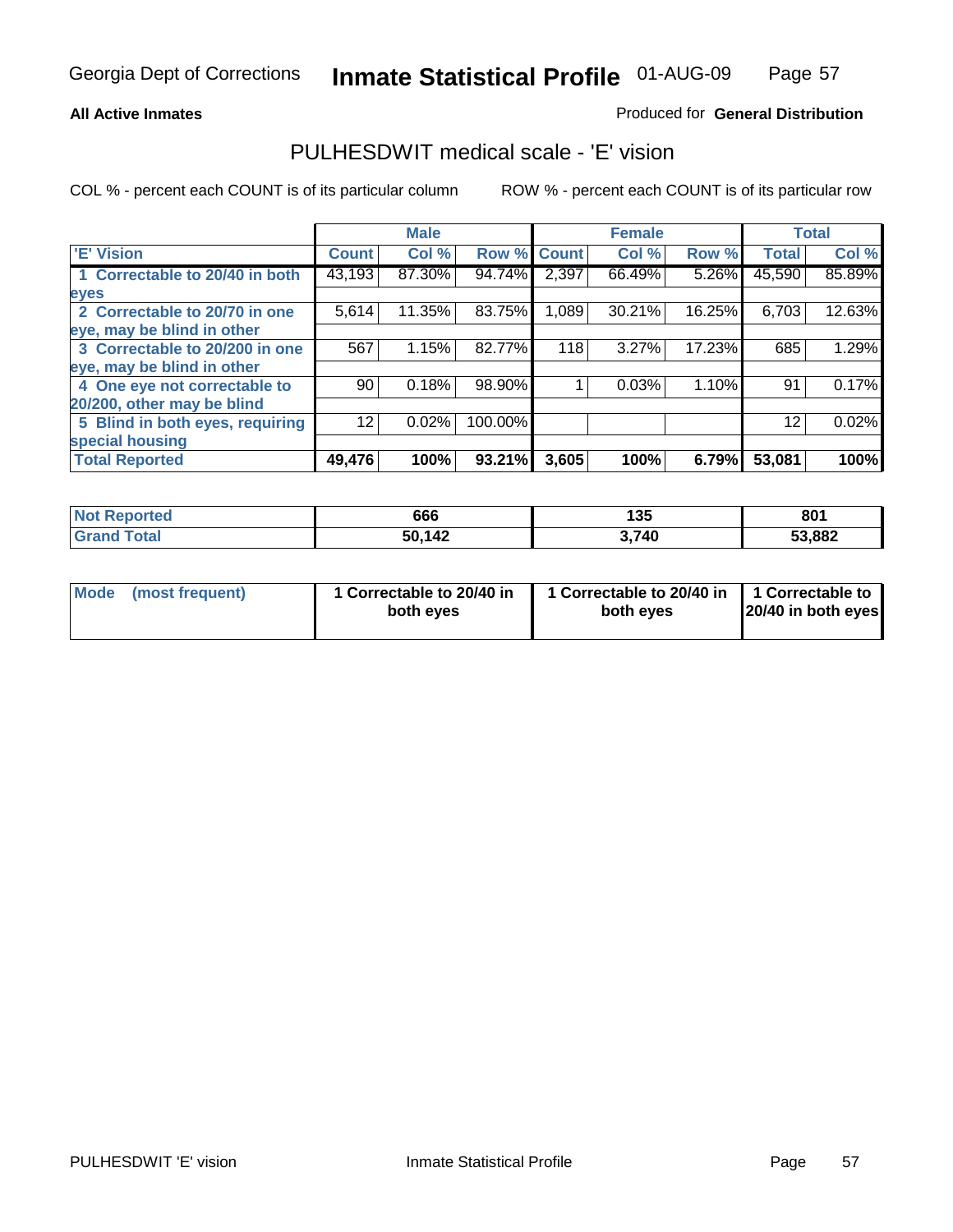### **All Active Inmates**

### Produced for **General Distribution**

## PULHESDWIT medical scale - 'S' pSychiatric

|                                        |              | <b>Male</b> |         |              | <b>Female</b> |        |              | <b>Total</b> |
|----------------------------------------|--------------|-------------|---------|--------------|---------------|--------|--------------|--------------|
| 'S' pSychiatric                        | <b>Count</b> | Col %       | Row %   | <b>Count</b> | Col %         | Row %  | <b>Total</b> | Col %        |
| 1 No impairment or disorders           | 42,217       | 86.61%      | 95.47%  | 2,004        | 58.24%        | 4.53%  | 44,221       | 84.74%       |
| 2 Stable, or in remission, or          | 4,998        | 10.25%      | 78.25%  | 1,389        | 40.37%        | 21.75% | 6,387        | 12.24%       |
| mild impairment or retardation         |              |             |         |              |               |        |              |              |
| 3 Requires moderate inpatient          | 1,335        | 2.74%       | 97.45%  | 35           | 1.02%         | 2.55%  | 1,370        | 2.63%        |
| treatment                              |              |             |         |              |               |        |              |              |
| 4 Requires intensive inpatient         | 183          | 0.38%       | 93.37%  | 13           | 0.38%         | 6.63%  | 196          | 0.38%        |
| treatment                              |              |             |         |              |               |        |              |              |
| <b>5 Requires Crisis Stabilization</b> | 11           | 0.02%       | 100.00% |              |               |        | 11           | 0.02%        |
| Unit (CSU) inpatient care              |              |             |         |              |               |        |              |              |
| <b>Total Reported</b>                  | 48,744       | 100%        | 93.41%  | 3,441        | 100%          | 6.59%  | 52,185       | 100.0%       |

| <b>Not Reported</b>         | ,398   | 299   | 1,697  |
|-----------------------------|--------|-------|--------|
| $\tau$ otal<br><b>Grand</b> | 50,142 | 3,740 | 53,882 |

| Mode (most frequent) | <b>1 No impairment or disorders</b> | 1 No impairment or<br>disorders | 1 No impairment or<br>disorders |
|----------------------|-------------------------------------|---------------------------------|---------------------------------|
|                      |                                     |                                 |                                 |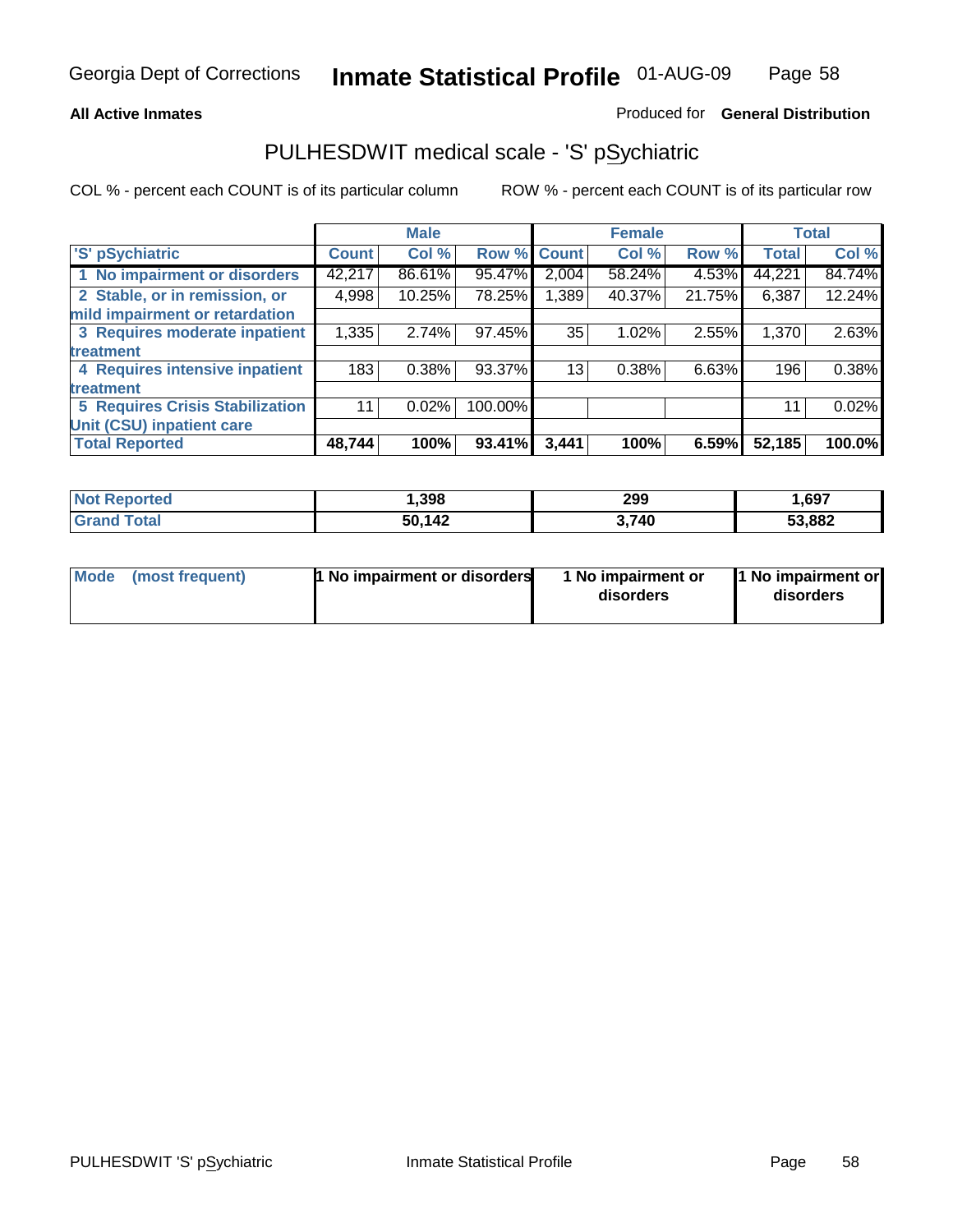### **All Active Inmates**

### Produced for **General Distribution**

## PULHESDWIT medical scale - 'D' dental

|                                      |              | <b>Male</b> |             |       | <b>Female</b> |       |              | <b>Total</b> |
|--------------------------------------|--------------|-------------|-------------|-------|---------------|-------|--------------|--------------|
| 'D' Dental                           | <b>Count</b> | Col %       | Row % Count |       | Col %         | Row % | <b>Total</b> | Col %        |
| <b>Minimal routine dental health</b> | 17,963       | 36.89%      | 90.52%      | .882  | 54.66%        | 9.48% | 19,845       | 38.06%       |
| <b>needs</b>                         |              |             |             |       |               |       |              |              |
| 2 Moderate cavities and/or           | 19,384       | 39.81%      | 93.97%      | .243  | 36.10%        | 6.03% | 20,627       | 39.56%       |
| gum disease                          |              |             |             |       |               |       |              |              |
| 3 Extensive gum disease              | 11,298       | 23.20%      | 97.26%      | 318   | 9.24%         | 2.74% | 11,616       | 22.28%       |
| and/or widespread decay              |              |             |             |       |               |       |              |              |
| 4 Urgent need for dental             | 46           | 0.09%       | 100.00%     |       |               |       | 46           | 0.09%        |
| <b>services</b>                      |              |             |             |       |               |       |              |              |
| 5 Life-threatening disease or        |              | 0.01%       | 100.00%     |       |               |       |              | 0.01%        |
| extreme pain or infection            |              |             |             |       |               |       |              |              |
| <b>Total Reported</b>                | 48,692       | 100%        | 93.40%      | 3,443 | 100%          | 6.60% | 52,135       | 100%         |

| <b>Reported</b><br><b>Not</b> | ,450   | 297   | ,747   |
|-------------------------------|--------|-------|--------|
| <b>Tota</b><br>'Grand         | 50,142 | 3,740 | 53,882 |

| <b>Mode</b> | (most frequent) | 2 Moderate cavities and/or<br>qum disease | Minimal routine dental<br>health needs | 2 Moderate<br>cavities and/or |
|-------------|-----------------|-------------------------------------------|----------------------------------------|-------------------------------|
|             |                 |                                           |                                        | qum disease                   |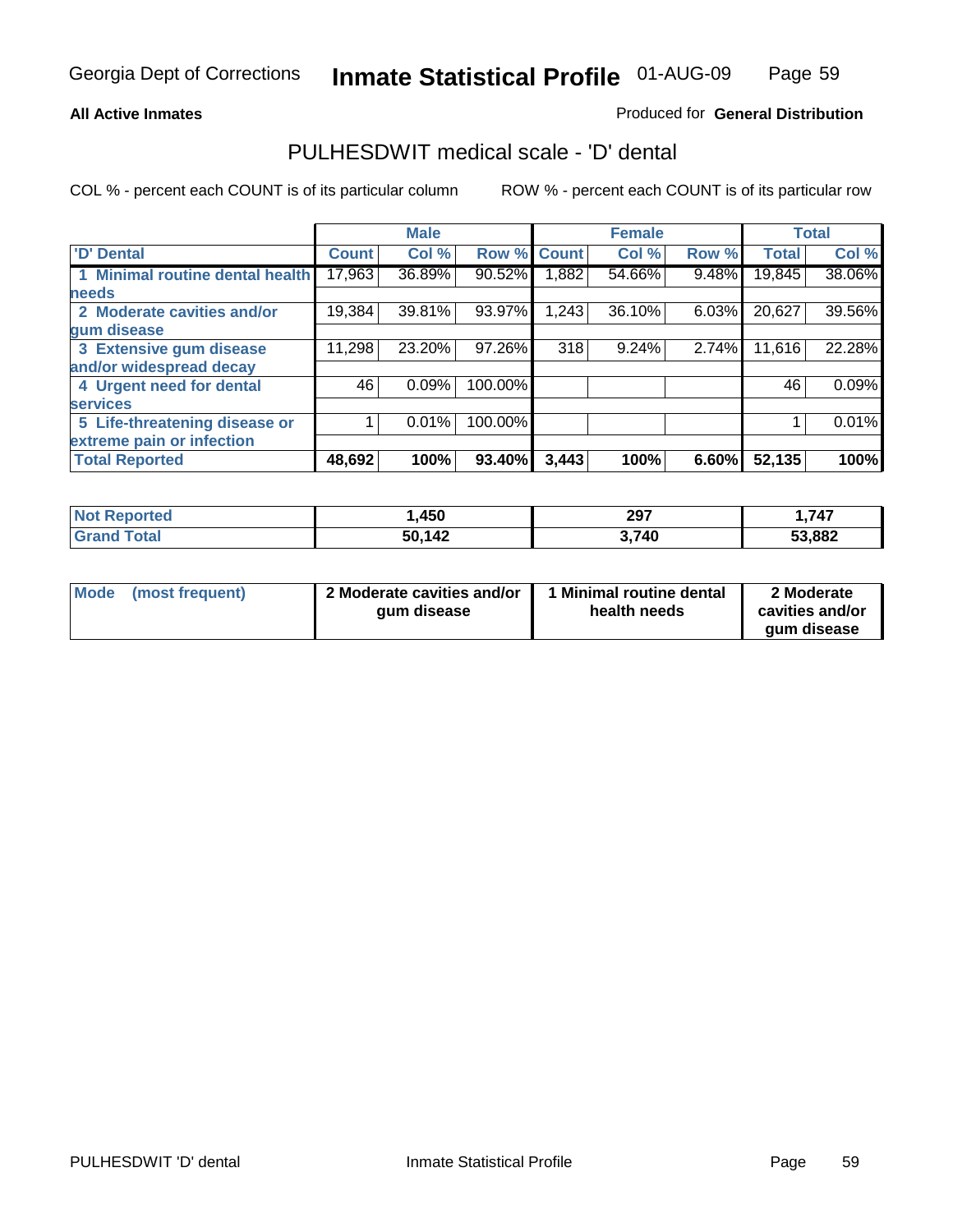### **All Active Inmates**

### Produced for **General Distribution**

### PULHESDWIT medical scale - 'W' work ability

|                                 |              | <b>Male</b> |        |             | <b>Female</b> |        |              | <b>Total</b> |
|---------------------------------|--------------|-------------|--------|-------------|---------------|--------|--------------|--------------|
| 'W' work ability                | <b>Count</b> | Col %       |        | Row % Count | Col %         | Row %  | <b>Total</b> | Col %        |
| 1 Unrestricted work or activity | 41,229       | 83.33%      | 93.38% | 2,921       | 81.03%        | 6.62%  | 44,150       | 83.17%       |
| 2 Minor restrictions on type of | 6,463        | 13.06%      | 93.40% | 457         | 12.68%        | 6.60%  | 6,920        | 13.04%       |
| <b>work</b>                     |              |             |        |             |               |        |              |              |
| 3 Moderate restrictions on type | 1,308        | 2.64%       | 89.71% | 150         | 4.16%         | 10.29% | 1,458        | 2.75%        |
| of work                         |              |             |        |             |               |        |              |              |
| 4 Major restrictions on type of | 413          | 0.83%       | 84.63% | 75          | 2.08%         | 15.37% | 488          | 0.92%        |
| <b>work</b>                     |              |             |        |             |               |        |              |              |
| 5 Cannot work under any         | 63           | 0.13%       | 96.92% | 2           | 0.06%         | 3.08%  | 65           | 0.12%        |
| <b>circumstances</b>            |              |             |        |             |               |        |              |              |
| <b>Total Reported</b>           | 49,476       | 100%        | 93.21% | 3,605       | 100%          | 6.79%  | 53,081       | 100%         |

| <b>Not Reported</b>      | 666    | 135   | 801    |
|--------------------------|--------|-------|--------|
| <b>Total</b><br>'Grand . | 50,142 | 3,740 | 53,882 |

| Mode            | 1 Unrestricted work or | 1 Unrestricted work or | 1 Unrestricted   |
|-----------------|------------------------|------------------------|------------------|
| (most frequent) | activity               | activity               | work or activity |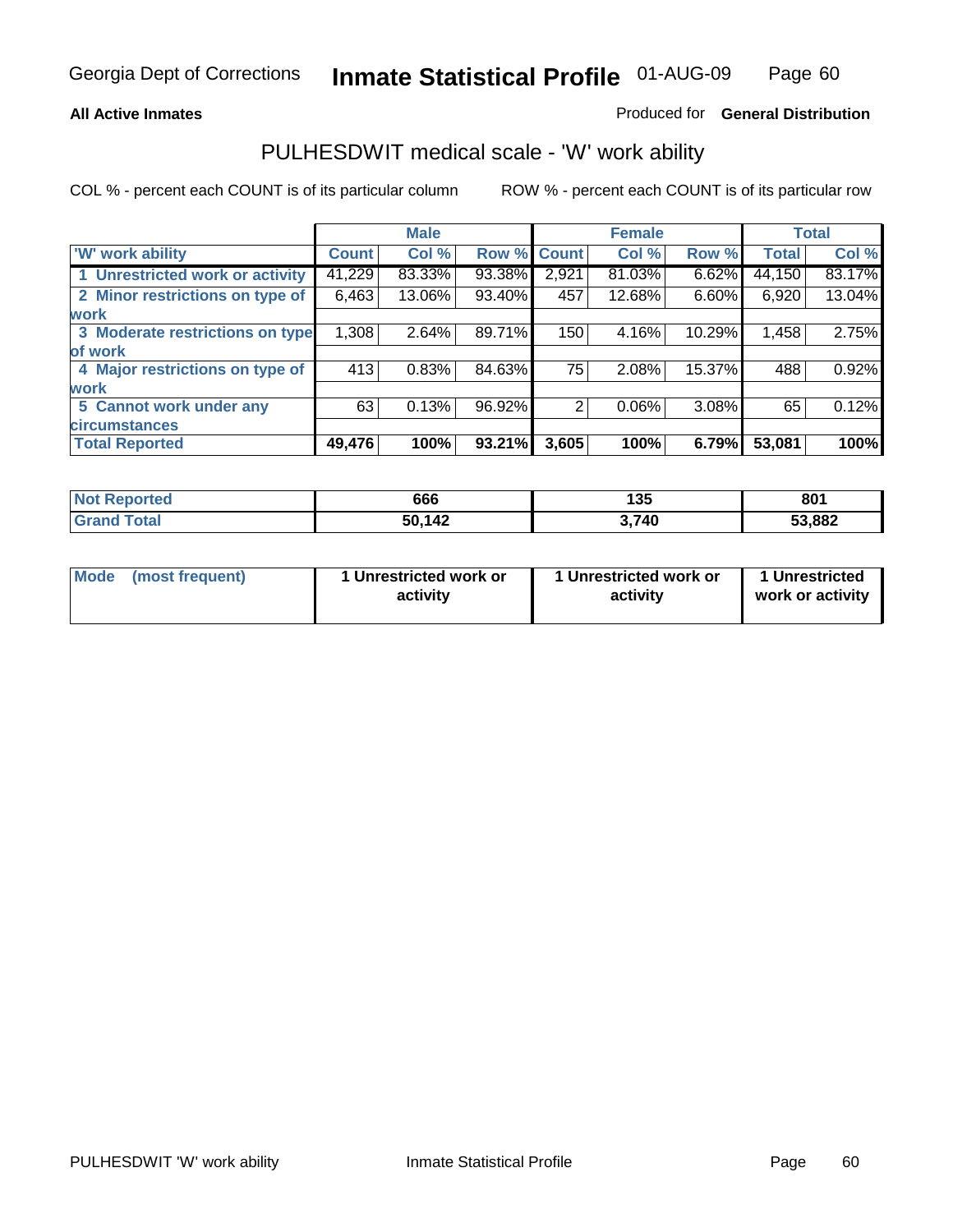### **All Active Inmates**

### Produced for **General Distribution**

## PULHESDWIT medical scale - 'I' impairment

|                                   |              | <b>Male</b> |         |              | <b>Female</b> |       |              | <b>Total</b> |
|-----------------------------------|--------------|-------------|---------|--------------|---------------|-------|--------------|--------------|
| <b>T' Impairment</b>              | <b>Count</b> | Col %       | Row %   | <b>Count</b> | Col %         | Row % | <b>Total</b> | Col %        |
| 1 No impairments or               | 49,179       | 99.40%      | 93.19%  | 3,593        | 99.67%        | 6.81% | 52,772       | 99.42%       |
| disabilities                      |              |             |         |              |               |       |              |              |
| 2 Wheelchair-bound but            | 164          | 0.33%       | 96.47%  | 6            | 0.17%         | 3.53% | 170          | 0.32%        |
| otherwise OK                      |              |             |         |              |               |       |              |              |
| <b>3 Needs low-level Assisted</b> | 45           | 0.09%       | 93.75%  | 3            | 0.08%         | 6.25% | 48           | 0.09%        |
| <b>Living (level I)</b>           |              |             |         |              |               |       |              |              |
| 4 Needs moderate Assisted         | 21           | 0.04%       | 100.00% |              |               |       | 21           | 0.04%        |
| <b>Living (level II)</b>          |              |             |         |              |               |       |              |              |
| <b>5 Needs maximal Assisted</b>   | 67           | 0.14%       | 95.71%  | 3            | 0.08%         | 4.29% | 70           | 0.13%        |
| <b>Living (level III)</b>         |              |             |         |              |               |       |              |              |
| <b>Total Reported</b>             | 49,476       | 100%        | 93.21%  | 3,605        | 100%          | 6.79% | 53,081       | 100%         |

| <b>Not</b><br><b>Reported</b> | 666          | 135   | 801    |
|-------------------------------|--------------|-------|--------|
| <b>Total</b>                  | 50 142<br>5U | 3,740 | 53,882 |

| <b>Mode</b> | (most frequent) | 1 No impairments or<br>disabilities | 1 No impairments or<br>disabilities | 1 No impairments<br>or disabilities |
|-------------|-----------------|-------------------------------------|-------------------------------------|-------------------------------------|
|-------------|-----------------|-------------------------------------|-------------------------------------|-------------------------------------|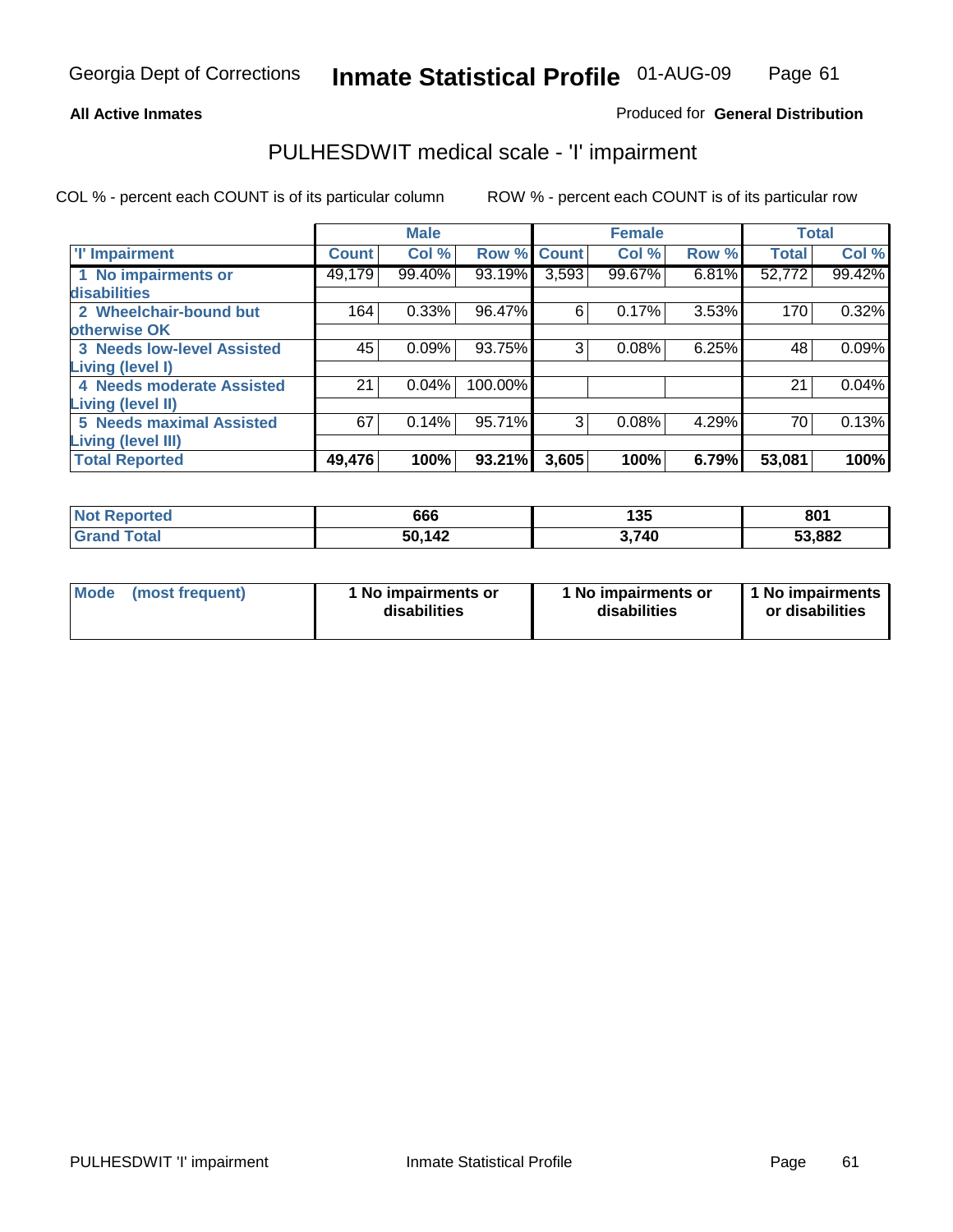#### **Inmate Statistical Profile** 01-AUG-09 Page Page 62

### **All Active Inmates Allowski** Produced fo **General Distribution**

## PULHESDWIT medical scale - 'T' transportability

|                              |              | <b>Male</b> |         |                | <b>Female</b> |       | <b>Total</b> |        |
|------------------------------|--------------|-------------|---------|----------------|---------------|-------|--------------|--------|
| <b>T' Transportability</b>   | <b>Count</b> | Col %       | Row %   | <b>Count</b>   | Col %         | Row % | <b>Total</b> | Col %  |
| 1 Can be transported in any  | 49,320       | 99.68%      | 93.20%  | 3,596          | 99.75%        | 6.80% | 52,916       | 99.69% |
| ordinary approved vehicle    |              |             |         |                |               |       |              |        |
| 2 Wheelchair-bound, not      | 65           | 0.13%       | 91.55%  | 6              | 0.17%         | 8.45% | 71           | 0.13%  |
| needing special vehicle      |              |             |         |                |               |       |              |        |
| 3 Wheelchair-bound, requires | 14           | 0.03%       | 93.33%  |                | 0.03%         | 6.67% | 15           | 0.03%  |
| special vehicle              |              |             |         |                |               |       |              |        |
| 4 Needs specially-equipped   | 6            | 0.01%       | 100.00% |                |               |       | 6            | 0.01%  |
| medical vehicle              |              |             |         |                |               |       |              |        |
| <b>5 Requires ambulance</b>  | 71           | 0.14%       | 97.26%  | $\overline{2}$ | 0.06%         | 2.74% | 73           | 0.14%  |
| transport                    |              |             |         |                |               |       |              |        |
| <b>Total Reported</b>        | 49,476       | 100%        | 93.21%  | 3,605          | 100%          | 6.79% | 53,081       | 100%   |

| <b>Not Reported</b> | 666    | 135  | 801    |
|---------------------|--------|------|--------|
| <b>Grand Total</b>  | 50,142 | ,740 | 53,882 |

| Mode (most frequent) | 1 Can be transported in any 1 Can be transported in any | ordinary approved vehicle   ordinary approved vehicle   transported in any | 1 Can be<br>ordinary approved<br>vehicle |
|----------------------|---------------------------------------------------------|----------------------------------------------------------------------------|------------------------------------------|
|                      |                                                         |                                                                            |                                          |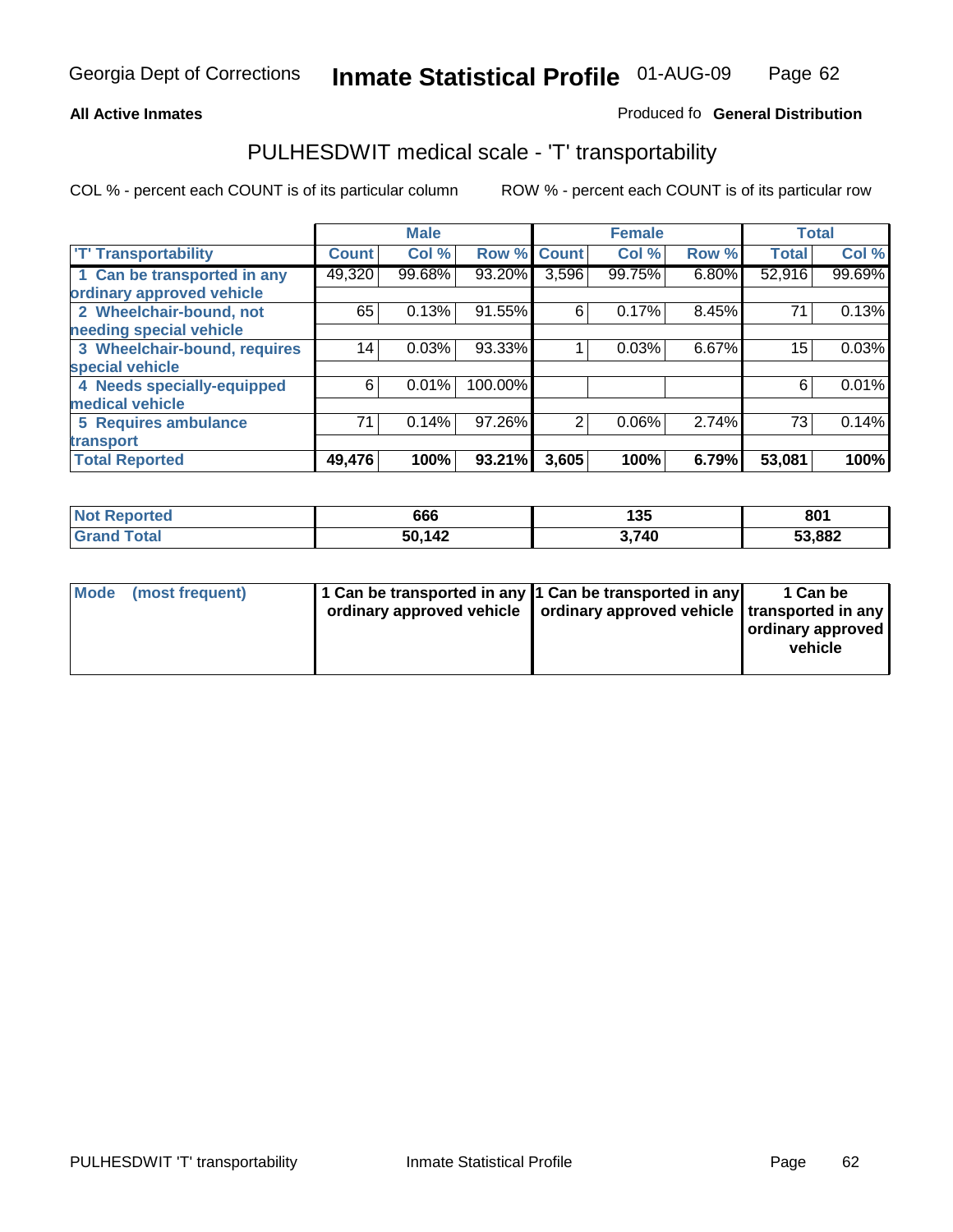### **All Active Inmates**

### Produced for **General Distribution**

## Criminality in family, self-reported

|                              |              | <b>Male</b> |        |              | <b>Female</b> |       |               | <b>Total</b> |
|------------------------------|--------------|-------------|--------|--------------|---------------|-------|---------------|--------------|
| <b>Criminality In Family</b> | <b>Count</b> | Col %       | Row %  | <b>Count</b> | Col %         | Row % | <b>Total</b>  | Col %        |
| Yes, criminality in family   | 11,003       | $22.44\%$   | 87.56% | 1,563        | 43.20%        |       | 12.44% 12,566 | 23.87%       |
| No criminality in family     | 38,024       | 77.56%      | 94.87% | 2,055        | 56.80%        |       | 5.13% 40,079  | 76.13%       |
| <b>Total Reported</b>        | 49,027       | 100%        | 93.13% | 3,618        | 100%          |       | 6.87% 52,645  | 100%         |

| <b>Not</b>      | 44 E   | ר ה  | 1,237  |
|-----------------|--------|------|--------|
| <b>Reported</b> | .      | 144  |        |
| <i>i</i> otal   | 50,142 | ,740 | 53,882 |

|  | Mode (most frequent) | No criminality in family | No criminality in family | No criminality in<br>familv |
|--|----------------------|--------------------------|--------------------------|-----------------------------|
|--|----------------------|--------------------------|--------------------------|-----------------------------|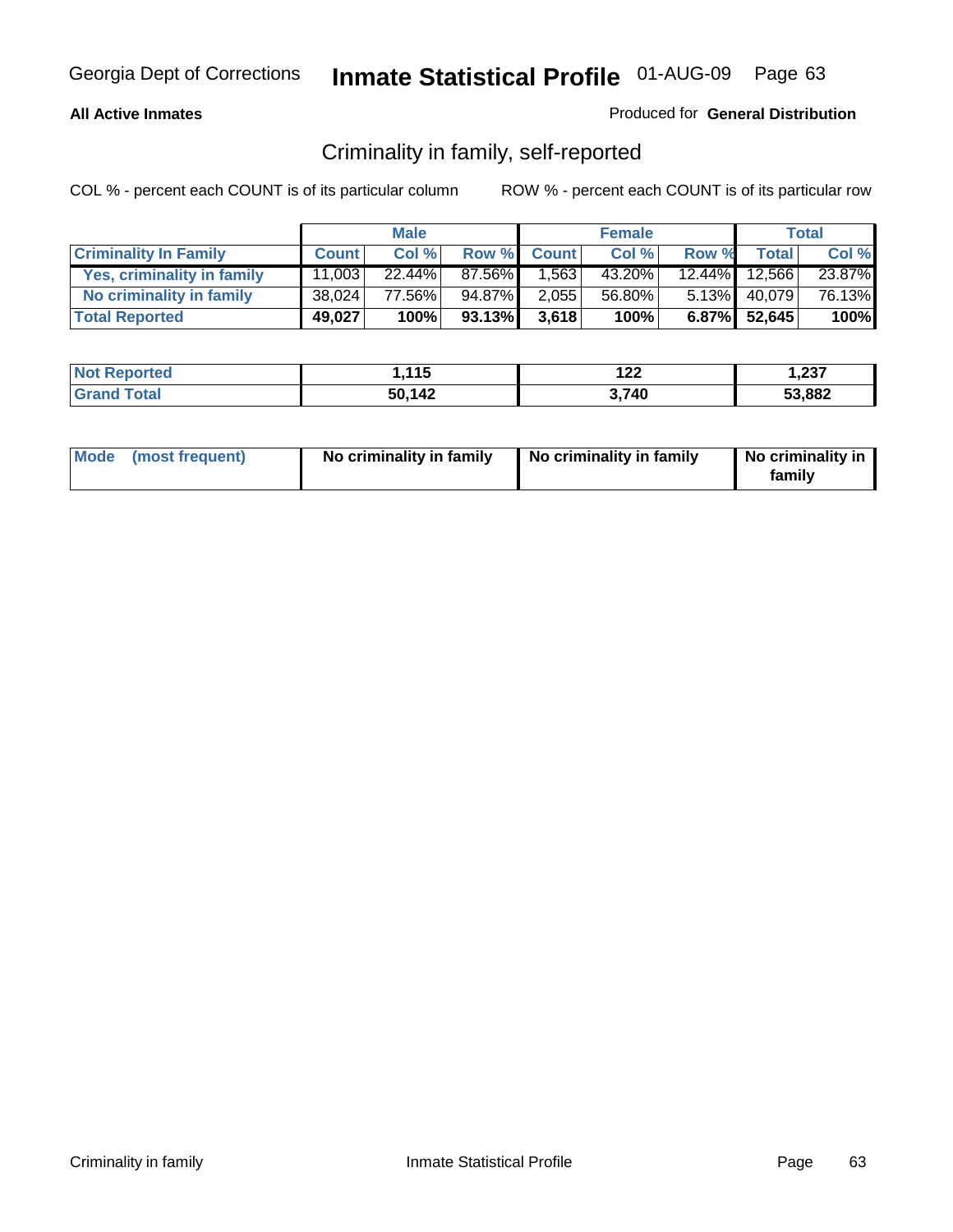### **All Active Inmates**

### Produced for **General Distribution**

## Alcoholism in family, self-reported

|                             |              | <b>Male</b> |        |              | <b>Female</b> |           |                 | <b>Total</b> |
|-----------------------------|--------------|-------------|--------|--------------|---------------|-----------|-----------------|--------------|
| <b>Alcoholism In Family</b> | <b>Count</b> | Col %       | Row %  | <b>Count</b> | Col %         | Row %     | <b>Total</b>    | Col %        |
| Yes, alcoholism in family   | 7.224        | 14.73%      | 88.79% | 912          | $25.21\%$     | $11.21\%$ | 8.136           | 15.45%       |
| No alcoholism in family     | 41,803       | 85.27%      | 93.92% | 2,706        | 74.79%        | $6.08\%$  | 44,509          | 84.55%       |
| <b>Total Reported</b>       | 49,027       | 100%        | 93.13% | 3,618        | 100%          |           | $6.87\%$ 52,645 | 100%         |

| <b>Not Reported</b>          | .115   | י ה<br>▎∠∠ | 1,237  |
|------------------------------|--------|------------|--------|
| <b>Total</b><br><b>Grand</b> | 50,142 | ,740       | 53,882 |

|  | Mode (most frequent) | No alcoholism in family | No alcoholism in family | No alcoholism in<br>family |
|--|----------------------|-------------------------|-------------------------|----------------------------|
|--|----------------------|-------------------------|-------------------------|----------------------------|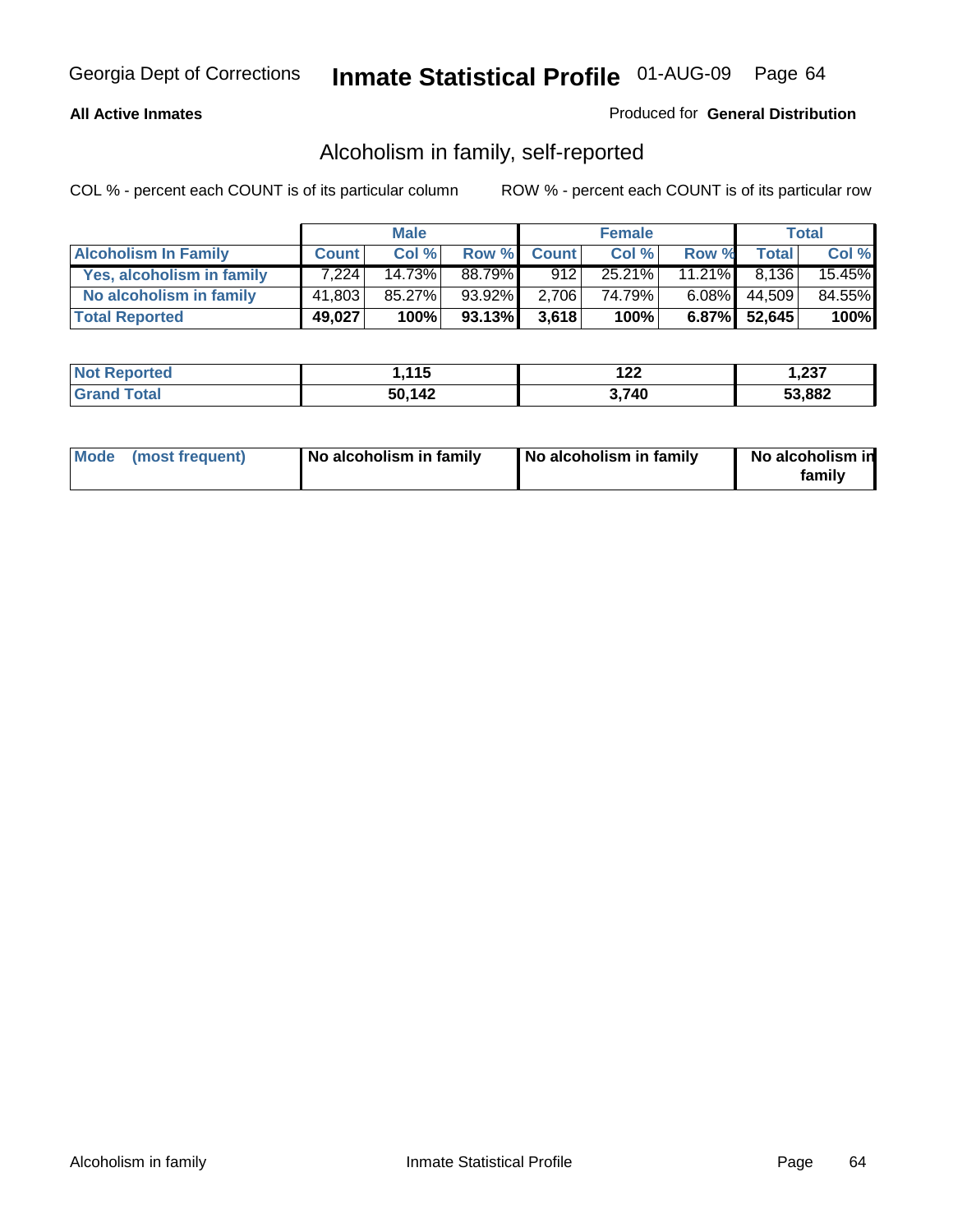### **All Active Inmates**

Produced for **General Distribution**

## Drug abuse in family, self-reported

|                           |              | <b>Male</b> |        |              | <b>Female</b> |           |              | <b>Total</b> |
|---------------------------|--------------|-------------|--------|--------------|---------------|-----------|--------------|--------------|
| Drug Abuse In Family      | <b>Count</b> | Col %       | Row %  | <b>Count</b> | Col %         | Row %     | Total        | Col %        |
| Yes, drug abuse in family | 3.928        | $8.01\%$    | 81.68% | 881          | 24.35%        | $18.32\%$ | 4.809        | $9.13\%$     |
| No drug abuse in family   | 45,099       | $91.99\%$   | 94.28% | 2,737        | 75.65%        | $5.72\%$  | 47,836       | 90.87%       |
| <b>Total Reported</b>     | 49,027       | 100%        | 93.13% | 3,618        | 100%          |           | 6.87% 52,645 | 100%         |

| <b>Not Reported</b>          | .115   | י ה<br>▎∠∠ | 1,237  |
|------------------------------|--------|------------|--------|
| <b>Total</b><br><b>Grand</b> | 50,142 | ,740       | 53,882 |

|  | Mode (most frequent) | No drug abuse in family | No drug abuse in family | No drug abuse in<br>family |
|--|----------------------|-------------------------|-------------------------|----------------------------|
|--|----------------------|-------------------------|-------------------------|----------------------------|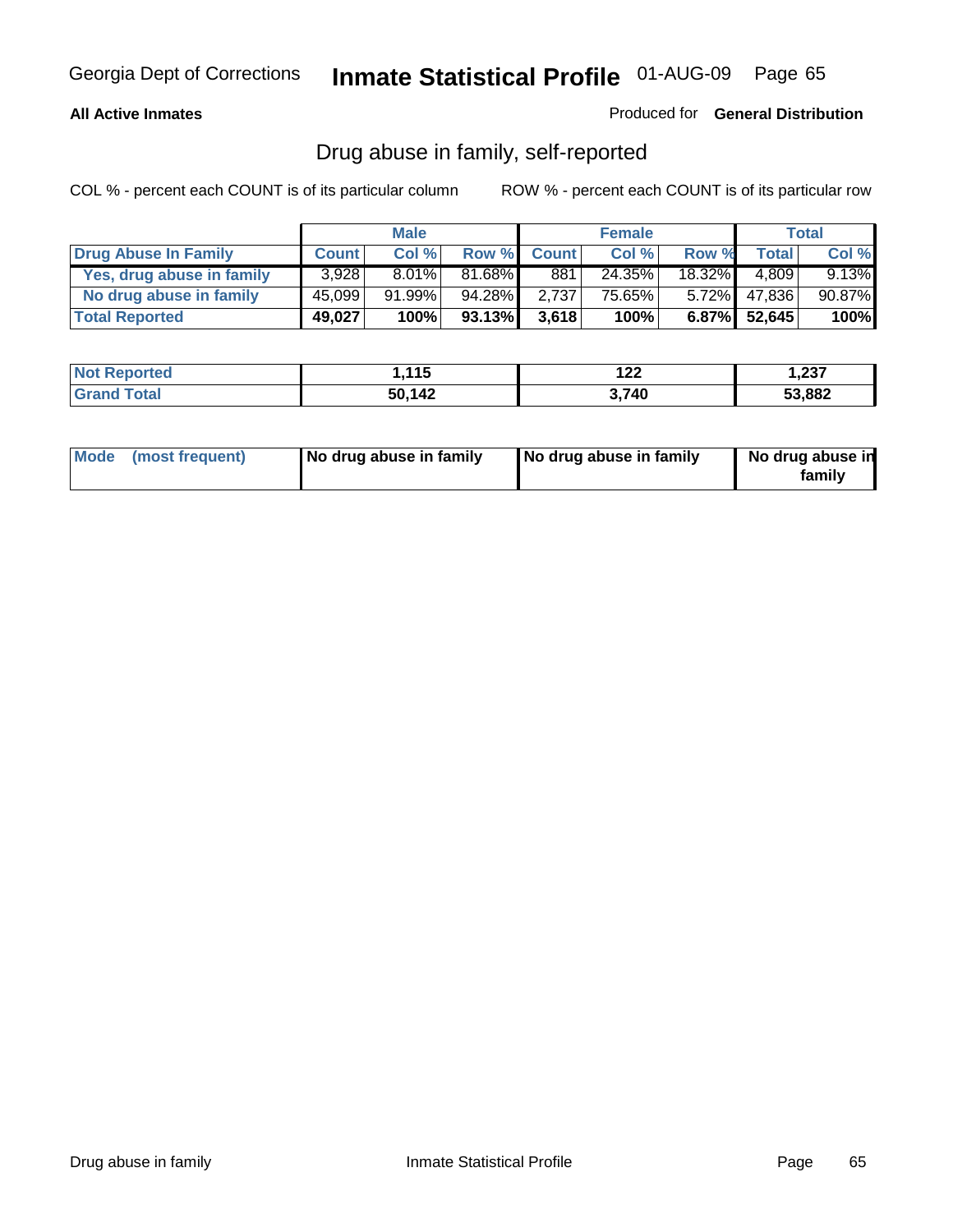### **All Active Inmates**

### Produced for **General Distribution**

### Subjected to frequent beatings, self-reported

|                            |              | <b>Male</b> |        |              | <b>Female</b> |          |        | <b>Total</b> |
|----------------------------|--------------|-------------|--------|--------------|---------------|----------|--------|--------------|
| <b>Frequent beatings</b>   | <b>Count</b> | Col%        | Row %  | <b>Count</b> | Col%          | Row %    | Total  | Col %        |
| Yes, subjected to frequent | 1,872        | 3.82%       | 78.33% | 518          | $14.32\%$     | 21.67%   | 2,390  | 4.54%        |
| beatings                   |              |             |        |              |               |          |        |              |
| Not subjected to frequent  | 47,155       | 96.18%      | 93.83% | 3,100        | 85.68%        | $6.17\%$ | 50,255 | 95.46%       |
| beatings                   |              |             |        |              |               |          |        |              |
| <b>Total Reported</b>      | 49,027       | 100%        | 93.13% | 3,618        | 100%          | 6.87%    | 52,645 | 100%         |

| <b>Not</b><br>Reported      | 11F<br>. | 122  | 1,237  |
|-----------------------------|----------|------|--------|
| <b>f</b> otal<br><b>Gra</b> | 50,142   | .740 | 53,882 |

| Mode            | Not subjected to frequent | Not subjected to frequent | Not subjected to  |
|-----------------|---------------------------|---------------------------|-------------------|
| (most frequent) | beatings                  | beatings                  | frequent beatings |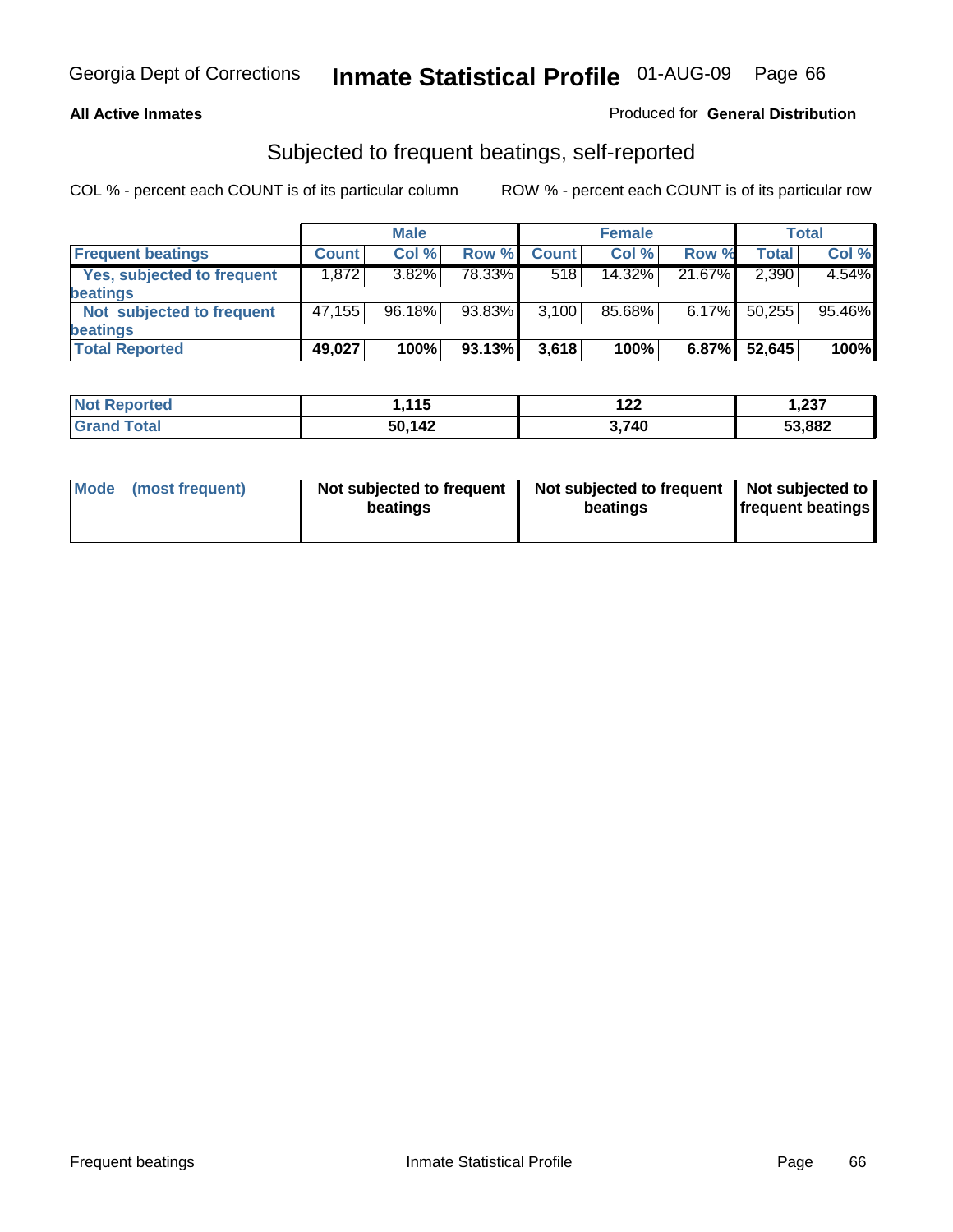### **All Active Inmates**

### Produced for **General Distribution**

### Father absent during inmate's childhood

|                           |              | <b>Male</b> |           |              | <b>Female</b> |       |                 | Total  |
|---------------------------|--------------|-------------|-----------|--------------|---------------|-------|-----------------|--------|
| <b>Father Absent</b>      | <b>Count</b> | Col %       | Row %     | <b>Count</b> | Col %         | Row % | Total           | Col %  |
| Yes, father was absent    | 24,631       | 50.24%      | 94.83%    | 1.344        | 37.15%        |       | 5.17% 25,975    | 49.34% |
| No, father was not absent | 24,396       | 49.76%      | $91.47\%$ | 2,274        | $62.85\%$     |       | 8.53% 26,670    | 50.66% |
| <b>Total Reported</b>     | 49,027       | 100%        | 93.13%    | 3.618        | 100%          |       | $6.87\%$ 52,645 | 100%   |

| <b>Not Reported</b> | , 115  | י י<br>▎∠∠ | 1,237  |
|---------------------|--------|------------|--------|
| l Grand<br>l Total  | 50,142 | 740        | 53,882 |

| Mode (most frequent) | Yes, father was absent | No, father was not absent No, father was not | absent |
|----------------------|------------------------|----------------------------------------------|--------|
|                      |                        |                                              |        |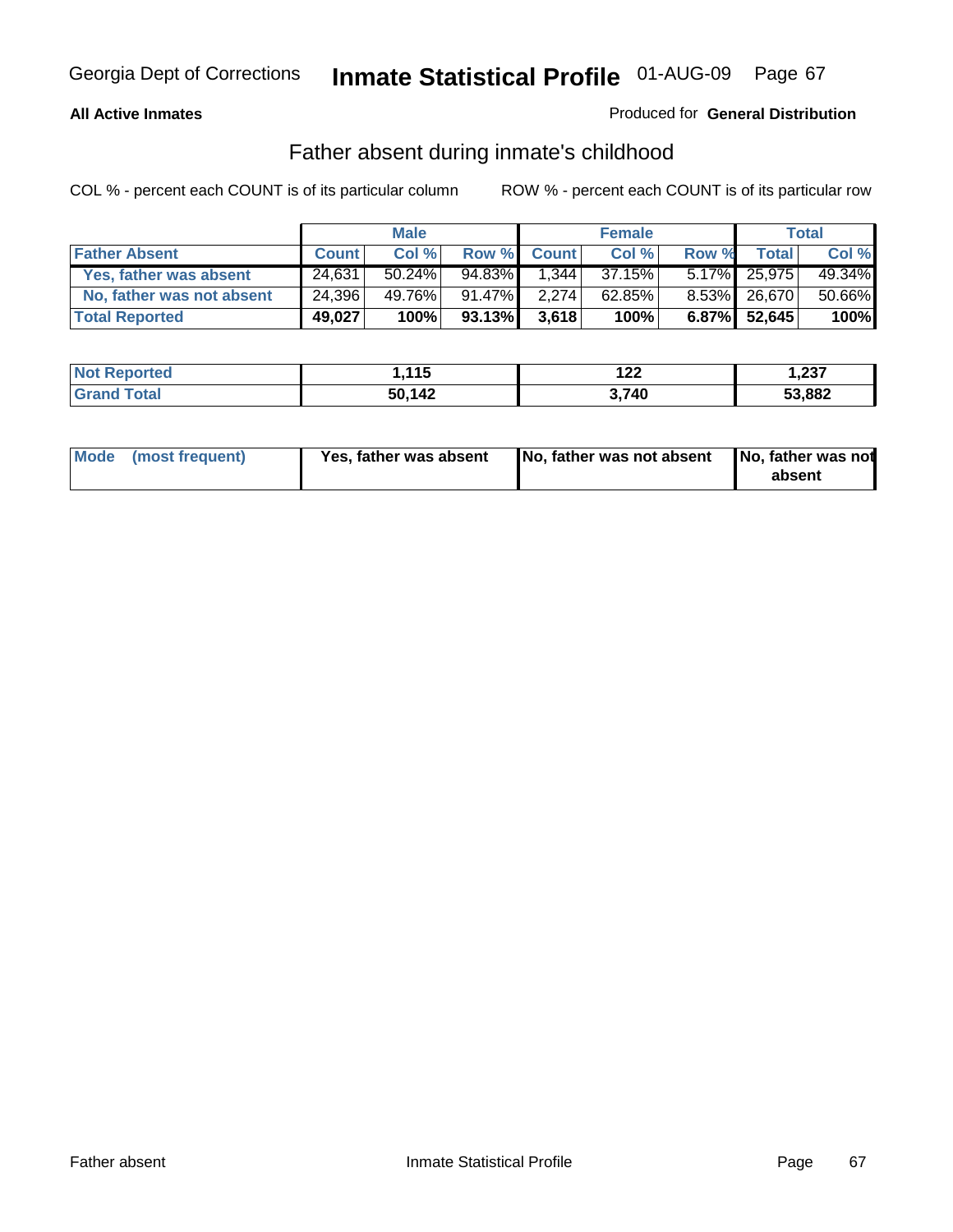### **All Active Inmates**

### Produced for **General Distribution**

## Mother absent during inmate's childhood

|                           |              | <b>Male</b> |        |              | <b>Female</b> |          |              | Total  |
|---------------------------|--------------|-------------|--------|--------------|---------------|----------|--------------|--------|
| <b>Mother Absent</b>      | <b>Count</b> | Col %       | Row %  | <b>Count</b> | Col %         | Row %    | Total        | Col %  |
| Yes, mother was absent    | 6.473        | 13.20%      | 93.04% | 484          | 13.38%        | $6.96\%$ | 6,957        | 13.21% |
| No, mother was not absent | 42,554       | 86.80%      | 93.14% | 3.134        | 86.62%        | $6.86\%$ | 45,688       | 86.79% |
| <b>Total Reported</b>     | 49,027       | 100%        | 93.13% | 3,618        | 100%          |          | 6.87% 52,645 | 100%   |

| <b>Not Reported</b> | 1,115  | 122   | 1,237  |
|---------------------|--------|-------|--------|
| <b>Grand Total</b>  | 50,142 | 3,740 | 53,882 |

| Mode (most frequent) | No, mother was not absent   No, mother was not absent   No, mother was | not absent |
|----------------------|------------------------------------------------------------------------|------------|
|----------------------|------------------------------------------------------------------------|------------|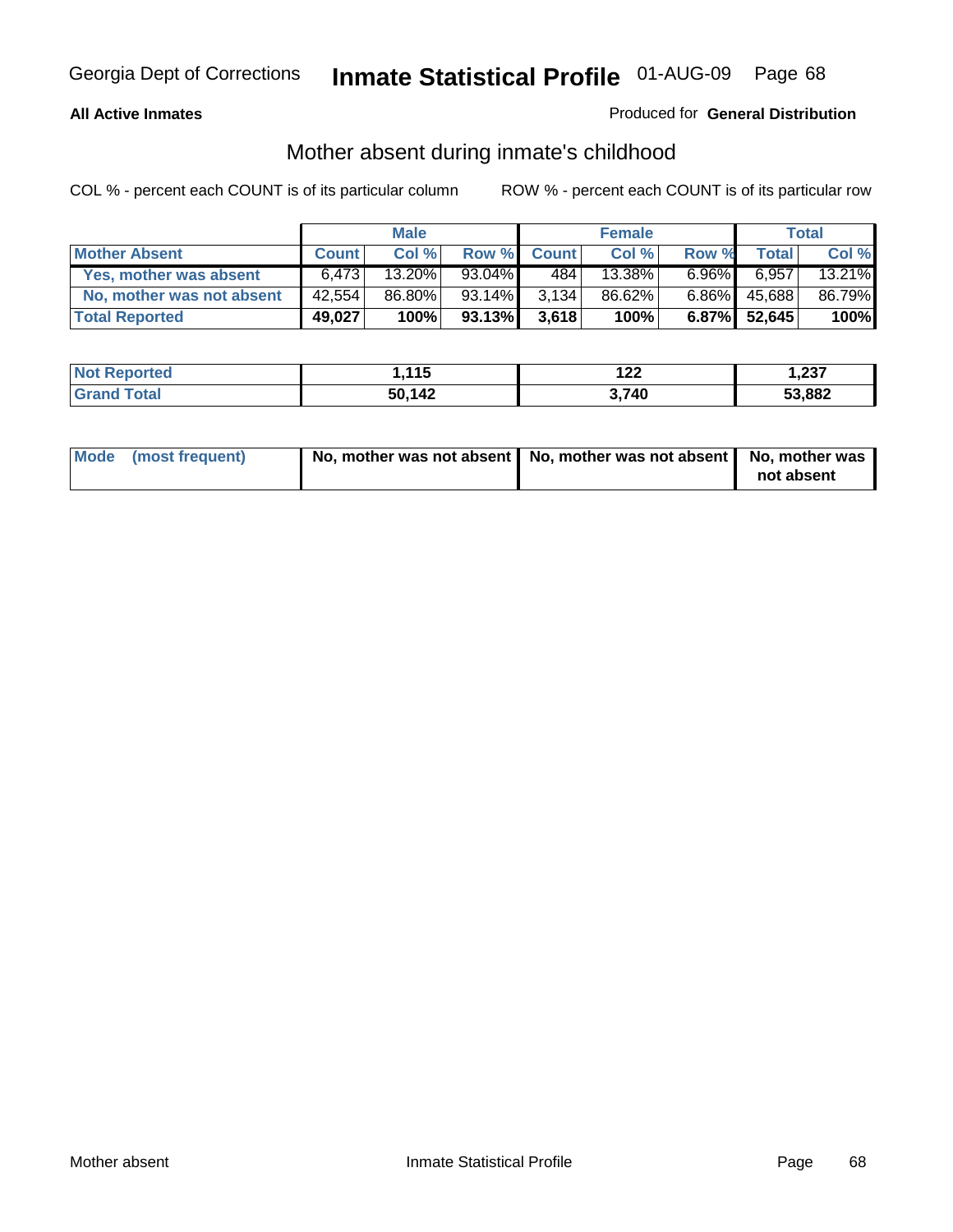#### **All Active Inmates**

### Produced for **General Distribution**

## Number of prior Georgia incarcerations

|                                       |              | <b>Male</b> |        |              | <b>Female</b> |       |        | <b>Total</b> |
|---------------------------------------|--------------|-------------|--------|--------------|---------------|-------|--------|--------------|
| <b>Num of Prior GA Incarcerations</b> | <b>Count</b> | Col %       | Row %  | <b>Count</b> | Col %         | Row % | Total  | Col %        |
|                                       | 28,888       | 57.61%      | 91.75% | 2,597        | 69.44%        | 8.25% | 31,485 | 58.43%       |
|                                       | 8,854        | 17.66%      | 94.18% | 547          | 14.63%        | 5.82% | 9,401  | 17.45%       |
|                                       | 4,907        | 9.79%       | 94.93% | 262          | 7.01%         | 5.07% | 5,169  | 9.59%        |
| 3                                     | 3,037        | 6.06%       | 95.56% | 141          | 3.77%         | 4.44% | 3,178  | 5.90%        |
|                                       | 1,900        | 3.79%       | 95.86% | 82           | 2.19%         | 4.14% | 1,982  | 3.68%        |
| 5                                     | 1,081        | 2.16%       | 96.17% | 43           | 1.15%         | 3.83% | 1,124  | 2.09%        |
| <b>More Than 5</b>                    | 1,475        | 2.94%       | 95.59% | 68           | 1.82%         | 4.41% | 1,543  | 2.86%        |
| <b>Total Reported</b>                 | 50,142       | 100%        | 93.06% | 3,740        | 100.0%        | 6.94% | 53,882 | 100%         |

| orted<br>NO.        |        |       |        |
|---------------------|--------|-------|--------|
| <b>Total</b><br>.Gr | 50 142 | 3,740 | 53,882 |

| Mean (average)       | l.O2 |  |
|----------------------|------|--|
| Median (middle)      |      |  |
| Mode (most frequent) |      |  |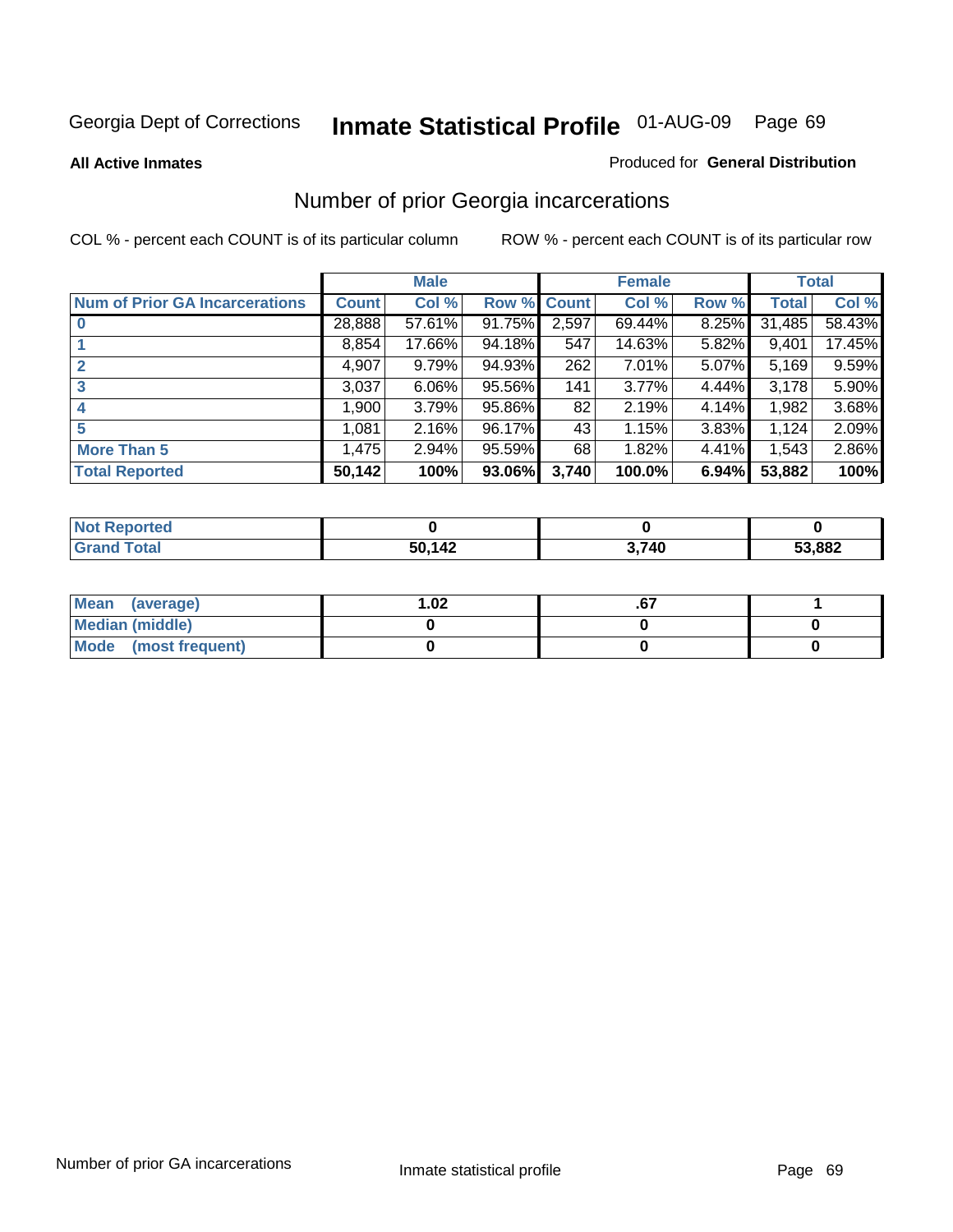### **All Active Inmates**

#### Produced for **General Distribution**

## Prison sentence in years

COL % - percent each COUNT is of its particular column ROW % - percent each COUNT is of its particular row

|                                 |              | <b>Male</b> |         |              | <b>Female</b> |        |              | <b>Total</b> |
|---------------------------------|--------------|-------------|---------|--------------|---------------|--------|--------------|--------------|
| <b>Prison Sentence In Years</b> | <b>Count</b> | Col %       | Row %   | <b>Count</b> | Col %         | Row %  | <b>Total</b> | Col %        |
| $0 - 1$                         | 1,497        | 2.99%       | 86.98%  | 224          | 5.99%         | 13.02% | 1,721        | 3.19%        |
| $1.1 - 2$                       | 3,729        | 7.44%       | 87.07%  | 554          | 14.81%        | 12.93% | 4,283        | 7.95%        |
| $2.1 - 3$                       | 3,963        | 7.90%       | 88.94%  | 493          | 13.18%        | 11.06% | 4,456        | 8.27%        |
| $3.1 - 4$                       | 2,902        | 5.79%       | 90.32%  | 311          | 8.32%         | 9.68%  | 3,213        | 5.96%        |
| $4.1 - 5$                       | 5,222        | 10.41%      | 91.25%  | 501          | 13.40%        | 8.75%  | 5,723        | 10.62%       |
| $5.1 - 6$                       | 2,066        | 4.12%       | 92.44%  | 169          | 4.52%         | 7.56%  | 2,235        | 4.15%        |
| $6.1 - 7$                       | 1,968        | 3.92%       | 93.63%  | 134          | 3.58%         | 6.37%  | 2,102        | 3.90%        |
| $7.1 - 8$                       | 1,855        | 3.70%       | 93.50%  | 129          | 3.45%         | 6.50%  | 1,984        | 3.68%        |
| $8.1 - 9$                       | 729          | 1.45%       | 94.06%  | 46           | 1.23%         | 5.94%  | 775          | 1.44%        |
| $9.1 - 10$                      | 6,197        | 12.36%      | 94.22%  | 380          | 10.16%        | 5.78%  | 6,577        | 12.21%       |
| $10.1 - 12$                     | 2,460        | 4.91%       | 95.42%  | 118          | 3.16%         | 4.58%  | 2,578        | 4.78%        |
| $12.1 - 15$                     | 3,807        | 7.59%       | 96.11%  | 154          | 4.12%         | 3.89%  | 3,961        | 7.35%        |
| $15.1 - 20$                     | 3,689        | 7.36%       | 96.44%  | 136          | 3.64%         | 3.56%  | 3,825        | 7.10%        |
| 20.1 - Over                     | 2,939        | 5.86%       | 97.29%  | 82           | 2.19%         | 2.71%  | 3,021        | 5.61%        |
| <b>Life</b>                     | 6,485        | 12.93%      | 95.59%  | 299          | 7.99%         | 4.41%  | 6,784        | 12.59%       |
| <b>Life Without Parole</b>      | 524          | 1.05%       | 98.31%  | 9            | 0.24%         | 1.69%  | 533          | 0.99%        |
| <b>Death</b>                    | 107          | 0.21%       | 99.07%  |              | 0.03%         | 0.93%  | 108          | 0.20%        |
| <b>Youthful Offenders</b>       | 3            | 0.01%       | 100.00% |              |               |        | 3            | 0.01%        |
| <b>Total Reported</b>           | 50,142       | 100%        | 93.06%  | 3,740        | 100.0%        | 6.94%  | 53,882       | 100%         |

| ported<br><b>NOT</b> |        |       |        |
|----------------------|--------|-------|--------|
| <b>otal</b>          | 50,142 | 2 71N | 53,882 |

#### **Determinate (numeric) sentences only**

| Mear | "ane" | .<br>- - | . ^7<br>9. O I |
|------|-------|----------|----------------|
|      |       |          |                |

**All sentences (including determinate), with life, life without parole, and death sentences figured at 45 years**

| - 112<br>I Д<br>э<br>.<br>---- -<br>-------<br>___ | $M\Omega$ |  | . |
|----------------------------------------------------|-----------|--|---|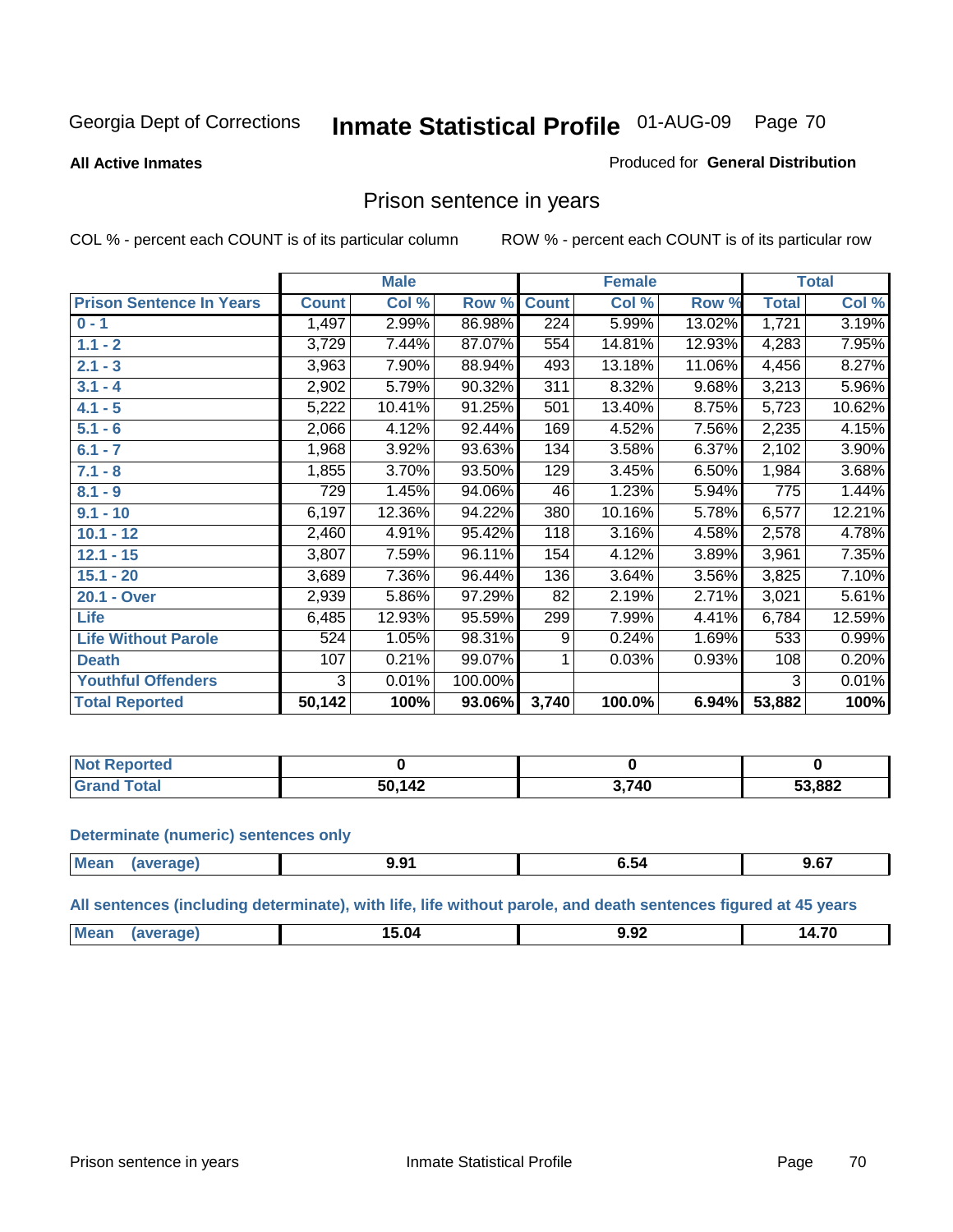### **All Active Inmates**

### Produced for **General Distribution**

# Primary offense, broken out into felonies vs misdemeanors

|                                  |              | <b>Male</b> |                    | <b>Female</b> |          | Total  |         |
|----------------------------------|--------------|-------------|--------------------|---------------|----------|--------|---------|
| <b>Felonies and Misdemeanors</b> | <b>Count</b> | Col%        | <b>Row % Count</b> | Col%          | Row %    | Total  | Col%    |
| <b>Felonies</b>                  | 50.105       | $99.98\%$   | 93.06% 3,736       | 100.00%       | $6.94\%$ | 53.841 | 99.98%  |
| <b>Misdemeanors</b>              |              | $.02\%$     | 100.00%            |               |          |        | $.02\%$ |
| <b>Total Reported</b>            | 50,114       | 100%        | 93.06% 3,736       | 100%          | 6.94%    | 53,850 | 100%    |

| <b>Not Reported</b>       | - 0<br>40 |        | ◡▵     |
|---------------------------|-----------|--------|--------|
| Gran<br><sup>-</sup> otal | 50,142    | 50,118 | 53.882 |

| Mode (most frequent) | elonies | elonies | onies<br>-е к |
|----------------------|---------|---------|---------------|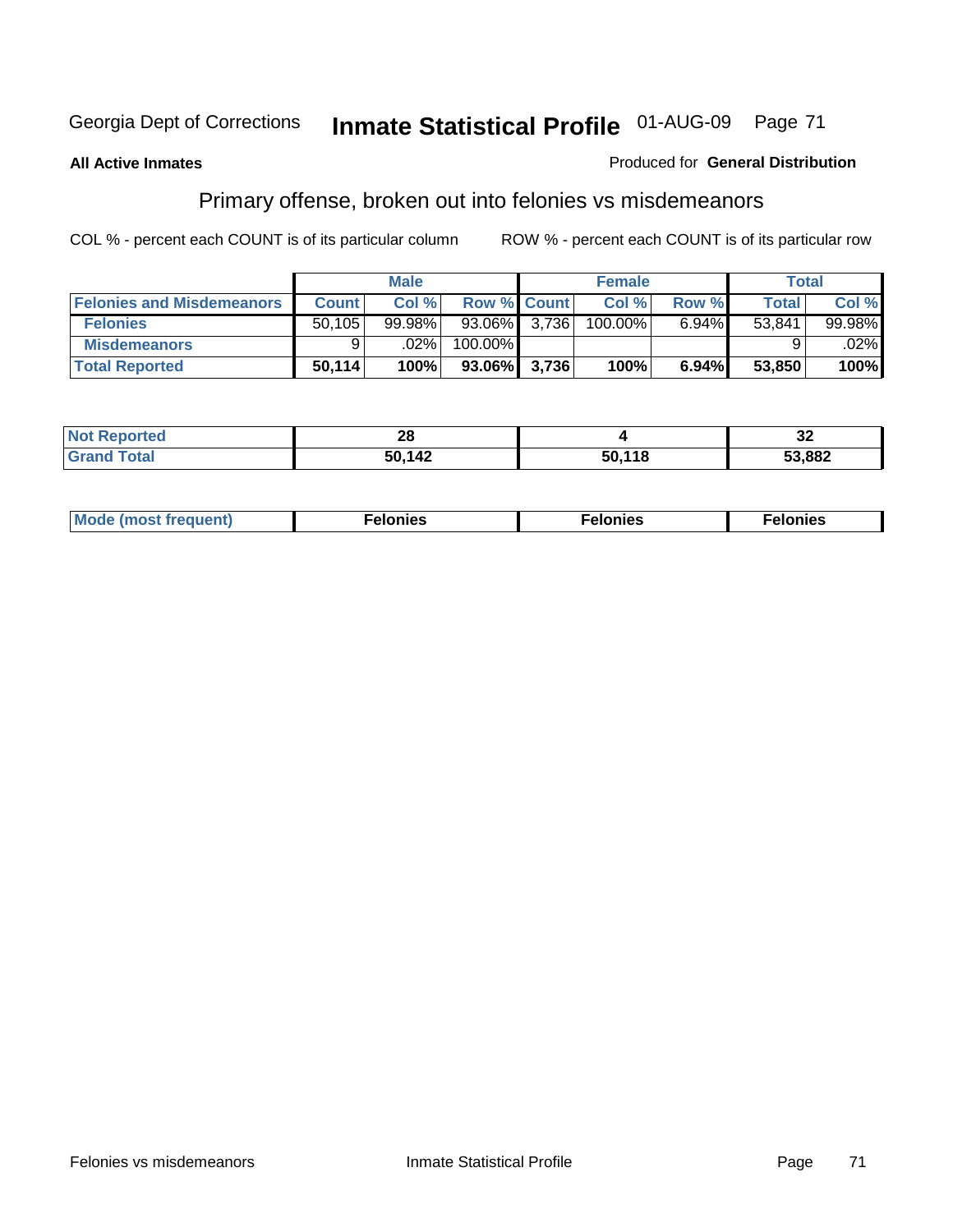### **All Active Inmates**

### Produced for **General Distribution**

## Primary offense, broken out into six broad crime categories

|                                  |              | <b>Male</b> |             |       | <b>Female</b> |          |              | <b>Total</b> |
|----------------------------------|--------------|-------------|-------------|-------|---------------|----------|--------------|--------------|
| <b>Crime Categories</b>          | <b>Count</b> | Col %       | Row % Count |       | Col %         | Row %    | <b>Total</b> | Col %        |
| <b>Violent</b>                   | 22,431       | 44.76%      | 94.32%      | 1,352 | 36.19%        | 5.68%    | 23,783       | 44.17%       |
| <b>Sex Crime</b><br>$\mathbf{2}$ | 7,737        | 15.44%      | 98.67%      | 104   | 2.78%         | 1.33%    | 7,841        | 14.56%       |
| $\mathbf{3}$<br><b>Property</b>  | 9,497        | 18.95%      | 88.65%      | 1,216 | 32.55%        | 11.35%   | 10,713       | 19.89%       |
| <b>Drug</b><br>4                 | 8,271        | 16.50%      | 89.95%      | 924   | 24.73%        | 10.05%   | 9,195        | 17.08%       |
| <b>Habit/DUI</b><br>5            | 130          | .26%        | 94.20%      | 8     | $.21\%$       | $5.80\%$ | 138          | $.26\%$      |
| <b>Other</b><br>6                | 2,048        | 4.09%       | 93.94%      | 132   | 3.53%         | $6.06\%$ | 2,180        | 4.05%        |
| <b>Total Reported</b>            | 50,114       | 100%        | 93.06%      | 3,736 | 100%          | 6.94%    | 53,850       | 100%         |

| <b>orted</b><br>NO | 00<br>$\sim$ |                     | JД     |
|--------------------|--------------|---------------------|--------|
| $-4-1$             | 50,142       | <u>ነ 74በ</u><br>- 7 | 53,882 |

| <b>Mou</b> | .<br>วient | วlent | ent |
|------------|------------|-------|-----|
|            |            |       |     |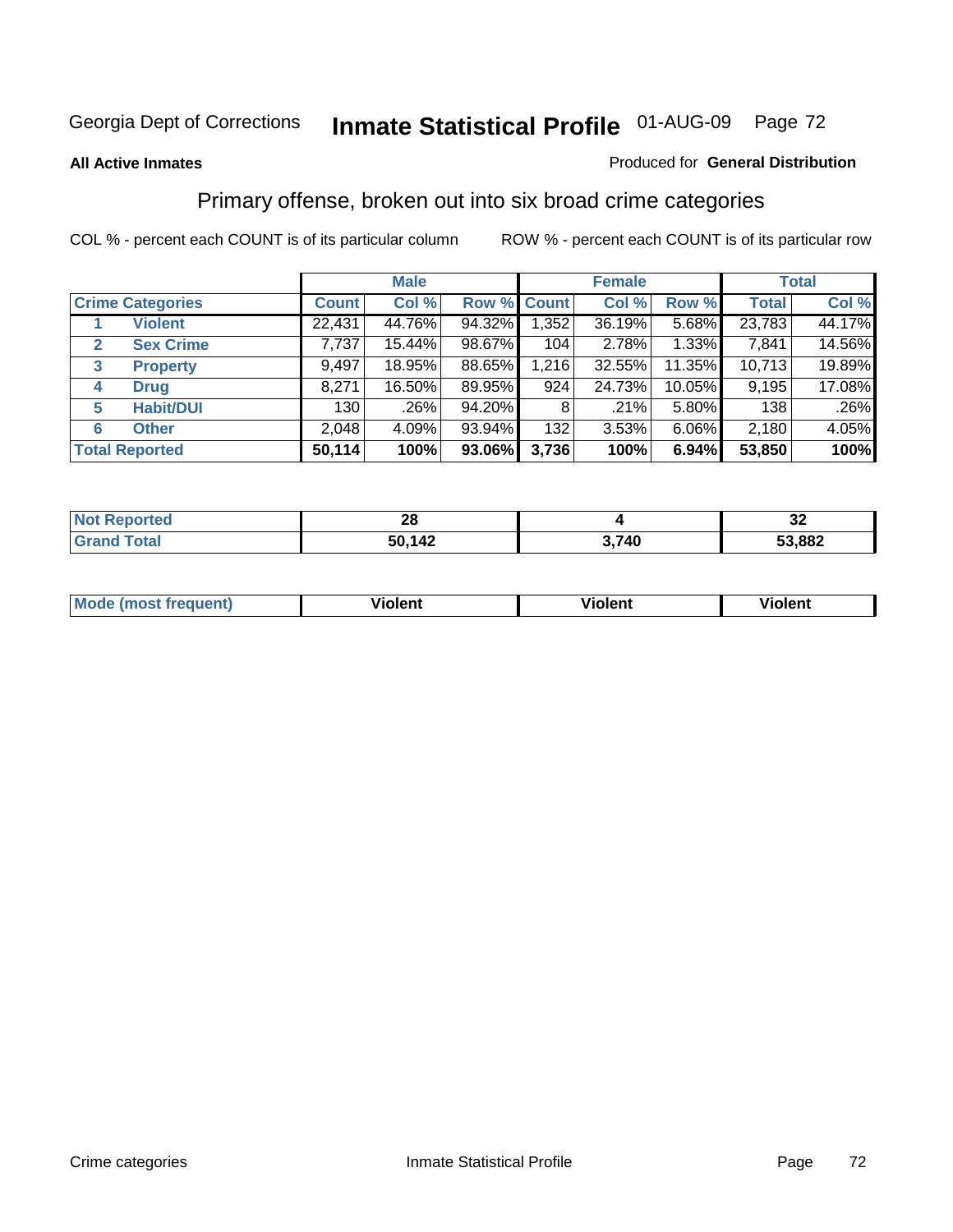**All Active Inmates**

### Produced for **General Distribution**

# Primary offense, detailed offense code

|      |                                                               | <b>Male</b>      |       |         |                 | <b>Female</b> | <b>Total</b> |                  |       |
|------|---------------------------------------------------------------|------------------|-------|---------|-----------------|---------------|--------------|------------------|-------|
|      | <b>Primary Offense</b>                                        | <b>Count</b>     | Col % | Row %   | <b>Count</b>    | Col %         | Row %        | <b>Total</b>     | Col % |
| 45   | <b>Burglary</b>                                               | $\overline{2}$   | .01%  | 100.00% |                 |               |              | $\overline{2}$   | .01%  |
| 71   | <b>Viol Motor Veh Law</b>                                     | 1                | .01%  | 100.00% |                 |               |              | 1                | .01%  |
| 73   | <b>Obstr Of Law Enf Officer</b>                               | 1                | .01%  | 100.00% |                 |               |              | 1                | .01%  |
| 78   | <b>Terroristic Threats</b>                                    | 1                | .01%  | 100.00% |                 |               |              | 1                | .01%  |
| 101  | <b>Riot</b>                                                   | 1                | .01%  | 100.00% |                 |               |              | 1                | .01%  |
| 122  | <b>Obscenity &amp; Related</b>                                | 1                | .01%  | 100.00% |                 |               |              | 1                | .01%  |
|      | <b>Offen</b>                                                  |                  |       |         |                 |               |              |                  |       |
| 149  | <b>Entrng Mot Veh Crim</b><br><b>Intnt</b>                    | 1                | .01%  | 100.00% |                 |               |              | 1                | .01%  |
| 500  | <b>Misc Misdemeanor</b>                                       | 1                | .01%  | 100.00% |                 |               |              | 1                | .01%  |
| 1100 | <b>Misc Homicide Offense</b>                                  | $\overline{15}$  | .03%  | 88.24%  | $\overline{2}$  | .05%          | 11.76%       | $\overline{17}$  | .03%  |
| 1101 | <b>Murder</b>                                                 | 4,781            | 9.54% | 94.36%  | 286             | 7.66%         | 5.64%        | 5,067            | 9.41% |
| 1102 | <b>Voluntary Manslaughter</b>                                 | 1,028            | 2.05% | 88.47%  | 134             | 3.59%         | 11.53%       | 1,162            | 2.16% |
| 1103 | <b>Involuntary</b>                                            | 113              | .23%  | 83.09%  | $\overline{23}$ | .62%          | 16.91%       | 136              | .25%  |
|      | <b>Manslaughter</b>                                           |                  |       |         |                 |               |              |                  |       |
| 1118 | <b>Feticide By Vehicle</b>                                    | $\overline{2}$   | .01%  | 66.67%  | $\mathbf{1}$    | .03%          | 33.33%       | 3                | .01%  |
| 1121 | <b>Feticide</b>                                               | $\overline{5}$   | .01%  | 100.00% |                 |               |              | $\overline{5}$   | .01%  |
| 1123 | <b>Vehicular Homicide</b>                                     | $\overline{344}$ | .69%  | 86.65%  | 53              | 1.42%         | 13.35%       | 397              | .74%  |
| 1124 | <b>Homicide By Vessel</b>                                     | $\overline{6}$   | .01%  | 100.00% |                 |               |              | $\overline{6}$   | .01%  |
| 1125 | <b>Conceal Death Of</b>                                       | $\overline{20}$  | .04%  | 90.91%  | $\overline{2}$  | .05%          | 9.09%        | $\overline{22}$  | .04%  |
|      | <b>Another</b>                                                |                  |       |         |                 |               |              |                  |       |
| 1190 | <b>Atmpt Murder</b>                                           | $\overline{8}$   | .02%  | 100.00% |                 |               |              | $\overline{8}$   | .01%  |
| 1191 | <b>Murder, Conspire To</b>                                    | $\overline{2}$   | .01%  | 50.00%  | $\overline{2}$  | .05%          | 50.00%       | 4                | .01%  |
| 1300 | <b>Commit</b>                                                 | $\overline{27}$  | .05%  | 96.43%  | $\mathbf 1$     | .03%          | 3.57%        | 28               | .05%  |
| 1301 | <b>Misc Assault/Battery</b><br><b>Family Violence Battery</b> | $\overline{96}$  | .19%  | 96.97%  | $\overline{3}$  | .08%          | 3.03%        | $\overline{99}$  | .18%  |
| 1302 | <b>Aggrav Assault</b>                                         | 4,408            | 8.80% | 94.43%  | 260             | 6.96%         | 5.57%        | 4,668            | 8.67% |
|      |                                                               | 8                | .02%  | 88.89%  | 1               | .03%          | 11.11%       |                  | .02%  |
| 1303 | <b>Atmpt Aggrav Assault</b>                                   | $\overline{3}$   | .01%  | 100.00% |                 |               |              | 9<br>3           | .01%  |
| 1304 | <b>Aggravated Assault On</b><br>$65+$                         |                  |       |         |                 |               |              |                  |       |
| 1305 | <b>Aggrav Battery</b>                                         | 820              | 1.64% | 93.82%  | 54              | 1.45%         | 6.18%        | 874              | 1.62% |
| 1306 | <b>Misc Family Violence</b>                                   | 6                | .01%  | 100.00% |                 |               |              | 6                | .01%  |
| 1307 | <b>Terrorist Threats &amp; Acts</b>                           | $\overline{320}$ | .64%  | 93.57%  | $\overline{22}$ | .59%          | 6.43%        | $\overline{342}$ | .64%  |
| 1308 | <b>False Imprisonment</b>                                     | 184              | .37%  | 96.84%  | $\overline{6}$  | .16%          | 3.16%        | 190              | .35%  |
| 1311 | <b>Kidnapping</b>                                             | 1,556            | 3.10% | 97.01%  | 48              | 1.28%         | 2.99%        | 1,604            | 2.98% |
| 1312 | <b>Interference With</b>                                      | $\overline{6}$   | .01%  | 85.71%  | $\mathbf 1$     | .03%          | 14.29%       | 7                | .01%  |
|      | <b>Custody</b>                                                |                  |       |         |                 |               |              |                  |       |
| 1314 | <b>Aggrav Assault Peace</b>                                   | 326              | .65%  | 95.88%  | 14              | .37%          | 4.12%        | $\overline{340}$ | .63%  |
| 1315 | <b>Ofcr</b><br><b>Aggrav Battery Peace</b>                    | 17               | .03%  | 94.44%  | 1               | .03%          | 5.56%        | 18               | .03%  |
|      |                                                               |                  |       |         |                 |               |              |                  |       |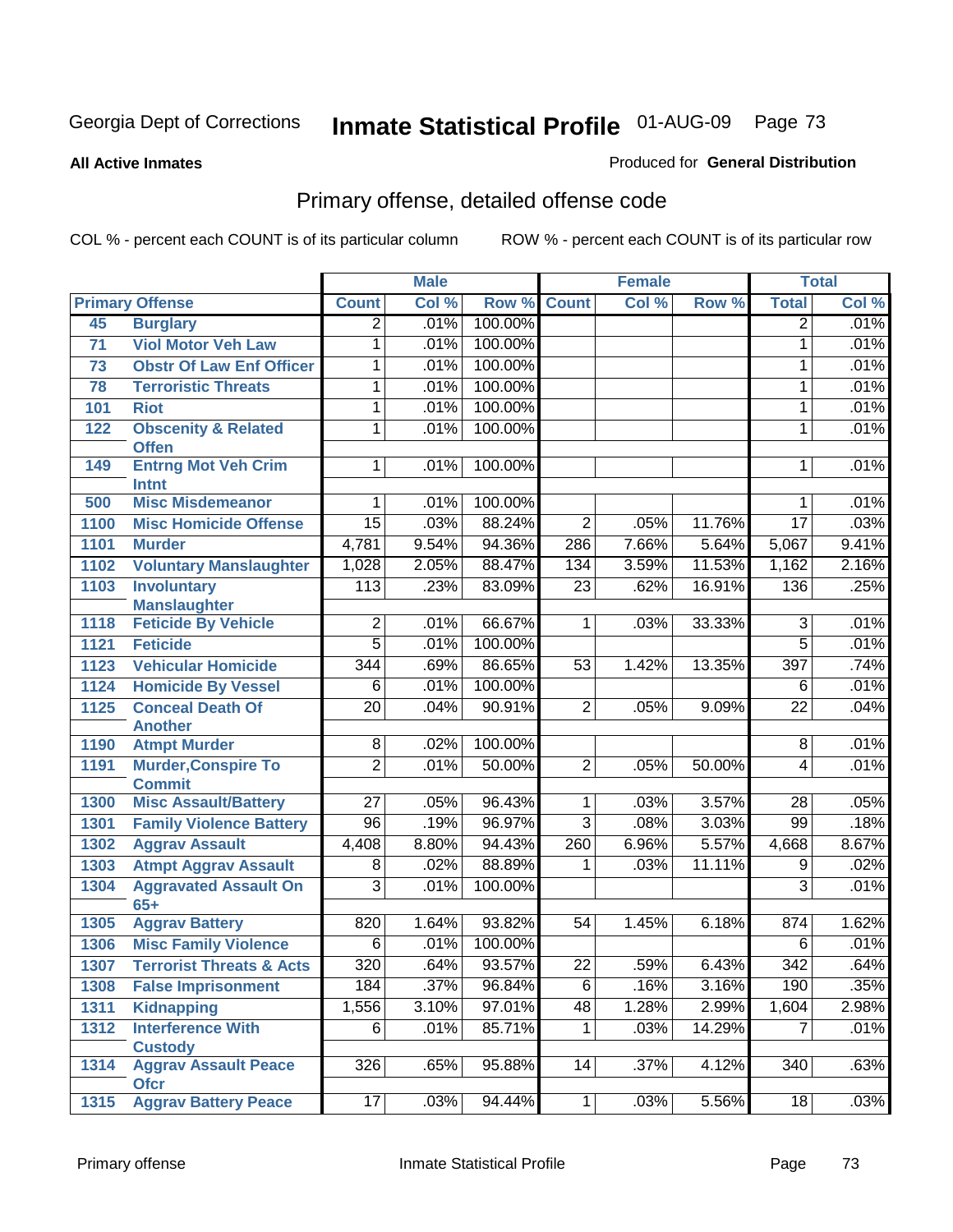#### **All Active Inmates**

### Produced for **General Distribution**

# Primary offense, detailed offense code

|              |                                                 |                          | <b>Male</b> |         |                 | <b>Female</b> |         |                          | <b>Total</b>  |
|--------------|-------------------------------------------------|--------------------------|-------------|---------|-----------------|---------------|---------|--------------------------|---------------|
|              | <b>Primary Offense</b>                          | <b>Count</b>             | Col %       | Row %   | <b>Count</b>    | Col %         | Row %   | <b>Total</b>             | Col %         |
|              | <b>Ofcr</b>                                     |                          |             |         |                 |               |         |                          |               |
| 1316         | <b>Simple Battery</b>                           | 11                       | .02%        | 91.67%  | $\mathbf 1$     | .03%          | 8.33%   | 12                       | .02%          |
| 1317         | <b>Reck Cond Infected</b>                       | $\overline{13}$          | .03%        | 72.22%  | $\overline{5}$  | .13%          | 27.78%  | $\overline{18}$          | .03%          |
|              | <b>Person</b>                                   |                          |             |         |                 |               |         |                          |               |
| 1318         | <b>Injury By Vehicle</b>                        | 95                       | .19%        | 92.23%  | 8               | .21%          | 7.77%   | 103                      | .19%          |
| 1320         | <b>Stalking</b>                                 | $\overline{5}$           | .01%        | 100.00% |                 |               |         | $\overline{5}$           | .01%          |
| 1321         | <b>Aggrav Stalking</b>                          | 304                      | .61%        | 98.38%  | $\overline{5}$  | .13%          | 1.62%   | 309                      | .57%          |
| 1390         | <b>Atmpt Kidnap</b>                             | 4                        | .01%        | 100.00% |                 |               |         | 4                        | .01%          |
| 1400         | <b>Arson Misc</b>                               | $\overline{2}$           | .01%        | 100.00% |                 |               |         | $\overline{2}$           | .01%          |
| 1401         | <b>Arson 1st Degree</b>                         | 105                      | .21%        | 87.50%  | $\overline{15}$ | .40%          | 12.50%  | 120                      | .22%          |
| 1402         | <b>Arson 2nd Degree</b>                         | $\overline{21}$          | .04%        | 87.50%  | $\overline{3}$  | .08%          | 12.50%  | $\overline{24}$          | .04%          |
| 1403         | <b>Arson 3rd Degree</b>                         | 3                        | .01%        | 75.00%  | 1               | .03%          | 25.00%  | 4                        | .01%          |
| 1501         | <b>Crmnl Damage 1st</b>                         | $\overline{31}$          | .06%        | 91.18%  | $\overline{3}$  | .08%          | 8.82%   | $\overline{34}$          | .06%          |
|              | <b>Degree</b>                                   |                          |             |         |                 |               |         |                          |               |
| 1502         | <b>Crmnl Damage 2nd</b>                         | 109                      | .22%        | 93.16%  | 8               | .21%          | 6.84%   | 117                      | .22%          |
| 1506         | <b>Degree</b><br><b>Alter Id</b>                | $\overline{3}$           | .01%        | 100.00% |                 |               |         | $\overline{3}$           | .01%          |
|              |                                                 |                          | 10.19%      | 95.91%  |                 | 5.84%         | 4.09%   |                          |               |
| 1601<br>1602 | <b>Burglary</b><br><b>Poss Burglar Tools</b>    | 5,109<br>$\overline{32}$ | .06%        | 100.00% | 218             |               |         | 5,327<br>$\overline{32}$ | 9.89%<br>.06% |
|              |                                                 | $\overline{37}$          | .07%        | 97.37%  | $\overline{1}$  |               | 2.63%   | $\overline{38}$          | .07%          |
| 1690         | <b>Atmpt Burglary</b>                           | $\overline{2}$           | .01%        | 50.00%  | $\overline{2}$  | .03%<br>.05%  | 50.00%  |                          | .01%          |
| 1700         | <b>Misc Forgery</b>                             |                          |             |         |                 |               |         | 4                        |               |
| 1701         | <b>Forgery 1st Degree</b>                       | 1,023                    | 2.04%       | 70.65%  | 425             | 11.38%        | 29.35%  | 1,448                    | 2.69%         |
| 1702         | <b>Forgery 2nd Degree</b>                       | $\overline{22}$          | .04%        | 75.86%  | 7               | .19%          | 24.14%  | $\overline{29}$          | .05%          |
| 1704         | <b>Bad Checks</b>                               | $\overline{11}$          | .02%        | 84.62%  | $\overline{2}$  | .05%          | 15.38%  | $\overline{13}$          | .02%          |
| 1750         | <b>Fraudulent Checks</b>                        | 1                        | .01%        | 100.00% |                 |               |         | 1                        | .01%          |
| 1751         | <b>Theft Credit Card</b>                        | $\overline{22}$          | .04%        | 73.33%  | $\overline{8}$  | .21%          | 26.67%  | 30                       | .06%          |
| 1752         | <b>Forgery Credit Card</b>                      | $\overline{2}$           | .01%        | 100.00% |                 |               |         | $\overline{2}$           | .01%          |
| 1753         | <b>Fraudulent Credit Card</b>                   | $\overline{53}$          | .11%        | 63.10%  | $\overline{31}$ | .83%          | 36.90%  | $\overline{84}$          | .16%          |
| 1755         | <b>Recv Gds, Srvs Fraud</b>                     | 1                        | .01%        | 33.33%  | $\overline{2}$  | .05%          | 66.67%  | $\overline{3}$           | .01%          |
| 1756         | <b>Obtnd</b><br><b>Financial Identity Fraud</b> | 39                       | .08%        | 48.15%  | 42              | 1.12%         | 51.85%  | 81                       | .15%          |
| 1759         | <b>Telecommunications</b>                       | $\overline{2}$           | .01%        | 100.00% |                 |               |         | $\overline{2}$           | .01%          |
|              | <b>Fraud</b>                                    |                          |             |         |                 |               |         |                          |               |
| 1760         | <b>Computer Pornography</b>                     | 11                       | .02%        | 100.00% |                 |               |         | $\overline{11}$          | .02%          |
| 1761         | <b>Computer Theft</b>                           | $\overline{6}$           | .01%        | 60.00%  | 4               | .11%          | 40.00%  | 10                       | .02%          |
| 1762         | <b>Computer Trespass</b>                        |                          |             |         | $\overline{1}$  | .03%          | 100.00% | $\mathbf{1}$             | .01%          |
| 1796         | <b>Fraudulent Access</b>                        |                          |             |         | $\overline{1}$  | .03%          | 100.00% | 1                        | .01%          |
|              | <b>Compute</b>                                  |                          |             |         |                 |               |         |                          |               |
| 1799         | <b>Misc Fraud</b>                               | 18                       | .04%        | 66.67%  | $\overline{9}$  | .24%          | 33.33%  | $\overline{27}$          | .05%          |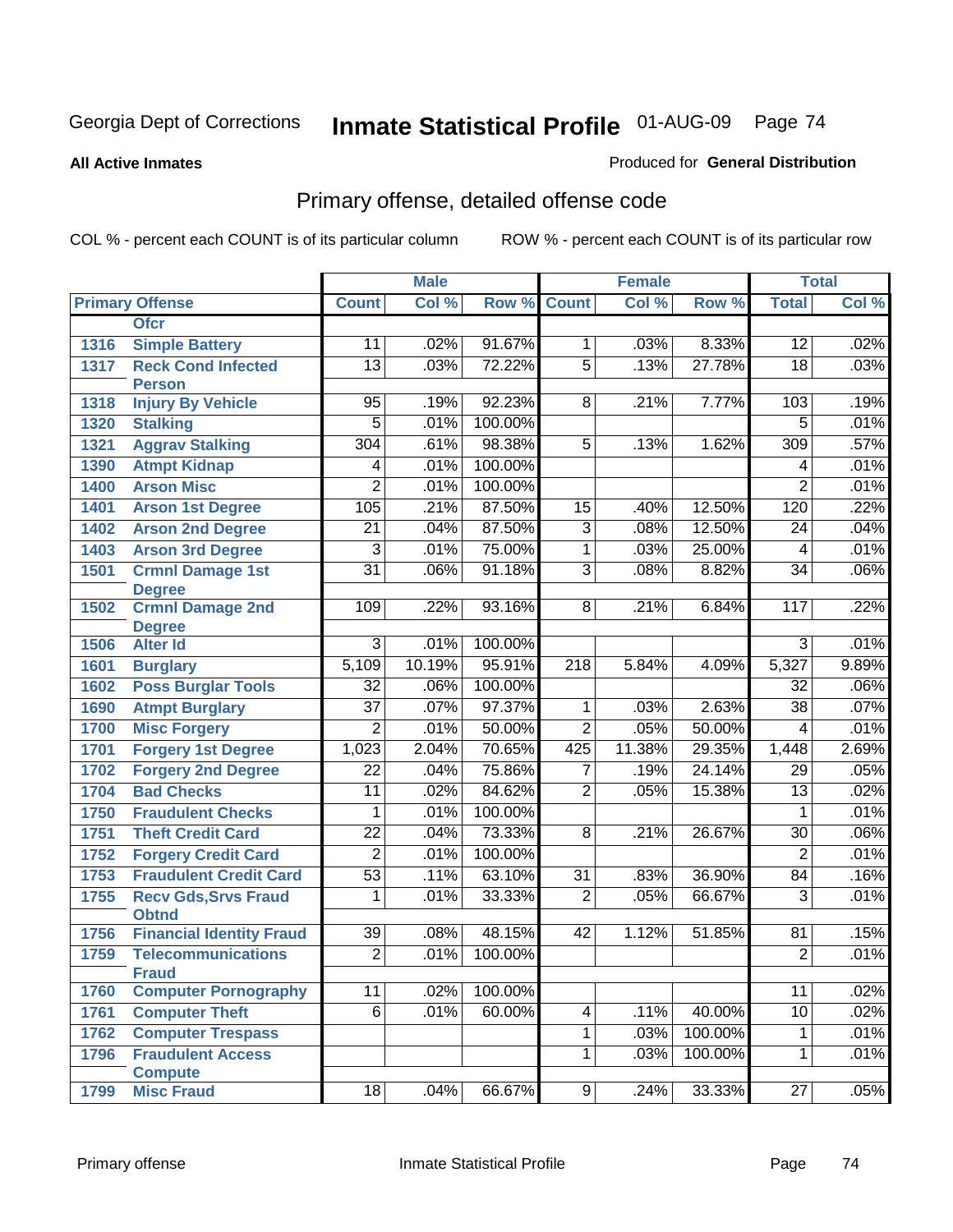#### **All Active Inmates**

### Produced for **General Distribution**

# Primary offense, detailed offense code

|      |                                             |                  | <b>Male</b> |         |                 | <b>Female</b> |        |                  | <b>Total</b> |
|------|---------------------------------------------|------------------|-------------|---------|-----------------|---------------|--------|------------------|--------------|
|      | <b>Primary Offense</b>                      | <b>Count</b>     | Col %       | Row %   | <b>Count</b>    | Col %         | Row %  | <b>Total</b>     | Col %        |
| 1802 | <b>Theft By Taking</b>                      | 1,043            | 2.08%       | 86.06%  | 169             | 4.52%         | 13.94% | 1,212            | 2.25%        |
| 1803 | <b>Theft By Deception</b>                   | 43               | .09%        | 82.69%  | $\overline{9}$  | .24%          | 17.31% | 52               | .10%         |
| 1804 | <b>Theft By Extortion</b>                   | 3                | .01%        | 100.00% |                 |               |        | 3                | .01%         |
| 1805 | <b>Theft Of Lost Property</b>               | 1                | .01%        | 50.00%  | 1               | .03%          | 50.00% | $\overline{2}$   | .01%         |
| 1806 | <b>Theft By Rec Stolen Prop</b>             | 921              | 1.84%       | 95.94%  | 39              | 1.04%         | 4.06%  | 960              | 1.78%        |
| 1807 | <b>Theft Of Services</b>                    | 4                | .01%        | 100.00% |                 |               |        | 4                | .01%         |
| 1808 | <b>Theft By Conversion</b>                  | 29               | .06%        | 76.32%  | 9               | .24%          | 23.68% | $\overline{38}$  | .07%         |
| 1811 | <b>Convsn Paymnts Real</b><br><b>Propy</b>  | $\overline{2}$   | .01%        | 100.00% |                 |               |        | $\overline{2}$   | .01%         |
| 1812 | <b>Atmpt Theft By Taking</b>                | $\overline{6}$   | .01%        | 100.00% |                 |               |        | 6                | .01%         |
| 1813 | <b>Theft Motorveh Or Part</b>               | 134              | .27%        | 93.06%  | 10              | .27%          | 6.94%  | 144              | .27%         |
| 1815 | <b>Theft Bring Prop In State</b>            | $\overline{8}$   | .02%        | 100.00% |                 |               |        | 8                | .01%         |
| 1816 | <b>Theft Recv Prop Out</b>                  | $\overline{8}$   | .02%        | 100.00% |                 |               |        | $\overline{8}$   | .01%         |
| 1821 | <b>State</b><br><b>Theft By Shoplifting</b> | 428              | .85%        | 70.63%  | 178             | 4.76%         | 29.37% | 606              | 1.13%        |
| 1880 | <b>Entering Vehicle</b>                     | 152              | .30%        | 98.70%  | $\overline{2}$  | .05%          | 1.30%  | 154              | .29%         |
| 1901 | <b>Robbery</b>                              | 1,708            | 3.41%       | 94.57%  | 98              | 2.62%         | 5.43%  | 1,806            | 3.35%        |
| 1902 | <b>Armed Robbery</b>                        | 4,930            | 9.84%       | 96.95%  | 155             | 4.15%         | 3.05%  | 5,085            | 9.44%        |
| 1903 | <b>Robbery By Force</b>                     | $\overline{204}$ | .41%        | 91.48%  | 19              | .51%          | 8.52%  | $\overline{223}$ | .41%         |
| 1904 | <b>Robbery By Intimidation</b>              | 258              | .51%        | 91.49%  | $\overline{24}$ | .64%          | 8.51%  | 282              | .52%         |
| 1905 | <b>Robbery By Sudden</b>                    | 116              | .23%        | 90.63%  | $\overline{12}$ | .32%          | 9.38%  | 128              | .24%         |
|      | <b>Snatch</b>                               |                  |             |         |                 |               |        |                  |              |
| 1911 | <b>Hijacking Motor Vehicle</b>              | 42               | .08%        | 97.67%  | 1               | .03%          | 2.33%  | $\overline{43}$  | .08%         |
| 1991 | <b>Atmpt Robbery</b>                        | $\overline{35}$  | .07%        | 94.59%  | $\overline{2}$  | .05%          | 5.41%  | $\overline{37}$  | .07%         |
| 1992 | <b>Atmpt Armed Robbery</b>                  | 68               | .14%        | 94.44%  | $\overline{4}$  | .11%          | 5.56%  | $\overline{72}$  | .13%         |
| 2000 | <b>Misc Sexual Offense</b>                  | $\overline{42}$  | .08%        | 97.67%  | $\mathbf{1}$    | .03%          | 2.33%  | 43               | .08%         |
| 2001 | <b>Rape</b>                                 | 1,793            | 3.58%       | 99.78%  | $\overline{4}$  | .11%          | .22%   | 1,797            | 3.34%        |
| 2002 | <b>Sodomy</b>                               | $\overline{23}$  | .05%        | 100.00% |                 |               |        | $\overline{23}$  | .04%         |
| 2003 | <b>Aggrav Sodomy</b>                        | 217              | .43%        | 99.09%  | $\overline{2}$  | .05%          | .91%   | 219              | .41%         |
| 2004 | <b>Bestiality</b>                           | $\overline{2}$   | .01%        | 100.00% |                 |               |        | $\overline{2}$   | .01%         |
| 2006 | <b>Incest</b>                               | 159              | .32%        | 97.55%  | 4               | .11%          | 2.45%  | 163              | .30%         |
| 2007 | <b>Bigamy</b>                               | 1                | .01%        | 100.00% |                 |               |        | 1                | .01%         |
| 2009 | <b>Aggrav Sexual Battery</b>                | 179              | .36%        | 99.44%  | $\overline{1}$  | .03%          | .56%   | 180              | .33%         |
| 2011 | <b>Sexual Battery</b>                       | $\overline{82}$  | .16%        | 97.62%  | $\overline{2}$  | .05%          | 2.38%  | 84               | .16%         |
| 2016 | <b>Pimping A Minor Under</b>                | $\overline{3}$   | .01%        | 100.00% |                 |               |        | $\overline{3}$   | .01%         |
|      | 18<br><b>Pandering By</b>                   | $\overline{2}$   |             | 100.00% |                 |               |        | $\overline{2}$   | .01%         |
| 2017 | <b>Compulsion</b>                           |                  | .01%        |         |                 |               |        |                  |              |
| 2018 | <b>Statutory Rape</b>                       | 855              | 1.71%       | 99.19%  | $\overline{7}$  | .19%          | .81%   | 862              | 1.60%        |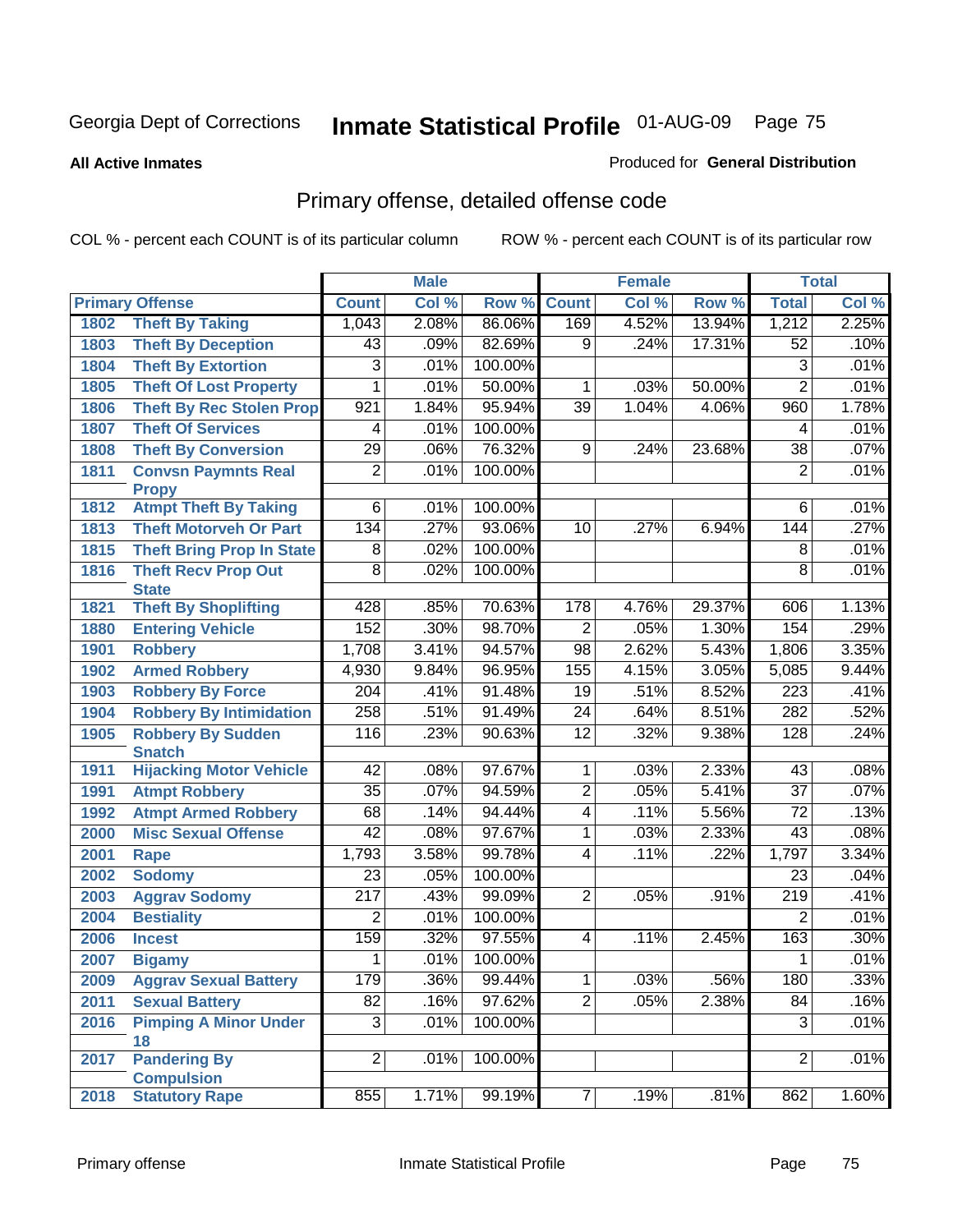#### **All Active Inmates**

### Produced for **General Distribution**

# Primary offense, detailed offense code

|              |                                                  |                 | <b>Male</b> |         |                 | <b>Female</b> |        |                 | <b>Total</b> |
|--------------|--------------------------------------------------|-----------------|-------------|---------|-----------------|---------------|--------|-----------------|--------------|
|              | <b>Primary Offense</b>                           | <b>Count</b>    | Col %       | Row %   | <b>Count</b>    | Col %         | Row %  | <b>Total</b>    | Col %        |
| 2019         | <b>Child Molestation</b>                         | 2,455           | 4.90%       | 97.96%  | 51              | 1.37%         | 2.04%  | 2,506           | 4.65%        |
| 2020         | <b>Enticing Child-Indec</b>                      | 112             | .22%        | 94.12%  | $\overline{7}$  | .19%          | 5.88%  | 119             | .22%         |
|              | <b>Purp</b>                                      |                 |             |         |                 |               |        |                 |              |
| 2021         | <b>Aggrav Child Molestation</b>                  | 1,328           | 2.65%       | 98.66%  | 18              | .48%          | 1.34%  | 1,346           | 2.50%        |
| 2022         | <b>Necrophilia</b>                               | 1               | .01%        | 100.00% |                 |               |        | 1               | .01%         |
| 2023         | Sexl/Asslt/Agn/Pers/Cstd                         | 3               | .01%        | 100.00% |                 |               |        | $\overline{3}$  | .01%         |
| 2025         | <b>Solicit Sodomy From</b>                       | 3 <sup>1</sup>  | .01%        | 100.00% |                 |               |        | $\overline{3}$  | .01%         |
|              | <b>Minor</b>                                     |                 |             |         |                 |               |        |                 |              |
| 2026         | <b>Sex Offender Fail Registr</b>                 | 217             | .43%        | 98.19%  | $\vert 4 \vert$ | .11%          | 1.81%  | 221             | .41%         |
| 2028         | <b>Sex Offender Fail To</b>                      | $\overline{6}$  | .01%        | 100.00% |                 |               |        | $\overline{6}$  | .01%         |
|              | <b>Move</b>                                      |                 |             |         |                 |               |        |                 |              |
| 2090         | <b>Entice Child, Attempted</b>                   | 4               | .01%        | 100.00% |                 |               |        | 4               | .01%         |
| 2091         | <b>Atmpt Rape</b>                                | $\overline{23}$ | .05%        | 95.83%  | $\mathbf{1}$    | .03%          | 4.17%  | $\overline{24}$ | .04%         |
| 2092         | <b>Atmpt Sodomy</b>                              | $\overline{2}$  | .01%        | 100.00% |                 |               |        | $\overline{2}$  | .01%         |
| 2093         | <b>Atmpt Aggrav Sodomy</b>                       | $\overline{4}$  | .01%        | 100.00% |                 |               |        | 4               | .01%         |
| 2094         | <b>Atmpt Child Molestation</b>                   | $\overline{25}$ | .05%        | 100.00% |                 |               |        | $\overline{25}$ | .05%         |
| 2095         | <b>Agg Aslt W Intnt To Rape</b>                  | $\overline{51}$ | .10%        | 100.00% |                 |               |        | $\overline{51}$ | .09%         |
| 2096         | <b>Aggrav Ch Molest, Atmpt</b>                   | 3               | .01%        | 100.00% |                 |               |        | 3               | .01%         |
| 2097         | <b>Statutory Rape, Atmpt</b>                     | $\overline{3}$  | .01%        | 100.00% |                 |               |        | 3               | .01%         |
| 2099         | <b>Agg Sex Battery Atmpt</b>                     | $\overline{2}$  | .01%        | 100.00% |                 |               |        | 2               | .01%         |
| 2100         | <b>Misc Obscenity</b>                            | $\overline{3}$  | .01%        | 100.00% |                 |               |        | $\overline{3}$  | .01%         |
| 2102         | <b>Distr Mat Depict Nudity</b>                   | $\overline{1}$  | .01%        | 100.00% |                 |               |        | 1               | .01%         |
| 2200         | <b>Misc Public Order</b>                         | $\overline{1}$  | .01%        | 100.00% |                 |               |        | 1               | .01%         |
| 2205         | <b>False Swearng Writtn</b>                      | $\overline{8}$  | .02%        | 88.89%  | $\mathbf{1}$    | .03%          | 11.11% | 9               | .02%         |
|              | <b>Stmt</b>                                      |                 |             |         |                 |               |        |                 |              |
| 2300         | <b>Abuse Of Govt Office</b>                      | 1               | .01%        | 50.00%  | 1.              | .03%          | 50.00% | 2               | .01%         |
| 2301         | <b>Bribery Govt Officer</b>                      | 3               | .01%        | 75.00%  | 1               | .03%          | 25.00% | $\overline{4}$  | .01%         |
| 2302         | <b>Viol Oath Public Offcr</b>                    | $\overline{2}$  | .01%        | 100.00% |                 |               |        | 2               | .01%         |
| 2304         | <b>Influence Legislative Act</b>                 | $\mathbf{1}$    | .01%        | 100.00% |                 |               |        | $\mathbf{1}$    | .01%         |
| 2307         | <b>Defrauding State</b>                          | 1               | .01%        | 25.00%  | 3               | .08%          | 75.00% | 4               | .01%         |
| 2311         | <b>False Certificates</b>                        | 1               | .01%        | 100.00% |                 |               |        | 1               | .01%         |
| 2313         | <b>Influencing Witness</b>                       | $\overline{5}$  | .01%        | 83.33%  | $\overline{1}$  | .03%          | 16.67% | $\overline{6}$  | .01%         |
| 2314         | <b>Obstr Of Law Enf Officer</b>                  | 613             | 1.22%       | 93.87%  | 40              | 1.07%         | 6.13%  | 653             | 1.21%        |
| 2315         | <b>Tampering With</b>                            | $\overline{7}$  | .01%        | 58.33%  | 5               | .13%          | 41.67% | 12              | .02%         |
|              | <b>Evidence</b><br><b>Fleeing/Eluding Police</b> | 161             | .32%        | 95.27%  | 8 <sup>1</sup>  | .21%          | 4.73%  | 169             | .31%         |
| 2316<br>2400 | <b>Misc Judicial Proceeding</b>                  | $\overline{2}$  | .01%        | 100.00% |                 |               |        | $\overline{2}$  | .01%         |
|              |                                                  |                 |             | 100.00% |                 |               |        |                 |              |
| 2401         | <b>Perjury</b>                                   | $\mathbf{1}$    | .01%        |         |                 |               |        | 1               | .01%         |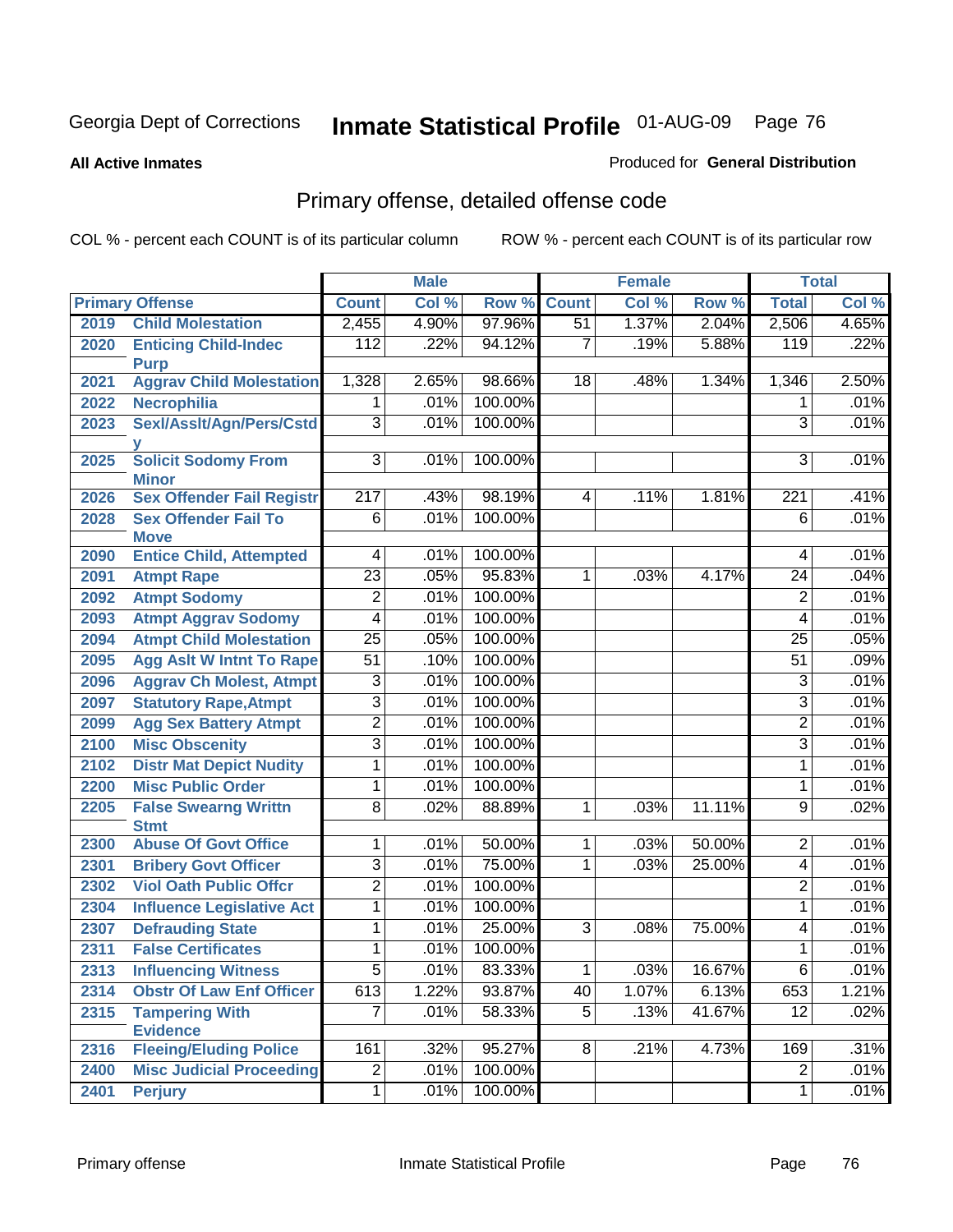**All Active Inmates**

### Produced for **General Distribution**

# Primary offense, detailed offense code

|      |                                              | <b>Male</b>      |       | <b>Female</b> |                |       | <b>Total</b> |                 |       |
|------|----------------------------------------------|------------------|-------|---------------|----------------|-------|--------------|-----------------|-------|
|      | <b>Primary Offense</b>                       | <b>Count</b>     | Col % | Row %         | Count          | Col % | Row %        | <b>Total</b>    | Col % |
| 2402 | <b>False Swearing</b>                        | $\overline{2}$   | .01%  | 66.67%        | 1 <sup>1</sup> | .03%  | 33.33%       | $\overline{3}$  | .01%  |
| 2403 | <b>Subornation Of Perjury</b>                | 1                | .01%  | 100.00%       |                |       |              | 1               | .01%  |
| 2405 | <b>Impersonating Officer</b>                 | $\overline{3}$   | .01%  | 100.00%       |                |       |              | $\overline{3}$  | .01%  |
| 2408 | <b>False Statements Govt</b>                 | $\overline{18}$  | .04%  | 72.00%        | 7              | .19%  | 28.00%       | $\overline{25}$ | .05%  |
| 2411 | <b>Impersntng In Legal</b>                   | 1                | .01%  | 100.00%       |                |       |              | 1               | .01%  |
|      | <b>Procd</b>                                 |                  |       |               |                |       |              |                 |       |
| 2501 | <b>Escape</b>                                | 79               | .16%  | 90.80%        | $\overline{8}$ | .21%  | 9.20%        | $\overline{87}$ | .16%  |
| 2502 | <b>Aiding Escape</b>                         | 1                | .01%  | 100.00%       |                |       |              | 1               | .01%  |
| 2503 | <b>Hindering Appreh Or Pun</b>               | 1                | .01%  | 50.00%        | 1              | .03%  | 50.00%       | $\overline{2}$  | .01%  |
| 2507 | <b>Mutiny In Penal Inst</b>                  | $\overline{2}$   | .01%  | 100.00%       |                |       |              | $\overline{2}$  | .01%  |
| 2511 | <b>Bail Jumping</b>                          | $\overline{7}$   | .01%  | 100.00%       |                |       |              | $\overline{7}$  | .01%  |
| 2613 | <b>Crmnl Interfere Govt</b>                  | $\overline{42}$  | .08%  | 91.30%        | $\overline{4}$ | .11%  | 8.70%        | 46              | .09%  |
|      | <b>Prop</b>                                  |                  |       |               |                |       |              |                 |       |
| 2703 | <b>Commerical Gambling</b>                   | 1                | .01%  | 100.00%       |                |       |              | 1               | .01%  |
| 2711 | <b>Bribery Of Contestant</b>                 |                  |       |               | $\mathbf{1}$   | .03%  | 100.00%      | 1               | .01%  |
| 2730 | <b>Lottery Violation</b>                     | $\overline{2}$   | .01%  | 100.00%       |                |       |              | $\overline{2}$  | .01%  |
| 2751 | <b>Bus Hijacking</b>                         | $\overline{1}$   | .01%  | 100.00%       |                |       |              | $\overline{1}$  | .01%  |
| 2761 | <b>Removal Baggage, Cargo</b><br><b>Etc</b>  | $\overline{2}$   | .01%  | 100.00%       |                |       |              | $\overline{2}$  | .01%  |
| 2801 | <b>Cruelty To Children</b>                   | $\overline{245}$ | .49%  | 74.47%        | 84             | 2.25% | 25.53%       | 329             | .61%  |
| 2802 | <b>Atmpt Cruelty To</b>                      | 1                | .01%  | 100.00%       |                |       |              | 1               | .01%  |
|      | <b>Children</b>                              |                  |       |               |                |       |              |                 |       |
| 2803 | <b>Manufact Meth Near</b>                    | 14               | .03%  | 77.78%        | 4              | .11%  | 22.22%       | 18              | .03%  |
|      | <b>Child</b>                                 |                  |       |               |                |       |              |                 |       |
| 2811 | <b>Cruelty To Elder Person</b>               | 15               | .03%  | 68.18%        | $\overline{7}$ | .19%  | 31.82%       | 22              | .04%  |
| 2843 | <b>Sex Exploitation Child</b>                | $\overline{97}$  | .19%  | 97.98%        | $\overline{2}$ | .05%  | 2.02%        | 99              | .18%  |
| 2852 | <b>Abandonment Of Child</b>                  | $\overline{2}$   | .01%  | 100.00%       |                |       |              | $\overline{2}$  | .01%  |
| 2854 | <b>Cntrbtng Delingency</b>                   |                  |       |               | 1              | .03%  | 100.00%      | 1               | .01%  |
| 2900 | <b>Minor</b><br><b>Misc Weapon/Explosive</b> | $\overline{5}$   | .01%  | 100.00%       |                |       |              | $\overline{5}$  | .01%  |
|      | <b>Off</b>                                   |                  |       |               |                |       |              |                 |       |
| 2901 | <b>Carry Concealed Weapon</b>                | $\overline{3}$   | .01%  | 75.00%        | $\mathbf 1$    | .03%  | 25.00%       | 4               | .01%  |
| 2903 | <b>Carry Pistl Without Licns</b>             | $\overline{1}$   | .01%  | 100.00%       |                |       |              | $\overline{1}$  | .01%  |
| 2910 | <b>Poss Of Firearm Dur</b>                   | $\overline{257}$ | .51%  | 95.54%        | 12             | .32%  | 4.46%        | 269             | .50%  |
|      | <b>Crime</b>                                 |                  |       |               |                |       |              |                 |       |
| 2911 | <b>Poss Knife During Crime</b>               | 11               | .02%  | 91.67%        | 1              | .03%  | 8.33%        | 12              | .02%  |
| 2912 | <b>Poss Of Certain</b>                       | $\overline{34}$  | .07%  | 97.14%        | $\overline{1}$ | .03%  | 2.86%        | $\overline{35}$ | .06%  |
|      | <b>Weapons</b>                               |                  |       |               |                |       |              |                 |       |
| 2913 | <b>Poss Firearm 1st</b>                      | 77               | .15%  | 97.47%        | $\vert$ 2      | .05%  | 2.53%        | 79              | .15%  |
|      | <b>Offender</b>                              |                  |       |               |                |       |              |                 |       |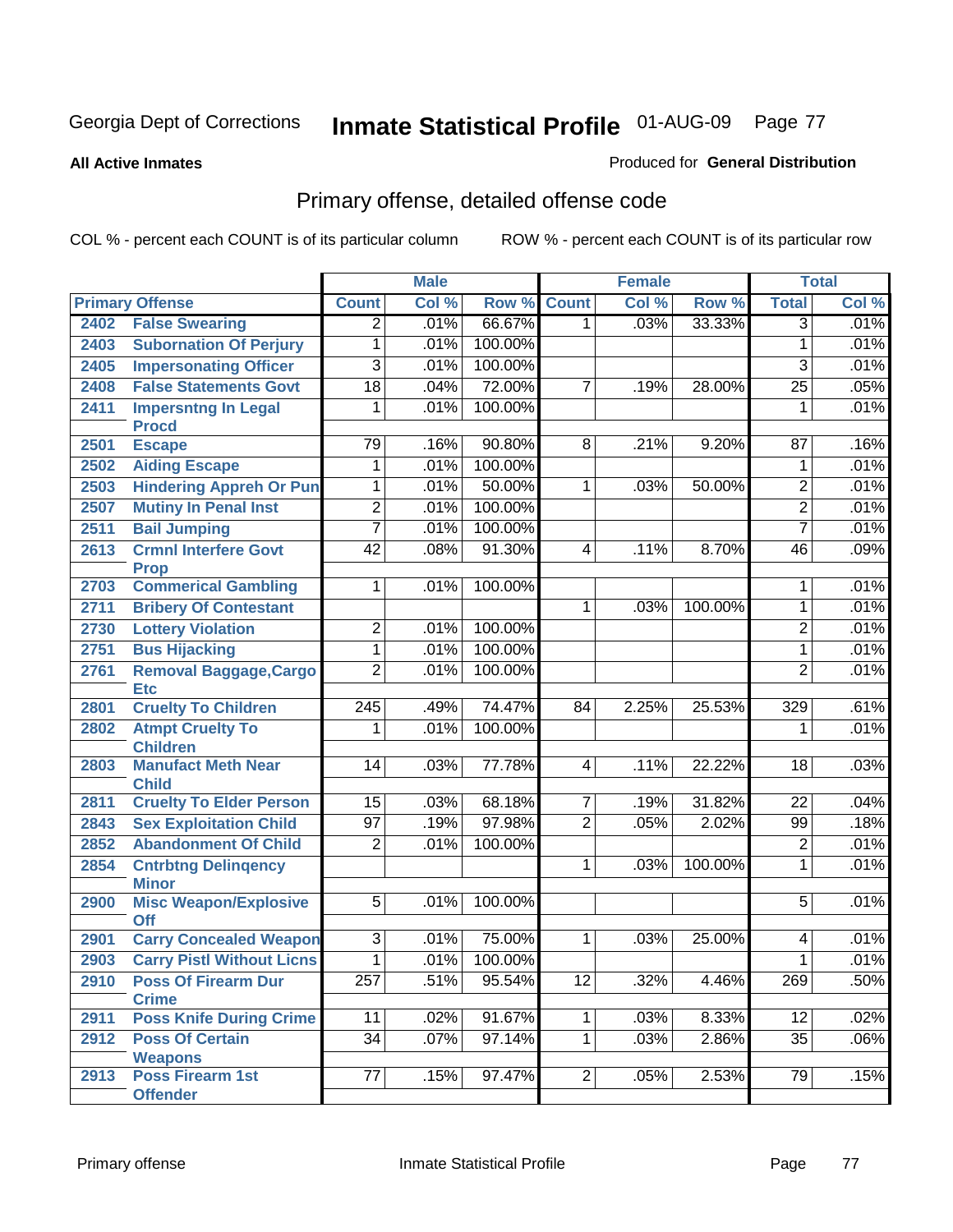**All Active Inmates**

### Produced for **General Distribution**

# Primary offense, detailed offense code

|      |                                            |                 | <b>Male</b> |         | <b>Female</b>   |       |        | <b>Total</b>     |       |
|------|--------------------------------------------|-----------------|-------------|---------|-----------------|-------|--------|------------------|-------|
|      | <b>Primary Offense</b>                     | <b>Count</b>    | Col %       | Row %   | <b>Count</b>    | Col % | Row %  | <b>Total</b>     | Col % |
| 2914 | <b>Poss Firearm Convct</b>                 | 811             | 1.62%       | 97.71%  | $\overline{19}$ | .51%  | 2.29%  | 830              | 1.54% |
|      | <b>Felon</b>                               |                 |             |         |                 |       |        |                  |       |
| 2915 | <b>Carry Weapon At School</b>              | $\overline{12}$ | .02%        | 100.00% |                 |       |        | 12               | .02%  |
| 2963 | <b>Guard Line</b>                          | $\overline{5}$  | .01%        | 83.33%  | 1               | .03%  | 16.67% | 6                | .01%  |
|      | <b>W/Weapon/Drugs</b>                      |                 |             |         |                 |       |        |                  |       |
| 2965 | <b>Poss Wpn, Drugs By</b>                  | $\overline{17}$ | .03%        | 100.00% |                 |       |        | 17               | .03%  |
| 2971 | <b>Prisnr</b><br><b>Cruelty To Animals</b> | $\overline{5}$  | .01%        | 100.00% |                 |       |        | 5                | .01%  |
| 2972 | <b>Aggrav Cruelty To</b>                   | $\overline{4}$  | .01%        | 80.00%  | 1               | .03%  | 20.00% | $\overline{5}$   | .01%  |
|      | <b>Animals</b>                             |                 |             |         |                 |       |        |                  |       |
| 3000 | <b>Misc Invasion Of Privacy</b>            | $\overline{2}$  | .01%        | 100.00% |                 |       |        | $\overline{2}$   | .01%  |
| 3001 | <b>Eavesdrop &amp;</b>                     | 1               | .01%        | 100.00% |                 |       |        | 1                | .01%  |
|      | <b>Surveillance</b>                        |                 |             |         |                 |       |        |                  |       |
| 3002 | <b>Peeping Tom</b>                         | 25              | .05%        | 100.00% |                 |       |        | 25               | .05%  |
| 3404 | <b>Racketeering</b>                        | $\overline{44}$ | .09%        | 78.57%  | $\overline{12}$ | .32%  | 21.43% | $\overline{56}$  | .10%  |
| 4001 | <b>S/D Narcotics Opiates</b>               | $\overline{35}$ | .07%        | 85.37%  | $\overline{6}$  | .16%  | 14.63% | 41               | .08%  |
| 4002 | <b>S/D Dep Stim Cntrf Drugs</b>            | 63              | .13%        | 82.89%  | $\overline{13}$ | .35%  | 17.11% | $\overline{76}$  | .14%  |
| 4003 | <b>S/D Of Lsd</b>                          | $\overline{2}$  | .01%        | 100.00% |                 |       |        | $\overline{2}$   | .01%  |
| 4004 | <b>S/D Of Marijuana</b>                    | 329             | .66%        | 95.92%  | 14              | .37%  | 4.08%  | $\overline{343}$ | .64%  |
| 4006 | <b>Poss Narcotics Opiates</b>              | $\overline{72}$ | .14%        | 79.12%  | $\overline{19}$ | .51%  | 20.88% | 91               | .17%  |
| 4007 | <b>Poss Dep Stim Cntrf</b>                 | $\overline{87}$ | .17%        | 82.08%  | $\overline{19}$ | .51%  | 17.92% | 106              | .20%  |
|      | <b>Drugs</b>                               |                 |             |         |                 |       |        |                  |       |
| 4009 | <b>Poss Of Marijuana</b>                   | 149             | .30%        | 94.90%  | $\overline{8}$  | .21%  | 5.10%  | 157              | .29%  |
| 4011 | <b>Illegal Attm To Obt Drugs</b>           | $\overline{12}$ | .02%        | 66.67%  | $\overline{6}$  | .16%  | 33.33% | $\overline{18}$  | .03%  |
| 4012 | <b>Viol Ga Cntrl Sbst Act</b>              | $\overline{28}$ | .06%        | 84.85%  | $\overline{5}$  | .13%  | 15.15% | $\overline{33}$  | .06%  |
| 4013 | <b>Viol Dngrous Drgs Act</b>               | $\overline{11}$ | .02%        | 73.33%  | 4               | .11%  | 26.67% | 15               | .03%  |
| 4014 | <b>Uniwfl Mfg/Del/Dist N-C S</b>           | $\overline{24}$ | .05%        | 96.00%  | $\overline{1}$  | .03%  | 4.00%  | $\overline{25}$  | .05%  |
| 4016 | <b>Poss Drug Related Matri</b>             | $\overline{20}$ | .04%        | 71.43%  | $\overline{8}$  | .21%  | 28.57% | $\overline{28}$  | .05%  |
| 4017 | <b>S/D Cont Sub Public</b>                 | $\overline{83}$ | .17%        | 95.40%  | $\overline{4}$  | .11%  | 4.60%  | $\overline{87}$  | .16%  |
| 4018 | <b>S/D Cont Sub School</b>                 | 64              | .13%        | 96.97%  | $\overline{2}$  | .05%  | 3.03%  | 66               | .12%  |
| 4021 | <b>S/D Cocaine</b>                         | 1,530           | 3.05%       | 94.39%  | $\overline{91}$ | 2.44% | 5.61%  | 1,621            | 3.01% |
| 4022 | <b>Poss Of Cocaine</b>                     | 1,764           | 3.52%       | 86.98%  | 264             | 7.07% | 13.02% | 2,028            | 3.77% |
| 4030 | <b>Poss Ephedrine</b>                      | $\overline{6}$  | .01%        | 85.71%  | $\overline{1}$  | .03%  | 14.29% | $\overline{7}$   | .01%  |
| 4031 | <b>Poss Methamphetamine</b>                | 599             | 1.20%       | 79.44%  | 155             | 4.15% | 20.56% | $\overline{754}$ | 1.40% |
| 4032 | <b>Sale Methamphetamine</b>                | 100             | .20%        | 80.00%  | $\overline{25}$ | .67%  | 20.00% | 125              | .23%  |
| 4033 | <b>Poss Mda/Extsy</b>                      | $\overline{13}$ | .03%        | 86.67%  | $\overline{2}$  | .05%  | 13.33% | 15               | .03%  |
| 4034 | <b>Sale Mda/Extsy</b>                      | $\overline{8}$  | .02%        | 100.00% |                 |       |        | 8                | .01%  |
| 4050 | <b>Poss W Int Dist Cocaine</b>             | 535             | 1.07%       | 94.02%  | $\overline{34}$ | .91%  | 5.98%  | 569              | 1.06% |
| 4051 | <b>Poss W Int Dist</b>                     | 548             | 1.09%       | 95.47%  | $\overline{26}$ | .70%  | 4.53%  | 574              | 1.07% |
|      | <b>Marijuana</b>                           |                 |             |         |                 |       |        |                  |       |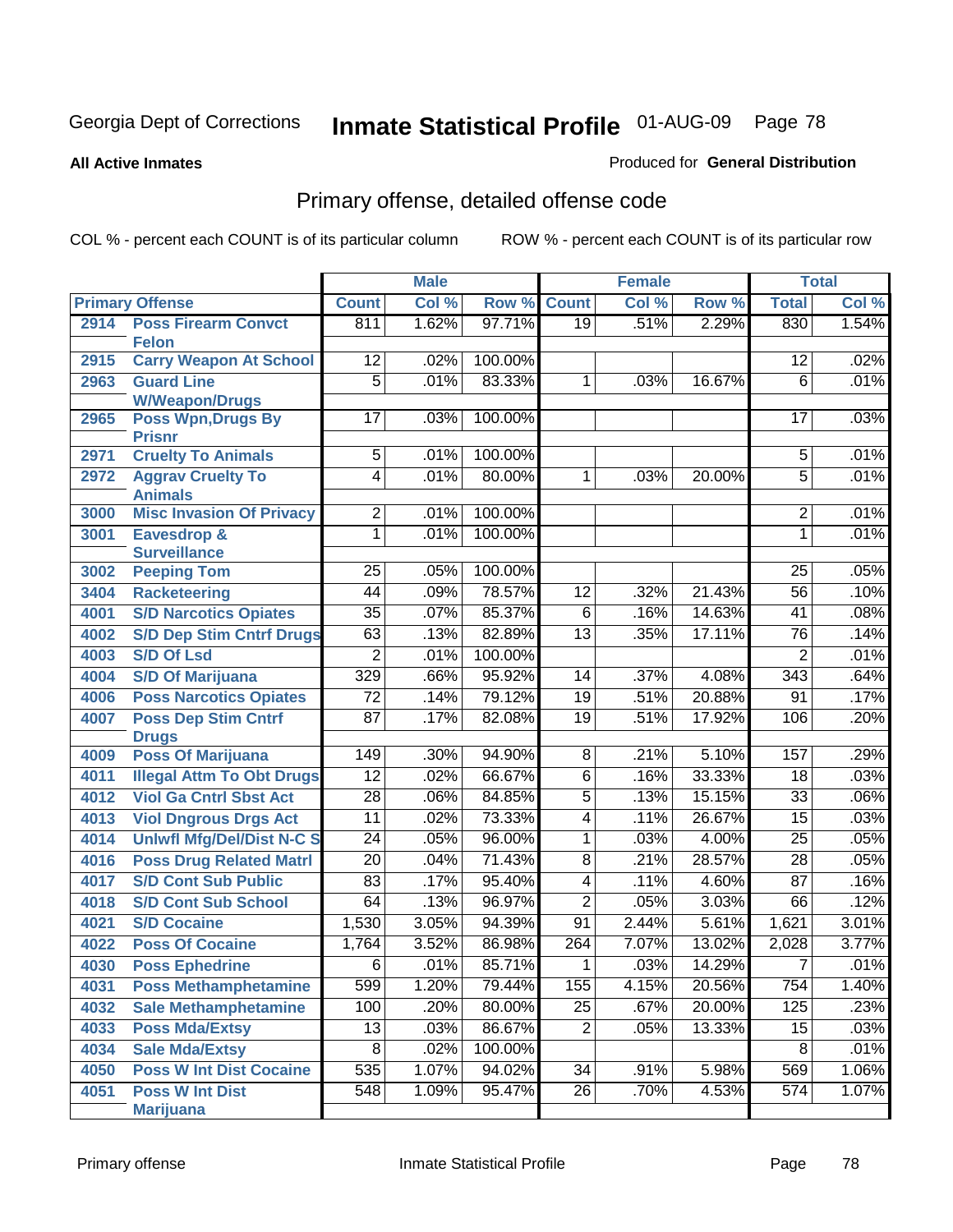#### **All Active Inmates**

### Produced for **General Distribution**

# Primary offense, detailed offense code

|      |                                           | <b>Male</b>     |       | <b>Female</b> |                 |                            | <b>Total</b> |                 |       |
|------|-------------------------------------------|-----------------|-------|---------------|-----------------|----------------------------|--------------|-----------------|-------|
|      | <b>Primary Offense</b>                    | <b>Count</b>    | Col % | Row %         | <b>Count</b>    | $\overline{\text{Col }^9}$ | Row %        | <b>Total</b>    | Col % |
| 4052 | <b>Poss W Int Dist Meth</b>               | 181             | .36%  | 81.53%        | 41              | 1.10%                      | 18.47%       | 222             | .41%  |
| 4053 | <b>Poss W Int Dis Other</b>               | 64              | .13%  | 86.49%        | 10              | .27%                       | 13.51%       | 74              | .14%  |
|      | <b>Drug</b>                               |                 |       |               |                 |                            |              |                 |       |
| 4090 | <b>Atmpt Viol Substance Act</b>           | $\overline{20}$ | .04%  | 83.33%        | 4               | .11%                       | 16.67%       | $\overline{24}$ | .04%  |
| 4100 | <b>Misc Drugs Trafficking</b>             | $\overline{91}$ | .18%  | 93.81%        | $\overline{6}$  | .16%                       | 6.19%        | $\overline{97}$ | .18%  |
| 4101 | <b>Traf Cocaine Less 200</b>              | 600             | 1.20% | 96.00%        | $\overline{25}$ | .67%                       | 4.00%        | 625             | 1.16% |
|      | Gm                                        |                 |       |               |                 |                            |              |                 |       |
| 4102 | <b>Traf Cocaine 201-400 Gm</b>            | 141             | .28%  | 89.81%        | 16              | .43%                       | 10.19%       | 157             | .29%  |
| 4103 | <b>Traf Cocaine 401+ Gm</b>               | 153             | .31%  | 96.84%        | $\overline{5}$  | .13%                       | 3.16%        | 158             | .29%  |
| 4111 | <b>Traf Narcotic Less 14 Gm</b>           | 11              | .02%  | 100.00%       |                 |                            |              | 11              | .02%  |
| 4112 | <b>Traf Narcotic 15-28 Gm</b>             | $\overline{5}$  | .01%  | 100.00%       |                 |                            |              | $\overline{5}$  | .01%  |
| 4113 | <b>Traf Narcotic 29+ Gm</b>               | 4               | .01%  | 100.00%       |                 |                            |              | 4               | .01%  |
| 4121 | Traf Marijna 10-2000 Lb                   | 95              | .19%  | 97.94%        | $\overline{2}$  | .05%                       | 2.06%        | 97              | .18%  |
| 4122 | <b>Traf Marijna 2001-10k Lb</b>           | 1               | .01%  | 100.00%       |                 |                            |              | 1               | .01%  |
| 4123 | Traf Marijna 10001+ Lb                    | 1               | .01%  | 100.00%       |                 |                            |              | 1               | .01%  |
| 4126 | <b>Traf Amphtmine 28-199</b>              | $\overline{9}$  | .02%  | 81.82%        | $\overline{2}$  | .05%                       | 18.18%       | $\overline{11}$ | .02%  |
|      | Gm                                        |                 |       |               |                 |                            |              |                 |       |
| 4127 | <b>Traf Amphtmine 200-399</b>             | $\overline{2}$  | .01%  | 100.00%       |                 |                            |              | $\overline{2}$  | .01%  |
| 4128 | Gm<br><b>Traf Amphtmine 400+ Gm</b>       | $\overline{2}$  | .01%  | 100.00%       |                 |                            |              | $\overline{c}$  | .01%  |
| 4130 | <b>Cnspire Traffic Cntrl Sub</b>          | $\overline{6}$  | .01%  | 85.71%        | $\mathbf{1}$    | .03%                       | 14.29%       | $\overline{7}$  | .01%  |
| 4134 | <b>Att/Consprcy Commt</b>                 | $\overline{58}$ | .12%  | 85.29%        | 10              | .27%                       | 14.71%       | 68              | .13%  |
|      | C/S/Of                                    |                 |       |               |                 |                            |              |                 |       |
| 4140 | <b>Traf Methamph 28-199</b>               | 301             | .60%  | 84.79%        | 54              | 1.45%                      | 15.21%       | 355             | .66%  |
|      | Gm                                        |                 |       |               |                 |                            |              |                 |       |
| 4141 | <b>Traf Methamph 200-399</b>              | $\overline{78}$ | .16%  | 90.70%        | $\overline{8}$  | .21%                       | 9.30%        | 86              | .16%  |
|      | Gm                                        |                 |       |               |                 |                            |              |                 |       |
| 4142 | Traf Methamph 400+ Gm                     | 83              | .17%  | 97.65%        | $\overline{2}$  | .05%                       | 2.35%        | 85              | .16%  |
| 4143 | <b>Manf Methamph 28-199</b>               | $\overline{20}$ | .04%  | 86.96%        | $\overline{3}$  | .08%                       | 13.04%       | 23              | .04%  |
|      | Gm                                        |                 |       |               |                 |                            |              |                 |       |
| 4144 | <b>Manf Methamph 200-399</b>              | 3               | .01%  | 75.00%        | $\mathbf{1}$    | .03%                       | 25.00%       | 4               | .01%  |
|      | Gm<br>Manf Methamph 400+ Gm               | $\overline{1}$  |       | 100.00%       |                 |                            |              |                 | .01%  |
| 4145 |                                           | 99              | .01%  | 91.67%        |                 |                            |              | 1               |       |
| 4146 | <b>Traf Methamph Unspec</b><br><b>Amt</b> |                 | .20%  |               | $\overline{9}$  | .24%                       | 8.33%        | 108             | .20%  |
| 4147 | <b>Manf Methamph Unspec</b>               | 127             | .25%  | 91.37%        | 12              | .32%                       | 8.63%        | 139             | .26%  |
|      | <b>Amt</b>                                |                 |       |               |                 |                            |              |                 |       |
| 4150 | <b>Traf Mda/Extsy 28-199gm</b>            | 17              | .03%  | 89.47%        | $\overline{2}$  | .05%                       | 10.53%       | 19              | .04%  |
| 4152 | <b>Traf Mda/Extsy 400+Gm</b>              | $\overline{2}$  | .01%  | 100.00%       |                 |                            |              | $\overline{2}$  | .01%  |
| 5001 | <b>Viol Motor Vehicle Laws</b>            | $\overline{23}$ | .05%  | 92.00%        | $\overline{2}$  | .05%                       | 8.00%        | $\overline{25}$ | .05%  |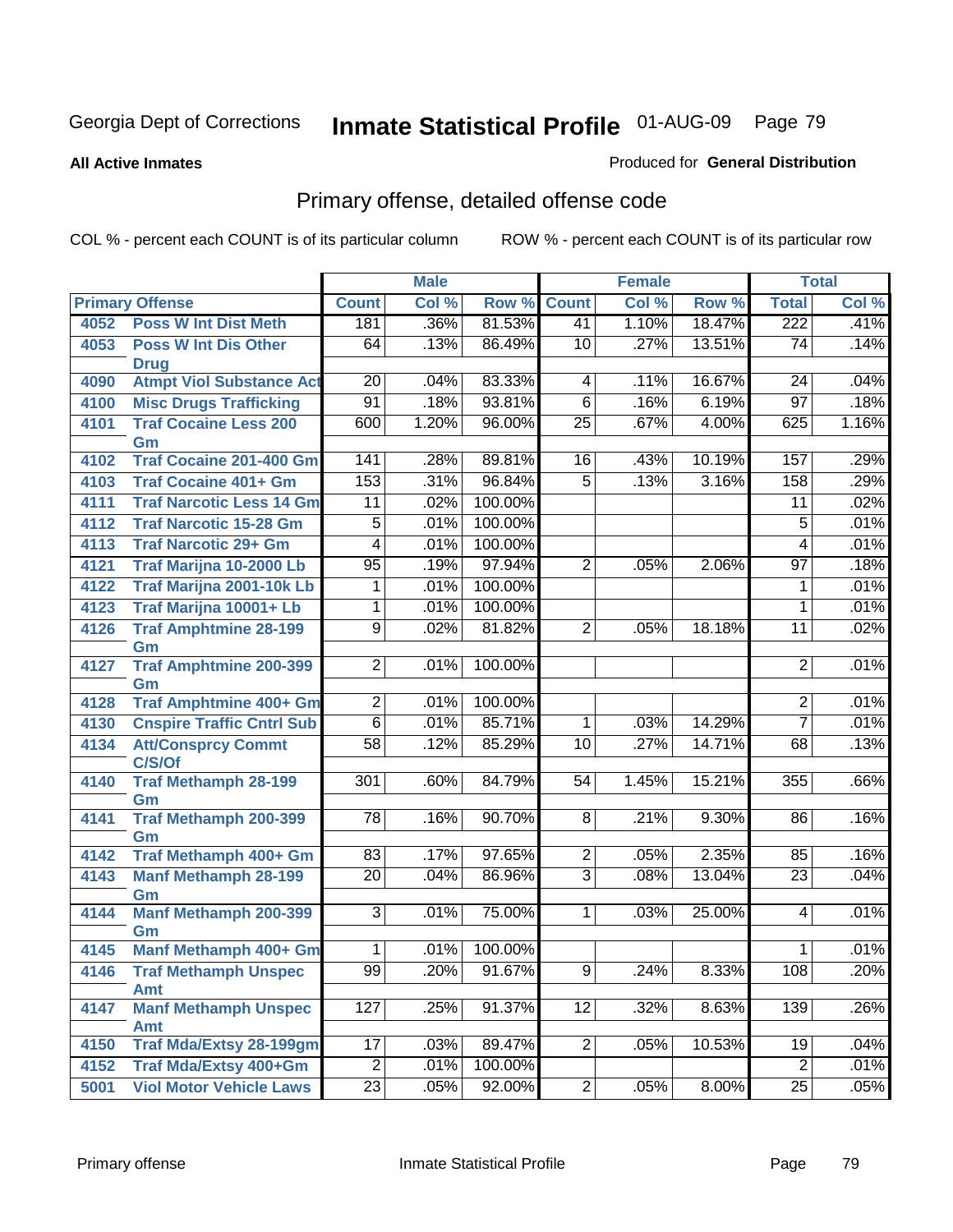**All Active Inmates**

### Produced for **General Distribution**

# Primary offense, detailed offense code

|      |                                            |              | <b>Male</b> | <b>Female</b> |              |       |        | <b>Total</b> |         |
|------|--------------------------------------------|--------------|-------------|---------------|--------------|-------|--------|--------------|---------|
|      | <b>Primary Offense</b>                     | <b>Count</b> | Col %       | Row %         | <b>Count</b> | Col % | Row %  | <b>Total</b> | Col %   |
| 5003 | <b>Chop Shop Violation</b>                 | 4            | .01%        | 100.00%       |              |       |        | 4            | $.01\%$ |
| 5004 | <b>Drvng Habtl Violator</b>                | 76           | .15%        | 92.68%        | 6            | .16%  | 7.32%  | 82           | .15%    |
| 5005 | <b>Habit Traf Viol/Impaired</b>            | 8            | .02%        | 100.00%       |              |       |        | 8            | .01%    |
| 5006 | <b>Habit Traf Viol/Other</b>               | 21           | .04%        | 100.00%       |              |       |        | 21           | .04%    |
| 5007 | <b>Hit-Run W/Injury/Fatality</b>           | 2            | .01%        | 100.00%       |              |       |        | 2            | .01%    |
| 6000 | <b>Misc Mrals/Pblic H/Safty</b>            | 28           | .06%        | 73.68%        | 10           | .27%  | 26.32% | 38           | .07%    |
| 6200 | <b>Misc CorrectionI Inst Off</b>           | 10           | .02%        | 76.92%        | 3            | .08%  | 23.08% | 13           | .02%    |
| 8001 | <b>Violatn Othr States Law</b>             | 2            | .01%        | 100.00%       |              |       |        | 2            | .01%    |
| 9901 | <b>Conspiracy</b>                          | 38           | .08%        | 73.08%        | 14           | .37%  | 26.92% | 52           | .10%    |
| 9905 | <b>Crmnl Atmpt</b>                         | 4            | .01%        | 100.00%       |              |       |        | 4            | .01%    |
| 9907 | <b>Unauth Dist Recrd</b><br><b>Devices</b> | 3            | .01%        | 75.00%        |              | .03%  | 25.00% | 4            | .01%    |
| 9910 | <b>Crmnl Solicitation</b>                  | 2            | .01%        | 100.00%       |              |       |        | 2            | .01%    |
| 9911 | <b>Party To A Crime</b>                    |              | .01%        | 100.00%       |              |       |        |              | .01%    |
| 9914 | <b>Gang Participation</b>                  | 22           | .04%        | 100.00%       |              |       |        | 22           | .04%    |
| 9999 | <b>Unknown Offense</b>                     |              | .01%        | 100.00%       |              |       |        |              | .01%    |
|      | <b>Total Rported</b>                       | 50,114       | 101%        | 93.06%        | 3,736        | 100%  | 6.94%  | 53,850       | 100%    |

| rteo<br>N.  | ഹ<br>۷Q<br>$\sim$ |       | $\sim$<br>◡▵ |
|-------------|-------------------|-------|--------------|
| <b>otal</b> | 50,142            | 3,740 | 53,882       |

| Mode (most frequent) | 1601 Burglary | 1701 Forgery 1st Degree | 1601 Burglary |
|----------------------|---------------|-------------------------|---------------|
|                      |               |                         |               |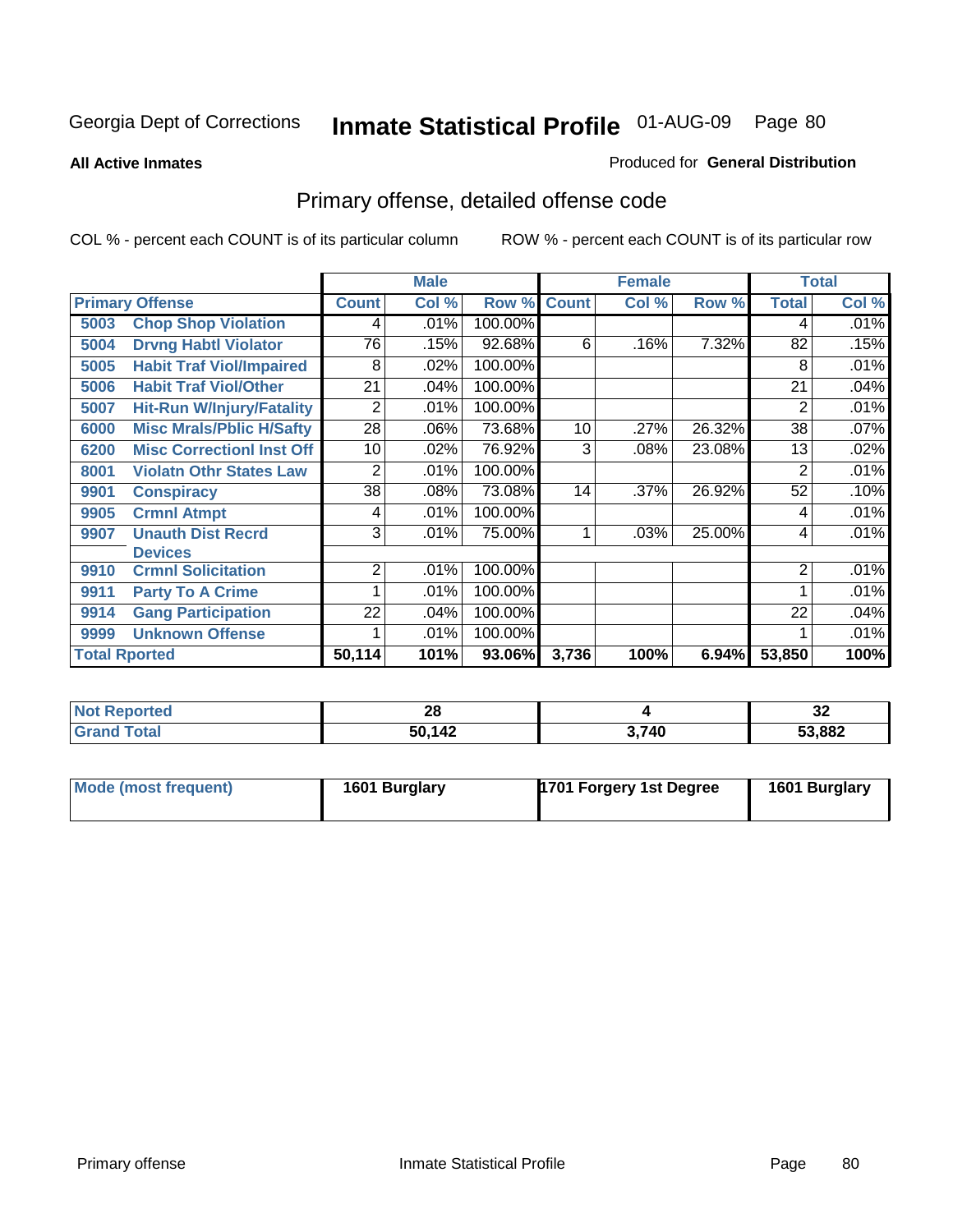#### **All Active Inmates**

#### Produced for **General Distribution**

# County of conviction of primary offense

|                         |                             |                  | <b>Male</b><br><b>Female</b> |        |                 |       | <b>Total</b> |                  |         |
|-------------------------|-----------------------------|------------------|------------------------------|--------|-----------------|-------|--------------|------------------|---------|
|                         | <b>County of Conviction</b> | <b>Count</b>     | Col %                        | Row %  | <b>Count</b>    | Col % | Row %        | <b>Total</b>     | Col %   |
| 1                       | <b>Appling</b>              | $\overline{97}$  | .19%                         | 93.27% | $\overline{7}$  | .19%  | 6.73%        | 104              | .19%    |
| $\overline{2}$          | <b>Atkinson</b>             | $\overline{47}$  | .09%                         | 97.92% | 1               | .03%  | 2.08%        | 48               | .09%    |
| $\overline{\mathbf{3}}$ | <b>Bacon</b>                | $\overline{62}$  | .12%                         | 92.54% | $\overline{5}$  | .13%  | 7.46%        | 67               | .12%    |
| 4                       | <b>Baker</b>                | $\overline{10}$  | .02%                         | 90.91% | 1               | .03%  | 9.09%        | $\overline{11}$  | .02%    |
| 5                       | <b>Baldwin</b>              | 355              | .71%                         | 94.16% | $\overline{22}$ | .59%  | 5.84%        | $\overline{377}$ | .70%    |
| 6                       | <b>Banks</b>                | $\overline{59}$  | .12%                         | 89.39% | $\overline{7}$  | .19%  | 10.61%       | 66               | .12%    |
| 7                       | <b>Barrow</b>               | $\overline{246}$ | .49%                         | 92.13% | $\overline{21}$ | .56%  | 7.87%        | 267              | .50%    |
| 8                       | <b>Bartow</b>               | 586              | 1.17%                        | 89.74% | 67              | 1.79% | 10.26%       | 653              | 1.21%   |
| 9                       | <b>Ben Hill</b>             | $\overline{263}$ | .52%                         | 93.93% | $\overline{17}$ | .46%  | 6.07%        | 280              | .52%    |
| 10                      | <b>Berrien</b>              | 88               | .18%                         | 96.70% | $\overline{3}$  | .08%  | 3.30%        | $\overline{91}$  | .17%    |
| 11                      | <b>Bibb</b>                 | 1,061            | 2.12%                        | 94.99% | $\overline{56}$ | 1.50% | 5.01%        | 1,117            | 2.07%   |
| 12                      | <b>Bleckley</b>             | 81               | .16%                         | 88.04% | $\overline{11}$ | .29%  | 11.96%       | $\overline{92}$  | .17%    |
| $\overline{13}$         | <b>Brantley</b>             | $\overline{56}$  | .11%                         | 93.33% | $\overline{4}$  | .11%  | 6.67%        | 60               | .11%    |
| 14                      | <b>Brooks</b>               | $\overline{52}$  | .10%                         | 94.55% | $\overline{3}$  | .08%  | 5.45%        | $\overline{55}$  | .10%    |
| 15                      | <b>Bryan</b>                | $\overline{97}$  | .19%                         | 97.00% | $\overline{3}$  | .08%  | 3.00%        | 100              | .19%    |
| 16                      | <b>Bulloch</b>              | 469              | .94%                         | 93.06% | $\overline{35}$ | .94%  | 6.94%        | 504              | .94%    |
| 17                      | <b>Burke</b>                | $\overline{216}$ | .43%                         | 94.32% | $\overline{13}$ | .35%  | 5.68%        | 229              | .43%    |
| 18                      | <b>Butts</b>                | 157              | .31%                         | 91.81% | $\overline{14}$ | .37%  | 8.19%        | 171              | .32%    |
| 19                      | <b>Calhoun</b>              | $\overline{30}$  | .06%                         | 90.91% | $\overline{3}$  | .08%  | 9.09%        | $\overline{33}$  | .06%    |
| 20                      | <b>Camden</b>               | 140              | .28%                         | 93.33% | $\overline{10}$ | .27%  | 6.67%        | 150              | .28%    |
| 21                      | <b>Candler</b>              | $\overline{91}$  | .18%                         | 88.35% | $\overline{12}$ | .32%  | 11.65%       | 103              | .19%    |
| 22                      | <b>Carroll</b>              | $\overline{578}$ | 1.15%                        | 89.89% | 65              | 1.74% | 10.11%       | 643              | 1.19%   |
| 23                      | <b>Catoosa</b>              | 315              | .63%                         | 90.00% | $\overline{35}$ | .94%  | 10.00%       | 350              | .65%    |
| 24                      | <b>Charlton</b>             | 61               | .12%                         | 95.31% | $\overline{3}$  | .08%  | 4.69%        | 64               | .12%    |
| 25                      | <b>Chatham</b>              | 2,430            | 4.85%                        | 95.37% | 118             | 3.16% | 4.63%        | 2,548            | 4.73%   |
| 26                      | <b>Chattahoochee</b>        | $\overline{33}$  | .07%                         | 94.29% | $\overline{2}$  | .05%  | 5.71%        | $\overline{35}$  | .06%    |
| 27                      | <b>Chattooga</b>            | 236              | .47%                         | 90.42% | $\overline{25}$ | .67%  | 9.58%        | $\overline{261}$ | .48%    |
| 28                      | <b>Cherokee</b>             | $\overline{578}$ | 1.15%                        | 90.17% | 63              | 1.69% | 9.83%        | 641              | 1.19%   |
| 29                      | <b>Clarke</b>               | 381              | .76%                         | 94.31% | $\overline{23}$ | .62%  | 5.69%        | 404              | .75%    |
| 30                      | <b>Clay</b>                 | $\overline{31}$  | .06%                         | 91.18% | $\overline{3}$  | .08%  | 8.82%        | $\overline{34}$  | .06%    |
| 31                      | <b>Clayton</b>              | 1,478            | 2.95%                        | 92.43% | 121             | 3.24% | 7.57%        | 1,599            | 2.97%   |
| 32                      | <b>Clinch</b>               | 51               | .10%                         | 96.23% | 2               | .05%  | 3.77%        | 53               | $.10\%$ |
| 33                      | <b>Cobb</b>                 | 2,824            | 5.64%                        | 91.01% | 279             | 7.47% | 8.99%        | 3,103            | 5.76%   |
| 34                      | <b>Coffee</b>               | 248              | .49%                         | 93.58% | 17              | .46%  | 6.42%        | 265              | .49%    |
| 35                      | <b>Colquitt</b>             | $\overline{311}$ | .62%                         | 94.24% | 19              | .51%  | 5.76%        | 330              | .61%    |
| 36                      | <b>Columbia</b>             | 292              | .58%                         | 92.41% | 24              | .64%  | 7.59%        | 316              | .59%    |
| 37                      | <b>Cook</b>                 | 135              | .27%                         | 95.07% | $\overline{7}$  | .19%  | 4.93%        | 142              | .26%    |
| 38                      | <b>Coweta</b>               | 502              | 1.00%                        | 91.94% | 44              | 1.18% | 8.06%        | 546              | 1.01%   |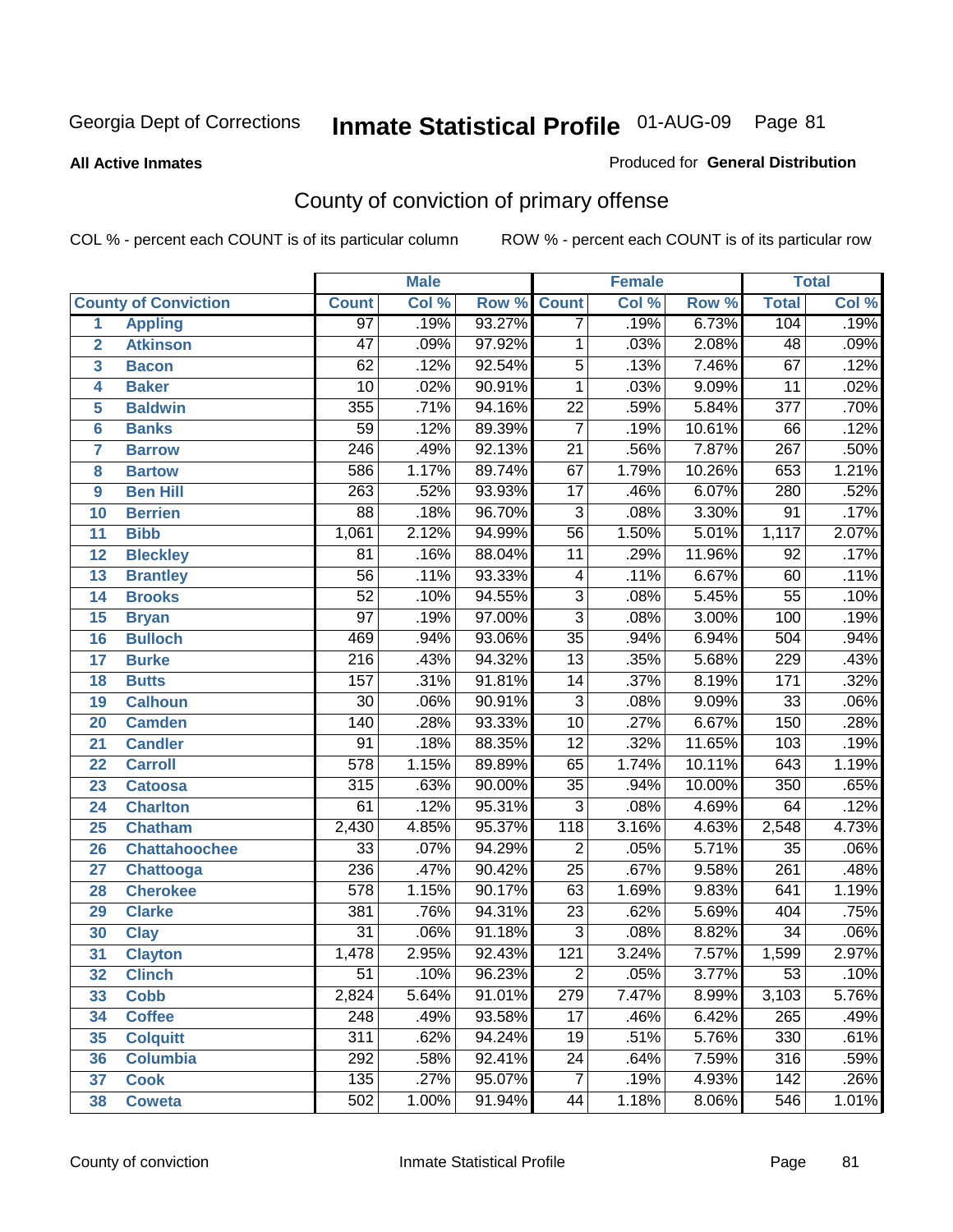#### **All Active Inmates**

### Produced for **General Distribution**

# County of conviction of primary offense

|                 |                             |                  | <b>Male</b> |         | <b>Female</b>   |       |        | <b>Total</b>     |       |
|-----------------|-----------------------------|------------------|-------------|---------|-----------------|-------|--------|------------------|-------|
|                 | <b>County of Conviction</b> | <b>Count</b>     | Col %       | Row %   | <b>Count</b>    | Col % | Row %  | <b>Total</b>     | Col % |
| 39              | <b>Crawford</b>             | $\overline{20}$  | .04%        | 86.96%  | $\overline{3}$  | .08%  | 13.04% | $\overline{23}$  | .04%  |
| 40              | <b>Crisp</b>                | 286              | .57%        | 94.70%  | $\overline{16}$ | .43%  | 5.30%  | 302              | .56%  |
| 41              | <b>Dade</b>                 | 131              | .26%        | 96.32%  | $\overline{5}$  | .13%  | 3.68%  | 136              | .25%  |
| 42              | <b>Dawson</b>               | 103              | .21%        | 92.79%  | $\overline{8}$  | .21%  | 7.21%  | $\overline{111}$ | .21%  |
| 43              | <b>Decatur</b>              | 360              | .72%        | 91.14%  | $\overline{35}$ | .94%  | 8.86%  | 395              | .73%  |
| 44              | <b>Dekalb</b>               | 2,896            | 5.78%       | 94.86%  | 157             | 4.20% | 5.14%  | 3,053            | 5.67% |
| 45              | <b>Dodge</b>                | 170              | .34%        | 93.41%  | $\overline{12}$ | .32%  | 6.59%  | 182              | .34%  |
| 46              | <b>Dooly</b>                | 112              | .22%        | 95.73%  | $\overline{5}$  | .13%  | 4.27%  | $\overline{117}$ | .22%  |
| 47              | <b>Dougherty</b>            | 952              | 1.90%       | 93.61%  | 65              | 1.74% | 6.39%  | 1,017            | 1.89% |
| 48              | <b>Douglas</b>              | 1,097            | 2.19%       | 90.89%  | 110             | 2.94% | 9.11%  | 1,207            | 2.24% |
| 49              | <b>Early</b>                | 77               | .15%        | 96.25%  | 3               | .08%  | 3.75%  | 80               | .15%  |
| 50              | <b>Echols</b>               | $\overline{10}$  | .02%        | 100.00% |                 |       |        | $\overline{10}$  | .02%  |
| $\overline{51}$ | <b>Effingham</b>            | 159              | .32%        | 95.78%  | $\overline{7}$  | .19%  | 4.22%  | 166              | .31%  |
| 52              | <b>Elbert</b>               | 155              | .31%        | 96.27%  | $\overline{6}$  | .16%  | 3.73%  | 161              | .30%  |
| 53              | <b>Emanuel</b>              | 172              | .34%        | 97.18%  | $\overline{5}$  | .13%  | 2.82%  | $\overline{177}$ | .33%  |
| $\overline{54}$ | <b>Evans</b>                | $\overline{90}$  | .18%        | 96.77%  | $\overline{3}$  | .08%  | 3.23%  | 93               | .17%  |
| 55              | <b>Fannin</b>               | 105              | .21%        | 91.30%  | 10              | .27%  | 8.70%  | $\overline{115}$ | .21%  |
| 56              | <b>Fayette</b>              | 368              | .73%        | 89.98%  | $\overline{41}$ | 1.10% | 10.02% | 409              | .76%  |
| 57              | <b>Floyd</b>                | 882              | 1.76%       | 88.91%  | 110             | 2.94% | 11.09% | 992              | 1.84% |
| 58              | <b>Forsyth</b>              | 289              | .58%        | 86.01%  | $\overline{47}$ | 1.26% | 13.99% | 336              | .62%  |
| 59              | <b>Franklin</b>             | $\overline{147}$ | .29%        | 94.84%  | $\overline{8}$  | .21%  | 5.16%  | 155              | .29%  |
| 60              | <b>Fulton</b>               | 4,474            | 8.93%       | 96.42%  | 166             | 4.44% | 3.58%  | 4,640            | 8.62% |
| 61              | Gilmer                      | 134              | .27%        | 91.78%  | $\overline{12}$ | .32%  | 8.22%  | 146              | .27%  |
| 62              | <b>Glascock</b>             | $\overline{8}$   | .02%        | 80.00%  | $\overline{2}$  | .05%  | 20.00% | $\overline{10}$  | .02%  |
| 63              | <b>Glynn</b>                | 410              | .82%        | 94.25%  | $\overline{25}$ | .67%  | 5.75%  | 435              | .81%  |
| 64              | <b>Gordon</b>               | $\overline{312}$ | .62%        | 91.23%  | $\overline{30}$ | .80%  | 8.77%  | $\overline{342}$ | .64%  |
| 65              | <b>Grady</b>                | $\overline{244}$ | .49%        | 95.69%  | $\overline{11}$ | .29%  | 4.31%  | 255              | .47%  |
| 66              | <b>Greene</b>               | 161              | .32%        | 94.71%  | 9               | .24%  | 5.29%  | 170              | .32%  |
| 67              | <b>Gwinnett</b>             | 2,018            | 4.03%       | 92.57%  | 162             | 4.34% | 7.43%  | 2,180            | 4.05% |
| 68              | <b>Habersham</b>            | 115              | .23%        | 92.74%  | $\overline{9}$  | .24%  | 7.26%  | $\overline{124}$ | .23%  |
| 69              | <b>Hall</b>                 | 796              | 1.59%       | 92.77%  | 62              | 1.66% | 7.23%  | 858              | 1.59% |
| 70              | <b>Hancock</b>              | 31               | .06%        | 96.88%  | 1               | .03%  | 3.13%  | 32               | .06%  |
| 71              | <b>Haralson</b>             | $\overline{90}$  | .18%        | 96.77%  | $\overline{3}$  | .08%  | 3.23%  | $\overline{93}$  | .17%  |
| 72              | <b>Harris</b>               | $\overline{115}$ | .23%        | 97.46%  | $\overline{3}$  | .08%  | 2.54%  | $\overline{118}$ | .22%  |
| 73              | <b>Hart</b>                 | 138              | .28%        | 93.24%  | $\overline{10}$ | .27%  | 6.76%  | 148              | .27%  |
| 74              | <b>Heard</b>                | $\overline{58}$  | .12%        | 87.88%  | 8               | .21%  | 12.12% | 66               | .12%  |
| 75              | <b>Henry</b>                | 554              | 1.11%       | 89.94%  | 62              | 1.66% | 10.06% | 616              | 1.14% |
| 76              | <b>Houston</b>              | 636              | 1.27%       | 92.85%  | 49              | 1.31% | 7.15%  | 685              | 1.27% |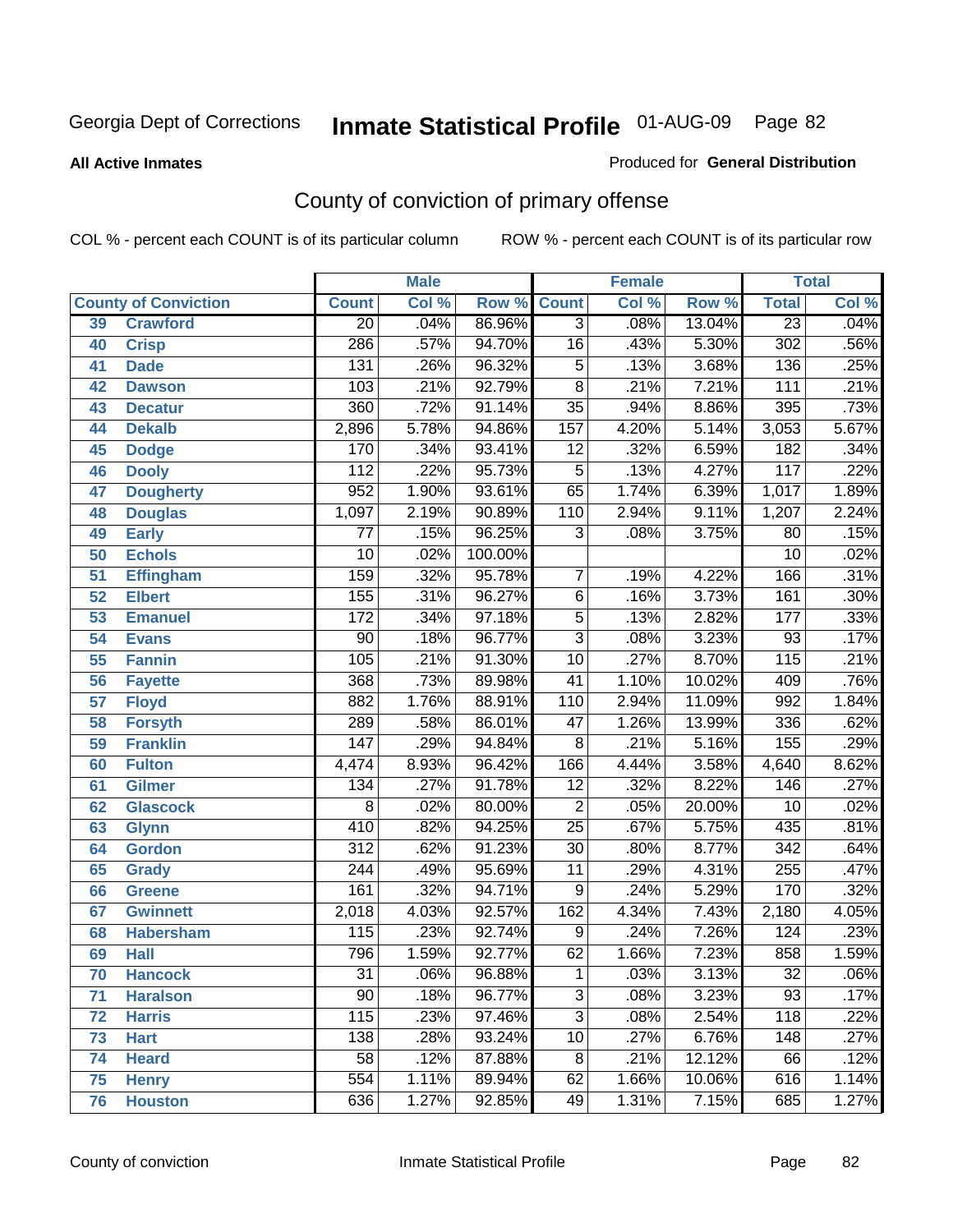#### **All Active Inmates**

### Produced for **General Distribution**

# County of conviction of primary offense

|                 |                             |                  | <b>Male</b> |         |                 | <b>Female</b> |        |                  | <b>Total</b> |
|-----------------|-----------------------------|------------------|-------------|---------|-----------------|---------------|--------|------------------|--------------|
|                 | <b>County of Conviction</b> | <b>Count</b>     | Col %       | Row %   | <b>Count</b>    | Col %         | Row %  | <b>Total</b>     | Col %        |
| $\overline{77}$ | <b>Irwin</b>                | 65               | .13%        | 94.20%  | $\overline{4}$  | .11%          | 5.80%  | 69               | .13%         |
| 78              | <b>Jackson</b>              | $\overline{220}$ | .44%        | 92.83%  | $\overline{17}$ | .46%          | 7.17%  | 237              | .44%         |
| 79              | <b>Jasper</b>               | 58               | .12%        | 95.08%  | $\overline{3}$  | .08%          | 4.92%  | 61               | .11%         |
| 80              | <b>Jeff Davis</b>           | $\overline{88}$  | .18%        | 96.70%  | $\overline{3}$  | .08%          | 3.30%  | $\overline{91}$  | .17%         |
| 81              | <b>Jefferson</b>            | 129              | .26%        | 97.73%  | $\overline{3}$  | .08%          | 2.27%  | 132              | .25%         |
| 82              | <b>Jenkins</b>              | $\overline{75}$  | .15%        | 94.94%  | $\overline{4}$  | .11%          | 5.06%  | $\overline{79}$  | .15%         |
| 83              | <b>Johnson</b>              | $\overline{58}$  | .12%        | 95.08%  | $\overline{3}$  | .08%          | 4.92%  | 61               | .11%         |
| 84              | <b>Jones</b>                | 158              | .32%        | 93.49%  | $\overline{11}$ | .29%          | 6.51%  | 169              | .31%         |
| 85              | <b>Lamar</b>                | $\overline{73}$  | .15%        | 92.41%  | $\overline{6}$  | .16%          | 7.59%  | 79               | .15%         |
| 86              | <b>Lanier</b>               | 49               | .10%        | 98.00%  | 1               | .03%          | 2.00%  | $\overline{50}$  | .09%         |
| 87              | <b>Laurens</b>              | $\overline{344}$ | .69%        | 94.77%  | $\overline{19}$ | .51%          | 5.23%  | 363              | .67%         |
| 88              | <b>Lee</b>                  | $\overline{75}$  | .15%        | 93.75%  | $\overline{5}$  | .13%          | 6.25%  | $\overline{80}$  | .15%         |
| 89              | <b>Liberty</b>              | $\overline{300}$ | .60%        | 93.46%  | $\overline{21}$ | .56%          | 6.54%  | 321              | .60%         |
| 90              | <b>Lincoln</b>              | $\overline{31}$  | .06%        | 100.00% |                 |               |        | $\overline{31}$  | .06%         |
| 91              | Long                        | $\overline{77}$  | .15%        | 91.67%  | $\overline{7}$  | .19%          | 8.33%  | $\overline{84}$  | .16%         |
| 92              | <b>Lowndes</b>              | 535              | 1.07%       | 93.70%  | $\overline{36}$ | .96%          | 6.30%  | $\overline{571}$ | 1.06%        |
| 93              | <b>Lumpkin</b>              | 105              | .21%        | 90.52%  | $\overline{11}$ | .29%          | 9.48%  | 116              | .22%         |
| 94              | <b>Macon</b>                | $\overline{72}$  | .14%        | 93.51%  | $\overline{5}$  | .13%          | 6.49%  | $\overline{77}$  | .14%         |
| 95              | <b>Madison</b>              | $\overline{121}$ | .24%        | 91.67%  | $\overline{11}$ | .29%          | 8.33%  | $\overline{132}$ | .25%         |
| 96              | <b>Marion</b>               | 48               | .10%        | 96.00%  | $\overline{2}$  | .05%          | 4.00%  | $\overline{50}$  | .09%         |
| 97              | <b>Mcduffie</b>             | 197              | .39%        | 96.57%  | $\overline{7}$  | .19%          | 3.43%  | $\overline{204}$ | .38%         |
| 98              | <b>Mcintosh</b>             | 60               | .12%        | 98.36%  | $\mathbf{1}$    | .03%          | 1.64%  | $\overline{61}$  | .11%         |
| 99              | <b>Meriwether</b>           | $\overline{218}$ | .44%        | 94.78%  | $\overline{12}$ | .32%          | 5.22%  | 230              | .43%         |
| 100             | <b>Miller</b>               | $\overline{34}$  | .07%        | 94.44%  | $\overline{2}$  | .05%          | 5.56%  | $\overline{36}$  | .07%         |
| 101             | <b>Mitchell</b>             | $\overline{181}$ | .36%        | 92.35%  | $\overline{15}$ | .40%          | 7.65%  | 196              | .36%         |
| 102             | <b>Monroe</b>               | 144              | .29%        | 92.31%  | $\overline{12}$ | .32%          | 7.69%  | 156              | .29%         |
| 103             | <b>Montgomery</b>           | $\overline{54}$  | .11%        | 90.00%  | $\overline{6}$  | .16%          | 10.00% | 60               | .11%         |
| 104             | <b>Morgan</b>               | 161              | .32%        | 94.71%  | $\overline{9}$  | .24%          | 5.29%  | 170              | .32%         |
| 105             | <b>Murray</b>               | $\sqrt{203}$     | .41%        | 90.63%  | $\overline{21}$ | .56%          | 9.38%  | $\overline{224}$ | .42%         |
| 106             | <b>Muscogee</b>             | 1,814            | 3.62%       | 93.60%  | 124             | 3.32%         | 6.40%  | 1,938            | 3.60%        |
| 107             | <b>Newton</b>               | 683              | 1.36%       | 90.11%  | $\overline{75}$ | 2.01%         | 9.89%  | 758              | 1.41%        |
| 108             | <b>Oconee</b>               | 57               | .11%        | 98.28%  | 1.              | .03%          | 1.72%  | $\overline{58}$  | .11%         |
| 109             | <b>Oglethorpe</b>           | $\overline{53}$  | .11%        | 94.64%  | $\overline{3}$  | .08%          | 5.36%  | 56               | .10%         |
| 110             | <b>Paulding</b>             | 255              | .51%        | 92.06%  | $\overline{22}$ | .59%          | 7.94%  | $\overline{277}$ | .51%         |
| 111             | <b>Peach</b>                | 86               | .17%        | 97.73%  | $\overline{2}$  | .05%          | 2.27%  | 88               | .16%         |
| 112             | <b>Pickens</b>              | $\overline{91}$  | .18%        | 91.92%  | $\overline{8}$  | .21%          | 8.08%  | $\overline{99}$  | .18%         |
| 113             | <b>Pierce</b>               | 63               | .13%        | 95.45%  | $\overline{3}$  | .08%          | 4.55%  | 66               | .12%         |
| 114             | <b>Pike</b>                 | 60               | .12%        | 93.75%  | $\overline{4}$  | .11%          | 6.25%  | 64               | .12%         |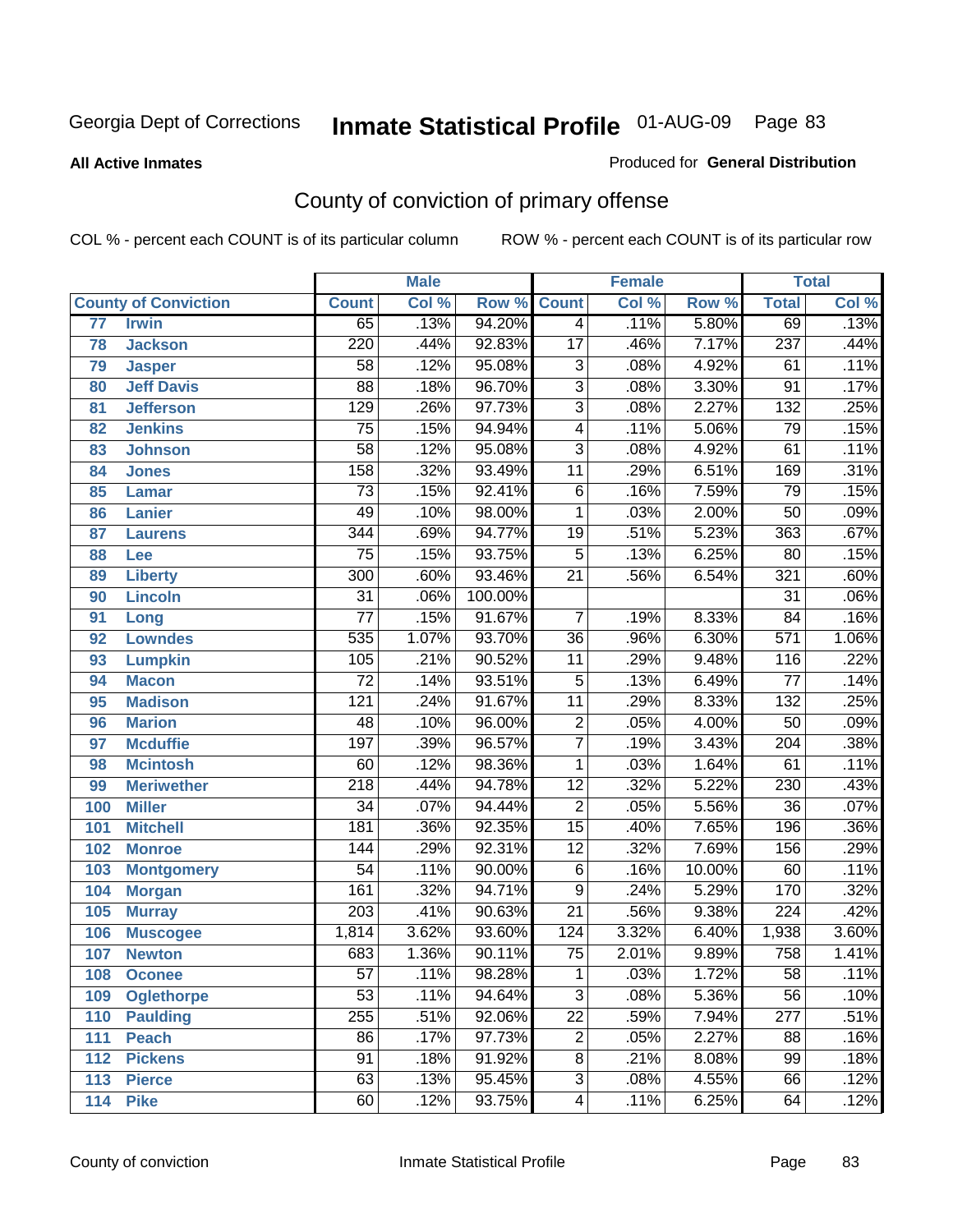#### **All Active Inmates**

#### Produced for **General Distribution**

# County of conviction of primary offense

|                             |                  | <b>Male</b> |         |                 | <b>Female</b> |        |                  | <b>Total</b>               |
|-----------------------------|------------------|-------------|---------|-----------------|---------------|--------|------------------|----------------------------|
| <b>County of Conviction</b> | <b>Count</b>     | Col %       | Row %   | <b>Count</b>    | Col %         | Row %  | <b>Total</b>     | $\overline{\text{Col }\%}$ |
| 115<br><b>Polk</b>          | 149              | .30%        | 94.90%  | $\overline{8}$  | .21%          | 5.10%  | 157              | .29%                       |
| <b>Pulaski</b><br>116       | $\overline{84}$  | .17%        | 85.71%  | 14              | .37%          | 14.29% | $\overline{98}$  | .18%                       |
| 117<br><b>Putnam</b>        | 139              | .28%        | 94.56%  | 8               | .21%          | 5.44%  | 147              | .27%                       |
| 118<br>Quitman              | $\overline{17}$  | .03%        | 89.47%  | $\overline{2}$  | .05%          | 10.53% | $\overline{19}$  | .04%                       |
| 119<br><b>Rabun</b>         | $\overline{51}$  | .10%        | 82.26%  | $\overline{11}$ | .29%          | 17.74% | 62               | .12%                       |
| 120<br><b>Randolph</b>      | $\overline{50}$  | .10%        | 90.91%  | $\overline{5}$  | .13%          | 9.09%  | $\overline{55}$  | .10%                       |
| 121<br><b>Richmond</b>      | 1,751            | 3.49%       | 94.09%  | 110             | 2.94%         | 5.91%  | 1,861            | 3.46%                      |
| 122<br><b>Rockdale</b>      | 460              | .92%        | 89.84%  | $\overline{52}$ | 1.39%         | 10.16% | $\overline{512}$ | .95%                       |
| 123<br><b>Schley</b>        | $\overline{26}$  | .05%        | 96.30%  | $\mathbf{1}$    | .03%          | 3.70%  | $\overline{27}$  | .05%                       |
| 124<br><b>Screven</b>       | $\overline{124}$ | .25%        | 91.85%  | $\overline{11}$ | .29%          | 8.15%  | 135              | .25%                       |
| 125<br><b>Seminole</b>      | 65               | .13%        | 87.84%  | $\overline{9}$  | .24%          | 12.16% | $\overline{74}$  | .14%                       |
| <b>Spalding</b><br>126      | 607              | 1.21%       | 91.42%  | $\overline{57}$ | 1.53%         | 8.58%  | 664              | 1.23%                      |
| 127<br><b>Stephens</b>      | $\overline{175}$ | .35%        | 89.74%  | $\overline{20}$ | .54%          | 10.26% | 195              | .36%                       |
| 128<br><b>Stewart</b>       | $\overline{34}$  | .07%        | 91.89%  | $\overline{3}$  | .08%          | 8.11%  | $\overline{37}$  | .07%                       |
| 129<br><b>Sumter</b>        | 258              | .51%        | 96.27%  | 10              | .27%          | 3.73%  | 268              | .50%                       |
| <b>Talbot</b><br>130        | 63               | .13%        | 95.45%  | $\overline{3}$  | .08%          | 4.55%  | 66               | .12%                       |
| 131<br><b>Taliaferro</b>    | $\overline{22}$  | .04%        | 91.67%  | $\overline{2}$  | .05%          | 8.33%  | $\overline{24}$  | .04%                       |
| 132<br><b>Tattnall</b>      | 184              | .37%        | 94.85%  | $\overline{10}$ | .27%          | 5.15%  | 194              | .36%                       |
| 133<br><b>Taylor</b>        | 89               | .18%        | 92.71%  | $\overline{7}$  | .19%          | 7.29%  | $\overline{96}$  | .18%                       |
| <b>Telfair</b><br>134       | 109              | .22%        | 90.08%  | $\overline{12}$ | .32%          | 9.92%  | $\overline{121}$ | .22%                       |
| 135<br><b>Terrell</b>       | $\overline{77}$  | .15%        | 97.47%  | $\overline{2}$  | .05%          | 2.53%  | $\overline{79}$  | .15%                       |
| 136<br><b>Thomas</b>        | $\overline{275}$ | .55%        | 91.67%  | $\overline{25}$ | .67%          | 8.33%  | $\overline{300}$ | .56%                       |
| 137<br><b>Tift</b>          | 315              | .63%        | 95.45%  | $\overline{15}$ | .40%          | 4.55%  | 330              | .61%                       |
| <b>Toombs</b><br>138        | $\overline{313}$ | .62%        | 92.06%  | $\overline{27}$ | .72%          | 7.94%  | 340              | .63%                       |
| 139<br><b>Towns</b>         | 49               | .10%        | 90.74%  | $\overline{5}$  | .13%          | 9.26%  | $\overline{54}$  | .10%                       |
| 140<br><b>Treutlen</b>      | $\overline{88}$  | .18%        | 96.70%  | $\overline{3}$  | .08%          | 3.30%  | $\overline{91}$  | .17%                       |
| 141<br><b>Troup</b>         | 683              | 1.36%       | 91.80%  | 61              | 1.63%         | 8.20%  | 744              | 1.38%                      |
| 142<br><b>Turner</b>        | $\overline{76}$  | .15%        | 100.00% |                 |               |        | $\overline{76}$  | .14%                       |
| 143<br><b>Twiggs</b>        | 63               | .13%        | 85.14%  | 11              | .29%          | 14.86% | $\overline{74}$  | .14%                       |
| 144<br><b>Union</b>         | $\overline{78}$  | .16%        | 85.71%  | $\overline{13}$ | .35%          | 14.29% | $\overline{91}$  | .17%                       |
| 145<br><b>Upson</b>         | $\overline{221}$ | .44%        | 90.95%  | $\overline{22}$ | .59%          | 9.05%  | 243              | .45%                       |
| 146<br><b>Walker</b>        | 431              | .86%        | 88.87%  | 54              | 1.45%         | 11.13% | 485              | .90%                       |
| <b>Walton</b><br>147        | 454              | .91%        | 91.72%  | $\overline{41}$ | 1.10%         | 8.28%  | 495              | .92%                       |
| <b>Ware</b><br>148          | 332              | .66%        | 95.40%  | 16              | .43%          | 4.60%  | 348              | .65%                       |
| <b>Warren</b><br>149        | 46               | .09%        | 93.88%  | $\overline{3}$  | .08%          | 6.12%  | 49               | .09%                       |
| <b>Washington</b><br>150    | $\overline{125}$ | .25%        | 92.59%  | 10              | .27%          | 7.41%  | 135              | .25%                       |
| 151<br><b>Wayne</b>         | $\overline{177}$ | .35%        | 92.67%  | 14              | .37%          | 7.33%  | 191              | .35%                       |
| 152<br><b>Webster</b>       | $\overline{7}$   | .01%        | 87.50%  | $\mathbf 1$     | .03%          | 12.50% | $\overline{8}$   | .01%                       |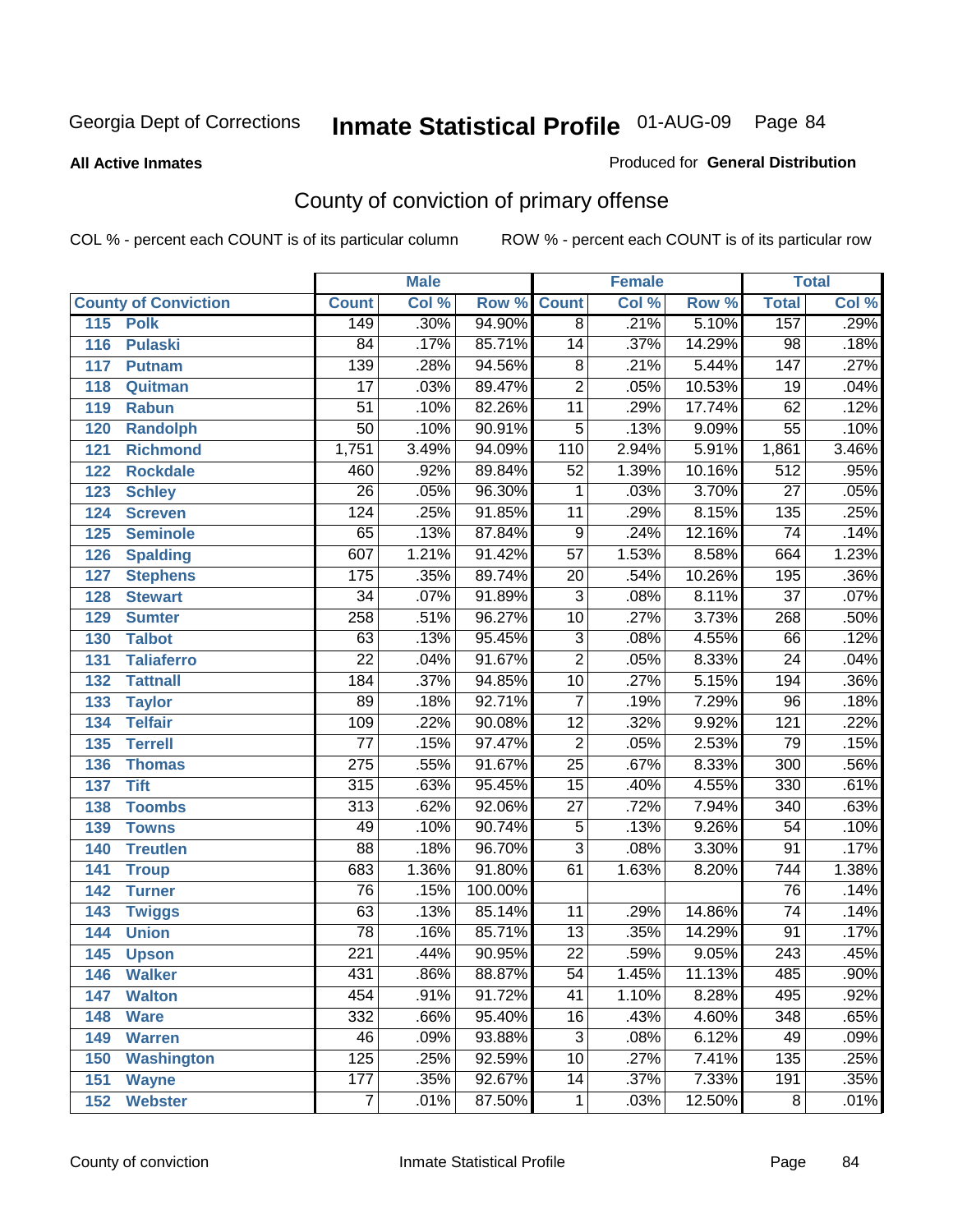**All Active Inmates**

### Produced for **General Distribution**

# County of conviction of primary offense

|                             |              | <b>Male</b> |                    |       | <b>Female</b> |        |              | <b>Total</b> |
|-----------------------------|--------------|-------------|--------------------|-------|---------------|--------|--------------|--------------|
| <b>County of Conviction</b> | <b>Count</b> | Col %       | <b>Row % Count</b> |       | Col %         | Row %  | <b>Total</b> | Col %        |
| <b>Wheeler</b><br>153       | 30           | $.06\%$     | 85.71%             | 5     | .13%          | 14.29% | 35           | $.06\%$      |
| <b>White</b><br>154         | 105          | .21%        | 91.30%             | 10    | .27%          | 8.70%  | 115          | $.21\%$      |
| <b>Whitfield</b><br>155     | 657          | 1.31%       | 89.27%             | 79    | 2.11%         | 10.73% | 736          | 1.37%        |
| <b>Wilcox</b><br>156        | 61           | .12%        | 91.04%             | 6     | .16%          | 8.96%  | 67           | .12%         |
| <b>Wilkes</b><br>157        | 83           | .17%        | 97.65%             | 2     | $.05\%$       | 2.35%  | 85           | .16%         |
| <b>Wilkinson</b><br>158     | 64           | .13%        | 92.75%             | 5     | .13%          | 7.25%  | 69           | $.13\%$      |
| <b>Worth</b><br>159         | 129          | .26%        | 94.85%             |       | .19%          | 5.15%  | 136          | $.25\%$      |
| <b>Total Rported</b>        | 50,113       | 100%        | 93.06%             | 3,736 | 100%          | 6.94%  | 53,849       | 100%         |

| Reported     | $\overline{ }$ |       | $\ddot{\phantom{0}}$ |
|--------------|----------------|-------|----------------------|
| <b>NOT</b>   | 23             |       | vu                   |
| <b>Total</b> | 50,142         | 3,740 | 53,882               |

| Mc | ™ulton | Cobb |  |
|----|--------|------|--|
|    |        |      |  |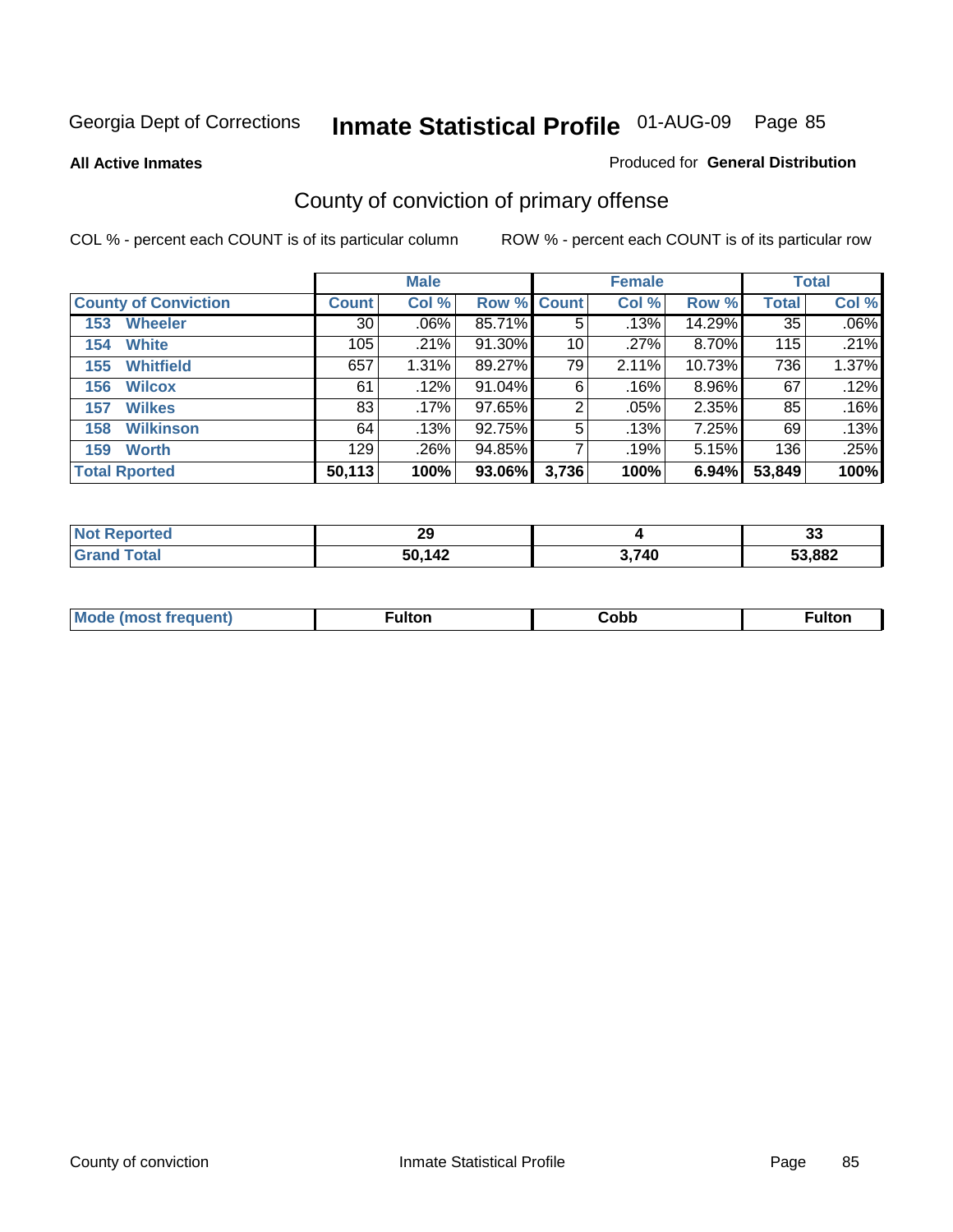**All Active Inmates**

#### Produced for **General Distribution**

# Circuit of conviction of primary offense

|                |                                 |                  | <b>Male</b> |        |                  | <b>Female</b> |        |                  | <b>Total</b> |
|----------------|---------------------------------|------------------|-------------|--------|------------------|---------------|--------|------------------|--------------|
|                | <b>Circuit of Conviction</b>    | <b>Count</b>     | Col %       | Row %  | <b>Count</b>     | Col %         | Row %  | <b>Total</b>     | Col %        |
| 1              | <b>Alapaha Circuit</b>          | 370              | .74%        | 96.35% | 14               | .37%          | 3.65%  | 384              | .71%         |
| $\overline{2}$ | <b>Alcovy Circuit</b>           | 1,137            | 2.27%       | 90.74% | 116              | 3.10%         | 9.26%  | 1,253            | 2.33%        |
| 3              | <b>Atlanta Circuit</b>          | 4,474            | 8.93%       | 96.42% | 166              | 4.44%         | 3.58%  | 4,640            | 8.62%        |
| 4              | <b>Atlantic Circuit</b>         | 808              | 1.61%       | 94.72% | 45               | 1.20%         | 5.28%  | 853              | 1.58%        |
| 5              | <b>Augusta Circuit</b>          | 2,259            | 4.51%       | 93.89% | 147              | 3.93%         | 6.11%  | 2,406            | 4.47%        |
| 6              | <b>Blue Ridge Circuit</b>       | 578              | 1.15%       | 90.17% | 63               | 1.69%         | 9.83%  | 641              | 1.19%        |
| 7              | <b>Brunswick Circuit</b>        | $\overline{912}$ | 1.82%       | 93.92% | $\overline{59}$  | 1.58%         | 6.08%  | 971              | 1.80%        |
| 8              | <b>Chattahoochee Circuit</b>    | 2,162            | 4.31%       | 93.88% | $\overline{141}$ | 3.77%         | 6.12%  | 2,303            | 4.28%        |
| 9              | <b>Cherokee Circuit</b>         | 898              | 1.79%       | 90.25% | $\overline{97}$  | 2.60%         | 9.75%  | 995              | 1.85%        |
| 10             | <b>Clayton Circuit</b>          | 1,478            | 2.95%       | 92.43% | 121              | 3.24%         | 7.57%  | 1,599            | 2.97%        |
| 11             | <b>Cobb Circuit</b>             | 2,824            | 5.64%       | 91.01% | 279              | 7.47%         | 8.99%  | 3,103            | 5.76%        |
| 12             | <b>Conasauga Circuit</b>        | 860              | 1.72%       | 89.58% | 100              | 2.68%         | 10.42% | 960              | 1.78%        |
| 13             | <b>Cordele Circuit</b>          | $\overline{722}$ | 1.44%       | 94.26% | 44               | 1.18%         | 5.74%  | 766              | 1.42%        |
| 14             | <b>Coweta Circuit</b>           | 2,039            | 4.07%       | 91.48% | 190              | 5.09%         | 8.52%  | 2,229            | 4.14%        |
| 15             | <b>Dougherty Circuit</b>        | 952              | 1.90%       | 93.61% | 65               | 1.74%         | 6.39%  | 1,017            | 1.89%        |
| 16             | <b>Dublin Circuit</b>           | 553              | 1.10%       | 93.89% | $\overline{36}$  | .96%          | 6.11%  | 589              | 1.09%        |
| 17             | <b>Eastern Circuit</b>          | 2,430            | 4.85%       | 95.37% | 118              | 3.16%         | 4.63%  | 2,548            | 4.73%        |
| 18             | <b>Flint Circuit</b>            | 554              | 1.11%       | 89.94% | 62               | 1.66%         | 10.06% | 616              | 1.14%        |
| 19             | <b>Griffin Circuit</b>          | 1,256            | 2.51%       | 91.01% | 124              | 3.32%         | 8.99%  | 1,380            | 2.56%        |
| 20             | <b>Gwinnett Circuit</b>         | 2,018            | 4.03%       | 92.57% | 162              | 4.34%         | 7.43%  | 2,180            | 4.05%        |
| 21             | <b>Houston Circuit</b>          | 636              | 1.27%       | 92.85% | 49               | 1.31%         | 7.15%  | 685              | 1.27%        |
| 22             | <b>Lookout Mountain Circuit</b> | 1,113            | 2.22%       | 90.34% | 119              | 3.19%         | 9.66%  | 1,232            | 2.29%        |
| 23             | <b>Macon Circuit</b>            | 1,167            | 2.33%       | 95.03% | 61               | 1.63%         | 4.97%  | 1,228            | 2.28%        |
| 24             | <b>Middle Circuit</b>           | 830              | 1.66%       | 93.57% | 57               | 1.53%         | 6.43%  | 887              | 1.65%        |
| 25             | <b>Mountain Circuit</b>         | $\overline{341}$ | .68%        | 89.50% | $\overline{40}$  | 1.07%         | 10.50% | 381              | .71%         |
| 26             | <b>Northeastern Circuit</b>     | 899              | 1.79%       | 92.78% | $\overline{70}$  | 1.87%         | 7.22%  | 969              | 1.80%        |
| 27             | <b>Northern Circuit</b>         | 614              | 1.23%       | 94.17% | $\overline{38}$  | 1.02%         | 5.83%  | 652              | 1.21%        |
| 28             | <b>Ocmulgee Circuit</b>         | 1,127            | 2.25%       | 94.31% | 68               | 1.82%         | 5.69%  | 1,195            | 2.22%        |
| 29             | <b>Oconee Circuit</b>           | 528              | 1.05%       | 89.80% | 60               | 1.61%         | 10.20% | 588              | 1.09%        |
| 30             | <b>Ogeechee Circuit</b>         | 827              | 1.65%       | 93.55% | $\overline{57}$  | 1.53%         | 6.45%  | 884              | 1.64%        |
| 31             | <b>Pataula Circuit</b>          | 351              | .70%        | 93.10% | 26               | .70%          | 6.90%  | $\overline{377}$ | .70%         |
| 32             | <b>Piedmont Circuit</b>         | 525              | 1.05%       | 92.11% | 45               | 1.20%         | 7.89%  | 570              | $1.06\%$     |
| 33             | <b>Rome Circuit</b>             | 882              | 1.76%       | 88.91% | 110              | 2.94%         | 11.09% | 992              | 1.84%        |
| 34             | <b>South Georgia Circuit</b>    | 825              | 1.65%       | 92.70% | 65               | 1.74%         | 7.30%  | 890              | 1.65%        |
| 35             | <b>Southern Circuit</b>         | 1,183            | 2.36%       | 93.44% | 83               | 2.22%         | 6.56%  | 1,266            | 2.35%        |
| 36             | <b>Southwestern Circuit</b>     | 472              | .94%        | 94.97% | 25               | .67%          | 5.03%  | 497              | .92%         |
| 37             | <b>Stone Mountain Circuit</b>   | 2,896            | 5.78%       | 94.86% | 157              | 4.20%         | 5.14%  | 3,053            | 5.67%        |
| 38             | <b>Tallapoosa Circuit</b>       | 239              | .48%        | 95.60% | 11               | .29%          | 4.40%  | 250              | .46%         |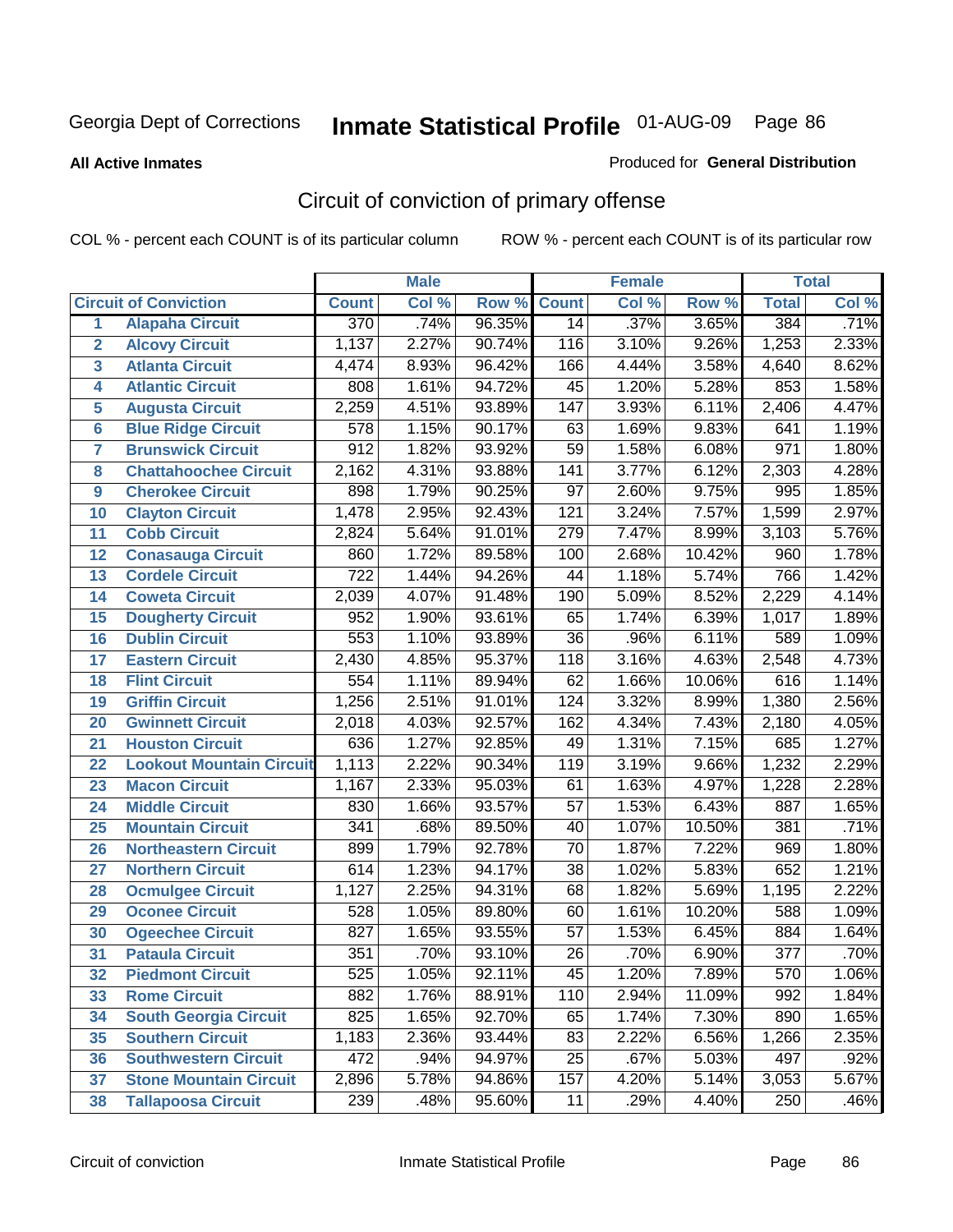**All Active Inmates**

#### Produced for **General Distribution**

# Circuit of conviction of primary offense

|    |                              |              | <b>Male</b> |        |              | <b>Female</b> |        |              | <b>Total</b> |
|----|------------------------------|--------------|-------------|--------|--------------|---------------|--------|--------------|--------------|
|    | <b>Circuit of Conviction</b> | <b>Count</b> | Col %       | Row %  | <b>Count</b> | Col %         | Row %  | <b>Total</b> | Col %        |
| 39 | <b>Tifton Circuit</b>        | 585          | 1.17%       | 95.74% | 26           | .70%          | 4.26%  | 611          | 1.13%        |
| 40 | <b>Toombs Circuit</b>        | 387          | .77%        | 96.03% | 16           | .43%          | 3.97%  | 403          | .75%         |
| 41 | <b>Waycross Circuit</b>      | 822          | 1.64%       | 94.48% | 48           | 1.28%         | 5.52%  | 870          | 1.62%        |
| 42 | <b>Western Circuit</b>       | 438          | $.87\%$     | 94.81% | 24           | .64%          | 5.19%  | 462          | $.86\%$      |
| 43 | <b>Rockdale Circuit</b>      | 460          | .92%        | 89.84% | 52           | 1.39%         | 10.16% | 512          | .95%         |
| 44 | <b>Douglas Circuit</b>       | 1,097        | 2.19%       | 90.89% | 110          | 2.94%         | 9.11%  | 1,207        | 2.24%        |
| 45 | <b>Appalachian Circuit</b>   | 330          | $.66\%$     | 91.67% | 30           | $.80\%$       | 8.33%  | 360          | .67%         |
| 46 | <b>Enotah Circuit</b>        | 337          | .67%        | 89.63% | 39           | 1.04%         | 10.37% | 376          | .70%         |
| 47 | <b>Bell-Forsyth Circuit</b>  | 289          | .58%        | 86.01% | 47           | 1.26%         | 13.99% | 336          | .62%         |
| 48 | <b>Towaliga Circuit</b>      | 374          | .75%        | 92.12% | 32           | .86%          | 7.88%  | 406          | .75%         |
| 49 | <b>Paulding Circuit</b>      | 255          | .51%        | 92.06% | 22           | .59%          | 7.94%  | 277          | .51%         |
|    | <b>Total Rported</b>         | 50,113       | 100%        | 93.06% | 3,736        | 100%          | 6.94%  | 53,849       | 100%         |

| N   | ാറ                    |               | $\sim$ |
|-----|-----------------------|---------------|--------|
| τеσ | LJ                    |               | JJ.    |
|     | <b>EN 112</b><br>' 4∠ | 2 7 A N<br>44 | 53,882 |

| <b>M</b> ດ<br>.<br>. | $+1$ ant $\cdot$<br>ιαπιω<br>. <i>. .</i> | ∶obb<br>- - - - - | 'anta |
|----------------------|-------------------------------------------|-------------------|-------|
|----------------------|-------------------------------------------|-------------------|-------|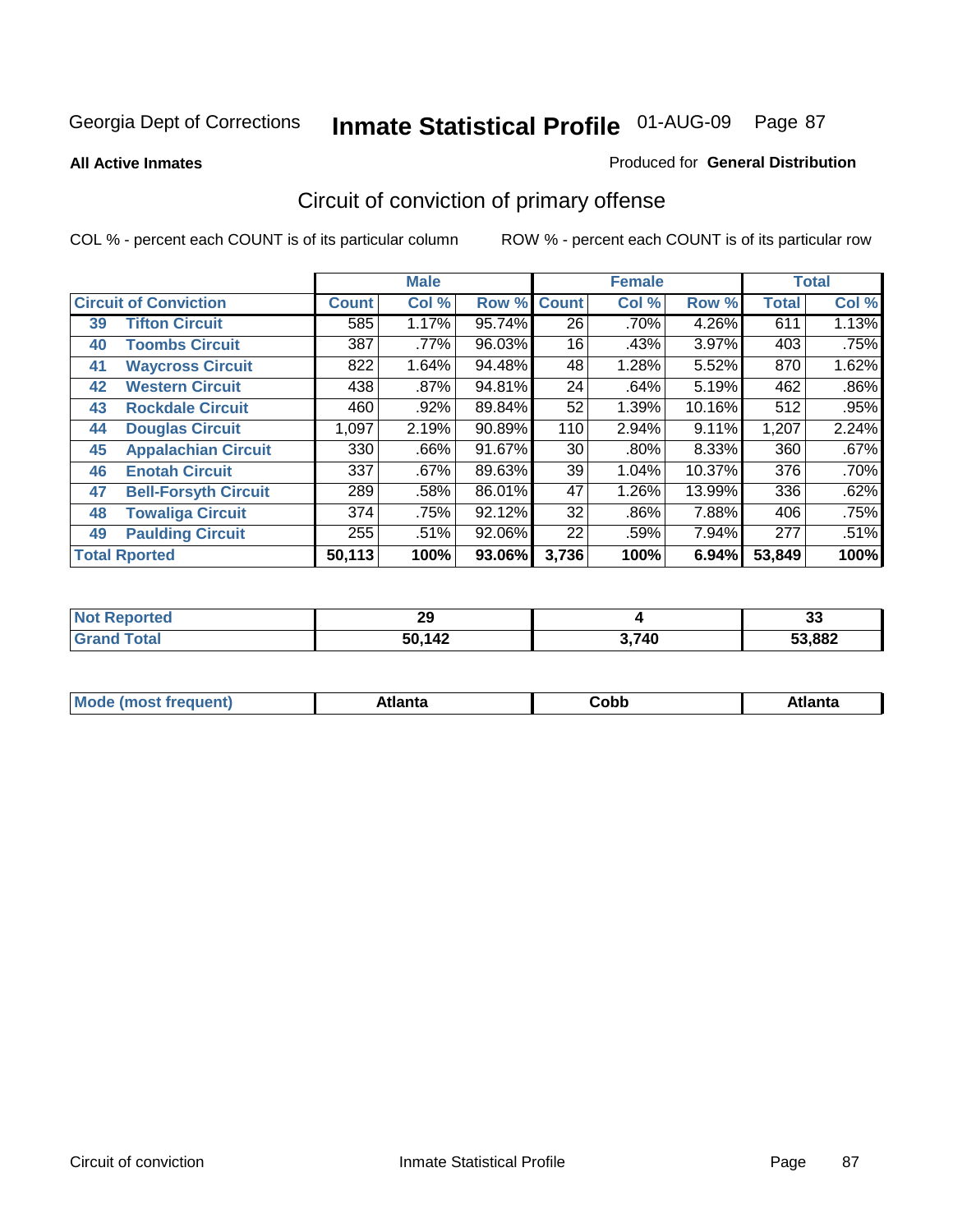### **All Active Inmates**

### Produced for **General Distribution**

## Years served (jail + prison) in this incarceration

|                              |                  | <b>Male</b> |         |                  | <b>Female</b> |        |                  | <b>Total</b> |
|------------------------------|------------------|-------------|---------|------------------|---------------|--------|------------------|--------------|
| <b>Years Served</b>          | <b>Count</b>     | Col %       | Row %   | <b>Count</b>     | Col %         | Row %  | <b>Total</b>     | Col %        |
| Less than one year           | 7,914            | 16.16%      | 88.02%  | 1,077            | 29.52%        | 11.98% | 8,991            | 17.09%       |
| 1 to 1.99 years              | 10,541           | 21.52%      | 91.19%  | 1,019            | 27.93%        | 8.81%  | 11,560           | 21.97%       |
| 2 to 2.99 years              | 6,884            | 14.06%      | 92.76%  | $\overline{537}$ | 14.72%        | 7.24%  | 7,421            | 14.10%       |
| 3 to 3.99 years              | 4,344            | 8.87%       | 94.41%  | 257              | 7.04%         | 5.59%  | 4,601            | 8.74%        |
| 4 to 4.99 years              | 2,956            | 6.04%       | 95.42%  | 142              | 3.89%         | 4.58%  | 3,098            | 5.89%        |
| $\overline{5}$ to 5.99 years | 2,107            | 4.30%       | 95.99%  | $\overline{88}$  | 2.41%         | 4.01%  | 2,195            | 4.17%        |
| 6 to 6.99 years              | 1,949            | 3.98%       | 95.31%  | $\overline{96}$  | 2.63%         | 4.69%  | 2,045            | 3.89%        |
| 7 to 7.99 years              | 1,617            | 3.30%       | 96.02%  | $\overline{67}$  | 1.84%         | 3.98%  | 1,684            | 3.20%        |
| 8 to 8.99 years              | 1,513            | 3.09%       | 96.31%  | $\overline{58}$  | 1.59%         | 3.69%  | 1,571            | 2.99%        |
| 9 to 9.99 years              | 1,324            | 2.70%       | 96.01%  | $\overline{55}$  | 1.51%         | 3.99%  | 1,379            | 2.62%        |
| 10 to 10.99 years            | $\overline{965}$ | 1.97%       | 96.21%  | $\overline{38}$  | 1.04%         | 3.79%  | 1,003            | 1.91%        |
| 11 to 11.99 years            | 971              | 1.98%       | 96.43%  | 36               | 0.99%         | 3.57%  | 1,007            | 1.91%        |
| 12 to 12.99 years            | 944              | 1.93%       | 96.92%  | $\overline{30}$  | 0.82%         | 3.08%  | $\overline{974}$ | 1.85%        |
| 13 to 13.99 years            | 750              | 1.53%       | 97.15%  | $\overline{22}$  | 0.60%         | 2.85%  | $\overline{772}$ | 1.47%        |
| 14 to 14.99 years            | 671              | 1.37%       | 96.83%  | $\overline{22}$  | 0.60%         | 3.17%  | 693              | 1.32%        |
| 15 to 15.99 years            | 577              | 1.18%       | 95.37%  | $\overline{28}$  | 0.77%         | 4.63%  | 605              | 1.15%        |
| 16 to 16.99 years            | 464              | 0.95%       | 97.68%  | $\overline{11}$  | 0.30%         | 2.32%  | 475              | 0.90%        |
| 17 to 17.99 years            | 405              | 0.83%       | 96.89%  | 13               | 0.36%         | 3.11%  | 418              | 0.79%        |
| 18 to 18.99 years            | 398              | 0.81%       | 97.79%  | $\overline{9}$   | 0.25%         | 2.21%  | 407              | 0.77%        |
| 19 to 19.99 years            | $\overline{300}$ | 0.61%       | 95.54%  | $\overline{14}$  | 0.38%         | 4.46%  | $\overline{314}$ | 0.60%        |
| 20 to 20.99 years            | 220              | 0.45%       | 97.78%  | $\overline{5}$   | 0.14%         | 2.22%  | $\overline{225}$ | 0.43%        |
| 21 to 21.99 years            | $\overline{207}$ | 0.42%       | 96.28%  | $\overline{8}$   | 0.22%         | 3.72%  | $\overline{215}$ | 0.41%        |
| 22 to 22.99 years            | 156              | 0.32%       | 98.11%  | $\overline{3}$   | 0.08%         | 1.89%  | 159              | 0.30%        |
| 23 to 23.99 years            | $\overline{147}$ | 0.30%       | 98.00%  | $\overline{3}$   | 0.08%         | 2.00%  | 150              | 0.29%        |
| 24 to 24.99 years            | 124              | 0.25%       | 98.41%  | $\overline{2}$   | 0.05%         | 1.59%  | 126              | 0.24%        |
| 25 to 25.99 years            | 104              | 0.21%       | 97.20%  | $\overline{3}$   | 0.08%         | 2.80%  | 107              | 0.20%        |
| 26 to 26.99 years            | 70               | 0.14%       | 98.59%  | 1                | 0.03%         | 1.41%  | 71               | 0.13%        |
| 27 to 27.99 years            | $\overline{62}$  | 0.13%       | 98.41%  | $\mathbf 1$      | 0.03%         | 1.59%  | 63               | 0.12%        |
| 28 to 28.99 years            | $\overline{48}$  | 0.10%       | 97.96%  | 1                | 0.03%         | 2.04%  | 49               | 0.09%        |
| 29 to 29.99 years            | $\overline{56}$  | 0.11%       | 100.00% |                  |               |        | $\overline{56}$  | 0.11%        |
| Thirty $+$ years             | 183              | 0.37%       | 98.92%  | $\overline{2}$   | 0.05%         | 1.08%  | 185              | 0.35%        |
| <b>Total Reported</b>        | 48,971           | 100%        | 93.07%  | 3,648            | 100%          | 6.93%  | 52,619           | 100%         |

| <b>Not</b><br><b>Reported</b> | 474<br>. | 92    | .263،  |
|-------------------------------|----------|-------|--------|
| <b>Total</b>                  | 50,142   | 3,740 | 53,882 |
|                               |          |       |        |

| Mean<br>(average)    | 5.14               | 3.12               |               |
|----------------------|--------------------|--------------------|---------------|
| Median (middle)      | 2.86               | 1.68               | 2.74          |
| Mode (most frequent) | Less than one year | Less than one year | Less than one |
|                      |                    |                    | vear          |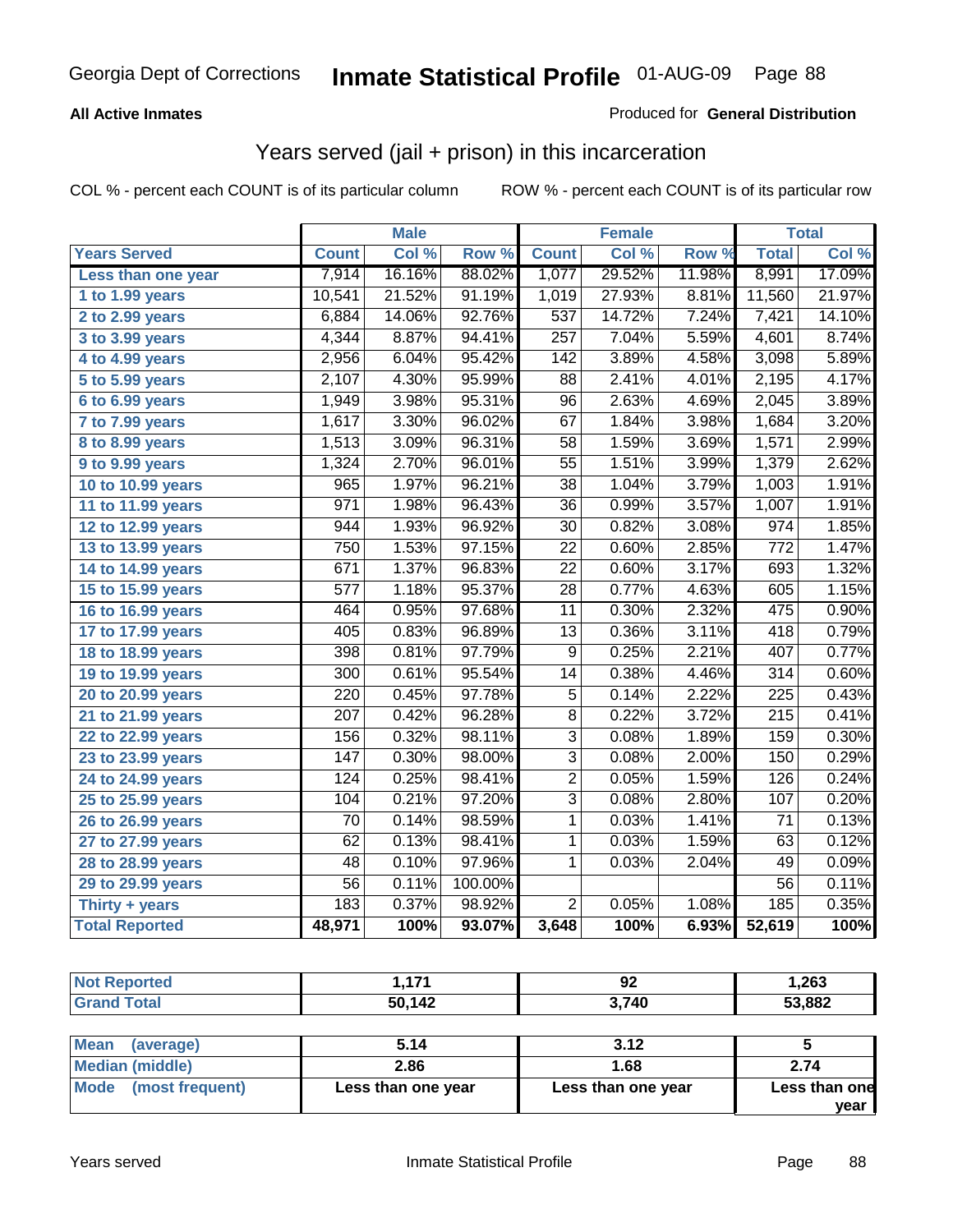#### **All Active Inmates**

Produced for **General Distribution**

### Results of most recent HIV tests

|                         |              | <b>Male</b> |         |              | <b>Female</b> |          |              | <b>Total</b> |
|-------------------------|--------------|-------------|---------|--------------|---------------|----------|--------------|--------------|
| <b>HIV Test Results</b> | <b>Count</b> | Col %       | Row %   | <b>Count</b> | Col %         | Row %    | <b>Total</b> | Col %        |
| <b>Positive</b>         | 853          | 1.74%       | 90.17%  | 93           | 2.58%         | $9.83\%$ | 946          | 1.80%        |
| <b>Negative</b>         | 48,164       | 98.24%      | 93.20%  | 3,514        | $97.42\%$     | $6.80\%$ | 51,678       | 98.18%       |
| <b>Indeterminate</b>    | 9            | 0.02%       | 100.00% |              |               |          |              | 0.02%        |
| <b>Refused</b>          |              | 0.01%       | 100.00% |              |               |          |              | 0.01%        |
| <b>Total Reported</b>   | 49,027       | 100%        | 93.15%  | 3,607        | 100%          | 6.85%    | 52,634       | 100.0%       |

| <b>Not</b>            | 445    | 199   | 248. ا |
|-----------------------|--------|-------|--------|
| <b>Reported</b>       | . . J  | دد ا  |        |
| ™otal<br><b>Grand</b> | 50,142 | 3,740 | 53,882 |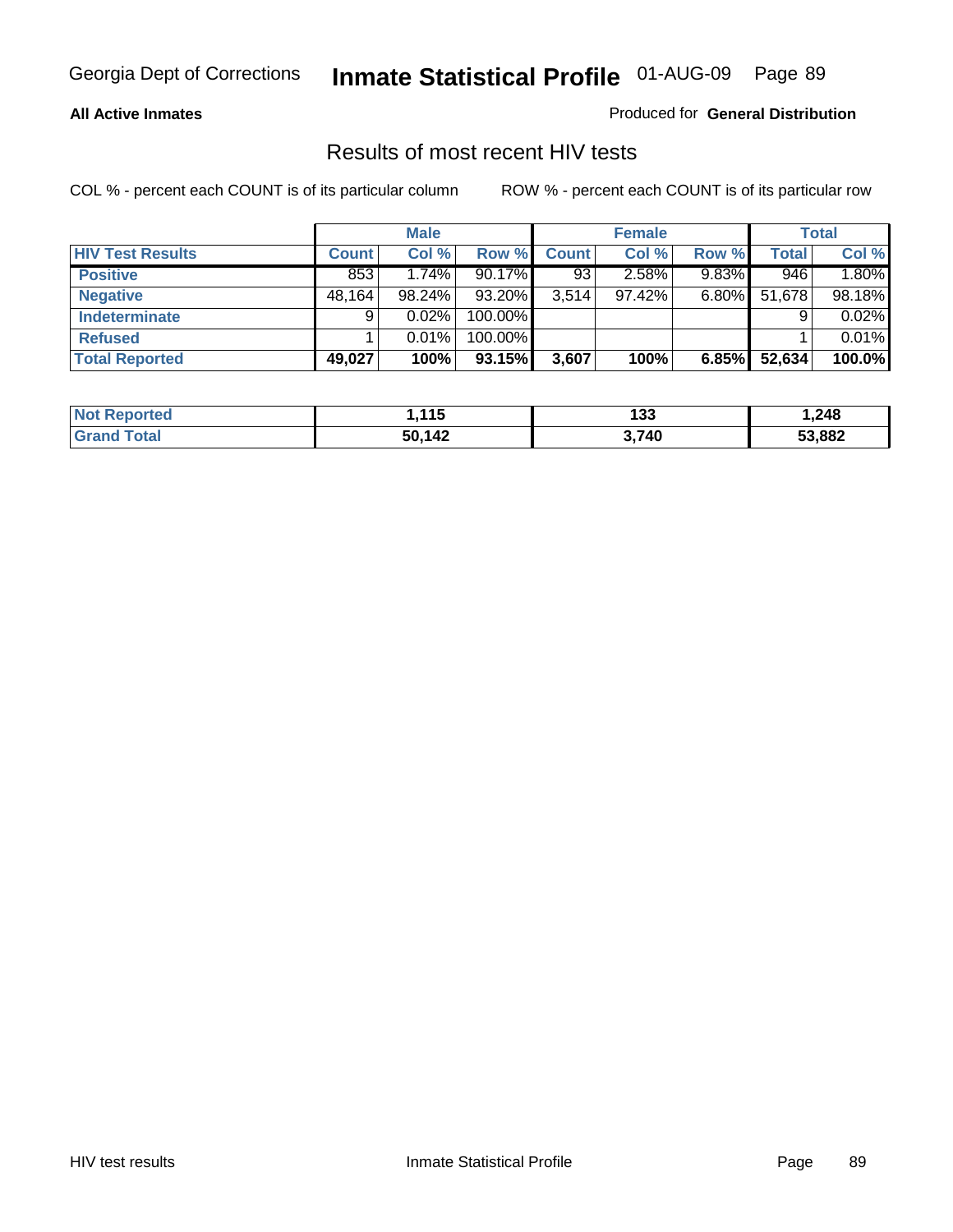### **All Active Inmates**

### Produced for **General Distribution**

### Results of most recent tuberculosis test

|                                  |              | <b>Male</b> |           |              | <b>Female</b> |          |              | Total  |
|----------------------------------|--------------|-------------|-----------|--------------|---------------|----------|--------------|--------|
| <b>Tuberculosis Test Results</b> | <b>Count</b> | Col %       | Row %     | <b>Count</b> | Col %         | Row %    | <b>Total</b> | Col %  |
| <b>Positive on current test</b>  | 6,623        | 13.70%      | $98.29\%$ | 115          | $3.16\%$      | 1.71%    | 6,738        | 12.96% |
| <b>Positive on previous test</b> | 2,316        | 4.79%       | $97.19\%$ | 67           | $1.84\%$      | $2.81\%$ | 2,383        | 4.59%  |
| <b>Negative</b>                  | 39,390       | 81.50%      | $91.93\%$ | 3,456        | $95.00\%$     | $8.07\%$ | 42,846       | 82.44% |
| <b>Refused</b>                   | 5            | $0.01\%$    | 100.00%   |              |               |          |              | 0.01%  |
| <b>Total Reported</b>            | 48,334       | 100%        | 93.00%    | 3,638        | 100%          | $7.00\%$ | 51,972       | 100%   |

| <b>Not Reported</b> | .808   | 102   | 910, ا |
|---------------------|--------|-------|--------|
| <b>Grand Total</b>  | 50,142 | 3,740 | 53,882 |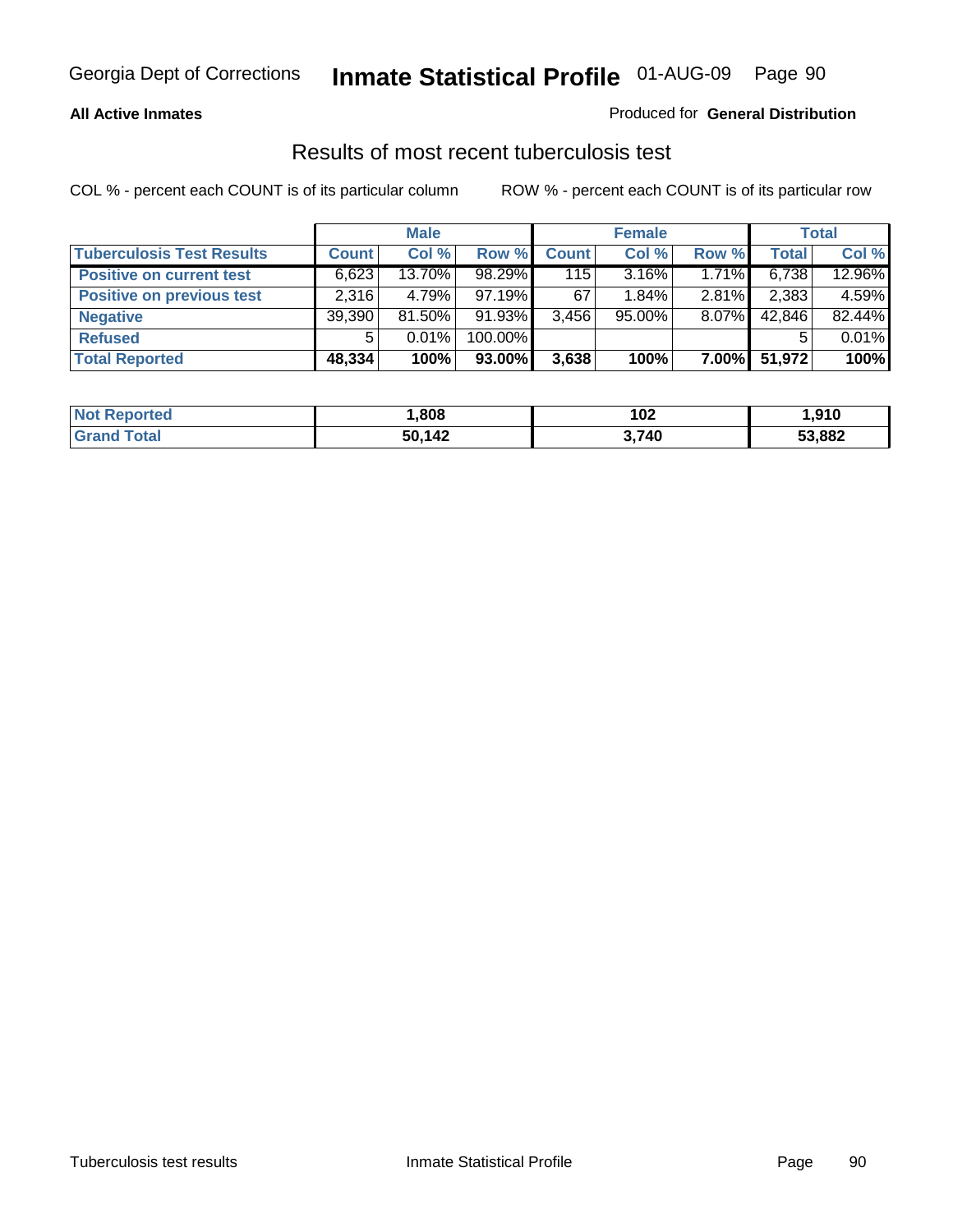### **All Active Inmates**

Produced for **General Distribution**

### Results of most recent syphilis test

|                                 |              | <b>Male</b> |        |              | <b>Female</b> |           |        | Total  |
|---------------------------------|--------------|-------------|--------|--------------|---------------|-----------|--------|--------|
| <b>Syphilis Test Results</b>    | <b>Count</b> | Col %       | Row %  | <b>Count</b> | Col %         | Row %     | Total  | Col %  |
| <b>Positive on current test</b> | 848          | $1.74\%$    | 88.98% | 105          | $2.90\%$      | $11.02\%$ | 953    | 1.82%  |
| <b>Negative</b>                 | 47.820       | 98.26%      | 93.15% | 3,515        | 97.10%        | $6.85\%$  | 51,335 | 98.18% |
| <b>Total Reported</b>           | 48,668       | 100%        | 93.08% | 3,620        | 100%          | $6.92\%$  | 52,288 | 100%   |

| <b>Not</b><br>Reported | $\rightarrow$<br>474 | 120   | 594. ا |
|------------------------|----------------------|-------|--------|
| Total<br>' Grand       | 50,142               | 3,740 | 53,882 |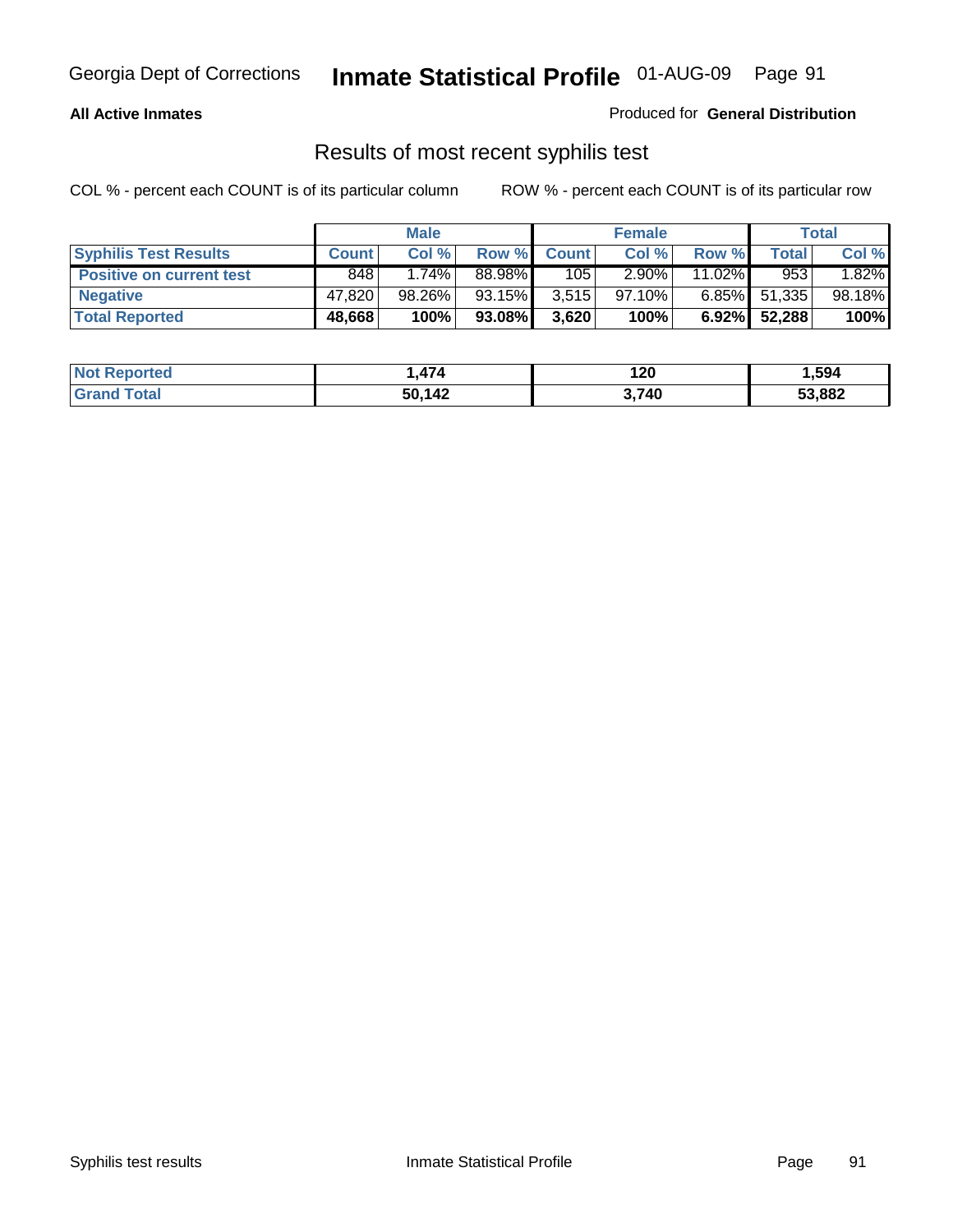### **All Active Inmates**

### Produced for **General Distribution**

### Results of most recent Hepatitis-C test

|                                 |              | <b>Male</b> |        |              | <b>Female</b> |          |       | <b>Total</b> |
|---------------------------------|--------------|-------------|--------|--------------|---------------|----------|-------|--------------|
| <b>Hepatitis-C Test Results</b> | <b>Count</b> | Col %       | Row %  | <b>Count</b> | Col %         | Row %    | Total | Col %        |
| <b>Positive on current test</b> | 335          | 35.04%      | 98.24% |              | 46.15%        | $1.76\%$ | 341   | 35.19%       |
| <b>Negative</b>                 | 621          | 64.96%      | 98.89% |              | $53.85\%$     | $1.11\%$ | 628   | 64.81%       |
| <b>Total Reported</b>           | 956          | 100%        | 98.66% | 13           | 100%          | 1.34%    | 969   | 100%         |

| <b>Not Reported</b> | 49.186 | 3,727 | 52,913 |
|---------------------|--------|-------|--------|
| <b>Grand Total</b>  | 50,142 | 3,740 | 53,882 |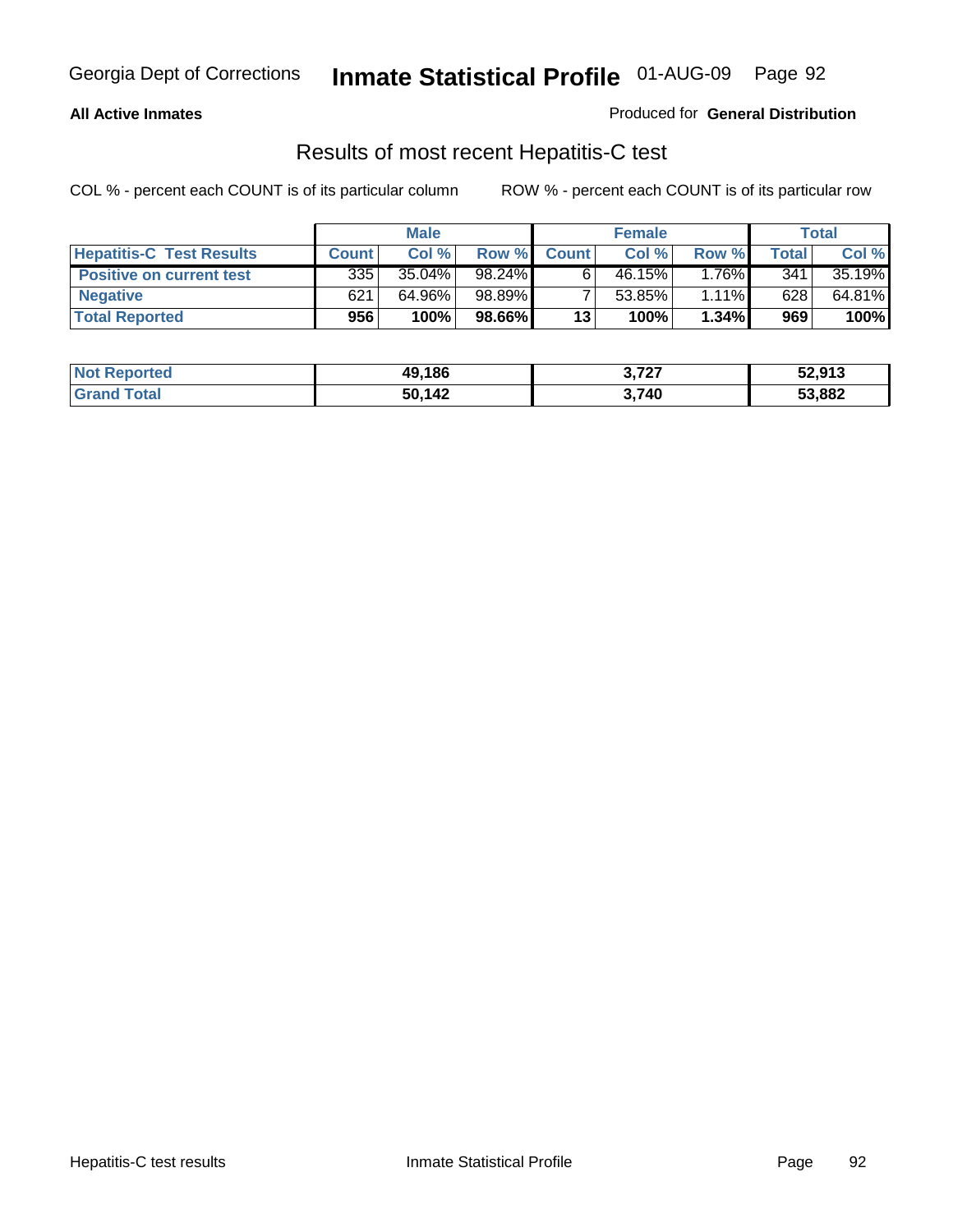### **All Active Inmates**

### Produced for **General Distribution**

### Results of most recent pregnancy test

|                                 | <b>Male</b>  |       | <b>Female</b> |              |          | Total   |       |         |
|---------------------------------|--------------|-------|---------------|--------------|----------|---------|-------|---------|
| <b>Pregnancy Test Results</b>   | <b>Count</b> | Col % | Row %         | <b>Count</b> | Col %    | Row %   | Total | Col %   |
| <b>Positive on current test</b> |              |       |               | 30           | $1.78\%$ | 100.00% | 30    | $.78\%$ |
| <b>Negative</b>                 |              |       |               | .652         | 98.22%   | 100.00% | 1,652 | 98.22%  |
| <b>Total Reported</b>           |              | %     | $0.00\%$      | 1,682        | 100%     | 100.00% | 1,682 | 100%    |

| <b>Not Reported</b> | 50,142 | 2,058 | 52,200 |
|---------------------|--------|-------|--------|
| <b>Grand Total</b>  | 50,142 | 3,740 | 53,882 |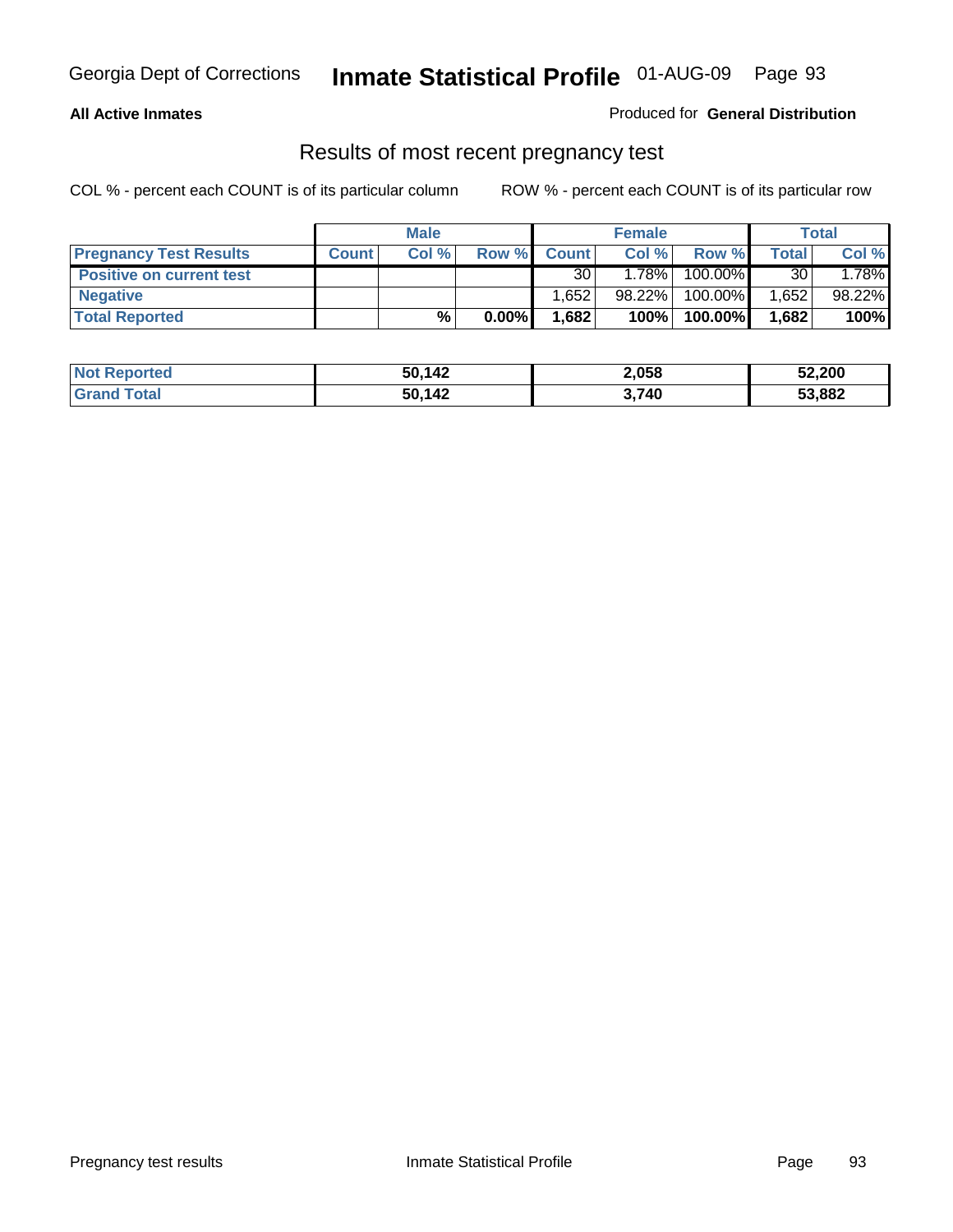### **All Active Inmates**

### Produced for **General Distribution**

### Results of most recent diabetes test

|                                 | <b>Male</b>  |         |           | <b>Female</b> |            |          | Total |         |
|---------------------------------|--------------|---------|-----------|---------------|------------|----------|-------|---------|
| <b>Diabetes Test Results</b>    | <b>Count</b> | Col %   | Row %     | <b>Count</b>  | Col %      | Row %I   | Total | Col %   |
| <b>Positive on current test</b> | 61           | 100.00% | $98.39\%$ |               | $100.00\%$ | $1.61\%$ | 62    | 100.00% |
| <b>Total Reported</b>           | 61           | 100%    | 98.39%    |               | 100%⊤      | 1.61%    | 62    | 100%    |

| <b>Not Reported</b> | 50,081 | 3,739 | 53,820 |
|---------------------|--------|-------|--------|
| <b>Grand Total</b>  | 50,142 | 3,740 | 53,882 |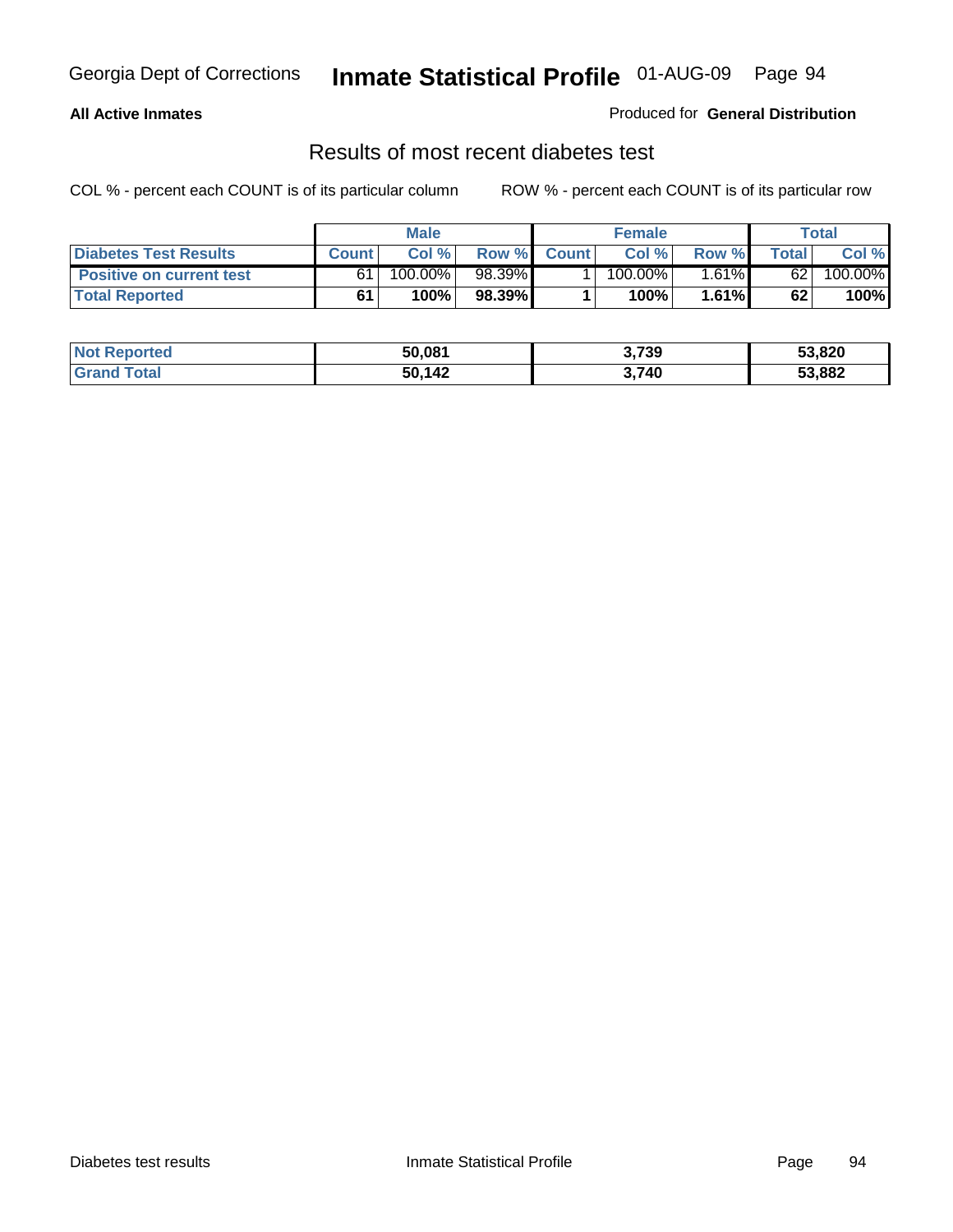### **All Active Inmates**

### Produced for **General Distribution**

### Results of most recent hypertension test

|                                  | <b>Male</b>  |           |         | <b>Female</b> |         |          | <b>Total</b> |           |
|----------------------------------|--------------|-----------|---------|---------------|---------|----------|--------------|-----------|
| <b>Hypertension Test Results</b> | <b>Count</b> | Col %     | Row %   | <b>Count</b>  | Col%    | Row %    | Total        | Col %     |
| <b>Positive on current test</b>  | 298          | $97.07\%$ | 99.00%  |               | 100.00% | $1.00\%$ | 301          | $97.10\%$ |
| <b>Negative</b>                  |              | 2.93%     | 100.00% |               |         |          |              | $2.90\%$  |
| <b>Total Reported</b>            | 307          | 100%      | 99.03%  |               | 100%    | 0.97%    | 310          | 100%      |

| <b>Not Reported</b> | 49,835 | 3,737 | 53,572 |
|---------------------|--------|-------|--------|
| <b>Grand Total</b>  | 50,142 | 3,740 | 53,882 |